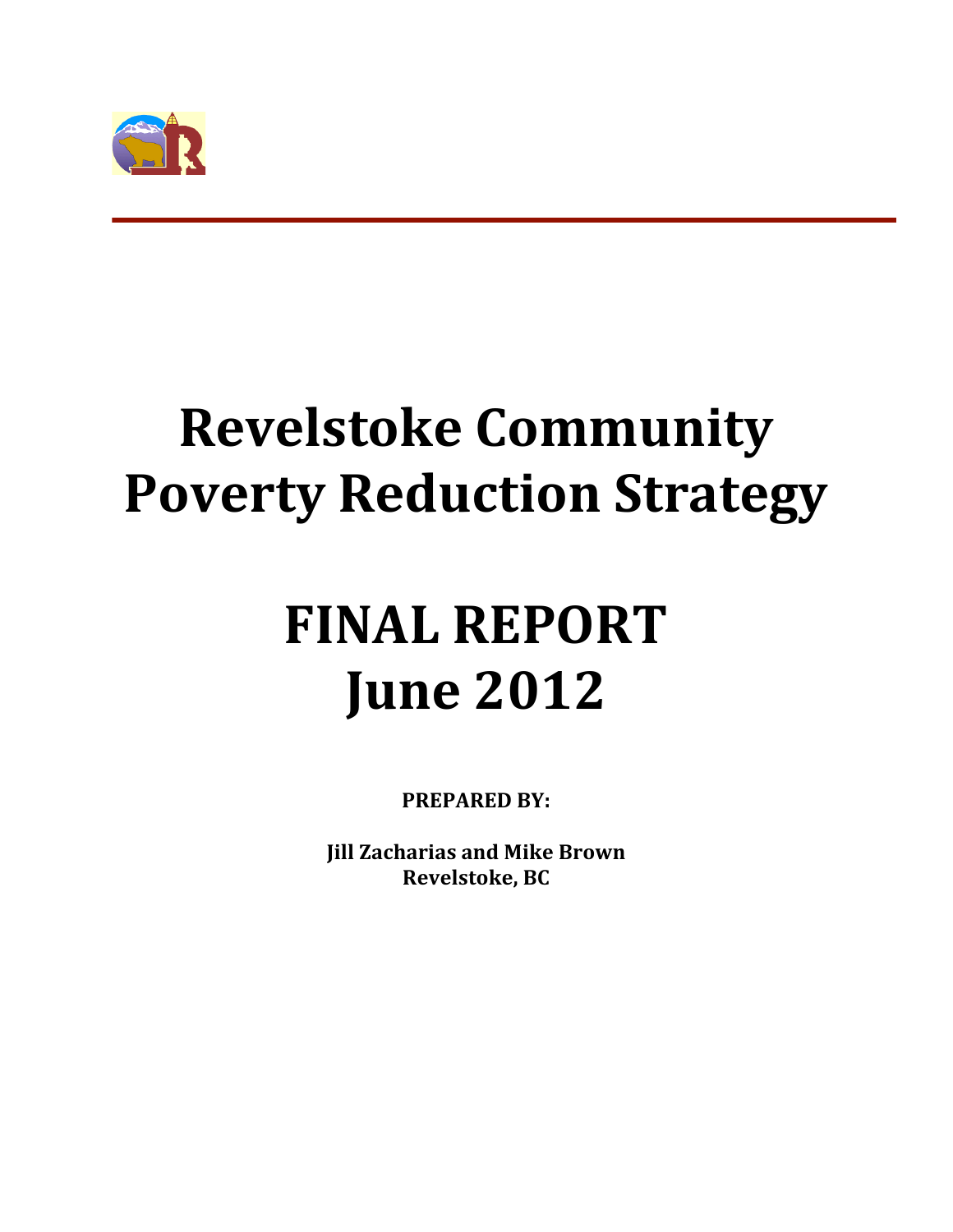### **ACKNOWLEDGEMENTS**

The primary objective of the Revelstoke Community Social Development Committee (RCSDC) is to facilitate proactive planning for positive social change. The steering committee formed to oversee the poverty reduction strategy is a subcommittee of RCSDC. The insight and guidance of the following steering committee members were invaluable to this project:

> **Cathy Girling, Community Connections** Lauren Goss, Citizen **Kathy Guptell, Citizen Karilyn Kempton, Citizen Sharon Kohlman, Revelstoke Credit Union Jane McNab, Citizen Janet Pearson, Owner, Talisman Trading Company Travis Wilkins, Ministry of Children & Family Development**

A special thank you to **Debra Wozniak** for expert technical support.

A special thank you to the **Columbia Basin Trust** for their generous contribution to this project.

IILL ZACHARIAS MIKE BROWN *Social)Development)Coordinator Project)Assistant Revelstoke)Community)Social)Development)Committee City)of)Revelstoke,)BC*

Revelstoke, BC May 2012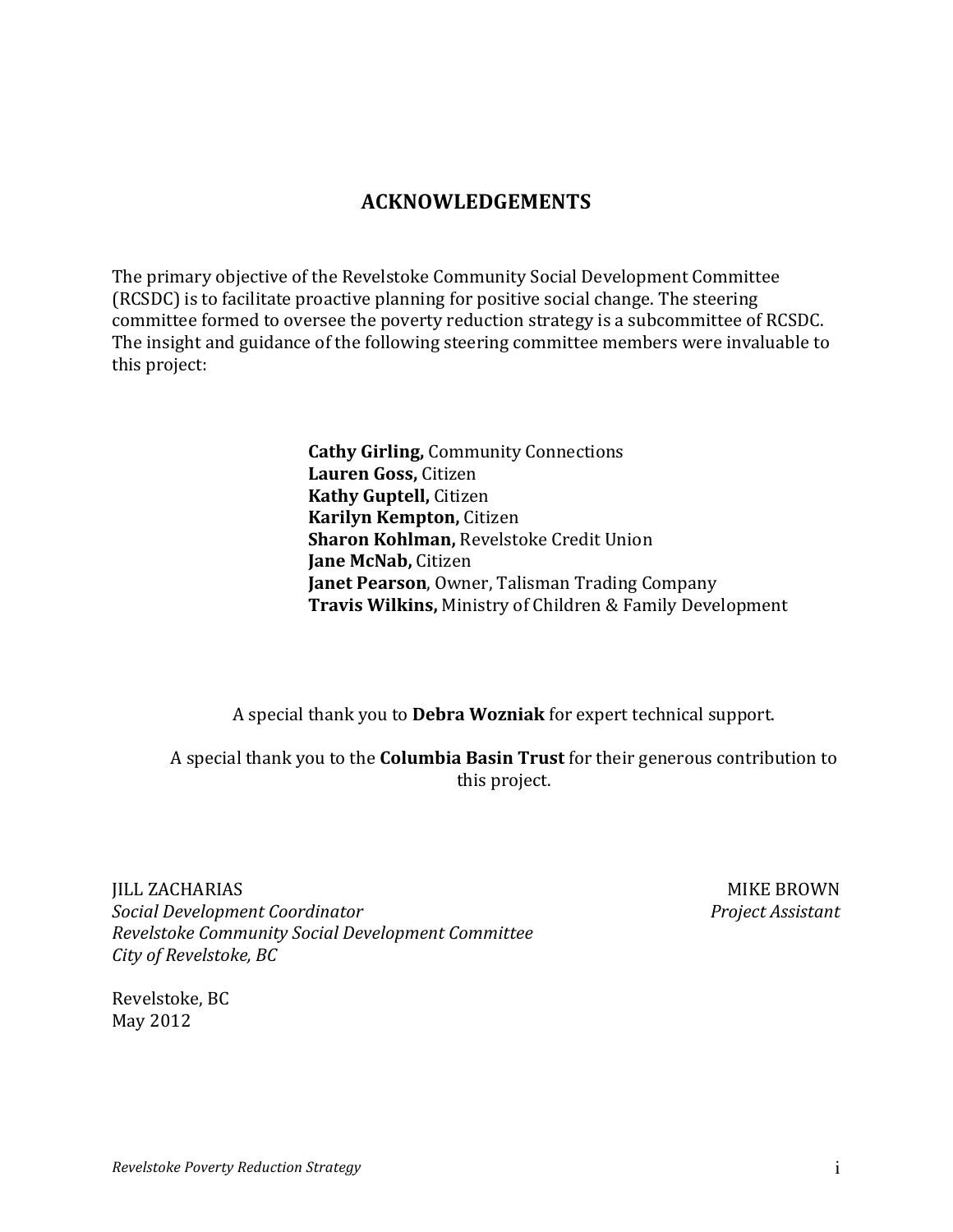## **EXECUTIVE!SUMMARY**

#### *"It's)really)important)to)have)a)positive)attitude)– things)will)change)if)you)just)figure)out)how)* to make it happen" (A lower income Revelstoke resident)

As a community, Revelstoke has a strong vision and desire to be a great place to live, work and play. Part of that vision is being inclusive of all citizens regardless of income. Yet, in the last few years, the rising cost of living has appeared as a community issue. As a result, poverty reduction has been identified as a high priority for action. Further, it can be said that community-wide poverty reduction is critical not only to moving forward – both socially and economically – through times of growth and change, but also to build community resiliency and help address factors beyond local control.

During the evolution of this project, it became evident that it is unusual for a community the size of Revelstoke to undertake a poverty reduction strategy. However, this project should be seen in the context of breaking new ground, rather than straying from established norms. The purpose is to understand the nature of poverty in Revelstoke and its impact not only on individuals and families but also on the community as a whole. As well, the plan provides direction and recommended actions that build on local assets. It is critical to look at what Revelstoke is already doing in order to determine how best to move forward.

Although Canada lacks a national definition of poverty, the steering committee overseeing the plan determined a clear set of guiding principles, as well as the following definition:

Individuals and families experiencing poverty lack the opportunity, financial and otherwise, to *maintain a decent standard of living and to participate fully and with dignity in our community.*

Firstly, an array of objective statistical evidence was collated. The second section, 'Measuring Poverty', reviews this data. Taxfiler data uses the Low Income Measure (LIM). This measurement reveals that despite median incomes increasing slightly over the last 10 years, a consistent average of 17% of all Revelstoke households can be considered low income. Over half of these are single individuals. Significantly, the median income of women is nearly half that of men. Other households at risk are lone-parent families and residents receiving Income Assistance and Disability Pensions.

Food Bank usage has increased dramatically in the past few years. Many food bank clients are employed and most live in private rental housing. Not surprisingly, housing continues to be a challenge. Whereas the cost of purchasing ownership housing has stabilized – albeit over 30% higher than prior to the development of Revelstoke Mountain Resort – property taxes continue to increase incrementally. Rental housing prices are the highest in the region, and are up 52% to 150% higher than in 2006. There are wait lists to get into all social housing in the community, and 23 households are receiving rental subsidies from BC housing to allow them to afford private rental housing in Revelstoke.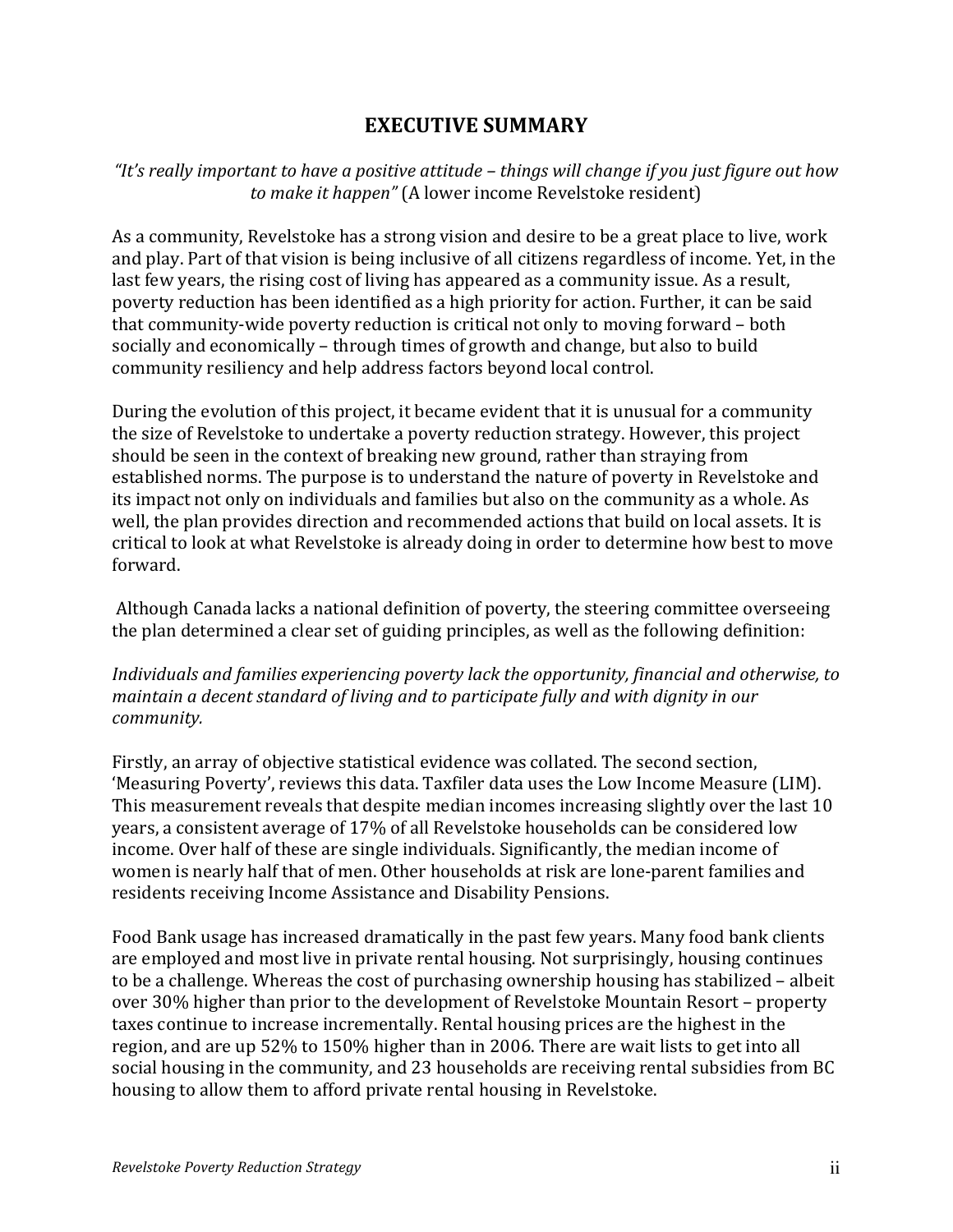The third section of the report provides a detailed affordability analysis, which determines the real cost of living and raising a family in Revelstoke, using the Market Basket Measure (MBM). For example, a two-parent family of four needs a total household income of  $$66,000$  per year – before tax – to meet their needs in Revelstoke today. Both parents have to be working at least 35 hours a week, all year, and making \$17.75 per hour to meet this target. This is an example of a 'living wage'.

Comparison between taxfiler data and the MBM reveals the actual number of households in Revelstoke who are struggling to meet their needs. Taxfiler data reported that in 2009, 610 taxfiler households were considered low income – nearly 17%. However, using the Market Basket Measure as a threshold, this number nearly doubles to 1170 family units or 32.4% of all taxfiler households in Revelstoke. The cost of food and housing alone represents an average of 60% of overall monthly costs for the reference families.

The 'Voices of Experience' section adds a human element to the statistics. Personal interviews with residents and service providers describe the uncertainty and stress of people living in poverty in Revelstoke. Shame, keeping poverty hidden, not accessing services because they don't want to ask, having to make very difficult choices, family breakdown, putting oneself at risk in a variety of circumstances, not being able to go out or participate in community life – this is the reality of those who are struggling to make ends meet. There is a cost to poverty – to individuals and families, the community, and society as a whole.

However, despite everything there is a general optimism. It is likely that this optimism stems from the numerous local assets, supports and programs that have been developed over time. Many people are working very hard on behalf of lower income residents. Provincial and federal government programs are constantly changing, being steadily eroded, and can be challenging to access. The appendices attempt to provide a comprehensive list of what is currently available at all levels.

So, what *more* can be done to reduce local levels of poverty? The first recommendation in 'Community Goals & Recommended Actions' – to form a multi-sector poverty coalition to take the lead on addressing local challenges and raising awareness – provides the basis for all that follow. Research points out that a prerequisite for effective poverty reduction is multi-sector leadership and collaboration involving business, government, and non-profit leaders as well as people with first hand experience in living in poverty. Part of this is adding Revelstoke's voice to lobby the higher echelons of government to take responsibility for not only erecting barriers to programs but also being a direct cause of much of the most severe poverty in BC communities through the provision of grossly inadequate income supports to those with employment barriers.

Ultimately, the aim is to ensure that all families and individuals in Revelstoke have the option to contribute and participate meaningfully in community life, thereby improving the overall sustainability of the community.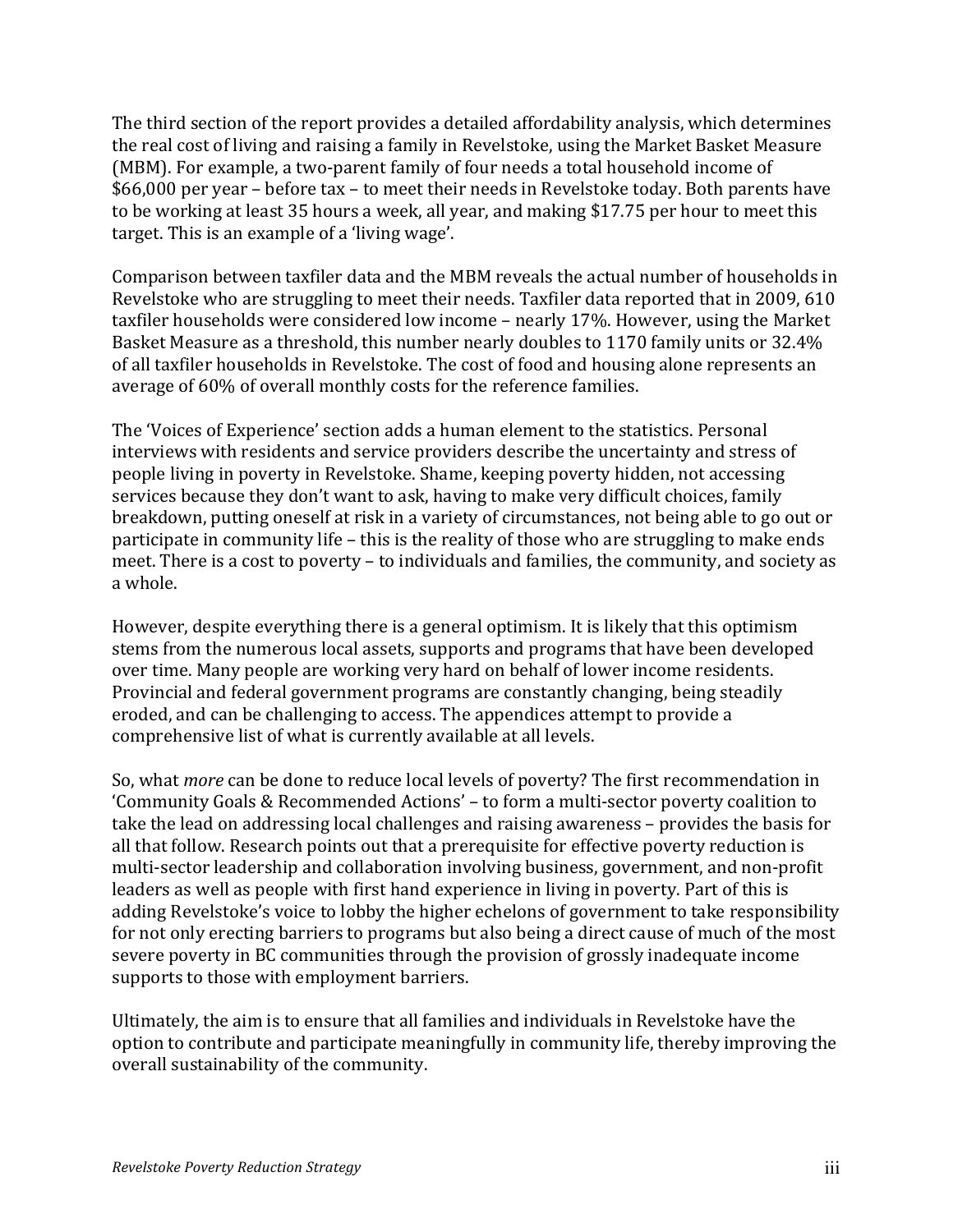# **TABLE OF CONTENTS**

| 1.1                                                                                  |  |
|--------------------------------------------------------------------------------------|--|
| 1.2                                                                                  |  |
| 1.3                                                                                  |  |
| 1.4                                                                                  |  |
|                                                                                      |  |
|                                                                                      |  |
| 2.1                                                                                  |  |
| 2.2<br>2.3                                                                           |  |
| 2.4                                                                                  |  |
|                                                                                      |  |
|                                                                                      |  |
| 3.1                                                                                  |  |
| 3.2                                                                                  |  |
| 3.3                                                                                  |  |
| 3.3.1                                                                                |  |
| 3.3.2                                                                                |  |
| 3.3.3                                                                                |  |
| 3.3.4                                                                                |  |
| 3.4                                                                                  |  |
| 3.4.1                                                                                |  |
| 3.4.2                                                                                |  |
| 3.4.3                                                                                |  |
| 3.4.4                                                                                |  |
| 3.4.5                                                                                |  |
| 3.5                                                                                  |  |
| <b>VOICES OF EXPERIENCE - AFFORDABILITY CHALLENGES FOR LOCAL RESIDENTS 24</b><br>3.6 |  |
|                                                                                      |  |
| 4.1                                                                                  |  |
| 4.2                                                                                  |  |
| 4.2.1                                                                                |  |
|                                                                                      |  |
|                                                                                      |  |
| 5.1                                                                                  |  |
| 5.2                                                                                  |  |
| 5.2.1                                                                                |  |
| 5.2.2                                                                                |  |
|                                                                                      |  |
| 6.1                                                                                  |  |
| 6.2                                                                                  |  |
|                                                                                      |  |
|                                                                                      |  |
|                                                                                      |  |
|                                                                                      |  |
|                                                                                      |  |
| APPENDIX E - A GUIDE TO PROVINCIAL AND FEDERAL SUBSIDIES AND PROGRAMS 73             |  |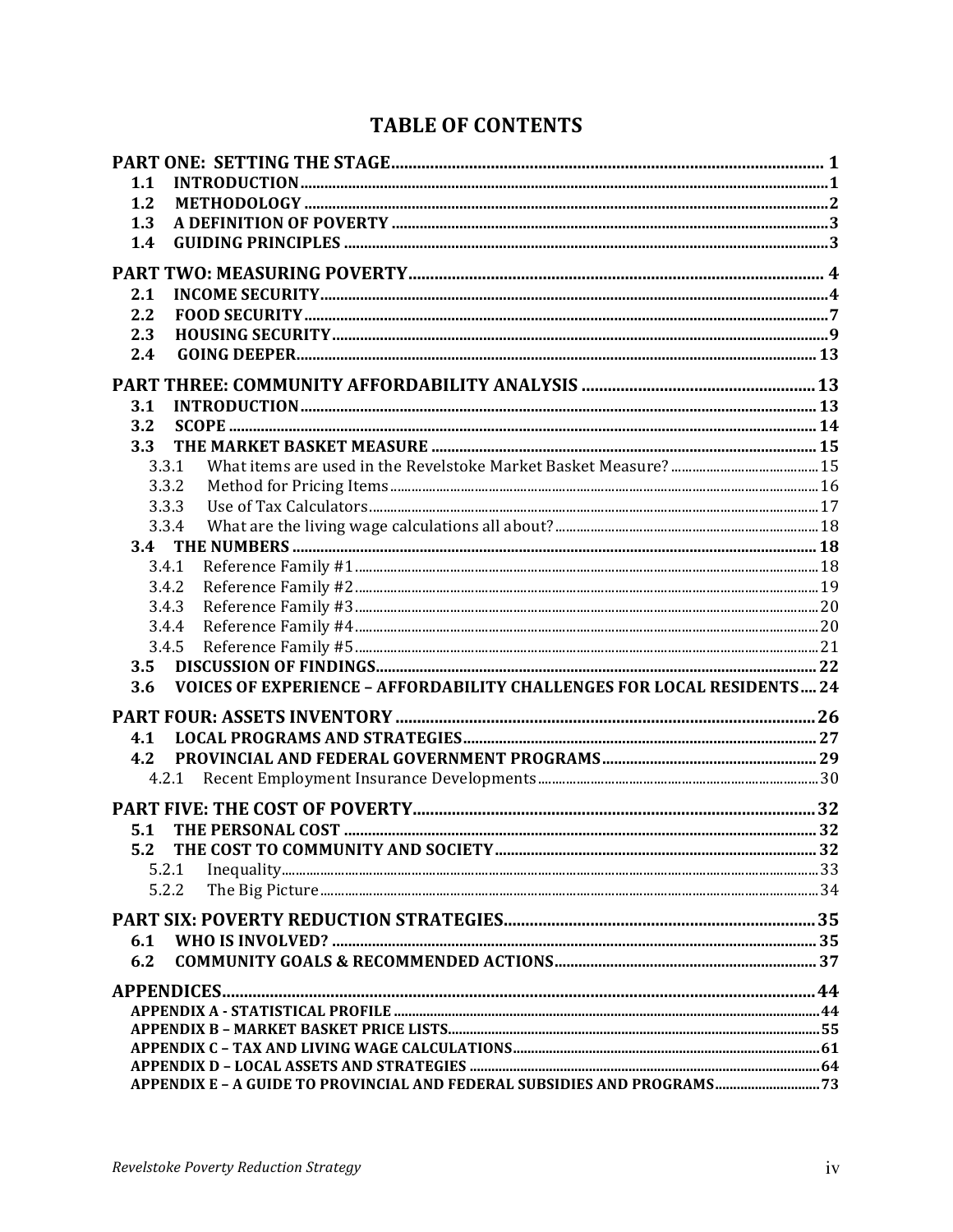## **TABLE!OF FIGURES**

# **LIST!OF!TABLES**

| Table 11 - Number of Taxfilers at or below Market Basket Measure 22 |  |
|---------------------------------------------------------------------|--|
|                                                                     |  |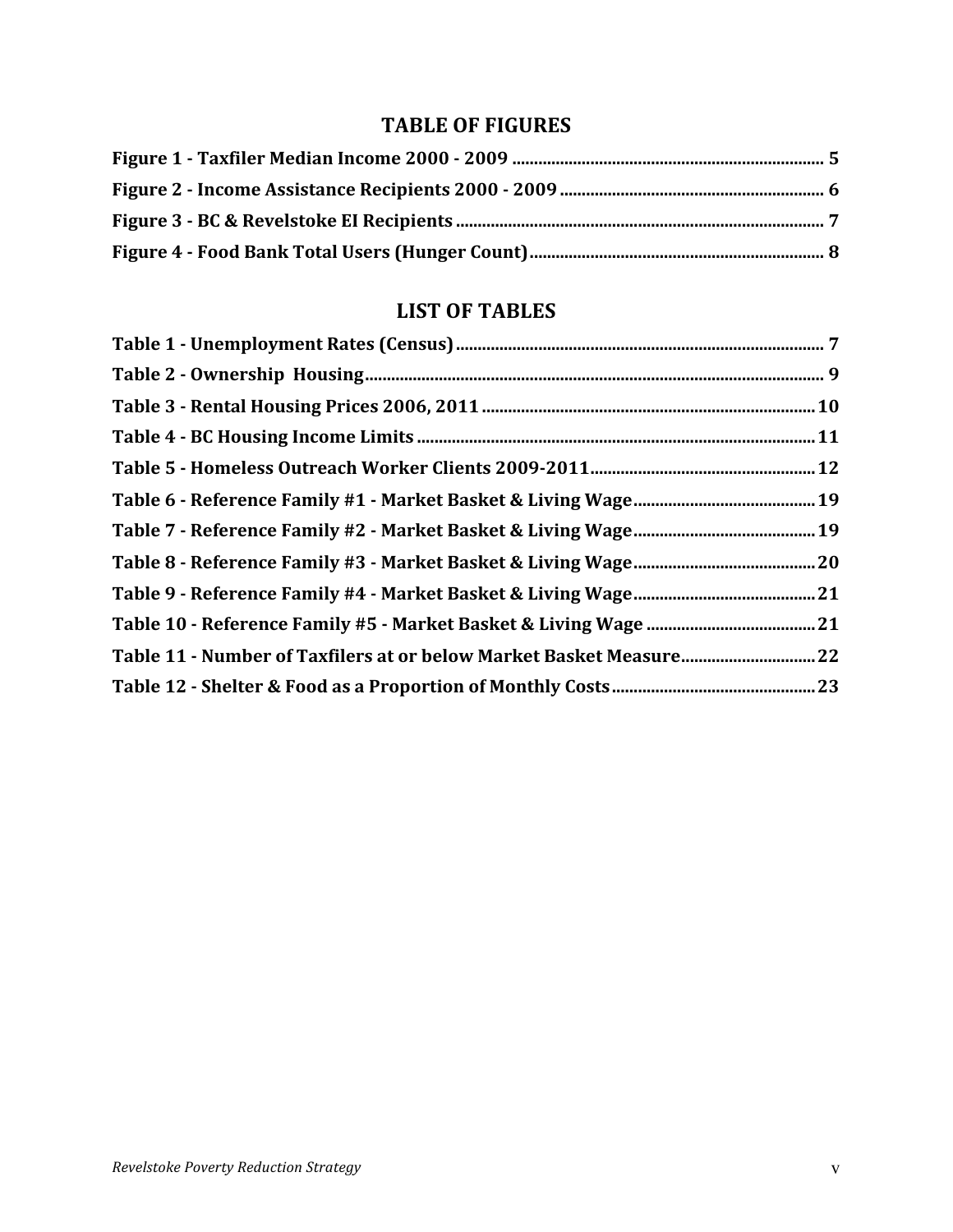## **PART ONE: SETTING THE STAGE**

#### **1.1 INTRODUCTION**

Canada is a wealthy, developed country. Revelstoke, like the many places in BC, is considered a desirable place to live. Revelstoke has been consistently identified as one of the top 10 places to live in BC, using a wide variety of socio-economic indicators. The community works hard to maintain a diverse economic base, with the tourism sector gaining momentum as Revelstoke Mountain Resort continues to grow. Large projects, like the installation of new turbines at BC Hydro's Revelstoke and Mica dams, and the construction of a new high school and elementary school, provide jobs and economic benefits to the community. Socially, there is strong early childhood development and family literacy support, a dynamic school district, and a diversity of community-based organizations serving a variety of needs. Demographically, as well as an increasing number of people moving into retirement, there is an influx of younger residents drawn by an accessible outdoor recreation lifestyle.

Yet there are many reasons why it is time to have a serious discussion about poverty and affordability in Revelstoke. In the past decade, there have been significant changes along a full spectrum, from global to local. Globally, the world has never been so interconnected and Revelstoke is very much a part of this global system. Household budgets are directly affected by global influences such as the rising cost of fuel and food, and local indicators suggest that the impacts of the global 'crash' of 2008 continue to be felt, despite claims that a recovery is underway.

As well, there are solid indications that poverty and income inequality are on the rise both provincially and nationally. Wages have stagnated while the cost of living continues to rise. At the same time, there has been a gradual withdrawal of the 'social safety net' by federal and provincial governments as well as significant cuts to public sector employment as the higher levels of government attempt to balance budgets and curtail deficits. Inevitably, communities are face to face with the impacts of these policy changes<sup>1</sup>. Provincially, BC has had the highest rate of child poverty in Canada for 8 years running. The 2011 BC Child Poverty Report Card notes that the percentage of children living in poverty rose from 14.5% in 2008 to 16.4% in 2009, and that most children living in poverty have one or more parents working full-time<sup>2</sup>.

Complex economic and social change has been underway in Revelstoke over the past few years, and policy makers and service providers need to know how families and individuals are being affected. The benefits of local changes also come with challenges, with perhaps the most significant appearing to be the ability of families and individuals to make ends meet. The combined population of the City of Revelstoke and neighbouring regional district, Area B, continues on a downward trend despite seasonal fluctuations, decreasing

 $1$  For example, recent federal government cuts have resulted in the loss, attrition and reduction of several local Parks Canada employees and programs.

<sup>&</sup>lt;sup>2</sup> First Call: BC Child and Youth Advocacy Coalition. (2011) 2011 Child Poverty Report Card. pg. 3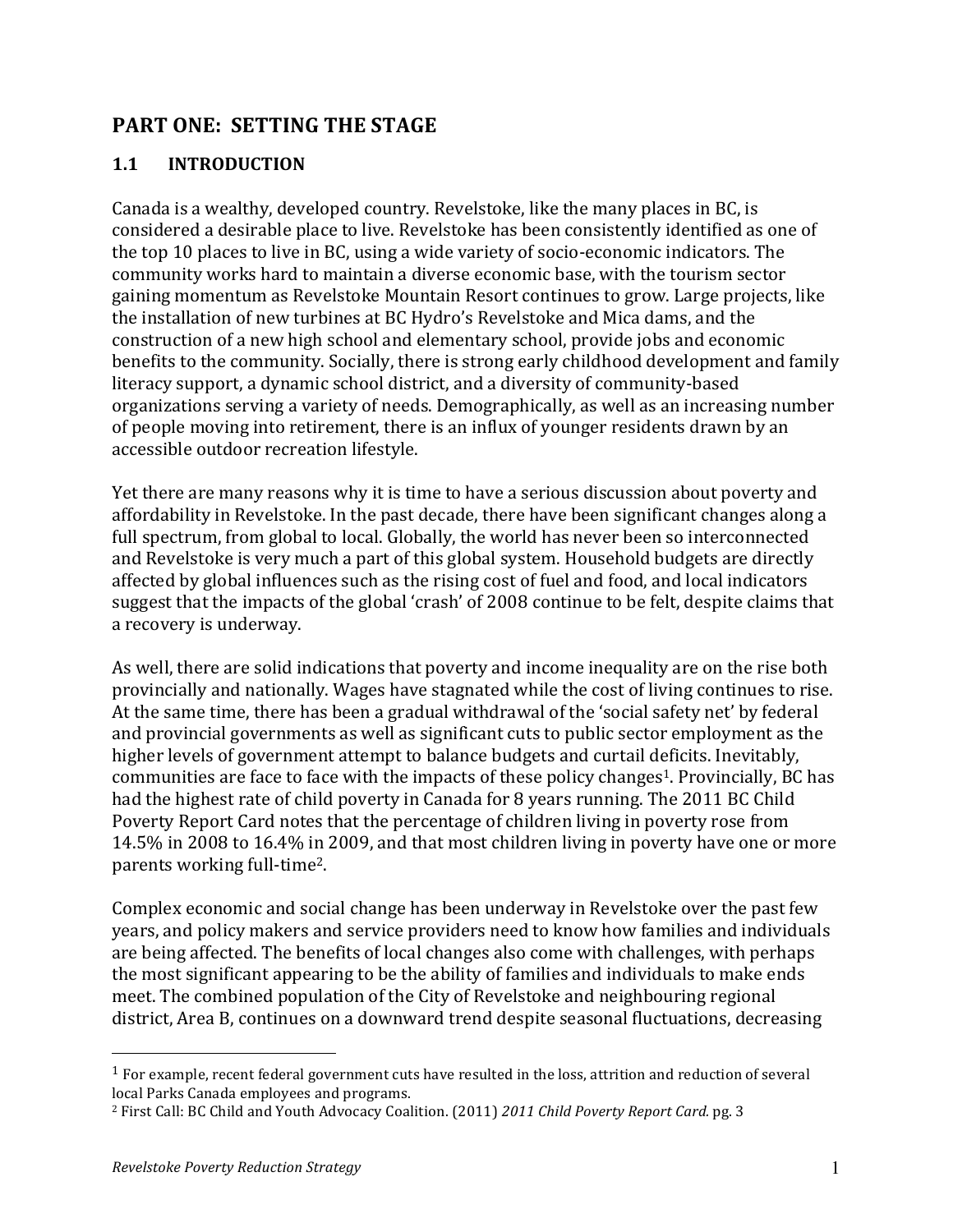3.1% between 2006 and 2011 (from 7,936 to 7,691 residents), and 5.3% since 2001<sup>3</sup>. Is this because people cannot afford to live here? If so, what key factors are involved?

The purpose of this project is firstly, to understand the nature of poverty in Revelstoke and Area and its impact not only on individuals and families but also on the community as a whole. In particular, the affordability analysis determines the real cost of living and raising a family in Revelstoke, including the cost of social inclusion and community participation. How many people are struggling to meet their needs? What is the cost of poverty – to individuals and families, the community, and society as a whole?

Secondly, the strategy will inform community development initiatives and local government by determining what *more* can be done to reduce local levels of poverty through the provision of clear direction and concrete actions. In terms of economic development, it is critical to think about poverty and social inequality as obstacles to, not consequences of, economic growth<sup>4</sup>. Within the local sphere of influence, community-wide poverty reduction is critical to moving forward – both socially and economically – through times of growth and change. As well, poverty reduction can build community resilience by addressing external factors beyond local control. Ultimately, the aim is to ensure that all families and individuals in Revelstoke have the option to contribute and participate meaningfully in community life, thereby improving the overall sustainability of the community.

## **1.2! METHODOLOGY**

In February 2011, during the update of the social goals of Revelstoke and Area Community Development Action Plan<sup>5</sup> it became apparent that poverty was an underlying issue for many Revelstoke residents. Creating a locally relevant poverty reduction strategy was identified as a priority for action. A project proposal was developed and funding secured through the Columbia Basin Trust's (CBT) Community Development Grants program. At the same time, an application to host a Learning Initiatives for Rural and Northern BC (LIRN BC) workshop around poverty reduction was submitted. This was also successful, with the Social Planning and Research Council of BC (SPARC BC) being the lead partner. A steering committee was recruited to oversee the project (see page *ii*). Throughout the project steering committee members have provided valuable input. Two steering committee members assisted with costing of market basket items. One steering committee member assisted with resident interviews.

<sup>!!!!!!!!!!!!!!!!!!!!!!!!!!!!!!!!!!!!!!!!!!!!!!!!!!!!!!!</sup> <sup>3</sup> http://www12.statcan.gc.ca/census-recensement/2011/dp-

pd/prof/details/page.cfm?Lang=E&Geo1=CSD&Code1=5939019&Geo2=CSD&Code2=5939023&Data=Count &SearchText=V0E2S1&SearchType=Begins&SearchPR=01&B1=All&Custom=&TABID=2

<sup>4</sup> http://www.theglobeandmail.com/report-on-business/economy/economy-lab/daily-mix/canada-urged-tobattle-income-disparity/article2347835/

<sup>&</sup>lt;sup>5</sup> City of Revelstoke (February 2011), *Revelstoke and Area Community Development Action Plan, Integrating and)Primarily)Social)Goals*,!www.revelstokesocialdevelopment.org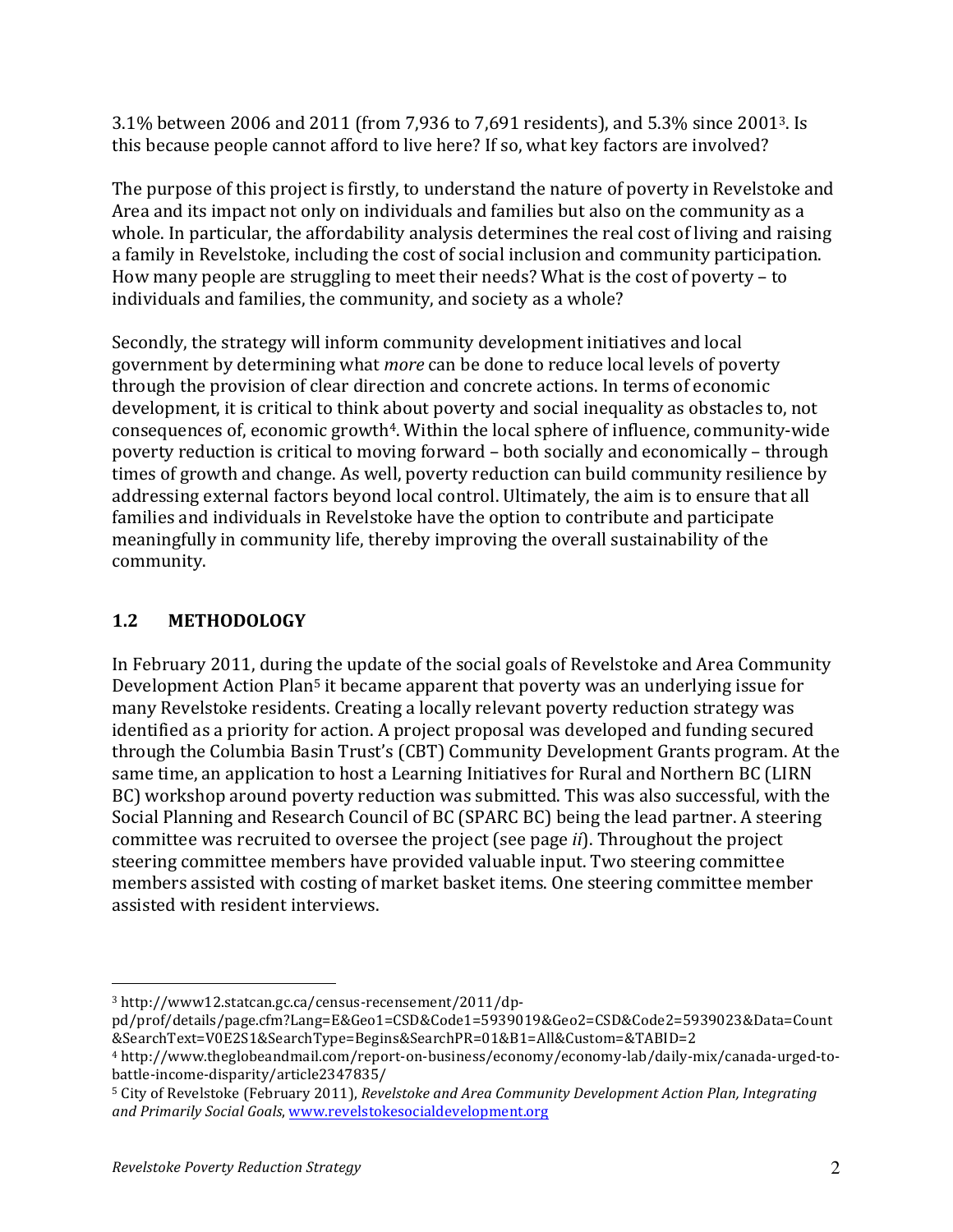The data collection phase included reviewing census data and compiling 10 years of taxfiler data. Community Connections (Revelstoke) Society provided Food Bank and Hunger Count data as well as the Homeless Outreach Worker statistics. A comprehensive literature review of recent resources focused on poverty reduction strategies in other communities and a variety of reports and articles on affordability and poverty in Canada. Qualitative information was captured through interviews with 17 service providers and a number of personal interviews with a variety of lower income residents.

The LIRN BC event (*Understanding and Reducing Poverty in Revelstoke*), took place March  $15<sup>th</sup> 2012$ , and had 30 participants from a wide variety of backgrounds including the business community. Jim Sands, Project Manager for SPARC BC and Penny Goldsmith, Executive Coordinator for Povnet, traveled from Vancouver to facilitate the workshop. Statistical trends, the results of the affordability analysis, and local assets were reviewed. The workshop also included a discussion of the cost of poverty and an afternoon brainstorming session around 'what more we could be doing'. The steering committee, service providers and general public were given opportunity to provide input. All results of research and community consultation are incorporated into this report.

## **1.3 A DEFINITION OF POVERTY**

Across Canada, there is no one definition of poverty. However, for the purposes of this project, the Poverty Reduction Strategy Steering Committee determined the following definition of poverty:

Individuals and families experiencing poverty lack the opportunity, financial and otherwise, to *maintain a decent standard of living and to participate fully and with dignity in our community.*

This definition not only allows for an absolute minimum standard of living but 'nonsurvival necessities' as determined by our society's customs<sup>6</sup>, for example, cleaning supplies to keep a home suitable and child care for working parents.

## **1.4 GUIDING!PRINCIPLES**

The following guiding principles, as determined by the Poverty Reduction Strategy Steering Committee, form the basis for the project:

- 1. The City of Revelstoke's Vision Statement (1994) values the social sustainability of the community, health, personal safety and security, and equal access to opportunities for all residents and visitors.
- 2. Poverty is a complex condition involving a multitude of economic, social, individual and systemic causes; the causes and effects of poverty are known to interact.

<sup>!!!!!!!!!!!!!!!!!!!!!!!!!!!!!!!!!!!!!!!!!!!!!!!!!!!!!!!</sup> <sup>6</sup> http://www.streetlevelconsulting.ca/homepage/homelessness2InCanada\_Part2.htm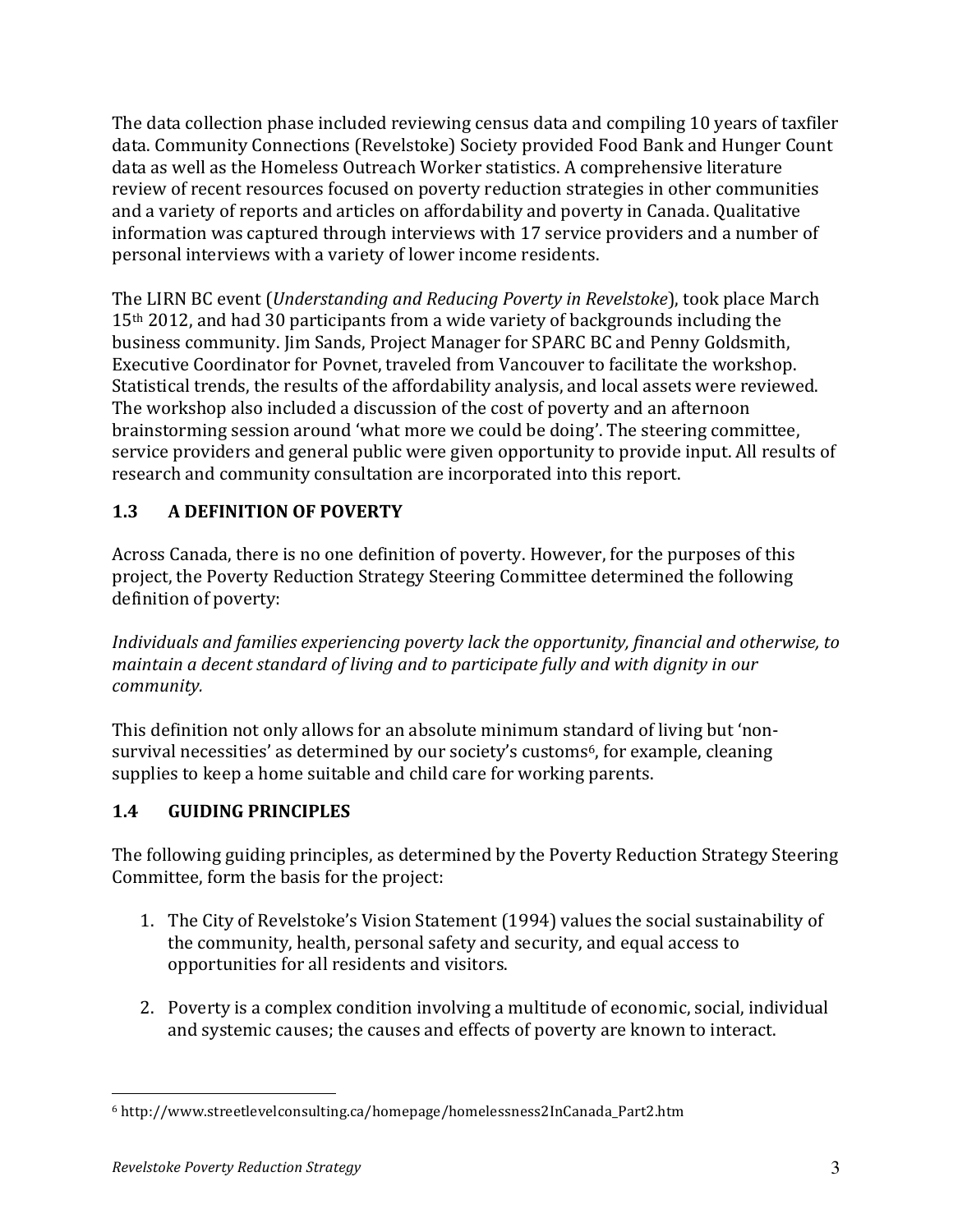- 3. Poverty disproportionately affects certain populations; to be poor is to experience distance from community norms as well as an inability to meet basic needs.
- 4. Poverty is economically and socially unsustainable for both individuals and society.
- 5. Reducing poverty in Revelstoke has been identified as a priority (*Revelstoke and*) Area Community Development Action Plan, Update of Integrating and Primarily Social *Goals,)February)2011*).
- 6. Reduction of poverty is a desirable end for all segments of society and is a shared responsibility requiring commitment to concrete action.
- 7. Effective poverty reduction strategies and initiatives are coordinated and involve strong community partnerships and collaboration between citizens, businesses, voluntary and public sector organizations, and government.
- 8. The Revelstoke Community Poverty Reduction Strategy steering committee has determined that the 'Market Basket Measure' indicates an acceptable material standard of living.
- 9. The Revelstoke Community Poverty Reduction Strategy is responsive to community needs and based on information and evidence from available data, community consultation, research and effective best practices.

# **PART TWO: MEASURING POVERTY<sup>7</sup>**

## **2.1 INCOME SECURITY**

Measuring poverty in a small community is a challenge. Although census data determines the number of low income residents in a community, the information is often outdated. Taxfiler data provides more recent detailed information than the census and can be used to look at longer-term trends. For Revelstoke, taxfiler data captures all residents in Revelstoke and Area who have filed income tax returns and have a postal code associated with Revelstoke (V0E 2S0, V0E 2S1, V0E 2S2, and V0E 3K0). This includes the CSRD Area B with the exception of Trout Lake. It is important to note that taxfiler data does not capture those who do not file income tax returns, or those who may work in the Revelstoke area seasonally but may file their income tax return elsewhere.

The charts found in **Appendix A** represent a 10-year trend of taxfiler data from 2000 to 20098. The steering committee chose to use 'before tax' income levels for clarity of purpose. While it is clear to most people what their gross income is, it can be more challenging to pinpoint 'after tax' income. As well, the data is broken down by family type: all taxfilers, single people ('non-family persons'), couple families, lone-parent families, and the number

<sup>&</sup>lt;sup>7</sup> See Appendix A for comparative charts.

<sup>8</sup> Income Statistics Division, Statistics Canada, 2003 to 2011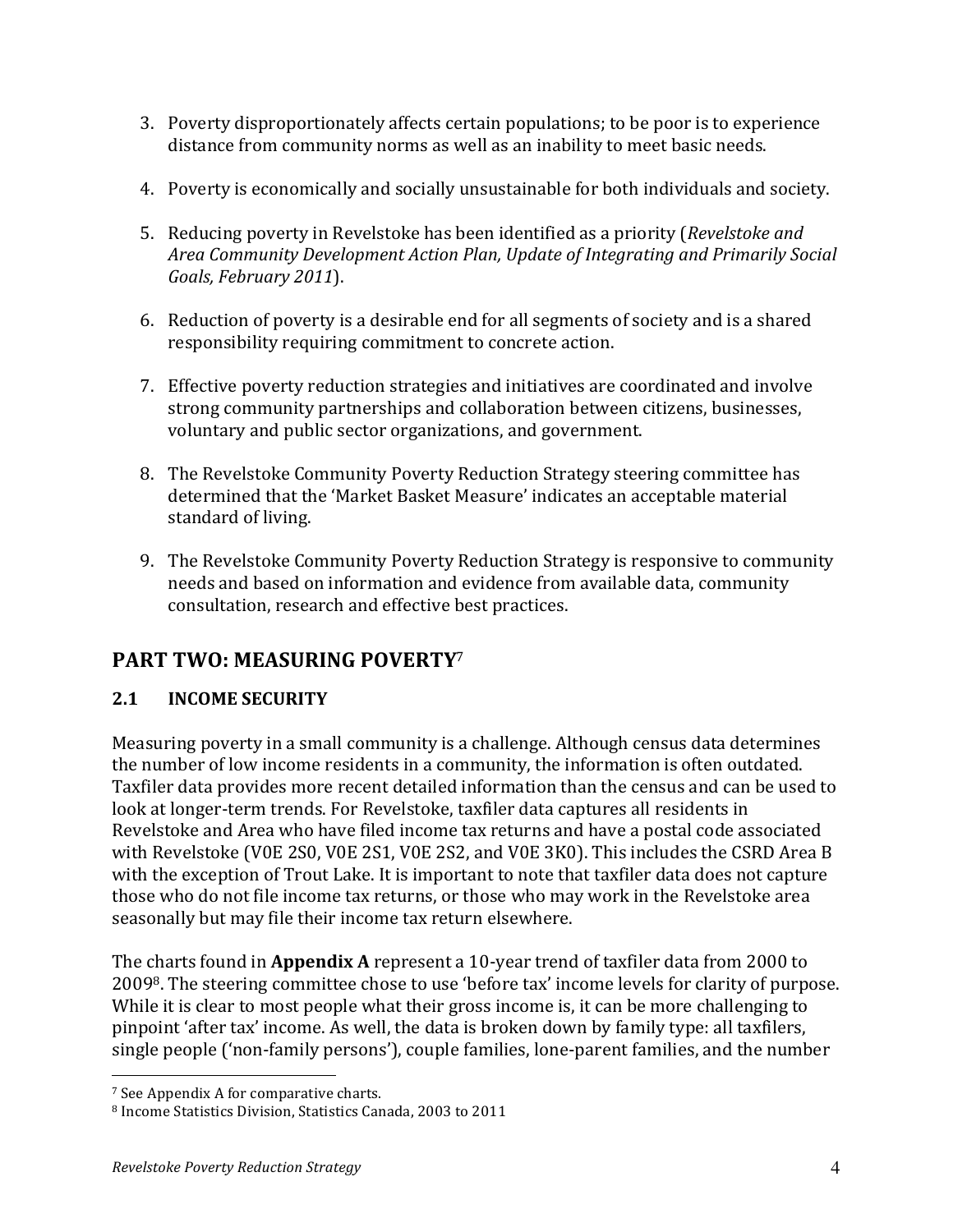of children in couple vs. lone-parent families. Overall numbers are compared with the number of low income in each category. Median incomes are also compared.

**Taxfiler data** uses a standard 'Low Income Measure' (LIM) to identify taxfilers who can be considered low income. The income level represented by the LIM is 50% of the median income in a given geographical area (Revelstoke and Area), adjusted accordingly to consider family size. Each additional adult, first child (regardless of age) in a lone-parent family, or child over 15 years of age, is assumed to increase the family's needs by 40% of the needs of the first adult. Each child less than 16 years of age (other than the first child in a lone-parent family) is assumed to increase the family's needs by 30% of the first adult. As with the definition of poverty above, this assumes that being poor is relative to Canada's expected standard of living. In 2009 in Revelstoke, 610 (nearly 17%) taxfiler family units were considered low income.

Looking at the 10-year trend, the charts reveal the following averages:

- $\geq 17\%$  of all tax filer family units were low income.
- $\geq 6\%$  of all 'couple families' were low income.
- $\geq$  25% of all 'lone-parent families' were low income.
- $\geq$  27% of all single individuals were low income.
- $\triangleright$  A child born into a lone-parent family has a 51% chance of being in a low income lone-parent family.
- $\triangleright$  There is a significant discrepancy between the median incomes of all households, and the median income of low income households.
- $\triangleright$  The chart below indicates a consistent discrepancy between the median incomes of men and women. Although median incomes have increased in the last 10 years, since 2008 there has been a significant drop, especially for men. Still, over time women have gradually closed the gap by  $11\%$ .



**Figure 1 - Taxfiler Median Income 2000 - 2009**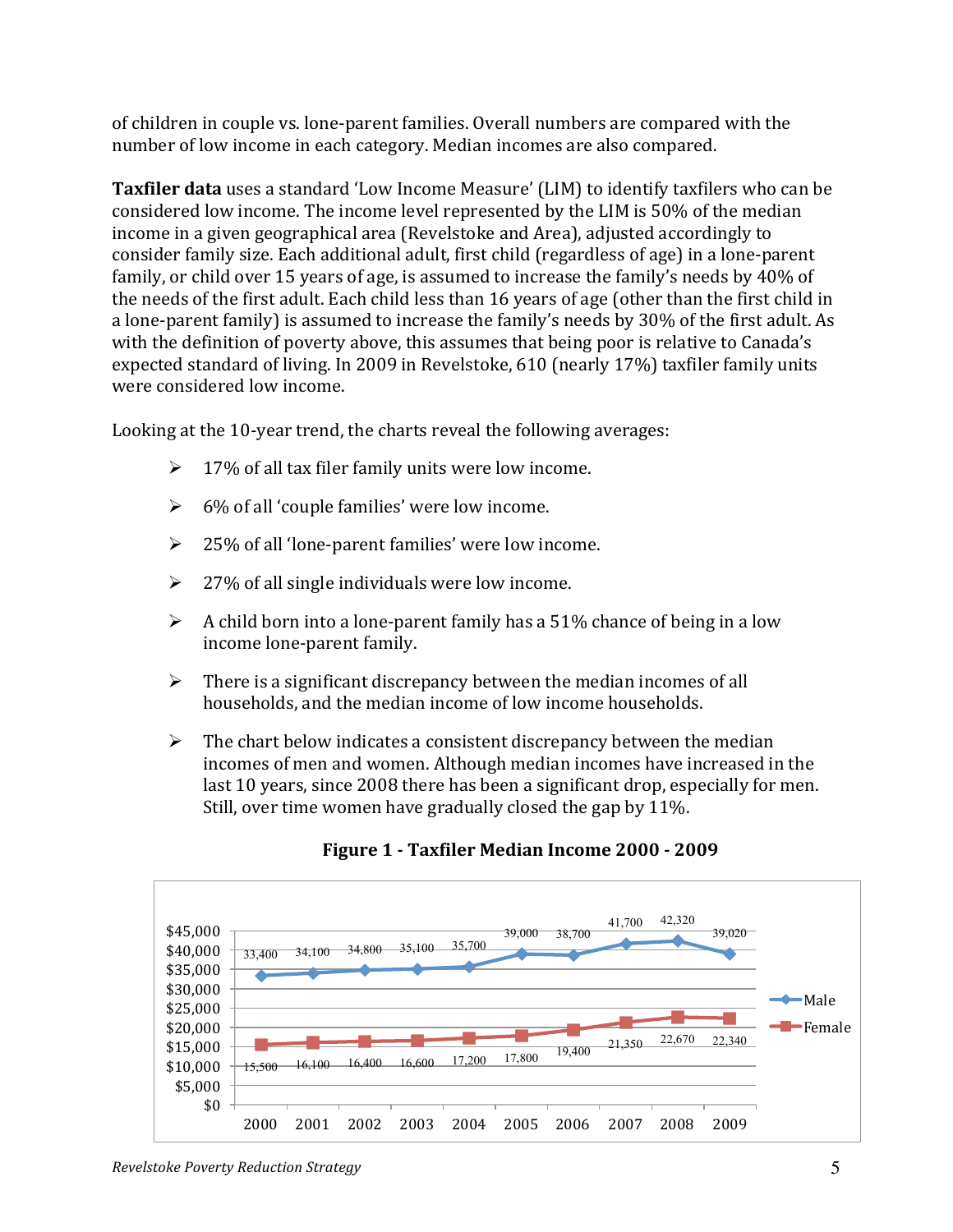#### For **Income Assistance (IA)** recipients the data reveals:

- $\triangleright$  A marked decrease in numbers when the criteria and rules around access  $\triangleright$ changed, between 2001 and 2003 (for further information see Section 4.2 below).
- $\triangleright$  A steady increase in numbers since 2008, particularly for couple families.
- $\triangleright$  In 2009, 190 family units in Revelstoke and Area received IA.
- $\triangleright$  For income assistance recipients, the average annual income has increased from about  $$5000$  in the year 2000 to about  $$7000$  in 2009.



**Figure 2 - Income Assistance Recipients 2000 - 2009** 

Although taxfiler data does not quantify the number of residents receiving **BC Disability Assistance**, it is important to note that individuals who receive disability and are not eligible to work receive a maximum of \$906.42 per month, or an annual income of \$10,877.04.

For **Employment Insurance (EI)** recipients over ten years, the data reveals:

- $\triangleright$  Generally, there are more male EI recipients than female.
- $\triangleright$  Male EI recipients experience a greater degree of seasonal fluctuation, and are more affected by the economic downturn after September 2008.
- $\triangleright$  However, when the economy was healthy the unemployment rate decreased  $(2007 - August 2008)$ , there were more women than men receiving EI.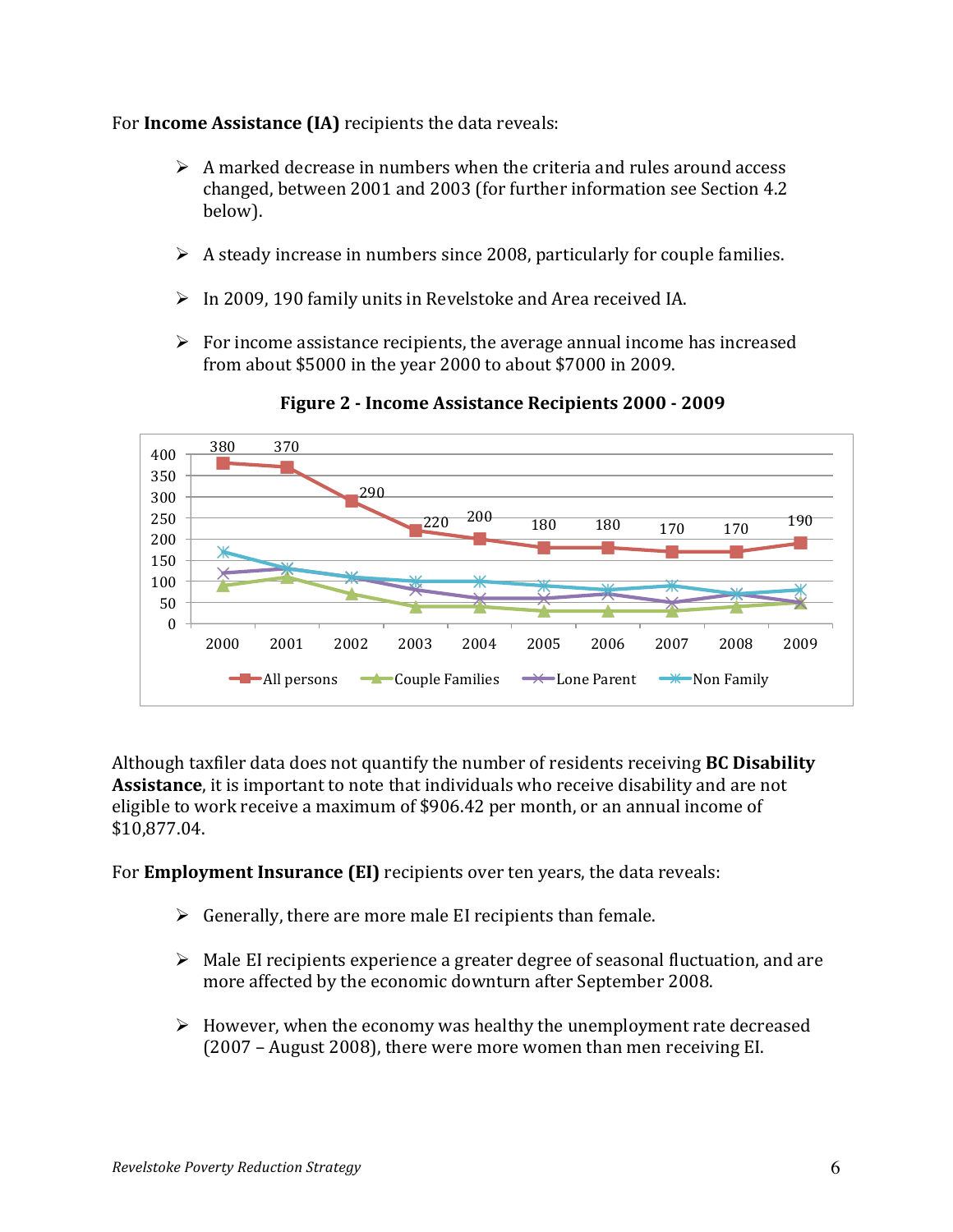- $\triangleright$  By May 2009, there were a total of 370 people receiving EI in Revelstoke the highest number in 10 years. Over the summer of 2009 this dropped slightly, but by November 2009 the total number increased once again to 340.
- $\triangleright$  EI trends in Revelstoke mirror the overall numbers for BC (see chart below).



**Figure 3 - BC & Revelstoke EI Recipients** 

While the taxfiler data records the number of people receiving Employment Insurance, it does not reveal the whole unemployment picture, since it does not include those who do not qualify for Employment Insurance benefits. The census provides information on the **unemployment rate**, but it is very difficult to get local, up to date unemployment rate information.

| <b>Description</b>   | 2001(%)     | 2006(%) |
|----------------------|-------------|---------|
| Total pop. $15+$     | <b>10.2</b> | 97      |
| Pop. $15 - 24$ years | 19.2        | 13.2    |
| Pop. $25+$           | 8.5         | 8.9     |

 $H_{\text{in}}$  and  $I_{\text{in}}$   $\left(\frac{1}{2}$   $\frac{1}{2}$   $\frac{1}{2}$   $\frac{1}{2}$   $\frac{1}{2}$   $\frac{1}{2}$   $\frac{1}{2}$   $\frac{1}{2}$   $\frac{1}{2}$   $\frac{1}{2}$   $\frac{1}{2}$   $\frac{1}{2}$   $\frac{1}{2}$   $\frac{1}{2}$   $\frac{1}{2}$   $\frac{1}{2}$   $\frac{1}{2}$   $\frac{1}{2}$   $\frac{1}{2}$   $\frac{1$ 

#### **2.2 FOOD!SECURITY**

**Food bank usage** is a good indicator of financial hardship on individuals and families, as well as the rising cost of food. In the last few years, at the local Community Connections Food Bank there has been a marked increase in the number of registered users. In 2006, the Community Connections Food Bank distributed a total of about 1500 food hampers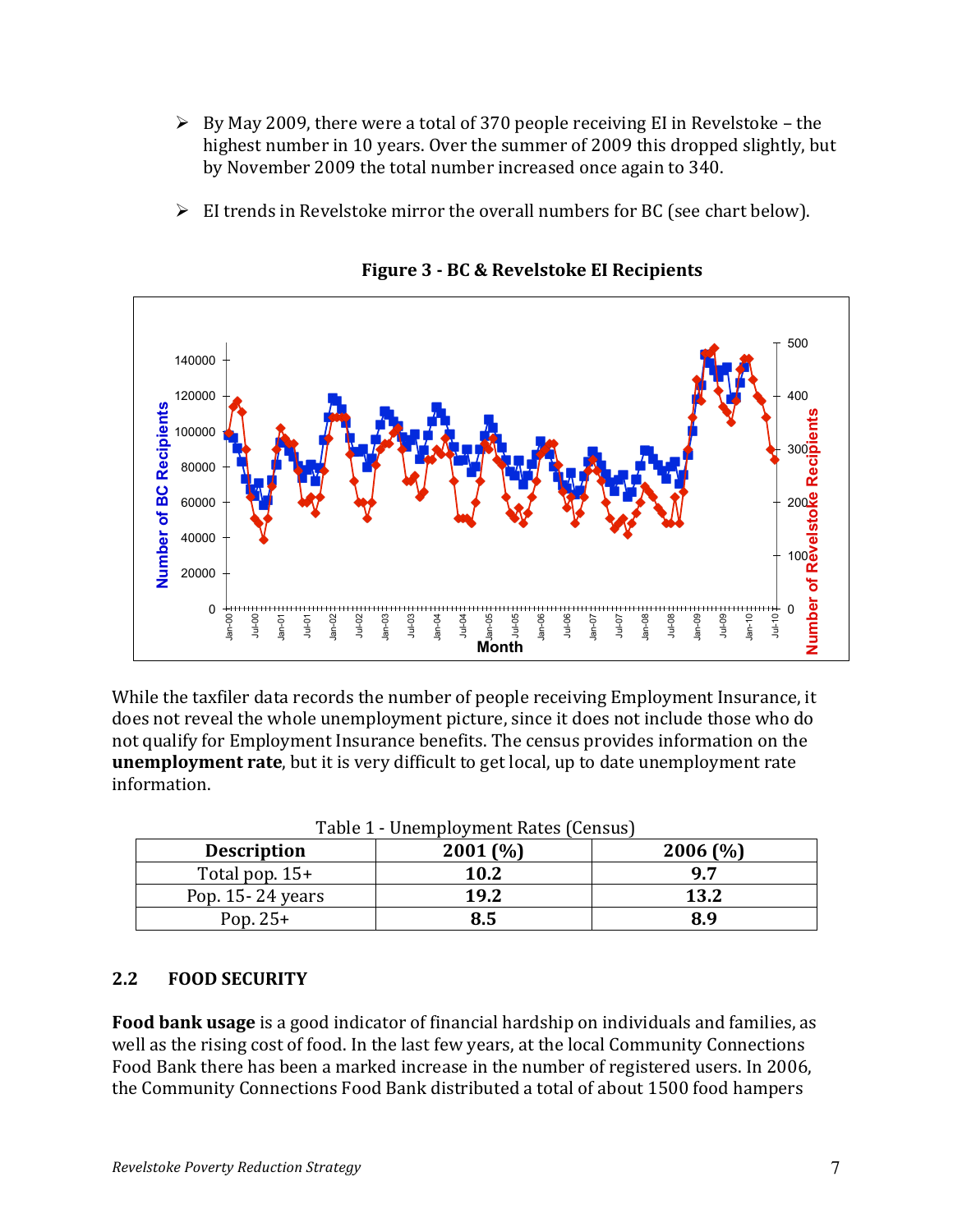with over 200 clients registered, while the current number of households registered at the Community Connections Food Bank is 432, with over 5000 hampers distributed in 2011.

**The Hunger Count** is based on a survey completed by Food Banks Canada members on food bank usage at local facilities during the month of March each year and represents a 'snap shot' of food bank users. In terms of total users, note the steady increase in the number of children as well as a fairly dramatic increase in overall use in the last few years. It is important to note that this is more recent than the taxfiler data presented above.





- $\triangleright$  In terms of who is accessing the food bank, the majority are single individuals, followed by single parent families, followed by couples with no children, followed closely by 2 parent families.
- $\triangleright$  Over the past 5 years, the income source of food bank users has fluctuated fairly dramatically, but in 2011, the highest percentage of users were on a disability pension (26%), followed by those on social assistance (23%), followed closely by those with employment income (22%), Pension income (13%), no income (9%), EI (5%), Worker's compensation (1%), and other (1%). Nationally, over 50% of Food Bank users are on Income Assistance, with about 18% having employment income<sup>9</sup>
- $\triangleright$  Consistently, the vast majority of food bank users in Revelstoke live in private rental housing. In 2011, 67% of users lived in private rental housing, followed by home

<sup>9</sup> Food Banks Canada. (2011). *Hunger Count 2011 – A comprehensive report on hunger and food bank use in Canada, and recommendations for change.*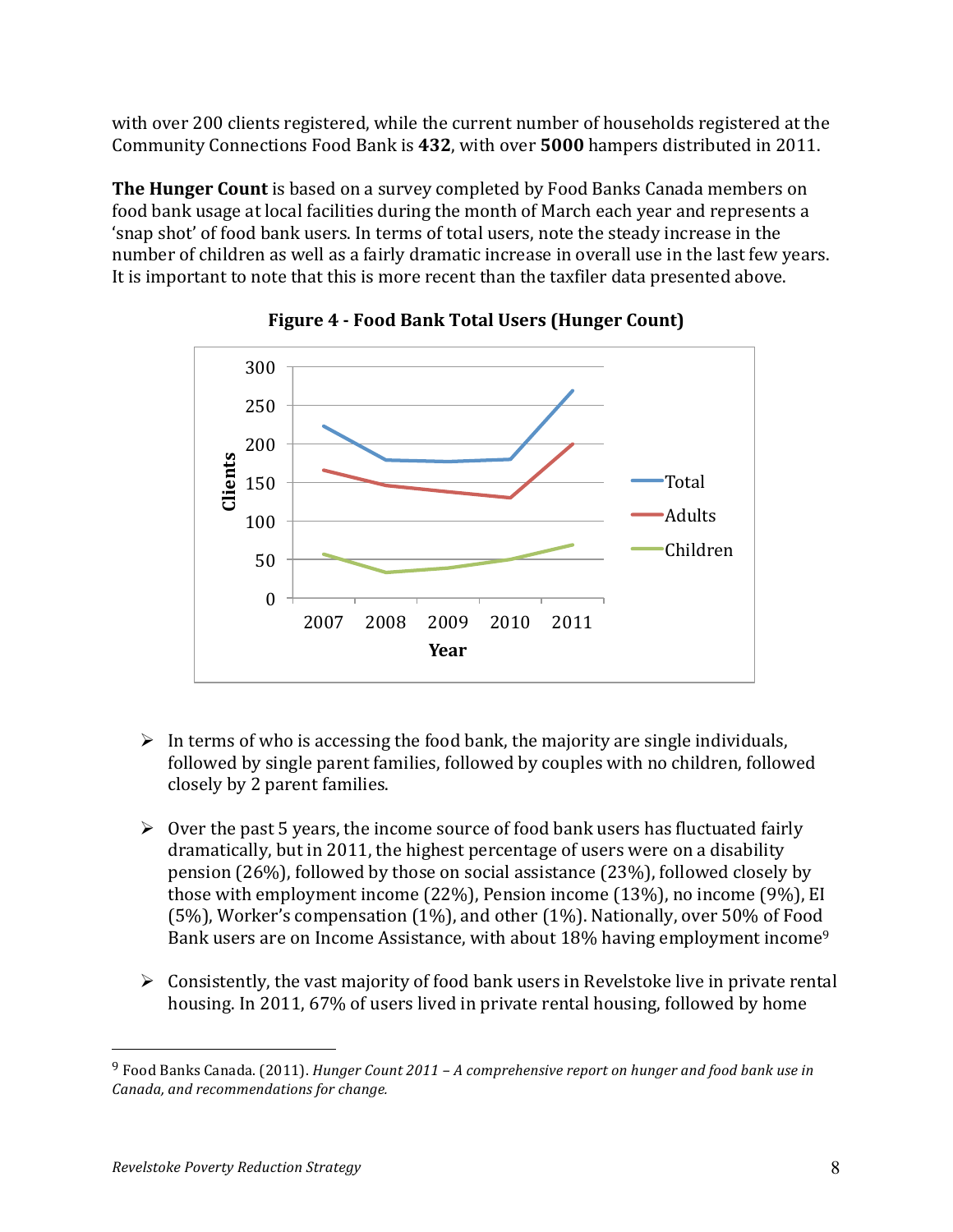owners (17%), followed by those in social housing (10%) followed by 'temporarily with family or friends' (5%), followed by 'in an emergency shelter' (1%).

 $\triangleright$  Since 2007, the percentage of clients receiving food bank services who live in private rental housing has decreased nearly 14%, while the number of clients who own their own homes has risen over 15%. Since the cost of both rental and ownership housing have risen during this timeframe (see below), it is possible that many of the most vulnerable food bank clients (previously in private rentals) have moved out of town, while vulnerable home owners are now having to resort to emergency food aid.

#### **2.3 HOUSING SECURITY**

Housing, or adequate shelter, is a primary need and directly impacts a person's ability to function in society. In Revelstoke, the housing market – both ownership and rental – has had a variety of influences over the past five years. The development and opening of Revelstoke Mountain Resort in December 2007 created a dramatic surge in housing sales activity between 2006 and the first half of 2008. Demand for **ownership housing** moderated in the latter half of 2008, following the economic downturn. But overall, the cost of ownership housing has increased.

| Year     | Average<br><b>Property Taxes</b><br>(Single Family<br>Dwelling) <sup>10</sup> | <b>Average Assessed</b><br><b>Value of A Single</b><br><b>Family Dwelling</b> <sup>11</sup> | <b>Average MLS Sale</b><br><b>Price Single</b><br><b>Family Residential</b><br>Homes <sup>12</sup> | <b>Number of</b><br><b>Single Family</b><br><b>Homes</b> sold<br>per year <sup>13</sup> |
|----------|-------------------------------------------------------------------------------|---------------------------------------------------------------------------------------------|----------------------------------------------------------------------------------------------------|-----------------------------------------------------------------------------------------|
| 2006     | \$832                                                                         | \$157,473                                                                                   | \$266,926                                                                                          | 64                                                                                      |
| 2007     | \$882                                                                         | \$205,073                                                                                   | \$440,377                                                                                          | 104                                                                                     |
| 2008     | \$919                                                                         | \$301,256                                                                                   | \$433,558                                                                                          | 87                                                                                      |
| 2009     | \$965                                                                         | \$300,080                                                                                   | \$365,094                                                                                          | 63                                                                                      |
| 2010     | \$1,042                                                                       | \$325,974                                                                                   | \$364,459                                                                                          | 50                                                                                      |
| 2011     | \$1,113                                                                       | \$314,424                                                                                   | \$355,780                                                                                          | 57                                                                                      |
| % Change | $+34%$                                                                        | $+100%$                                                                                     | $+33%$                                                                                             | N/A                                                                                     |

#### **Table 2 - Ownership Housing**

- $\triangleright$  The 2012 average assessed value dropped to \$282,895, an approximately 80% increase since 2006.
- $\triangleright$  The increased cost of owning a home has made it challenging for first time homebuyers despite consistently low interest rates. Sales dropped to a 5 year low in 2010, but once again are on the rise. In the first quarter of 2012, 15 homes were sold compared to 11 in the same quarter last year.

 $10$  This represents the City portion (operational and debt) of property taxes only.

<sup>&</sup>lt;sup>11</sup> BC Assessment Authority

<sup>&</sup>lt;sup>12</sup> CMHC BC Market Analysis Centre, Market Analyst, Paul Fabri, from Okanagan Mainline Real Estate Board Statistics.

<sup>13</sup> Ibid.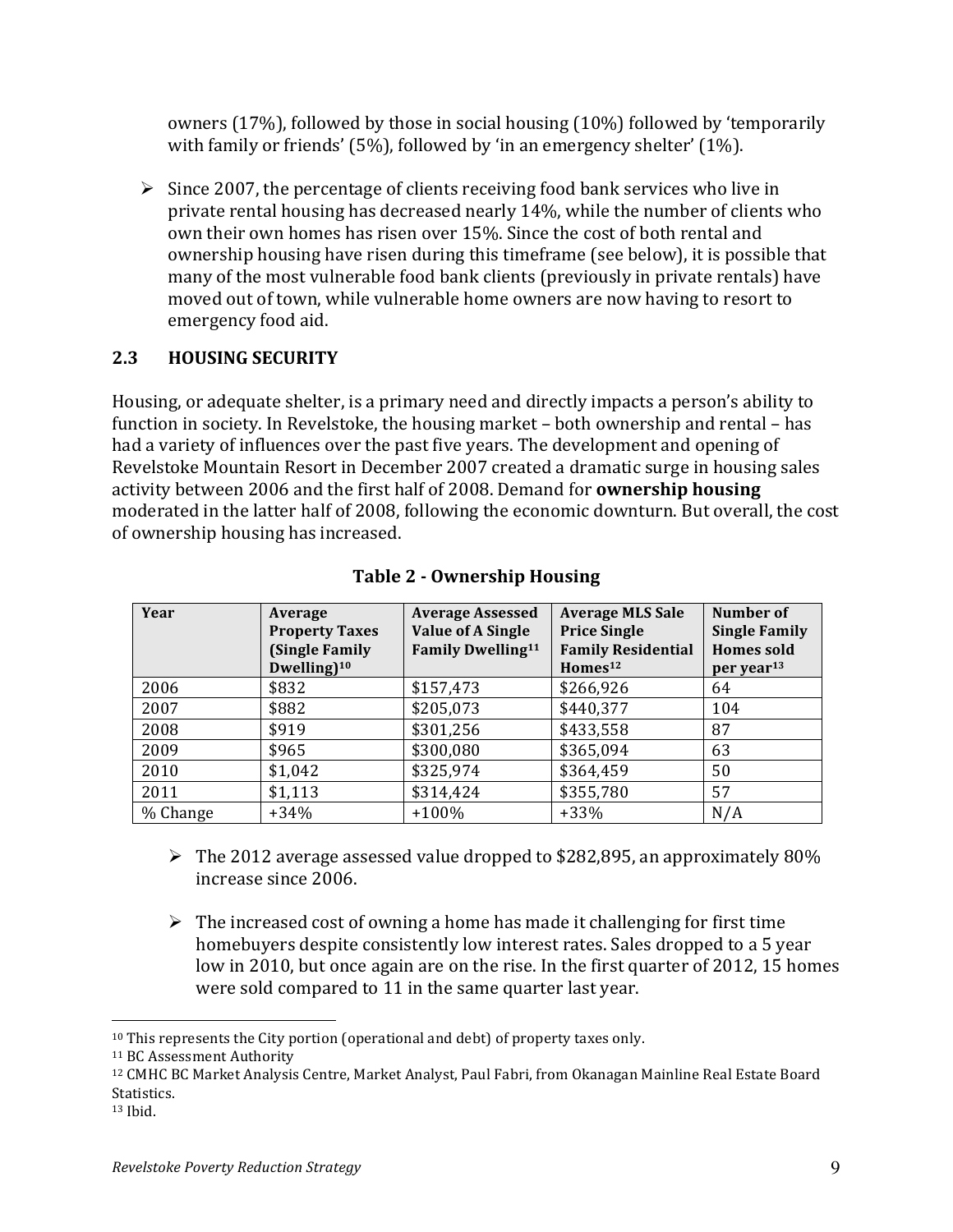Traditionally, the **rental housing** stock in Revelstoke has been a combination of apartments, secondary suites (both legal and illegal), and other rental units like cabins and a few homes and duplexes. The speculative home buying in 2007-2008 added a variety of single-family homes to the rental housing market, since a number of purchasers were left with houses that had dropped in value and were not primary residences. Accurate numbers of both the number of units and rate of occupancy for all rental housing in Revelstoke are not available.

However, vacancy rates for rental dwellings appear to fluctuate fairly dramatically both seasonally and year to year. For example, the CMHC<sup>14</sup> sampling of apartments and row units in October of 2008 calculated a 1.4% vacancy rate, and about 28% in October 2011. Yet in October 2011, the CMHC Rental Market Survey indicated that Revelstoke had the **highest average apartment rental costs** of all Kootenay centres and compared to other small centres in the BC Southern Interior (Merritt, Oliver, Osoyoos). It can be assumed that landlords are confident rental vacancies will be filled by an influx of people who arrive in early winter each year for the ski season. The table below compares the 2006 and 2011 CMHC Rental Market Survey data for Revelstoke for average apartment rental prices.

| Year           | <b>Bachelor</b> | 1 Bedroom | 2 Bedroom | 3 Bedroom            |
|----------------|-----------------|-----------|-----------|----------------------|
| 2006           | 364             | 441       | 529       | 592                  |
| 2011           | 617             | 669       | 867       | $$1000 - $1500^{15}$ |
| Percent change | $+69.5%$        | $+52%$    | $+64%$    | $+80\% - +150\%$     |

**Table 3 - Rental Housing Prices 2006, 2011** 

A residential market analysis conducted in August 2010 indicated that rental housing prices "can range from \$500/month for the low end apartments (one room with bath and kitchenette) to over \$1,000/month for the larger, better maintained units with rents around \$1 per square foot. This number would also be valid for houses that are up for rent. In other words, a single-family residential home of approx. 2,500 sq. ft. would generally rent for \$2,300-\$2,500 per month."<sup>16</sup>

In 2010 the municipality started enforcing a bylaw restricting the rental of residential homes as short-term vacation rentals, and is exploring other accessory dwelling unit options to increase the level of housing diversity - carriage cottages; secondary suites; boarding rooms; and other rental types.

 $14$  It is important to note that 2 apartment complexes that have chronically high vacancy rates due to inadequate living conditions generally affect CMHC data.

<sup>&</sup>lt;sup>15</sup> The 2011 CMHC Rental Market Survey does not include the cost of a 3 bedroom apartment; this price calculation is from a survey of 10 listings in the Revelstoke Times Review classifieds, April 23, 2011. Note this is after the end of the ski season when prices have dropped.

<sup>&</sup>lt;sup>16</sup> Gibbs Planning Group Inc. (August 3, 2010), *Revelstoke Residential Market Analysis.*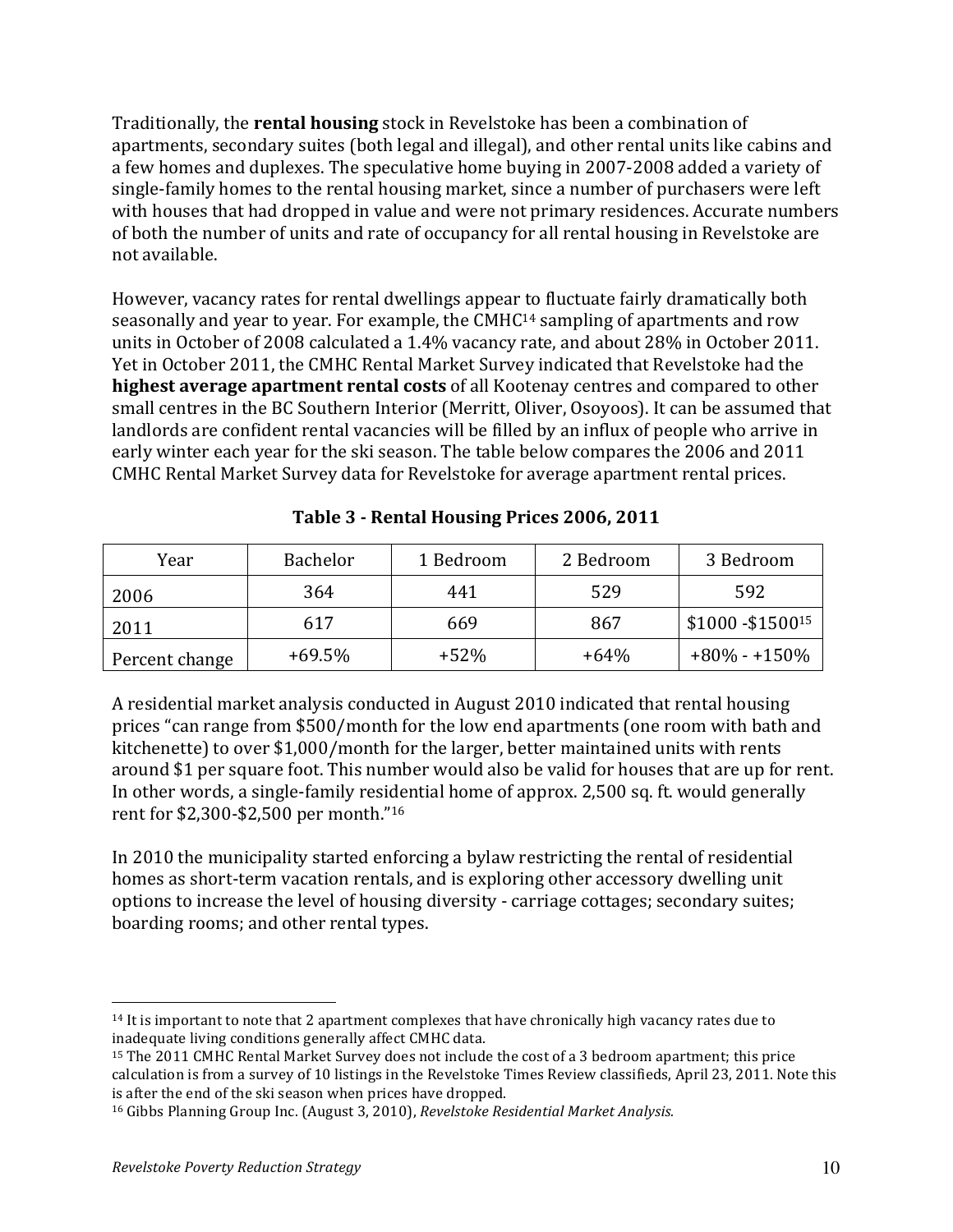Housing security is usually assessed by the percentage of residents or households in **'core housing need'**, which is defined as those paying 30% or more of their household income on shelter. Unfortunately, the latest available data for this is 2005, the year prior to the census, which is also prior to the 2007 surge in both rental and ownership housing prices in Revelstoke. Nevertheless, between the 1996 to 2006 census, the average % of renters in core housing need was about 36%, although the actual number of renters in core housing need increased from 130 in 1996 to 246 in 2006. The 2011 census data on households and dwellings in slated for release September 19, 2012. Given the increase in both home ownership and rental housing prices since 2006, it can be assumed that the number of residents in core housing needs has increased significantly since the last census.

In Revelstoke, the only (independent living) subsidized rental housing is for low income seniors over 55 years of age and disabled residents. This **social housing** stock includes Monashee Court (45 units), Moberly Manor (8 units), and Mt. Begbie Manor and Villas (41 units combined). To be eligible for any of these units, the following income limits apply<sup>17</sup>:

**Table 4 - BC Housing Income Limits** 

| <b>Bachelor</b> | 1 bedroom | 2 bedroom | 3 bedroom | 4 bedroom |
|-----------------|-----------|-----------|-----------|-----------|
| \$20,000        | \$26,500  | \$35,000  | \$36,000  | \$39,000  |

Senior couples can apply to live in BC Housing units, if their combined household income is below the above income limits.

BC Housing Registry statistics indicate that, despite the construction of 24 new subsidized housing units for seniors and disabled in 2011, there are currently 15 households on the wait list for social housing that are residing in the City of Revelstoke, compared to 12 in 2010 and 17 in 2011. Of the 15 current applicants, 8 or 53% can be considered disabled<sup>18</sup>.

BC Housing's Shelter Aid for Elderly Renters (SAFER) program provides monthly cash payments to subsidize rents for eligible BC residents who are 60 years of age or older and pay rent for their homes. As of March 31, 2012, 17 households in Revelstoke were receiving SAFER subsidies. The Rental Assistance Program (RAP) provides eligible low income, working families with cash assistance to help with monthly rent payments in the private market. As of March 31, 2012, 8 households in Revelstoke were receiving RAP subsidies<sup>19</sup>. It is important to note that Income Assistance recipients are not eligible for either of these *programs.*

<sup>17</sup> http://bchousing.org/Options/Subsidized\_Housing/Apply/Eligibility/Income\_requirements <sup>18</sup> BC Housing: WebFocus Report HCSTAT002: Housing Registry Statistics

<sup>&</sup>lt;sup>19</sup> BC Housing: Unit Count Pivot Table, March 31, 2012. *Prepared BC Housing's Research and Corporate Planning Department in April 2012*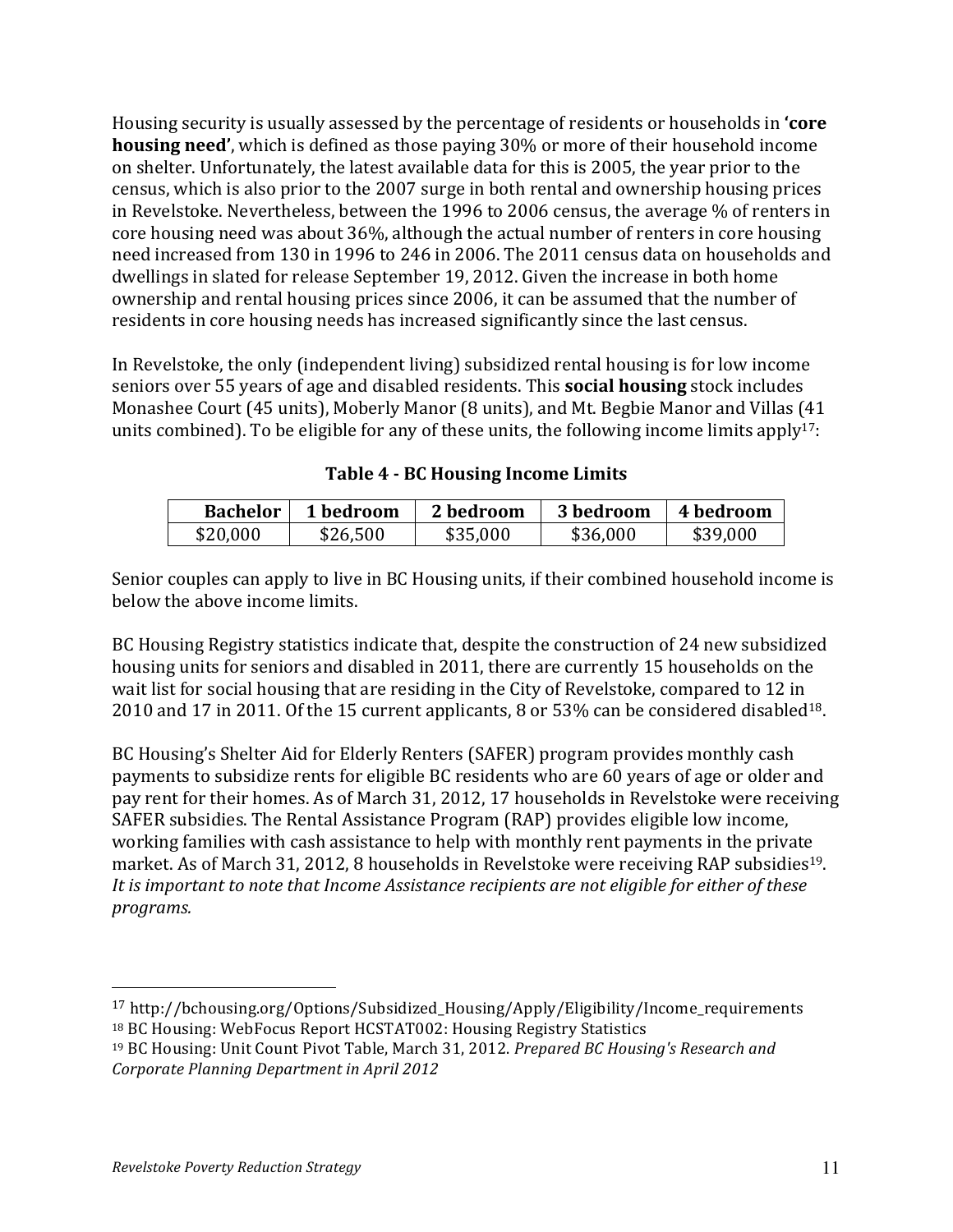**Homelessness** exists in Revelstoke as is indicated in the data below. In Revelstoke, the BC Housing Homeless Outreach Program contacts are restricted to those at 'risk of **homelessness'** or homeless who are considered **'absolute'** by the following definitions:

At Risk of Homelessness: Individuals and families who are living in temporary accommodation where they do not have control over the length and conditions of tenure (e.g. couch surfing or name not on lease) and do not have adequate personal space; timelimited housing designed to transition from being homeless to living in a permanent form of housing, e.g., transitional housing or second-stage housing; or accommodation where tenancy will be terminated within three months of application. (E.g.; given notice by landlord or pending release from prison).

Absolute Homeless: Individuals and families who are living in public spaces without legal claim (e.g., on the streets, in abandoned buildings or in tent cities); a homeless shelter; a public facility or service (e.g. hospital, care facility, rehabilitation treatment centre or correctional facility) and cannot return to a stable residence; or individuals and families who are financially, sexually, physically or emotionally exploited to maintain their shelter.

Community Connections holds the contract for this program and the table below outlines Housing Outreach Worker statistics over a 3-year period.

| <b>Service Description</b>                           | Three year period $(2009 - 2011)$ |
|------------------------------------------------------|-----------------------------------|
| New client contacts                                  | $170+$                            |
| New client contacts that were families with children | 38 families                       |
| New client contacts that were youth (aged 19 to 30)  |                                   |
| New client contacts that could be considered         |                                   |
| transient                                            | 8%                                |
| Clients successfully housed for at least 6 months    | 114 (+children)                   |

**Table 5 - Homeless Outreach Worker Clients 2009-2011** 

In July of 2011, SPARC BC released the results of a research project on **hidden homelessness** in Prince George, Kamloops, Kelowna, Nelson and Nanaimo. By their chosen definition, hidden homeless persons are people staying temporarily with another household and who do not have a regular address of their own where they have security of tenure. The study found that friends, rather than family, most frequently housed the hidden homeless over the past year. According to the survey, the hidden homeless on average generally stayed 6-12 weeks with their host. Lack of income/lack of employment, lack of available housing, and low income/can't afford available housing were mentioned as top reasons for why the hidden homeless were not able to secure a place of their own. Projections based on samples indicate that there may have been between 306 hidden homeless in Nelson to 1,167 in Kamloops over the past year prior to the study<sup>20</sup>.

While no study has been done in Revelstoke to assess the level of hidden homelessness,

<sup>!!!!!!!!!!!!!!!!!!!!!!!!!!!!!!!!!!!!!!!!!!!!!!!!!!!!!!!</sup> <sup>20</sup> SPARC BC, (July 2011), *Knowledge for Action: Hidden Homelessness in Prince George, Kamloops, Kelowna, Nelson and Nanaimo.* Research Report.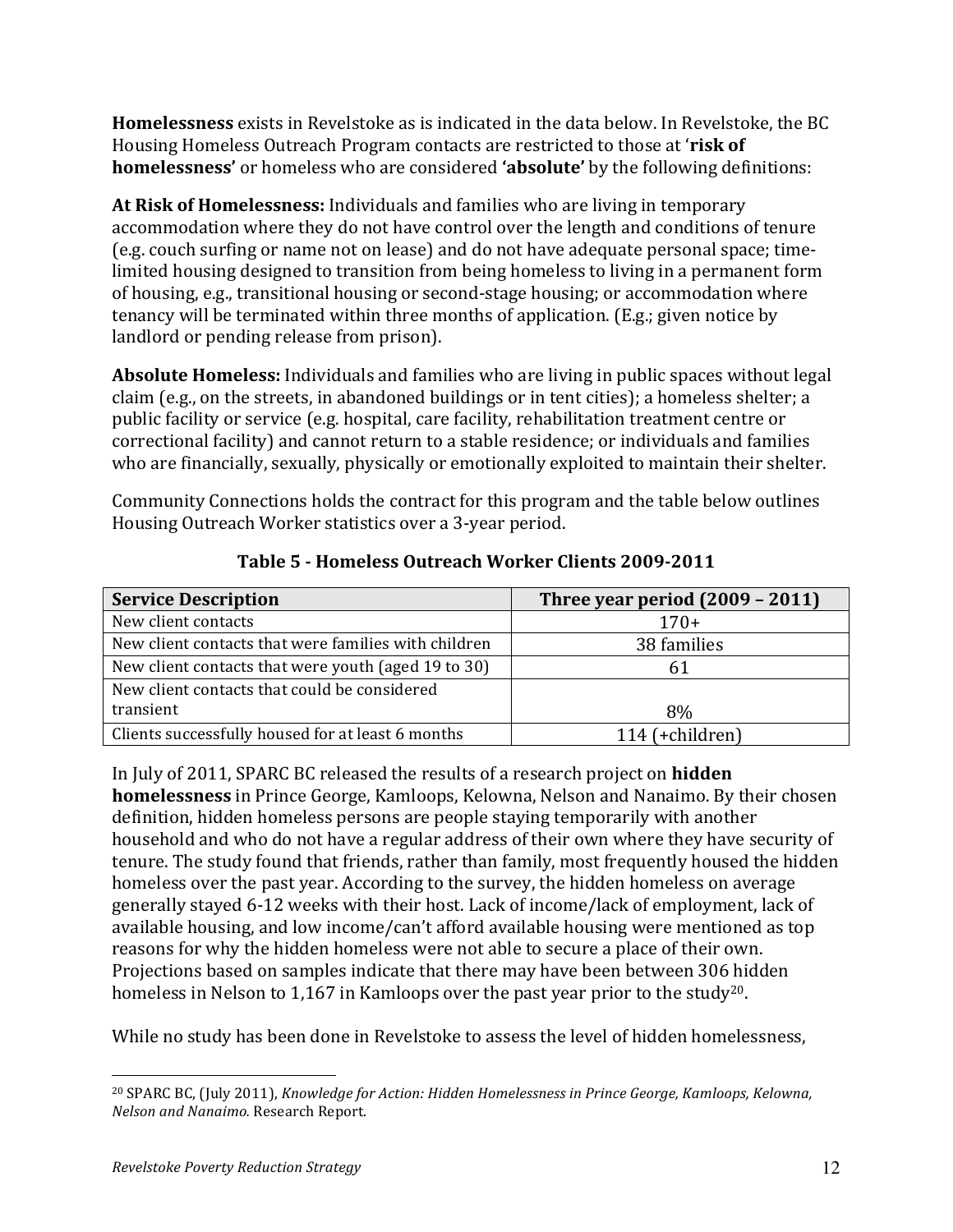given the prevalence of hidden homelessness in other communities in BC it is safe to assume that hidden homelessness exists in Revelstoke as well. Note that in 2011, 5% of Food Bank users captured by the Hunger Count Survey were living 'temporarily with family or friends'. In real numbers, this represents just over 13 of 269 households.

## **2.4 GOING!DEEPER**

The information and data described above begins to describe a picture of poverty in Revelstoke. It reveals that despite median incomes increasing slightly over the last 10 years, consistently at least 17% of all Revelstoke households can be considered low income and that over half of these are single individuals. The median income of women is nearly half that of men – although over 10 years women have closed this gap by 11%. In the past few years, the number of Revelstoke residents receiving Employment Insurance and Income Assistance is on the rise. Food Bank usage has increased dramatically in the past few years and many food bank clients are employed. Housing continues to be a challenge. Whereas the cost of purchasing ownership housing has stabilized, albeit in a range considerably higher than prior to the development of Revelstoke Mountain Resort, property taxes continue to increase incrementally. Rental housing prices are the highest in the region. There are wait lists to get into all social housing in the community, and 23 households are receiving rental subsidies from BC housing to afford private rental housing in Revelstoke. Furthermore, very few who are homeless in Revelstoke can be considered 'transient'.

However, in order to fully understand poverty in Revelstoke and provide a more complete context for recommendations that arise from this report, it is important to look at the whole picture. The next section provides a detailed review of how much it costs for a variety of 'reference families' to meet their needs in the community, how much people need to be earning to do so, and by this absolute measure, how many households in the community are struggling to get by.

# PART THREE: COMMUNITY AFFORDABILITY ANALYSIS

## **3.1 INTRODUCTION**

The affordability component of the Revelstoke Poverty Reduction Strategy attempts to determine the exact cost of living in Revelstoke for five different reference families. This is accomplished by adding together the cost of all the items that a typical family must purchase each year. As a community, it is important to know how much it costs to live, so that residents can better understand how friends, neighbours or clients might be struggling to meet their basic needs. This information can provide another tool to help make decisions on important issues such as housing, transportation, childcare, the location of existing services, or the need for additional services. As well, it is hoped that it will help break down some of the perceptions concerning what poverty looks like and who it affects, while building momentum for a strong poverty reduction effort in Revelstoke. Strongly argued in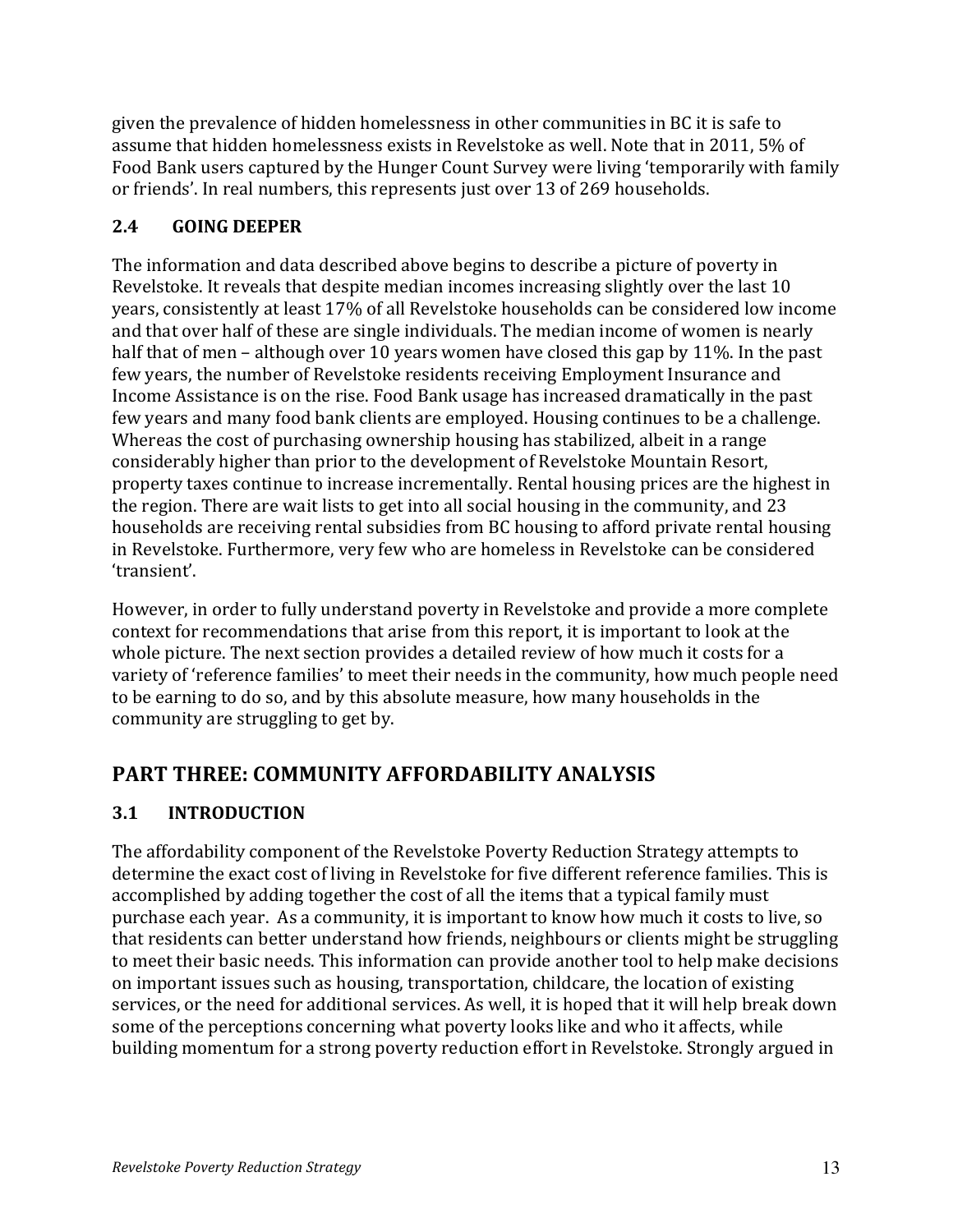other reports<sup>21</sup> and reiterated here, is that the entire community suffers when fellow residents cannot meet their basic needs. As a matter of public policy, there is not just a moral imperative to address poverty in Revelstoke, but a pressing economic one as well.

## **3.2! SCOPE**

The Affordability Analysis estimates the cost of living in Revelstoke for five different family units. The composition of the families was decided by steering committee consensus and represents family make-ups statistically common within the city. As expressed by the Official Community Plan, the collective desire of the community is to ensure Revelstoke continues to be an affordable place for all residents to live and enjoy, raise a family, work with dignity, and retire securely<sup>22</sup>. It is widely understood that healthy communities are made up of active and engaged citizens, and poverty is a serious barrier to engagement in the civic life of a community.

All decisions relating to the makeup of the reference families, the items in the individual Market Basket Measure's (MBM), and the methodology for costing were made by consensus at the steering committee table. Composed of representatives from business, local service providers, community organizations and interested residents, the committee met once a month for the duration of the project and were additionally kept involved through email. Some members also generously donated their time to cost items at local retailers. The steering committee has been an enormous asset to the success of the project and the reflection of local values in the methodology and goals.

The reference families that were proposed by the project coordinators and agreed upon by the steering committee are as follows:

#### *Reference Family One:*

Two parents between the ages of 31 and 50, a 15-year old girl and a 9-year old boy.

#### *Reference Family Two:*

One single (non family) adult male between the ages of 19 and 30.

#### *Reference Family Three:*

A male and female senior couple above the age of 70 (fixed income).

#### **Reference Family Four:**

A single parent female between the age of 31 and 50 with a 2-year old toddler.

#### *Reference Family Five:*

!!!!!!!!!!!!!!!!!!!!!!!!!!!!!!!!!!!!!!!!!!!!!!!!!!!!!!!

One single (non family) older adult male aged 50 - 71 years.<sup>23</sup>

<sup>&</sup>lt;sup>21</sup> See Ivanova (2011), Hatfield (2003), and Shiell and Zhang (2004)

<sup>&</sup>lt;sup>22</sup> City of Revelstoke. Official Community Plan Bylaw #1950. Adopted Version, July 6, 2009. Viewed February, 2012. https://revelstoke.civicweb.net/Documents/DocumentDisplay.aspx?ID=1217&Original=1

<sup>&</sup>lt;sup>23</sup> Note that the reason the ages and genders are specific and seemingly arbitrary relates to the nutritional inputs. Males and females in different age brackets consume different amounts of calories, and as such their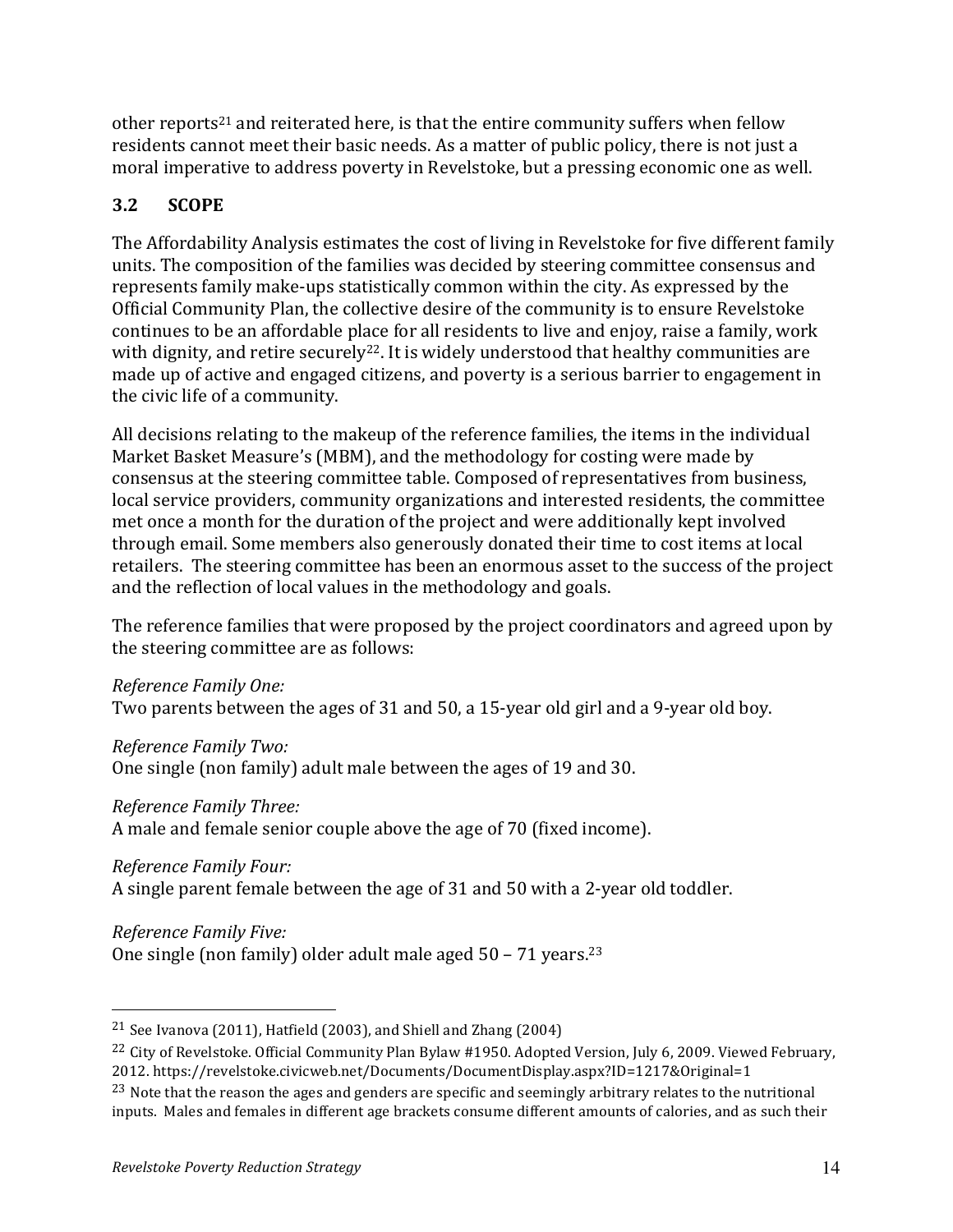#### **3.3 THE MARKET BASKET MEASURE**

Canada does not have an official measure of poverty nor a designated poverty line. As a result, numerous methods for measuring low income have emerged. Most prevalent among these are the Low Income Cut Offs (LICO's), Low Income Measures (LIM) and Market Basket Measure (MBM). While the distinctions are far from black and white, in general, the Low Income Measure and the Low Income Cut Offs measure relative low income. This means that these measures identify individuals with low incomes *relative* to the general population. On the other hand, the Market Basket Measure provides an absolute measure in that it details information about the actual cost of a basket of goods and services considered necessary to survive.<sup>24</sup> The distinctions are not definitive, however, because what is considered *necessary* is relative to each society. This understanding of relative necessity is an old one, finding voice in Adam Smith's "Wealth of Nations".25

The Market Basket Measure has been identified as the most appropriate tool to define low income and determine costs of living for Revelstoke's reference families. One of the MBM's biggest assets is its responsiveness to local conditions, and this study maintains the position that in many respects Revelstoke's conditions are unique. The MBM has the added benefit of providing communities with the opportunity to design a basket that identifies with local values. Revelstoke's Market Basket reflects the minimum material levels residents would tolerate seeing friends, neighbours and peers live with.

#### **3.3.1! What!items!are!used!in the!Revelstoke!Market!Basket!Measure?**

The list of items that make up the Revelstoke basket is extensive. This is because an attempt has been made to identify *every* item that a family or 'non-family' (single) person must consume each year.<sup>26</sup> The categories that make up the MBM include:

Food Clothing and Footwear Other Shelter (including utilities) Transportation Childcare MSP fees Non-MSP medical expenses Contingency Fund

!!!!!!!!!!!!!!!!!!!!!!!!!!!!!!!!!!!!!!!!!!!!!!!!!!!!!!!!!!!!!!!!!!!!!!!!!!!!!!!!!!!!!!!!!!!!!!!!!!!!!!!!!!!!!!!!!!!!!!!!!!!!!!!!!!!!!!!!!!!!!!!!!!!!!!!!!!!!!!!!!!!!!!!!!!!!!!!!!!

 $24$  For an in depth discussion of Canada's various poverty measures please refer to http://action.web.ca/home/cpj/attach/A\_measure\_of\_poverty.pdf and! www.streetlevelconsulting.ca/homepage/homelessness2InCanada\_Part2.htm

<sup>26</sup> For full lists of MBM items please see **Appendix B.** 

food costs vary. Children of different ages will also consume more or less of a clothing and footwear budget depending on their age and related levels of physical growth.

<sup>&</sup>lt;sup>25</sup> Smith, Adam. An Inquiry into the Nature and Causes of the Wealth of Nations. Chapter 8, quoted in Galbraith, Kenneth. The Affluent Society. Second Edition, Revised. New York and Toronto: The New American Library, 1970. pg. 46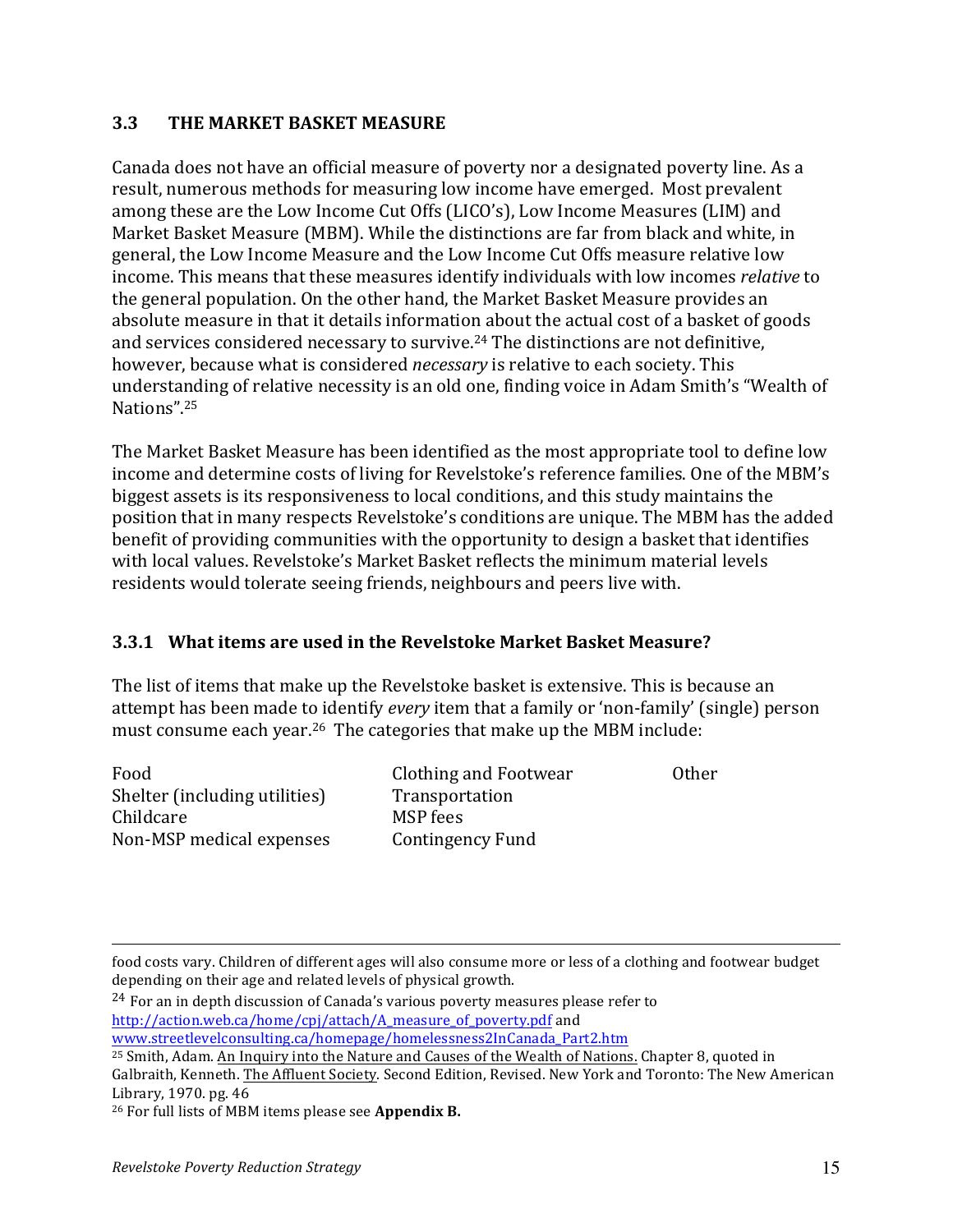The 'other' category includes necessary household items such as linens, cleaning supplies and hardware, as well as costs such as bank account fees and Laundromat expenditures. The other category accommodates the cost of 'social inclusion' – such as, costs associated with the less expensive sports such as soccer registration, evening childcare, school trips, and nominal family entertainment such as video rentals and trips to the community center.

Some of the major discretionary decisions that the steering committee had to make in regards to MBM items included:

- What type of transportation options were applicable for each reference family?
- How many clothing and footwear items were necessary for each family member?
- What constituted the minimal acceptable limit for entertainment or leisure for a family?

Once again, it is important to keep in mind that the Revelstoke Market Basket Measure does not attempt to determine subsistence levels of poverty (e.g. the cost of keeping an individual or family alive). Because the goal is to maintain Revelstoke as a healthy, active and engaged community, the MBM is reflective of this. As a community, minimum acceptable standards for residents and their families include ensuring they have healthy food to eat, are able to take part in low cost physical activities, and have suitable clothing, footwear and shelter to keep warm and dry in a mountain climate. Also accepted by the steering committee is the understanding that it is necessary for individuals to have basic access to dental and optometry services on an annual basis.

#### **3.3.2 Method for Pricing Items**

Once the items that make up the MBM's for Revelstoke were identified, they were priced out in local stores. The project assistant and volunteer members of the steering committee completed pricing of goods. The cost assigned to each good and service in the basket is based on the lowest available price to be found in Revelstoke for that particular item. All items were costed at their regular price, not at sale prices as these will fluctuate from year to year and are not necessarily in effect when an item must be obtained. In a few instances (particularly pertaining to outerwear), the lowest cost item was not used because it was deemed to be of particularly poor quality. It was decided by the committee that it made more sense from a practical consumer standpoint to make a greater initial investment in an item to ensure longer life. Having to frequently replace goods of the lowest quality was determined to not be the most cost effective method of consumption. Rigorous methodology was used in costing items, and it is relevant to mention that our thresholds for clothing and footwear emerged as substantially less than those generated in similar studies for Whistler and Vancouver.<sup>27</sup>

<sup>&</sup>lt;sup>27</sup> See for example, SPARC BC's Whistler Affordability Study (2007), and CCPA Working for a Living Wage (2009)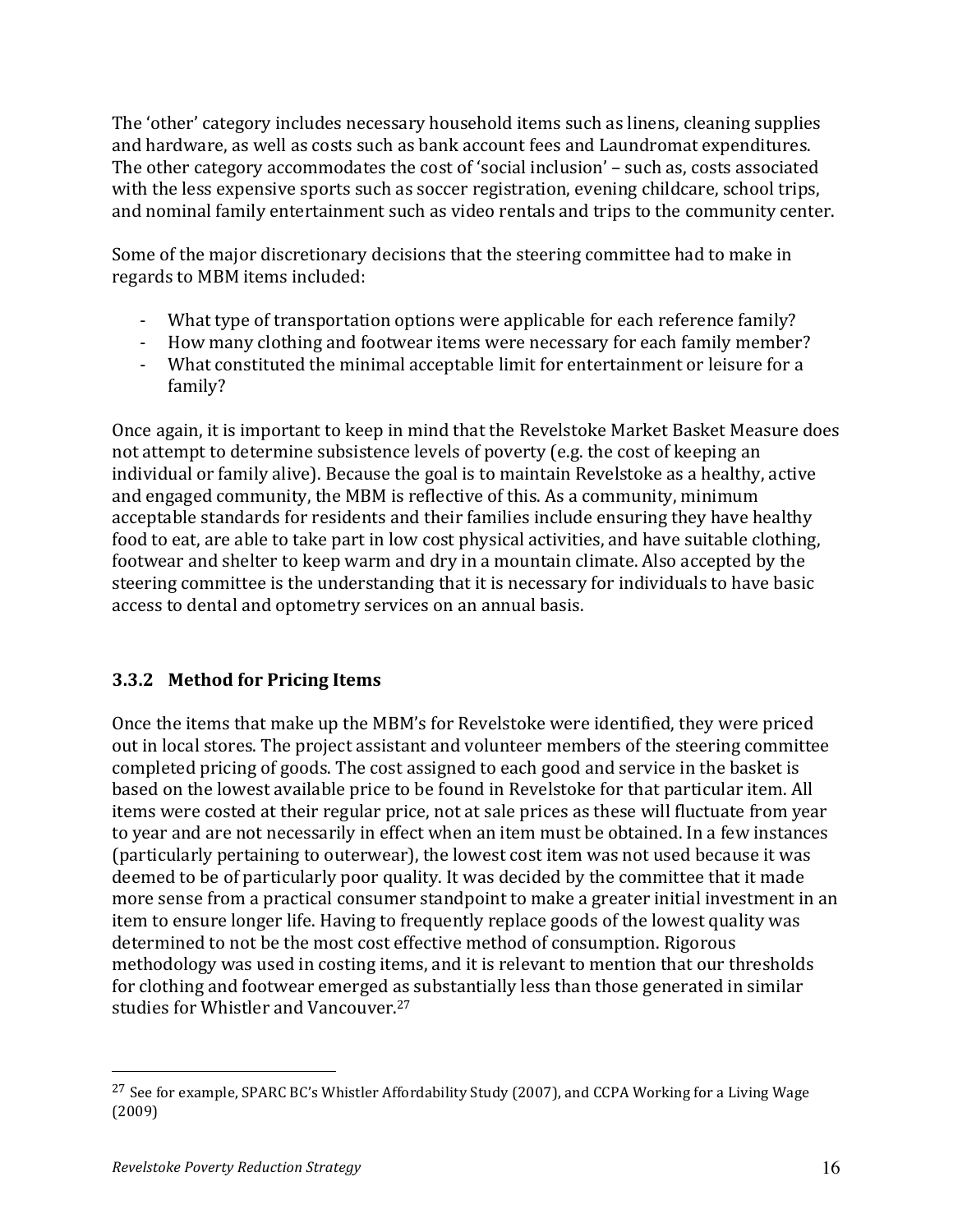Residential rental data was compiled regularly during the months of October and November 2011. Rental rates were observed in the classifieds section of the Revelstoke Times Review, the Stoke List online classifieds, and on the websites of various property management companies. Data was entered into an Excel spreadsheet, and any identifying feature of an ad (for example phone number, email address) was recorded to avoid duplication. Data was recorded separately for one bedroom, two bedroom and three bedroom apt/houses. For all reference families the cost of shelter includes estimates of heating and hydro utilities.

The methodology for pricing food was complicated. In 2006, the Whistler Affordability Study priced 30 items in a local supermarket against the same 30 items in supermarkets in Victoria and Vancouver.<sup>28</sup> In October 2011, the same items (or lowest cost comparable) were priced in Revelstoke. Food inflation over this time period was  $15.7\%^{29}$ , so the Whistler and Vancouver baskets were adjusted accordingly to take this into account. With the adjustment of the 2006 prices to current inflationary levels, Revelstoke's food basket came out to 1.3% higher than Whistler and 6.3% higher than Vancouver.

The 2011 Cost of Eating Report provides the average cost of food based on the National Nutritious Food Basket for a range of genders and ages as well as food cost estimates for the Vancouver Coastal Health Area.<sup>30</sup> The cost of food in the Vancouver Coast Health Area is around 8% above the provincial average. Given that food costs in Revelstoke are about  $6\%$ above Vancouver food costs, it could be estimated that the cost of food in Revelstoke is roughly 14% above the provincial average. As such, 14% was added to the appropriate reference family food basket provincial averages denoted in the 2011 Cost of Eating report.

Non-MSP medical costs were based on the price of basic private health insurance premiums through Pacific Blue Cross for the given age category within each reference family.

## **3.3.3 Use of Tax Calculators**

Once the cost of the Revelstoke Market Basket Measure was determined for each reference family, the next step was to calculate the amount of income before taxes it would take to meet that threshold (once income tax is subtracted). In other words, how much money our reference families would have to make each year to enable them to buy all the items in the basket. To do this, the advanced Canadian income tax calculator suggested by SPARC BC was employed.<sup>31</sup> Factors that had to be considered when using the calculator included income from government transfers such as the UCCB and HST rebates. This information

<sup>&</sup>lt;sup>28</sup> SPARC BC (2006). *Whistler Affordability Study*. Pg. 33

<sup>&</sup>lt;sup>29</sup>http://www.bcstats.gov.bc.ca/StatisticsBySubject/Economy/ConsumerPriceIndex.aspx see chart "Consumer Price Index, annual averages, selected items".

<sup>&</sup>lt;sup>30</sup> Dieticians of Canada (2011). *Cost of Eating in British Columbia*. P.6-8

 $31$  Tax calculator accessed March 2012 <http://www.taxtips.ca/calculator/cdncalculator.htm>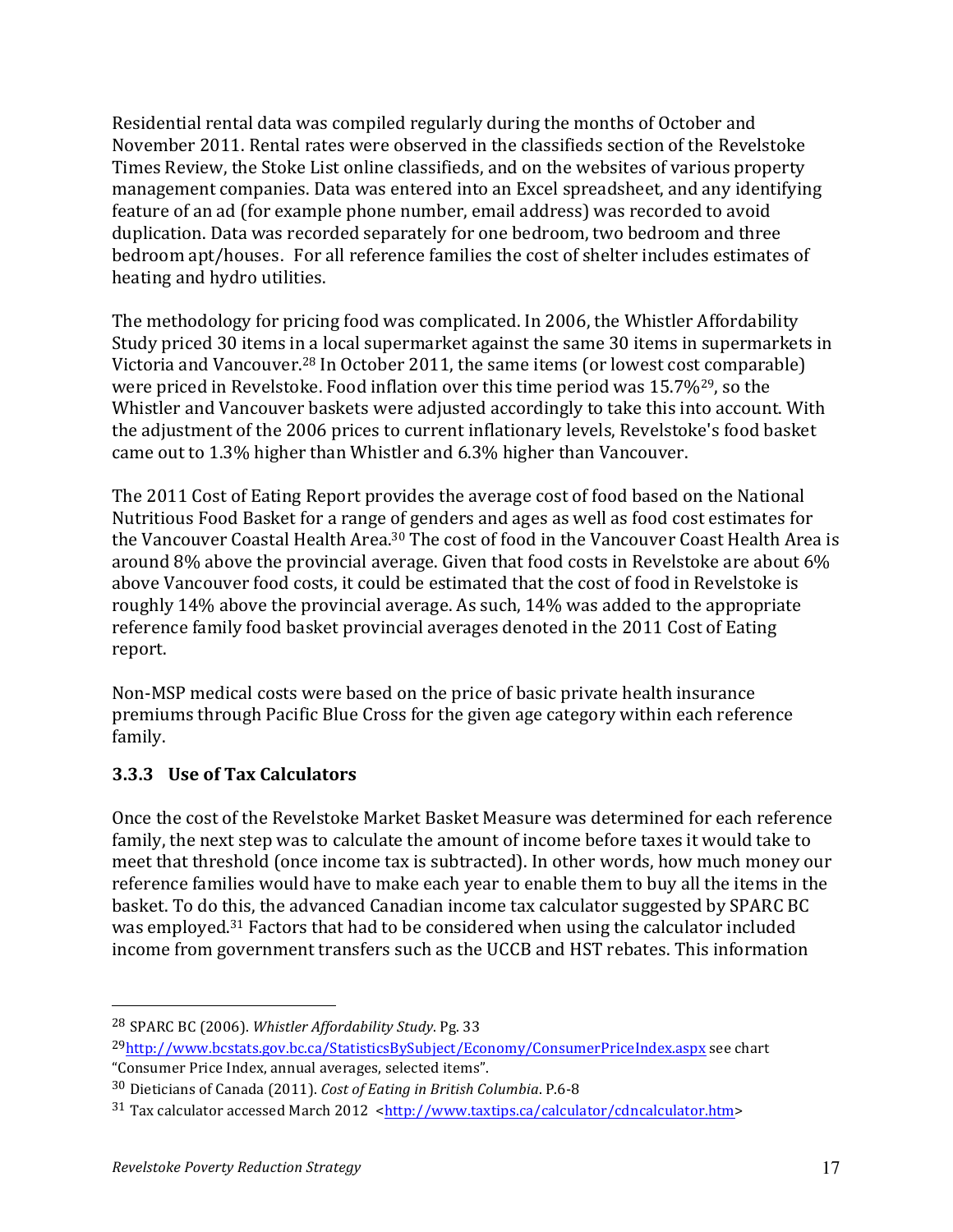was compiled for each reference family using specific calculators found on the Canada Revenue Agency website, and inputted into the tax calculator.<sup>32</sup>

## **3.3.4 What are the living wage calculations all about?**

The concept behind the living wage is simple. In BC, the majority of families living in poverty have at least one family member working full time. This means that to large degree, the low income problem is a low wage problem. It is interesting to consider that despite its great riches, Canada is defined as a low wage country as one quarter of the nation's paid labour force works for less than two thirds of the median wage.<sup>33</sup> According to Statistics Canada, the median hourly wage in Canada was \$19.25 in 2009.<sup>34</sup> Thus, 25% of working Canadians were earning less than \$12.83 an hour that year. It is likely that the vast majority of these workers were not receiving healthcare benefits, labour representation, or any form of job security.

A living wage is about making enough money to be able to afford the basic necessities of life, including the ability to take part in the life of the community. It is a higher standard than the minimum wage, which is simply the minimum legal amount that an employer can pay and is only loosely reconfigured to take into account the changing cost of living. In British Columbia, employment standards legislation does not actually insist that cost of living be a factor in minimum wage policy reviews.<sup>35</sup> Living wage proponents on the other hand, reason that in a country and province of plenty it is unjust that individuals working full time are incapable of providing for themselves and their families. This philosophy is intimately related to the ideal of creating healthy engaged citizens and reducing the costs of the negative outcomes associated with poverty on society as a whole.

The living wage is calculated based on the threshold determined by the Market Basket Measure. Once the MBM threshold and income necessary to meet that threshold are known, the living wage is calculated as the hourly wage the working members of the family would have to receive based on a standard 35 hour work week to earn that particular income (including government transfers) over the course of the year.

## **3.4 THE NUMBERS**

## **3.4.1 Reference Family #1**

- $\triangleright$  Two parents aged 31 to 50, a 15-year old girl and a 9-year old boy.
- $\triangleright$  Shelter estimate is based on a 3-bedroom apartment or home.

<sup>!!!!!!!!!!!!!!!!!!!!!!!!!!!!!!!!!!!!!!!!!!!!!!!!!!!!!!!</sup> 32 Canadian Revenue Agency Tax Calculators accessed March 2012 http://www.cra-arc.gc.ca/bnfts/menueng.html For calculation, see **Appendix C.** 

<sup>&</sup>lt;sup>33</sup> First Call: BC Child and Youth Advocacy Coalition (2011), 2011 Child Poverty Report Card. pg. 8 34 Based on Canadian median household incomes in 2009. Accessed March 2012

http://www.statcan.gc.ca/tables-tableaux/sum-som/l01/cst01/famil107a-eng.htm <sup>35</sup> Human Resources and Skills Development Canada. Accessed April 2012, at

http://srv116.services.gc.ca/dimt-wid/sm-mw/intro.aspx?lang=eng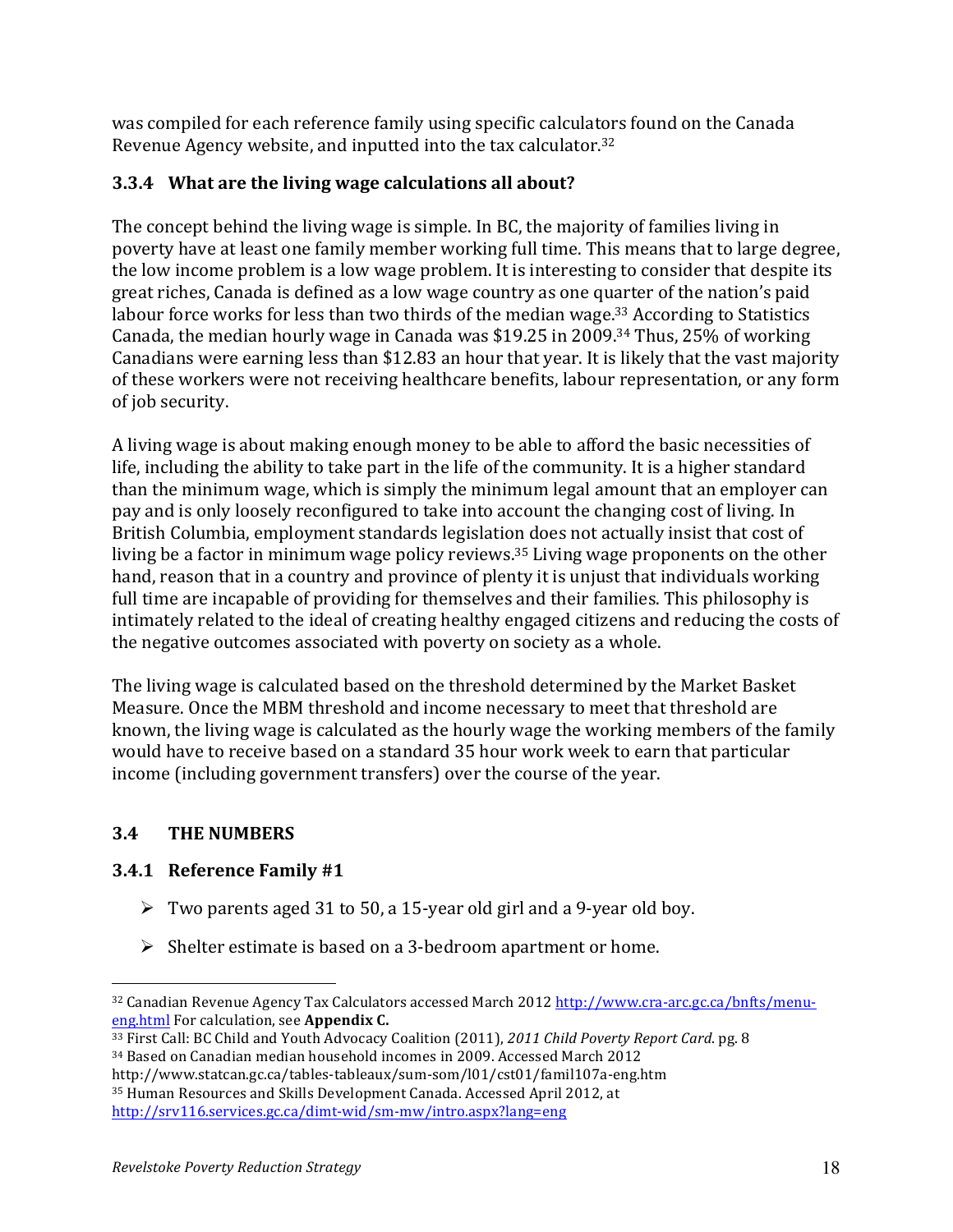$\triangleright$  Transportation costs are based on the estimated purchase, operation and maintenance costs of a used vehicle over a five-year term and two commuter bicycles.

| Good/Service                 | <b>Monthly</b> | Annually    |
|------------------------------|----------------|-------------|
| Food                         | \$963.86       | \$11,566.32 |
| Shelter                      | \$1813         | \$21,756    |
| Clothing and Footwear        | \$217.93       | \$2,615.16  |
| Transportation               | \$400          | \$4,800     |
| <b>Other</b>                 | \$632.42       | \$7,589.04  |
| Childcare                    | \$220          | \$2,640     |
| <b>MSP</b>                   | \$128          | \$1,536     |
| Non MSP Health Expenses      | \$123          | \$1,476     |
| Contingency                  | \$181          | \$2,172     |
| <b>Total</b>                 | \$4,679.21     | \$56,150.52 |
| <b>Gross income required</b> |                | \$66,000    |
| <b>Living Wage</b>           |                | \$17.75/hr. |

**Table 6 - Reference Family #1 - Market Basket & Living Wage** 

#### **3.4.2** Reference Family #2

- $\geq$  Single Male, age 19-30.
- $\triangleright$  Shelter estimate is based on a room in a shared house. Transportation estimates based on cost of monthly bus pass, two taxi rides a month and used commuter bicycle.

**Table 7 - Reference Family #2 - Market Basket & Living Wage** 

| Good/Service                 | Monthly    | Annually    |
|------------------------------|------------|-------------|
| Food                         | \$367.38   | \$4,408.56  |
| Shelter                      | \$636.83   | \$7,641.96  |
| Clothing and Footwear        | \$49.99    | \$599.88    |
| Transportation               | \$80       | \$960       |
| Other                        | \$298.5    | \$3,582     |
| Childcare                    | N/A        | N/A         |
| <b>MSP</b>                   | \$64       | \$768       |
| Non MSP Health Expenses      | \$37.17    | \$446       |
| Contingency                  | \$100      | \$1,200     |
| <b>Total</b>                 | \$1,558.28 | \$19,606.40 |
| <b>Gross income required</b> |            | \$21,700    |
| <b>Living Wage</b>           |            | \$11.92/hr. |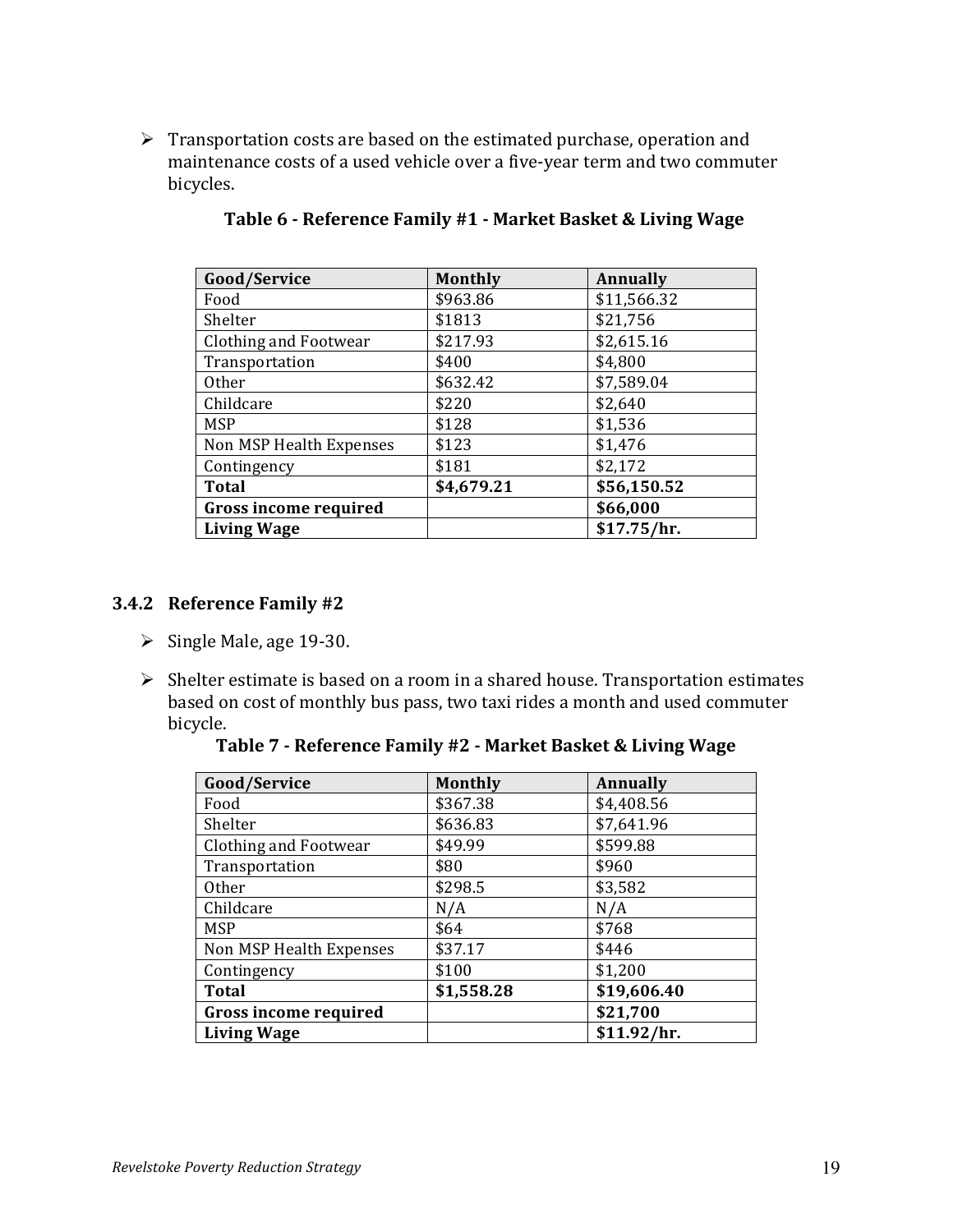#### **3.4.3** Reference Family #3

- $\triangleright$  Retired couple aged 70+.
- $\triangleright$  Shelter estimates are based on a two-bedroom apartment.
- $\triangleright$  Transportation costs are based on the estimated purchase, operation and maintenance costs of a used vehicle over a five-year term.
- $\triangleright$  A 'living pension' calculation determined that monthly income including OAS, CPP and Pension would have to be about \$3050.00 per month.

| Good/Service                 | <b>Monthly</b> | Annually         |
|------------------------------|----------------|------------------|
| Food                         | \$513.72       | \$6,164.64       |
| Shelter                      | \$1,287        | \$15,444         |
| Clothing and Footwear        | \$97.93        | \$1,175.13       |
| Transportation               | \$360          | \$4,320          |
| <b>Other</b>                 | \$291          | \$3,492          |
| Childcare                    | NA             | <b>NA</b>        |
| <b>MSP</b>                   | \$116          | \$1,392          |
| Non MSP Health Expenses      | \$270          | \$3,240          |
| Contingency                  |                | \$1,219.20       |
| <b>Total</b>                 | \$2,935.65     | \$35,227.80      |
| <b>Gross income required</b> |                | \$36,625         |
| <b>Living Pension</b>        |                | \$3,050.00/month |

**Table 8 - Reference Family #3 - Market Basket & Living Wage** 

#### **3.4.4 Reference Family #4**

- $\triangleright$  Single parent female aged 31-50, with a 2-year old toddler
- $\triangleright$  Shelter estimates are based on two-bedroom apartment or home.
- $\triangleright$  Clothing and footwear does not include child's needs. Child's clothing and footwear is included in 'other' category.
- $\triangleright$  Transportation costs are based on the estimated purchase, operation and maintenance costs of a used vehicle over a five-year term.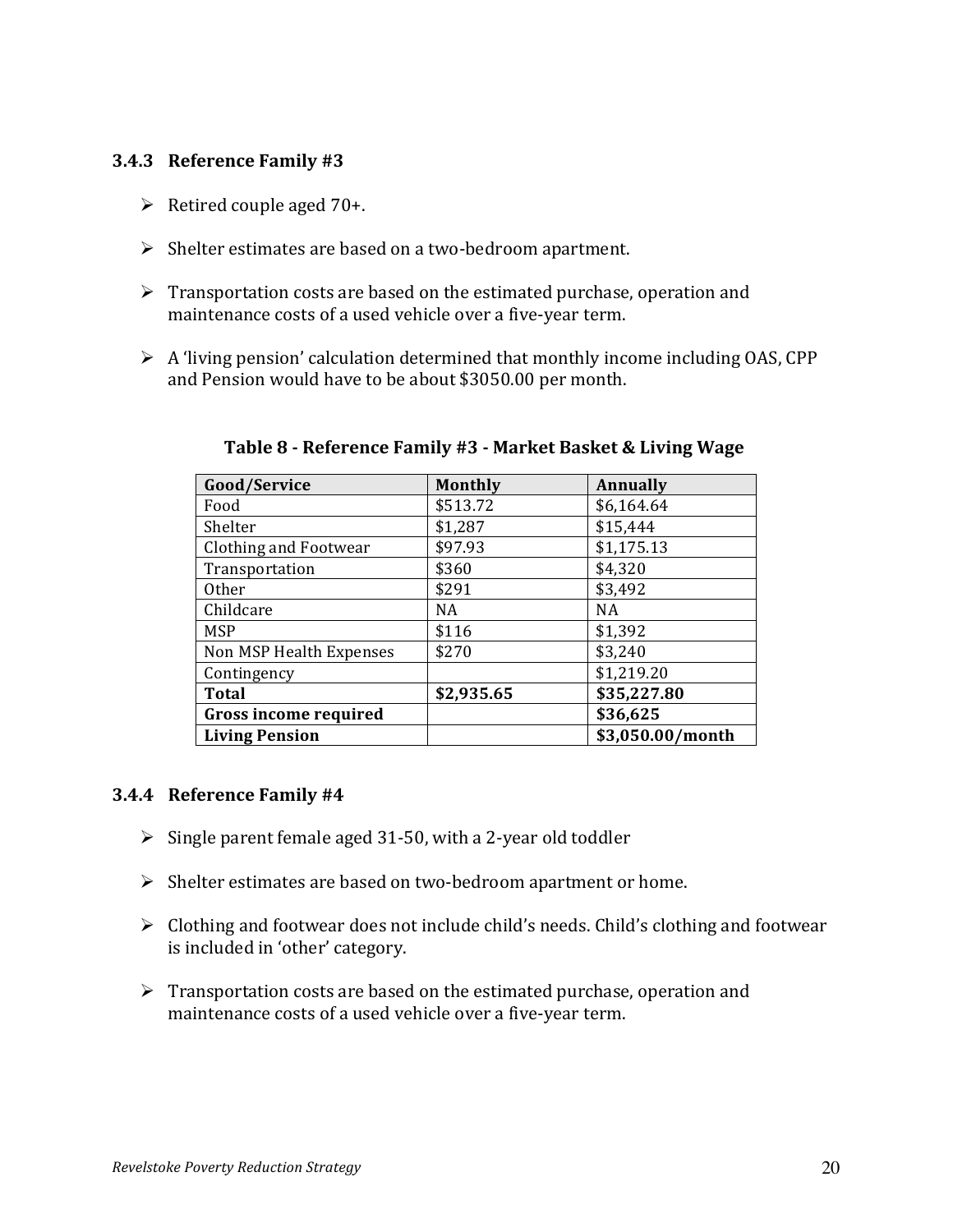$\triangleright$  The Gross Income and Living Wage are based on the assumption that the parent is receiving a full subsidy for childcare. If the parent is not eligible for child care subsidies the cost of child care increases the MBM by 20%<sup>36</sup>.

| Good/Service                 | <b>Monthly</b> | Annually                     |
|------------------------------|----------------|------------------------------|
| Food                         | \$399.17       | \$4790.04                    |
| Shelter                      | \$1287         | \$15,444                     |
| Clothing and Footwear        | \$47.93        | \$575.16                     |
| Transportation               | \$360          | \$4,320                      |
| <b>Other</b>                 | \$466.97       | \$5,603.70                   |
| Childcare                    | \$882          | \$10,584                     |
| <b>MSP</b>                   | \$116          | \$1,392                      |
| Non MSP Health Expenses      | \$97.91        | \$1,174.92                   |
| Contingency                  | \$144.68       | \$1,736.24                   |
| <b>Total</b>                 | \$3,801.66     | \$45,619.92 (with childcare) |
| <b>Gross income required</b> |                | \$38,000 (without childcare) |
| <b>Living Wage</b>           |                | \$20.87/hr.                  |

**Table 9 - Reference Family #4 - Market Basket & Living Wage** 

#### **3.4.5 Reference Family #5**

- $\triangleright$  Single older male aged 50 to 71 years.
- $\triangleright$  Shelter estimates are based on a one-bedroom apartment.
- $\triangleright$  Transportation costs are based on the estimated purchase, operation and maintenance costs of a used vehicle.

**Table 10 - Reference Family #5 - Market Basket & Living Wage** 

| Good/Service                 | <b>Monthly</b> | Annually      |
|------------------------------|----------------|---------------|
| Food                         | \$266.78       | \$3,201.36    |
| Shelter                      | \$920.86       | \$11,050.63   |
| Clothing and Footwear        | \$49.99        | \$599.88      |
| Transportation               | \$360          | \$4,320       |
| <b>Other</b>                 | \$298.50       | \$3,582       |
| Childcare                    | N/A            | N/A           |
| <b>MSP</b>                   | \$64           | \$768         |
| Non MSP Health Expenses      | \$67           | \$804         |
| Contingency                  | \$85           | \$1,020       |
| <b>Total</b>                 | \$2,112.13     | \$25,345.56   |
| <b>Gross income required</b> |                | \$30,800      |
| <b>Living Wage</b>           |                | \$16.92 / hr. |

<sup>&</sup>lt;sup>36</sup> For a more complete discussion of child care issues see pages 23-24 below.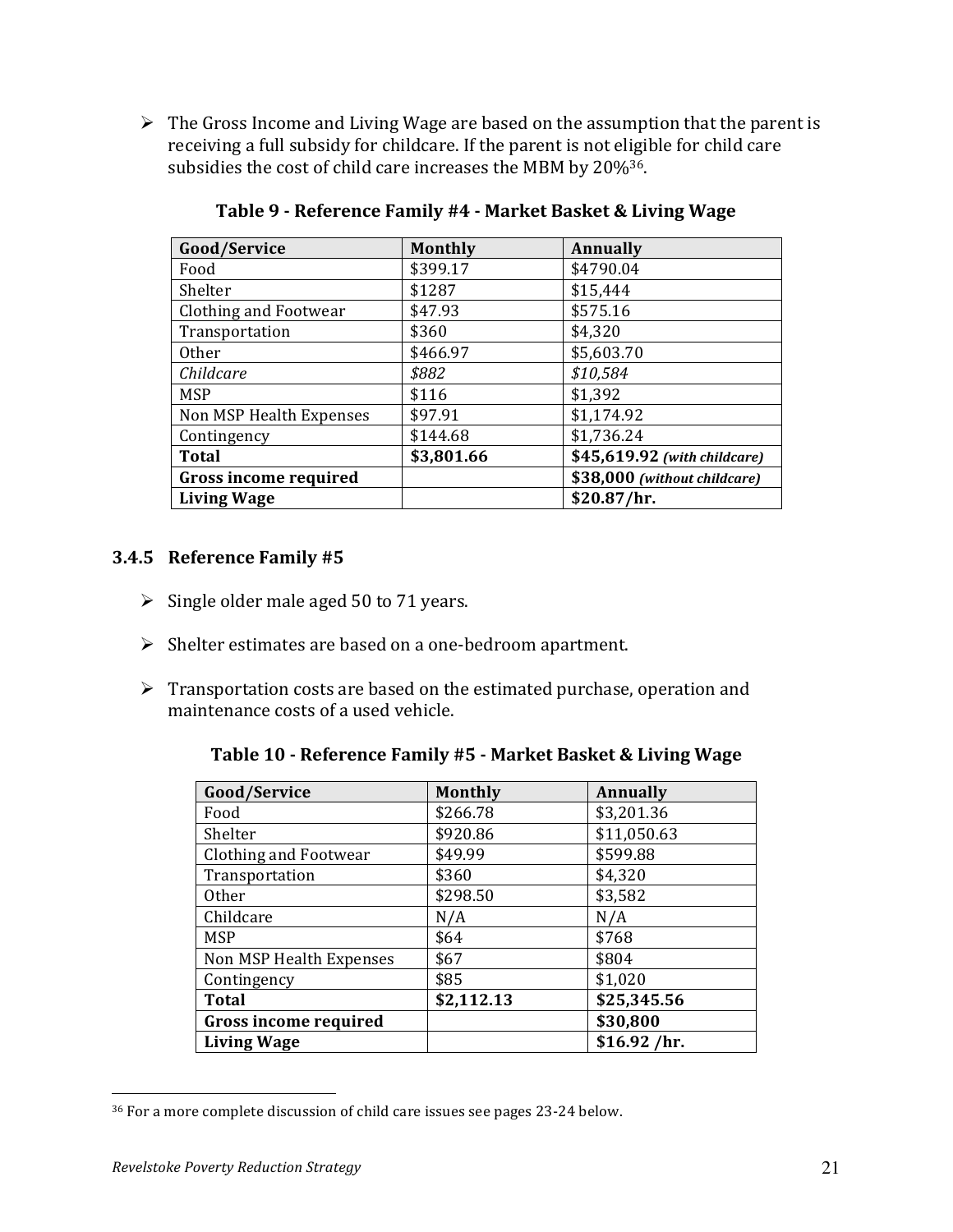#### **3.5 DISCUSSION OF FINDINGS**

A comparative analysis of the Market Basket Measure thresholds with the taxfiler data indicates that many in Revelstoke are struggling to meet their basic needs. The median income for families and non-family persons in the fiscal year 2009 was \$50,560 before tax, while the median income for single parent led families was \$36,890. Given that a before tax income of over \$56,000 and \$45,000 respectively are required for these family units to meet their basic needs, it seems clear that many are currently incapable of doing so.

Using 2009 before tax data, the table below reveals the overall number of taxfilers in each category with incomes below the Market Basket Measure. The multiplier described the SPARC BC's guidebook for conducting affordability studies is used to determine the cost of living needs for family units with additional children in each category<sup>37</sup>.

Using the Low Income Measure, the Taxfiler data reported 610 of all taxfilers were considered low income – nearly 17%. However, using the Market Basket Measure as a threshold, this number nearly doubles to **1170 family units or 32.4% of all taxfilers in** Revelstoke. Even more concerning, is the number of low-income families falling far below the MBM thresholds for before tax income. Furthermore, in 2009 the median income for all families and individuals considered low income (using the low-income measure) was \$12,460, suggesting such family units must be surviving at nearly subsistence levels. These families would not be capable of accessing healthy nutritious food or taking part in the life of the community.

| <b>Family Unit</b>        | <b>Gross Income</b><br>required for MBM | <b>Total Taxfilers</b><br>(2009) | <b>Number of Taxfilers</b><br>at or below MBM |
|---------------------------|-----------------------------------------|----------------------------------|-----------------------------------------------|
| <b>Non-family Persons</b> | \$30,000                                | 1370                             | 730 < \$30,000                                |
| <b>Couple Families</b>    | All                                     | 1880                             |                                               |
| - No children             | \$36,000                                | 940                              | 140 < \$35,000                                |
| $-1 - 2$ children         | \$56,200                                | 810                              | 60 < \$35,000                                 |
| - 3 children              | \$64,630                                | 130                              | 20 < \$60,000                                 |
| Lone Parent Families      | All                                     | 360                              |                                               |
| - One child               | \$40,000                                | 230                              | 130 < \$40,000                                |
| - 2 children              | \$50,430                                | 100                              | 60 < \$50,000                                 |
| - 3 children              | \$59,860                                | 30                               | 30 < \$40,000                                 |
| <b>TOTAL</b>              |                                         |                                  | 1170 (32.4%)                                  |

**Table 11 · Number of Taxfilers at or below Market Basket Measure** 

**Housing** is perhaps the most critical issue facing Revelstoke within the context of affordability. While real estate and rental prices may be less costly than in larger urban centers such as Kelowna, Vancouver and Victoria, local earning potential is lower and unlikely to increase at a similar rate to real estate and development costs. As well, these

<sup>&</sup>lt;sup>37</sup> SPARC BC, (January 2010), *How to Understand the Cost of Living in your Community: A Guidebook)to)Conducting)Affordability)Studies.*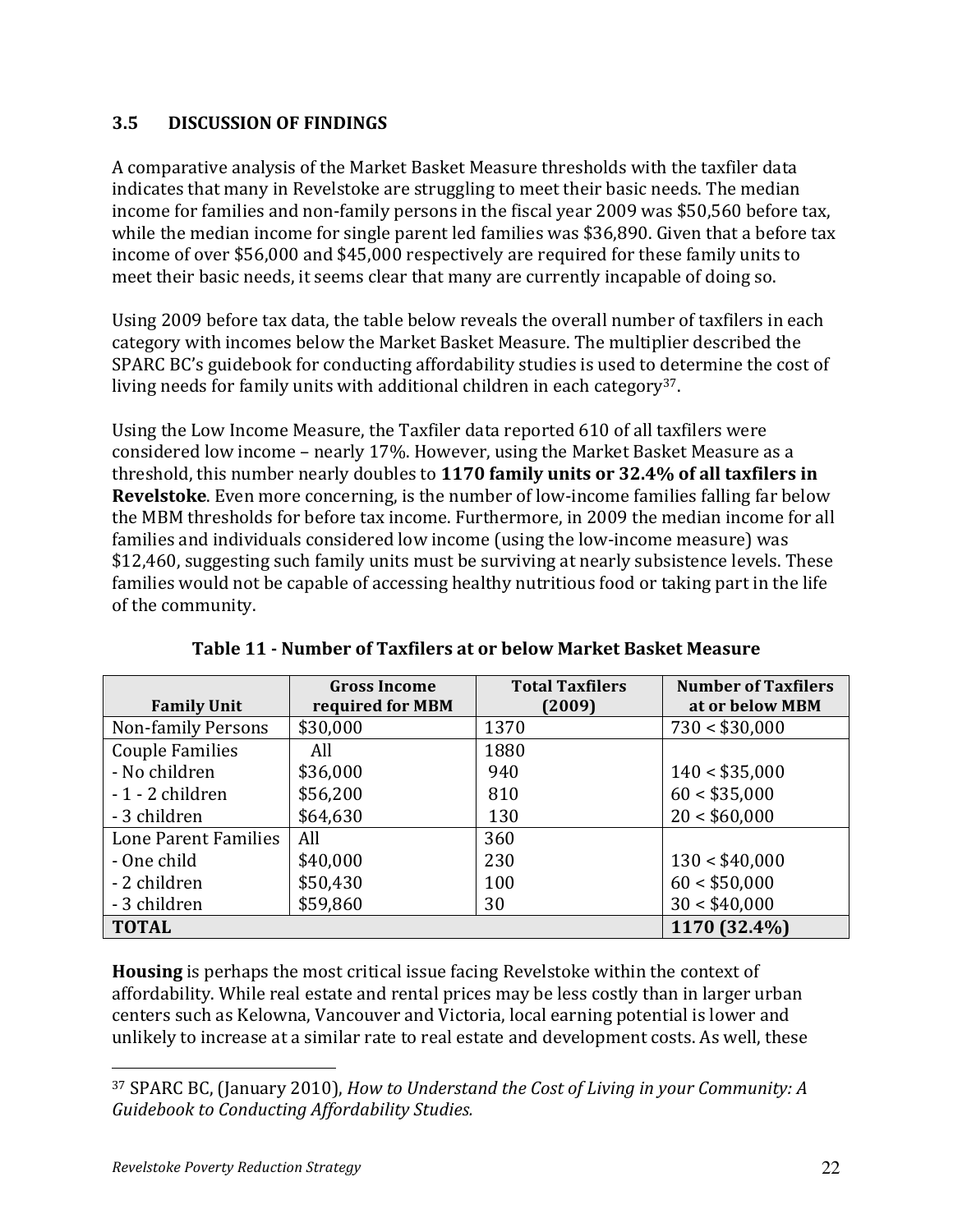cities have a larger pool of inexpensive properties and subsidized housing. As previously noted, **food costs** were calculated to be 14% above provincial averages. In fact, the table below reveals that for most of the reference families, the cost of food and shelter makes up a significant proportion of their monthly costs – well over  $50\%$ .

| <b>Reference Family</b>                                                       | Type of<br><b>Housing</b>         | Shelter as a<br>proportion of<br>monthly costs (%) | Food as a<br>proportion of<br>monthly costs $(\% )$ | <b>Combined Shelter</b><br>& Food as a<br>proportion of<br>monthly costs (%) |
|-------------------------------------------------------------------------------|-----------------------------------|----------------------------------------------------|-----------------------------------------------------|------------------------------------------------------------------------------|
| Two parents aged<br>31 to 50, a 15-year<br>old girl and a 9-<br>year old boy. | 3 bedroom<br>apartment or<br>home | 38.8%                                              | 20.6%                                               | 59.4%                                                                        |
| Single Male, aged<br>19-30                                                    | A room in a<br>shared house       | 39%                                                | 22.5%                                               | 61.5%                                                                        |
| Retired couple,<br>aged $70+$                                                 | Two bedroom<br>apartment          | 43.8%                                              | 17.5%                                               | 61.3%                                                                        |
| Single-parent<br>female aged 31-<br>50, Child aged 2                          | Two bedroom<br>apartment          | 44.8%                                              | 13.9%                                               | 58.7%38                                                                      |
| Older single adult<br>male                                                    | One bedroom<br>apartment          | 43.6%                                              | 12.6%                                               | 56.2%                                                                        |

**Table 12 - Shelter & Food as a Proportion of Monthly Costs** 

For all families with children under 12 years of age, **child care costs** are a concern. For a single parent or dual income working parents with children needing child care, there exists a major 'catch 22' – in order to make enough income to meet their needs, they must be earning a minimum of about \$40,000 a year. Yet at that income level, the working parent is no longer eligible for child care subsidies. As soon as eligibility for child care subsidies is lost, the cost of child care – even for just one child – increases the overall cost of their market basket dramatically. Despite claims that the economy is recovering, the number of children accessing the Revelstoke Food Bank has continued to rise into 2011. For many families experiencing low wages and a high cost of living, the cost of childcare can be difficult. In the 14 country OECD, a group of the richest economies in the world, Canada ranks last in public dollars spent on childcare.<sup>39</sup> While childcare subsidies do exist for families in the most straightened circumstances, there is always a parent portion payable and for many middle-income families the cost of child care can be an enormous burden.

The current income threshold for child care subsidies if the child is attending licensed child care is \$38,000, and only \$21,000 if the child is going to a non-registered child care provider (e.g. family or friend). For school-aged child care, the household income threshold

 $38$  This is assuming that child care costs (\$924/month) are being fully subsidized (\$635/month).

<sup>&</sup>lt;sup>39</sup> Richards, Cohen, Klein, & Littman (2008), *Working for a Living Wage: Making paid work meet basic family needs in Vancouver and Victoria.* pg. 21.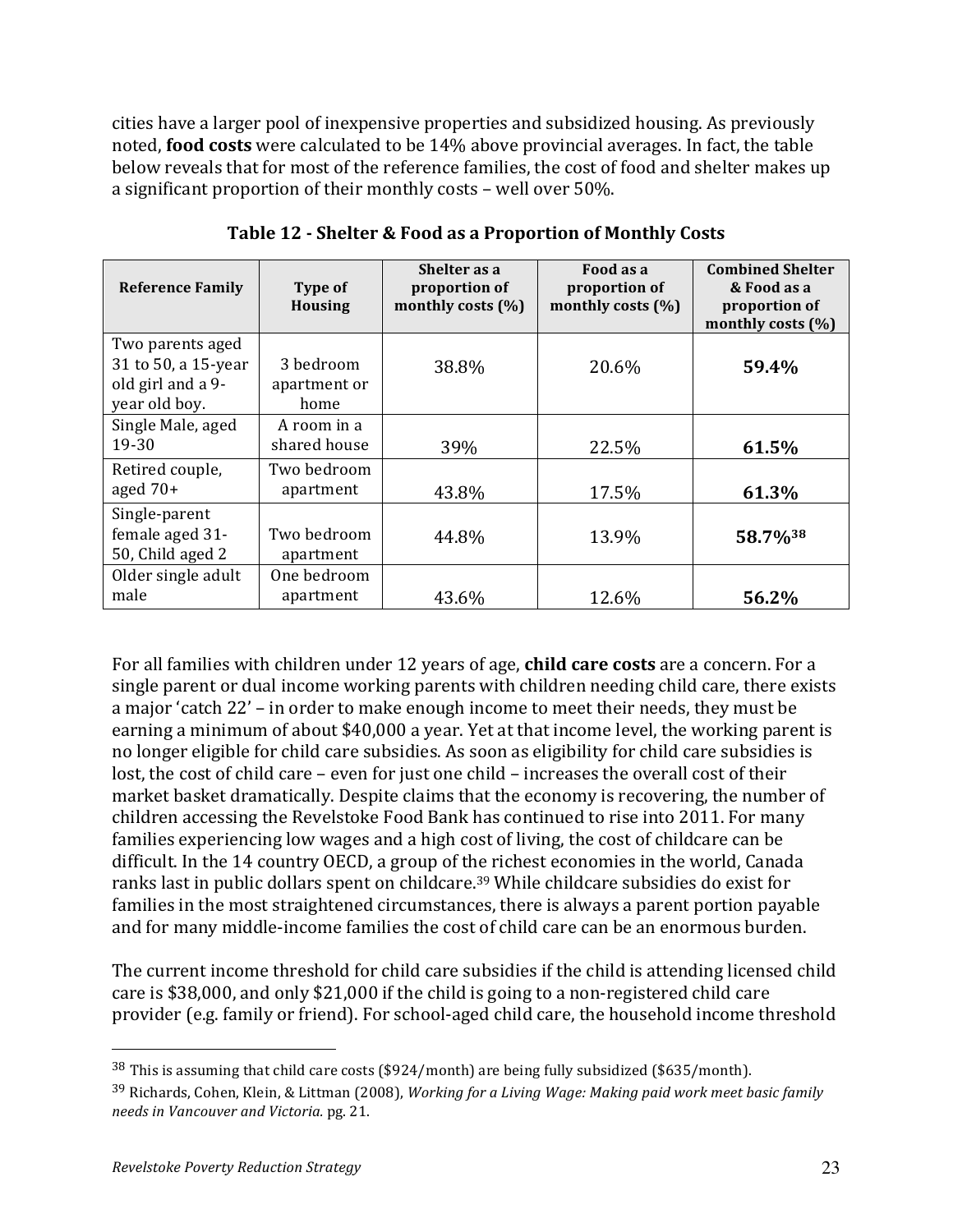is also only \$21,000 and the parent qualifies for much less of a subsidy. However, a social worker referral can enable very low income families to access full child care subsidies through another channel. For current eligibility requirements see http://www.mcf.gov.bc.ca/childcare/eligibility.htm.

The Revelstoke MBM clothing and footwear threshold was notably lower than similar studies performed in other BC municipalities. Part of the reason for this is the current availability locally of a fairly wide variety of goods at discount stores Fields and The Bargain Store. With the closure of the Fields Store in May, a major source of affordable clothing and footwear ceases to be available to low-income residents. With the bulk of the new retail entities catering to the resort industry and its tourism driven prices, clothing and footwear affordability could become a major issue for some residents, driving more residents to shop out of town.

#### **3.6 VOICES OF EXPERIENCE – AFFORDABILITY CHALLENGES FOR LOCAL RESIDENTS**

During the month of February, a series of interviews were conducted with social sector front line workers as well as lower income residents from a variety of backgrounds. When asked to describe the most significant affordability issues that clients are struggling with, 14 out of 17 service providers stated that housing was one of the biggest challenges. The high cost of food, lack of well paid, secure, year round employment, and the cost of medication and supplementary health care services like optometry and dentistry were also listed as major challenges. Wages are low compared to the cost of living. Income assistance, disability, and OAP/CPP (if not subsidized by a private pension), do not cover the cost of living. Service providers emphasized that many people are living in very restricted circumstances, and many live from pay cheque to pay cheque. People are forced to make difficult choices. For example:

- Eating well or paying the hydro bill.
- Making sure there is food in the fridge or getting a phone.
- Not taking medications because of lack of funds, or on the flip side, going without food or other necessities in order to pay for medications.
- Going into debt to pay the grocery bill.
- Staying in Revelstoke or find a better paying job elsewhere.
- Returning to an abusive situation because of lack of resources.
- Returning to drug & alcohol addictions because of poverty-induced stress.
- Choosing to live in substandard conditions because it is affordable.

Other challenges noted by service providers include the following:

• For people who have few resources, an unexpected crisis throws off any delicate balance that has been achieved and quickly becomes a barrier to accessing services and!programs.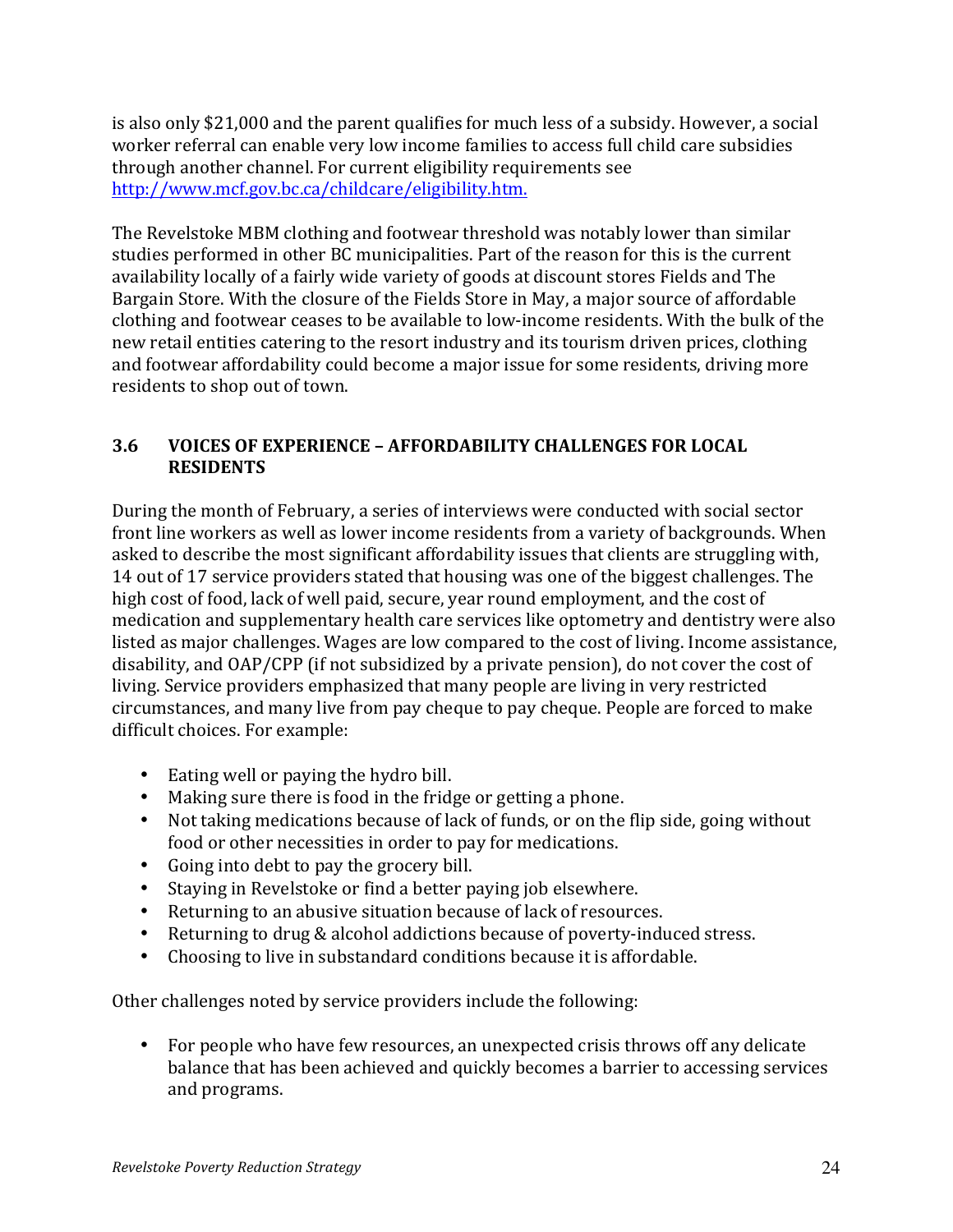- It is much harder to cope when faced with an emergency. Often, there is no insurance or if they are insured, there are no resources to pay up front for items that need to be replaced (e.g. in case of fire), in order to be reimbursed.
- Some families are very good at keeping their poverty hidden and believe it is shameful to ask for assistance.
- For children and youth living in poverty, it is very challenging to 'fit in' at school. This is very stressful for a student. There is a small window to access youth, in particular, to provide support and affect change. Once they withdraw to 'the fringe' the challenge increases. The older a youth becomes, the more pressure there is to fit in.
- As previously mentioned, the closure of the provincial Ministry of Human Resources office in 2002 has had a significant impact on accessing government programs and subsidies, making it much more challenging and complicated.
- Cash advance centres will give an advance on a pay cheque, but charge high fees that can initiate a cycle of debt.
- The increase in the seasonal nature of work in Revelstoke also has created seasonal poverty.
- With the regionalization of many services residents are at a geographic disadvantage in terms of access.
- Immigrant residents for whom English is a second language face significantly increased barriers. Doors close.
- The stress of living in poverty makes it very challenging to function and participate in programs.

The following quotations are from low income residents themselves:

- *I'm making \$15/hr. even though I have a trade in a larger centre I would be making \$25/hr.,)which)is)the)industry)standard,)but)I)want)to)live)here)because)of)my)kids.*
- *It's hard to find a decent paying job*
- Fields is closing now it will be hard to buy affordable clothing for my kids.
- *I don't drive so never make it out of town.*
- *Waitressing, the shoulder season is really slow & it affects my income.*
- *I have just enough to pay my rent (\$1700/mo. for a 3 bedroom apartment in a house) &)food)&)medication)d Pharmacare)only)covers)half)&)I)still)pay)\$200/mo. for)my) prescriptions)for)a)chronic)medical)condition.*
- *Car insurance is really high here compared to Ontario.*
- *I am too embarrassed to go to the Food Bank.*
- *I miss PT Market.*
- *I really want to stay here but I don't think I'll ever be able to buy a house.*
- *I wish groceries were cheaper.*
- *I am 'the working poor'.*
- *I want to be part of the community, but financially it's hard.*
- *I have no room for error last year I injured my knee & couldn't work I was getting \$150/week)on)EI.)What)happens)if I)get)sick)or)have)an)accident?*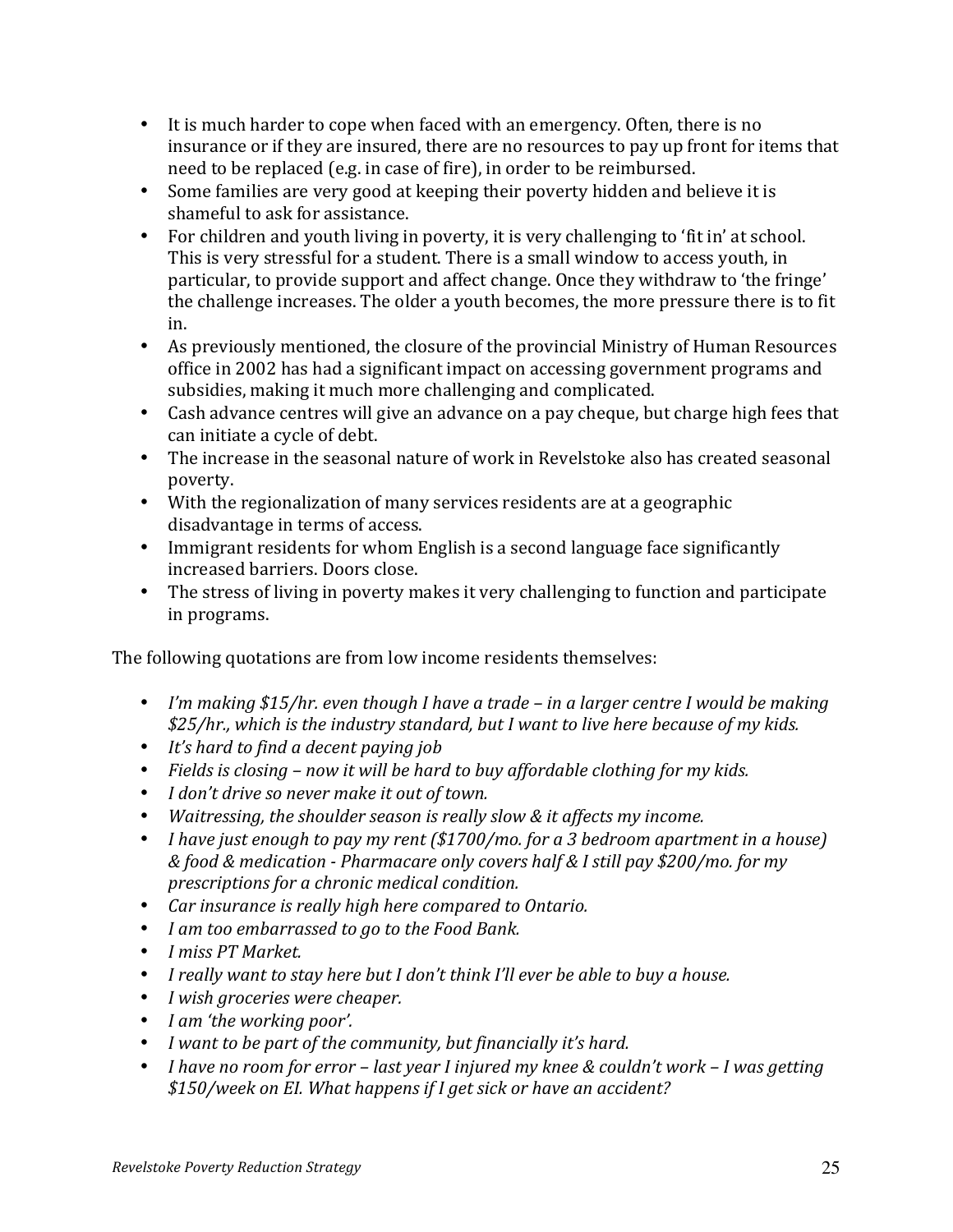- *Health Care is becoming more privatized I just went to the dentist for the first time in five* years.
- *We need a Ministry office in town Disability or IA recipients don't have enough money* to get a phone, but you have to phone, then you have to wait. Always back & *forth. Don't know if you are missing paperwork. A vicious circle.*
- *I don't talk about my poverty, even though it's stressful on a daily basis I try & ignore it.*
- *I receive \$906/month for disability and my rent is \$600, it includes heat & hot water but)not)other)utilities)– when)I)moved)in,)it)was)really)disgusting)&)the)landlord)is)* really hard to get a hold of, I had to clean for hours before moving in.
- *I can get by, but we have a line of credit that we use for big purchases. We own our home)but)it's)getting)older)so)we've)had)to)do)some)necessary)renovations)– we put)it)* on the line of credit. Now if something happens & I have to move, I don't know if I will *be)able)to)afford)something)else)even)if)it's)smaller.)Plus it's)hard)to)do)the)upkeep)on)a) large property so we have to pay someone to do it for us – this is expensive.*
- *Hydro keeps going up.*
- *I don't drive but use the city bus this really limits our activities in the evening.*
- *I have a degree and I'm making \$12/hr. Also it's just a temporary job.*
- The current housing prices are more than my pay cheque. The only way I can live here *is because my parents took me in (with child). This changes the hierarchy of the family.*
- Since becoming a single parent it's been very hard emotionally my greatest stress is *not)being)able)to)provide)for)myself)&)my)child)&)feeling)inadequate)– there)is)both)my) own & society's notion of what I should be able to provide.*
- *I don't fit the 'definition' of someone who lives in poverty (I have no drug addictions or*) *mental health issues or employment barriers).*
- *MSP premiums don't cover prescription drugs really hard to budget for if something goes)wrong.)So)I)don't)go)to)the)doctor.)Once)I)let)it)go)too)long)&)ended)up)in)the) hospital.*
- *I* own my trailer, but I'm not sure where property taxes are going to stop.
- Finding out about Government supports was really difficult.
- *Food is the greatest expense good food is important to staying healthy. Not much left over)for)anything)else.*
- *Prices of everything went up (food, rent, hydro) with the arrival of the ski hill it feels* as though the town cares more about tourists than the citizens.
- *Car insurance is expensive, property taxes, insurance the things you have to pay for in big lump sums are really hard.*
- *I* feel like I'm drowning in poverty silently to save face.

## **PART FOUR: ASSETS INVENTORY**

Many low income residents have a variety of personal strategies for making ends meet. These include: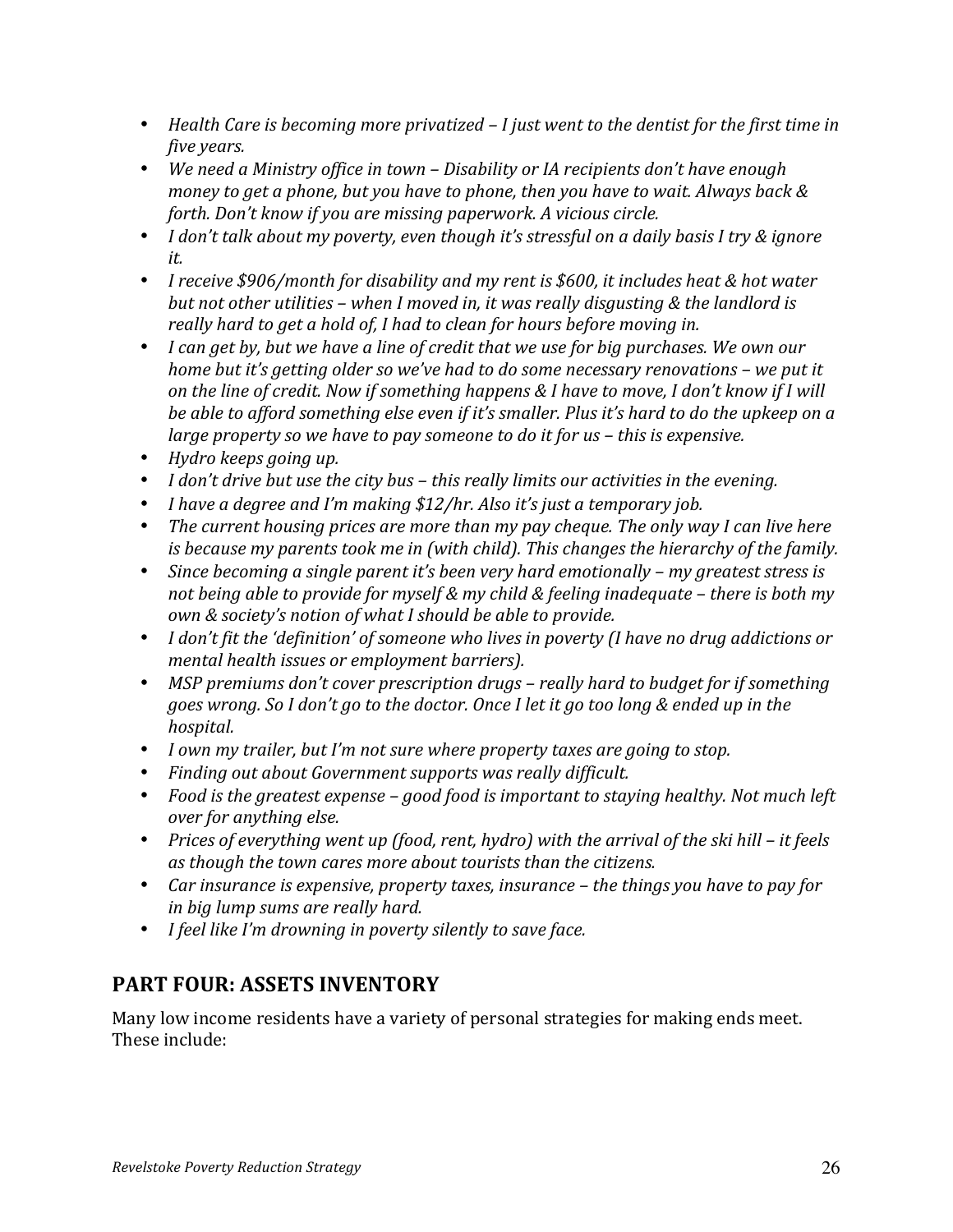- Having roommates to help cover the cost of rent, utilities, and food (this has been more of an option for younger residents without children, although there is an increasing number of single parents who share houses to offset housing costs).
- Eating at home (rather than out) and creating 'stay at home', indoor entertainment options.
- Walking, biking or taking the bus rather than driving a vehicle.
- Shopping at the Thrift Store (*"Everything I own is second-hand"*).
- Not using a credit card and trying their best to avoid debt.
- Buying groceries in Salmon Arm if they can get there.
- For seniors, taking on a part-time job to supplement their pension.
- Saving a little every month to pay property taxes.
- Looking for sales when grocery shopping.
- Going to garage sales.
- Learning to live within their means (*"It's important not to expect more than you can*) *afford").*
- Educating themselves on government programs not only having the awareness, but how to access them.
- Cutting things out of life that aren't absolutely necessary (e.g. hair cuts, cable TV, a car).
- Asking family for necessities rather than 'frills' for birthday and Christmas presents.
- Sharing babysitting with other young families.

In spite all of the above, interviews with low income residents reveal a general optimism and positive feeling about living in Revelstoke. As one resident notes, "*Despite everything*, *my quality of life is pretty good".* Another said, "It's a great place to raise a family", while yet another claimed, *"It's a small town, I don't mind walking to work"*. It is likely that this optimism stems from the numerous local assets, supports and programs that have been developed over time. For poverty reduction within the local sphere of influence, it is important to look at what Revelstoke is already doing in order to determine how best to move forward.

#### **4.1 LOCAL!PROGRAMS!AND!STRATEGIES**

For a comprehensive description of local programs and strategies to decrease barriers for low income residents, see **Appendix D.** The following is a brief description of services provided through the mandate of a number of organizations:

- $\triangleright$  Firstly, there are a number of free community directories that describe community programs and services, from the Prenatal Directory to the Seniors Resource Guide. Most of these directories are updated regularly and available in hard copies distributed around the community, as well as online.
- $\triangleright$  Through BC Housing, there are a total of 94 subsidized (social) housing units for seniors, aged 55+ and disabled residents.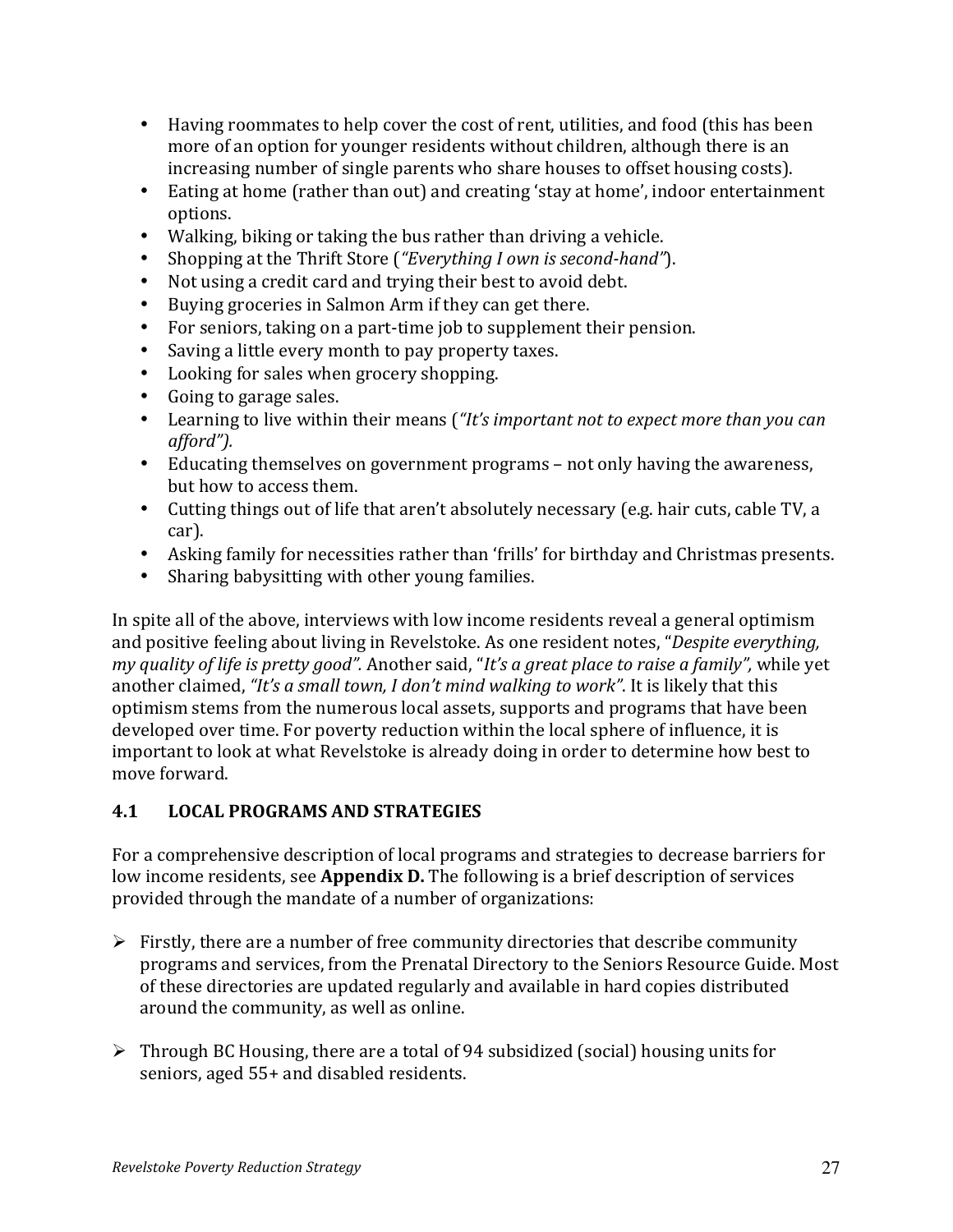- $\triangleright$  Interior Health provides a full spectrum of health care services, including Emergency and Acute Care, Mental Health and Substance Use services, Public Health, and Home & Community Care.
- $\triangleright$  A number of community-based organizations provide a variety of support services for families, children, youth and seniors including universal access to counselling.
- $\triangleright$  Revelstoke has a drop-in, universally accessible sexual health (SAFER) clinic.
- $\triangleright$  Emergency services include the Women's Shelter, Emergency Social Services and Victim Services.
- $\triangleright$  Community Connections (Revelstoke) Society has taken the lead on provision of a Food Bank and a number of free support services for low income residents including the Social Justice Advocate, Housing Outreach Worker, a Tenant Support Worker for residents of one of the BC Housing buildings, and Project Prom (free formal wear for youth for special events).
- $\triangleright$  The Early Childhood Development Committee has worked hard to successfully implement numerous programs based on a philosophy of early intervention and universal access, building community partnerships to support the development of the whole child and "creating the best possible environment" for children in Revelstoke.
- $\triangleright$  Residents have access to a variety of literacy programming including those offered by the Columbia Basin Alliance for Literacy, Okanagan College (including the Volunteer Adult Literacy Tutoring program), and Seniors Centre computer tutorial workshops.
- $\triangleright$  The English as a Second Language Settlement Assistance Program (ESLSAP), also based out of Okanagan College, provides literacy-based support for adult immigrants to the area.
- $\triangleright$  Employment and self-employment supports and programs are offered through the Work BC Employment Services Centre and Community Futures.
- $\triangleright$  For low cost shopping, the Hospital Auxiliary Thrift Store, and the Anglican Church Thrift Store provides excellent options. There are also a number of consignment stores in town where used good quality goods can be purchased at a lower cost.
- $\triangleright$  Recently, the 'Revelstoke Goods & Services Exchange' was formed, where buyers and sellers exchange goods and services freely without depending on money. It uses the 'Stoke' to keep track of values being exchanged.

As well, a myriad of organizations – from churches to the school district, volunteer or otherwise – are making an incredible amount of extra effort to support residents with financial or other barriers: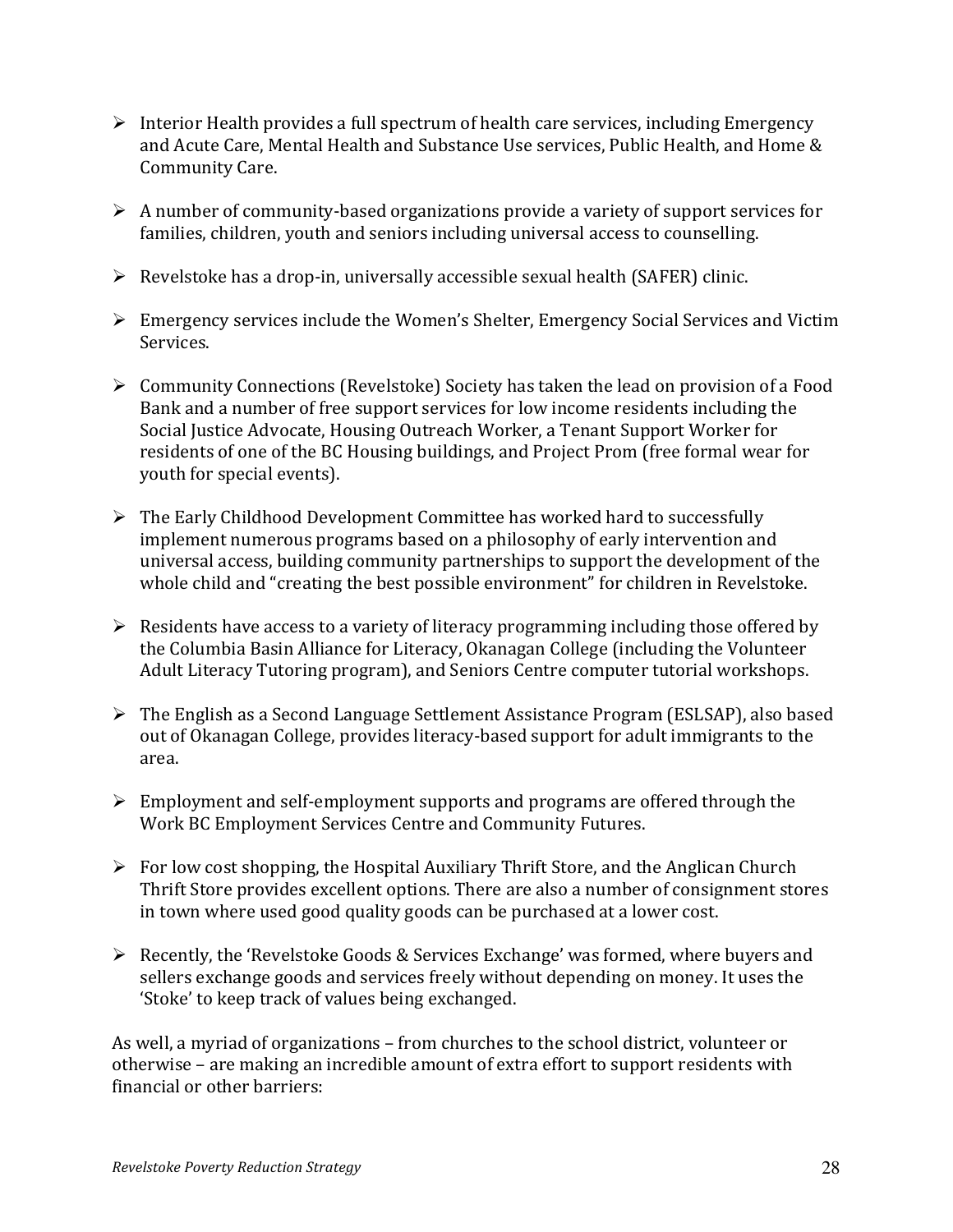- $\triangleright$  There is cross-referral where multiple organizations work together for the benefit of a client, child or family in need.
- $\triangleright$  There is a high level of advocacy. Almost all the service providers interviewed advocate for the benefit of clients to ensure access to government programs, including help filling out forms, time on the phone, and ensuring all the necessary paperwork in place  $$ whether it is their mandate to do so or not.
- $\triangleright$  Numerous service providers and medical practitioners do home visits.
- $\triangleright$  A number of service providers provide outreach to improve accessibility to services, for example, at the Food Bank, Community or Seniors Centre, or within schools.
- $\triangleright$  Many programs are offered at no or low cost to ensure universal accessibility, and some organizations have implemented their own transportation to ensure clients with no transportation options can access programs.
- $\triangleright$  Generally, service provider feedback indicates that the amount of extra support required is directly related to income.
- $\triangleright$  The City of Revelstoke recreation pass for low income individuals and families ensures free access to the arena and aquatic centre, and a 50% discount off city-run parks  $&$ recreation programming. As well, the City has lobbied successfully to BC Transit and in the fall 2012, the community will experience significant improvements to the public transit system for both frequency and convenience of daytime transit service.

#### **4.2! PROVINCIAL!AND!FEDERAL!GOVERNMENT!PROGRAMS!**

Canadian citizens pay taxes to municipal, provincial and federal governments and in return receive a wide array of public services that significantly impact their quality of life and standard of living – health care, education, public roads, pensions and the like. Since the Second World War, the higher levels of government have also provided a variety of programs that address poverty including employment insurance, income supports, and affordable housing. However, since the late 1980's (and particularly in the past 10 years), this 'social safety net' has been steadily eroded for a variety of reasons. Research has shown that in Canada, tax cuts are directly exacerbating inequality – in fact,  $75\%$  of Canadians would lose as a result of a 1% income tax cut forcing an equivalent reduction on education and health services spending $40$ .

Appendix E lists current provincial and federal programs. As well, consider the following:

<sup>!!!!!!!!!!!!!!!!!!!!!!!!!!!!!!!!!!!!!!!!!!!!!!!!!!!!!!!</sup> <sup>40</sup> Mackenzie, H. & Shillington, R. (April 2009). Canada's Quiet Bargain: The benefits of public spending. Candian Centre for Policy Alternatives. growinggap.ca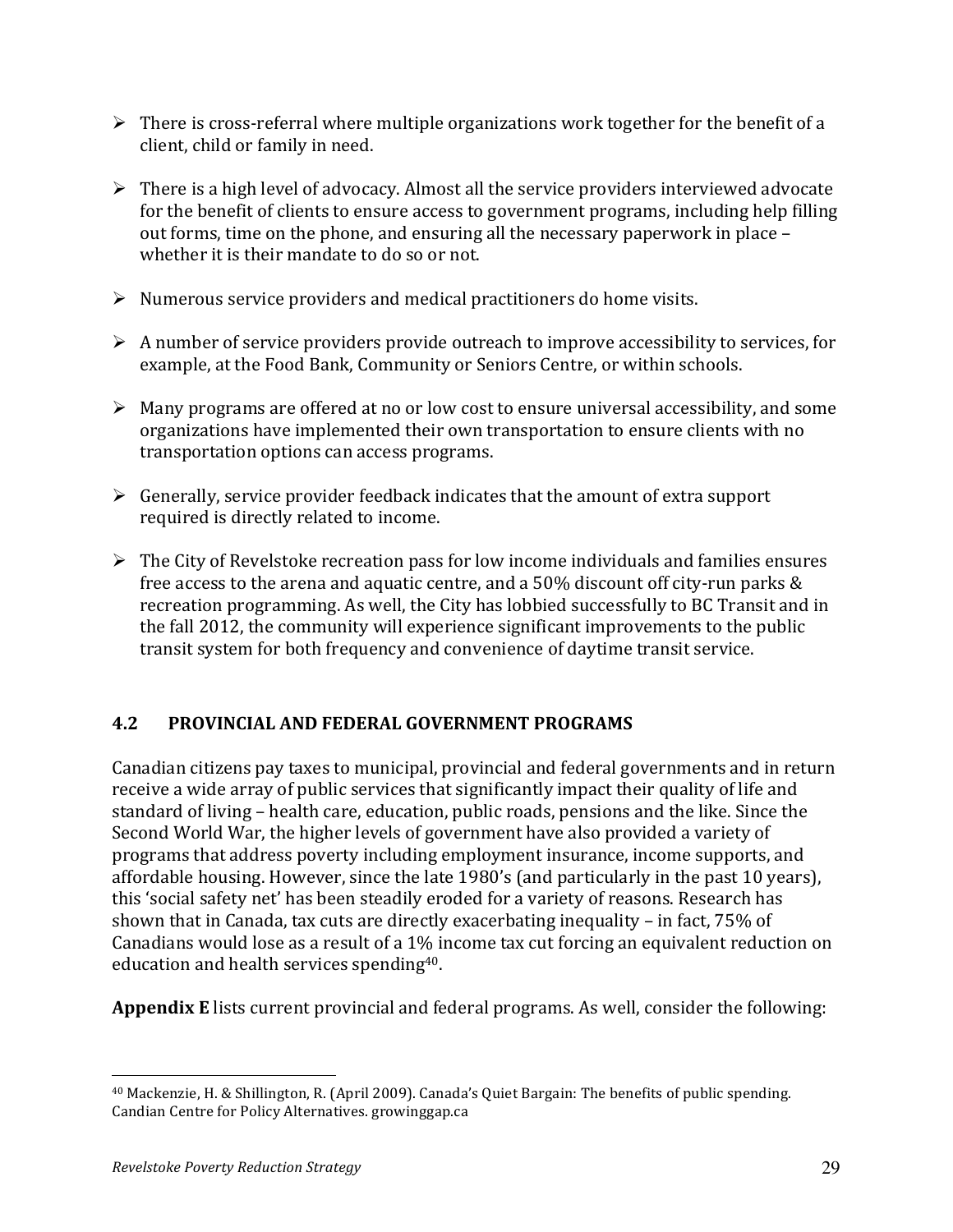- $\triangleright$  Income tax returns are necessary to access most, if not all, government subsidies and programs.
- $\triangleright$  Employment support programs like Youth Skills Link & Experience Works tend to be 'one off' programs depending on funding.
- $\geq$  0n October 1<sup>st</sup>, 2002 the provincial government closed the Ministry of Human Resources office in Revelstoke. Among a myriad of changes, this closure had one of the most significant impacts in terms of access. All access is now either via telephone through a call centre or by computer. Applications for Income Assistance must be completed online. Yet many low income residents cannot afford the cost of a telephone or computer.
- $\triangleright$  It is extremely challenging to navigate the BC government website to find programs and subsidies to support residents who are struggling to meet their needs. There is no central website online that lists them all.
- $\triangleright$  Service providers report that the telephone call centres to access provincial government supports can be very challenging to deal with.
- $\triangleright$  Many clients have limitations that are barriers to 'navigating the system'. Issues are compounded by the fact that call centre personnel get confused if dealing with a client with mental health issues; call centre personnel react as if clients should know exactly how to be proceeding when, if fact, they don't.
- $\triangleright$  It makes a significant difference if it is a service provider on the phone advocating for a client, but there are still wait times and difficulties.
- $\triangleright$  In recent years, there has been a marked increase in the number of individuals being denied disability status (both federally & provincially).
- $\triangleright$  The time it takes to apply for disability has tripled.
- $\triangleright$  Some programs are offered only in the lower mainland or larger centres so are not accessible to Revelstoke residents (for example, an Emergency Shelter or Transportation Assistance attached to lower mainland operators).
- $\triangleright$  Service provider feedback indicates that high numbers of immigrants are turned down for the provincial nominee program.

## **4.2.1 Recent Employment Insurance Developments**

Employment Insurance reform is underway in Ottawa and potential local impacts warrant discussion. The recent budget implementation bill, C-38, which lumps together seemingly disparate legislation from environmental assessments and aboriginal land use to telecommunications and immigration, also moves EI rules out of the legislative arena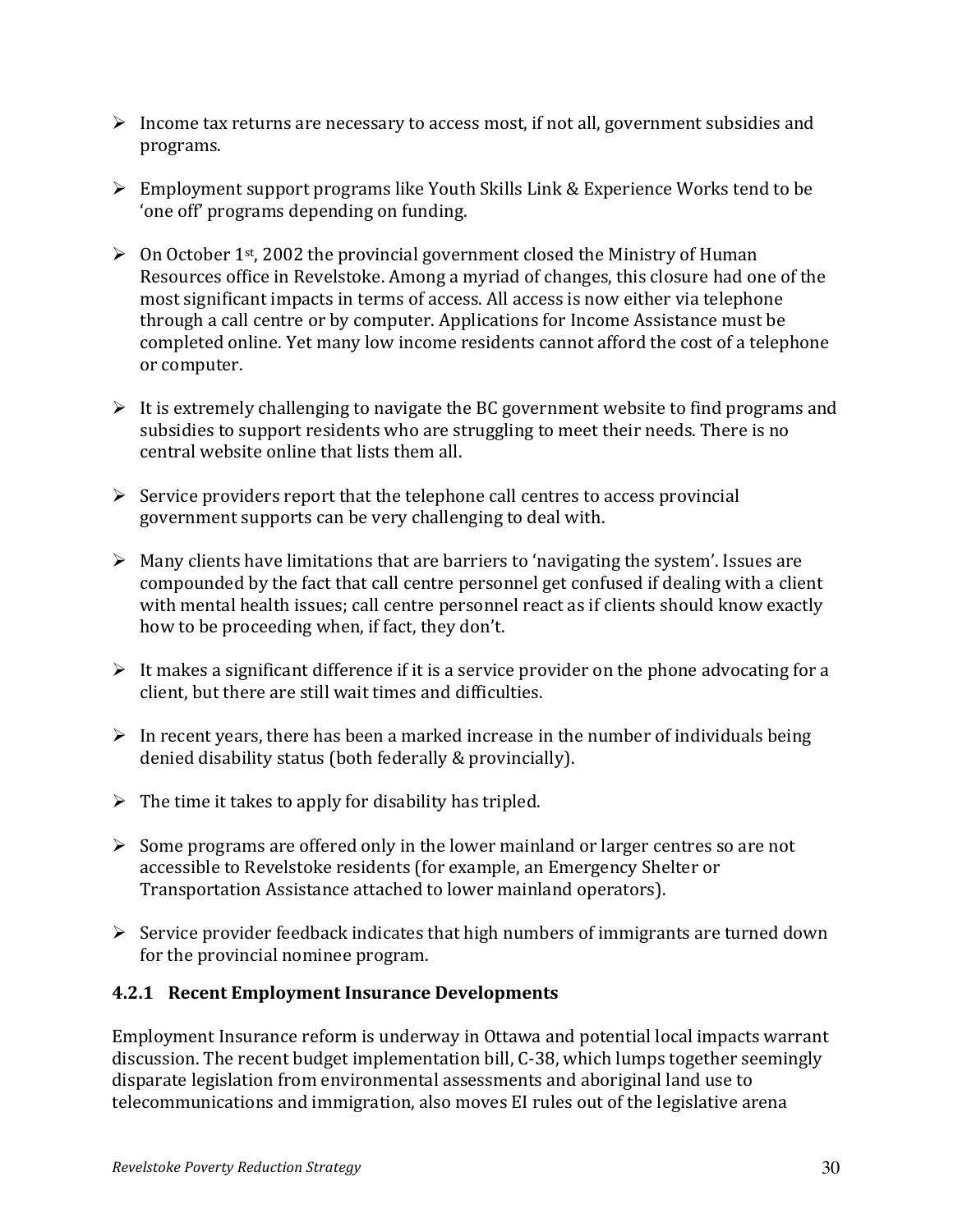(requiring parliamentary approval) and into the regulatory realm (amendable by cabinet alone) $41$ . While specifics remain elusive, it seems that the federal government is preparing to alter some of the long standing fundamental EI principles that tend to favor workers in areas where seasonal work represents a larger proportion of overall economic activity. It is very apparent from the historical EI recipient data presented above that men, in particular, are very affected by the seasonal nature of work in Revelstoke and area.

It is not necessarily changes to eligibility and longevity standards that pose a threat to Revelstoke's economy, but rather increasingly strict criteria for accepting work outside of one's field of expertise and wage standard. If passed, the new rules will force EI recipients to apply for and accept any work that is available in the region, regardless of the wage or working conditions provided. For Revelstoke, where vacant jobs are scarce or fiercely competitive depending on the season, these moves could result in depopulation and loss of economic activity as EI payments are removed from the local economy.

Regardless of ones political assessment of the situation, the imminent changes will have implications in terms of poverty in Revelstoke. David Gray, an EI expert at the University of Ottawa suggests that the current EI system has been "thoroughly internalized by the job market" and creates disincentives for recipients to take available work. He hopes that the new rules "will encourage Canadians to move in order to find work"<sup>42</sup>. This sentiment parallels recent comments from Immigration and Citizenship Minister Jason Kenney, who recently unveiled new foreign temporary worker regulations at the Halifax Chamber of Commerce. Minister Kenney commented that the EI and immigration systems must be closer intertwined into a demand based rather than supply based system, which translates into workers having less autonomy over decision making while job seeking<sup>43</sup>. The subtext for Revelstoke is that workers who have gainful seasonal employment may be forced to leave town for continued work or have their benefits withdrawn while not working. And if they leave town, will they return? This represents an ideological shift, which elevates workforce participation as the ultimate principle in Canadian life – at a potentially significant cost to communities.

At the end of the day, both individuals and communities come face to face with all of these higher-level changes in policy and procedure, from job cuts to accessing income supports.

<sup>&</sup>lt;sup>41</sup> Coyne, Andrew (April 30, 2012) "Bill C-38 shows us how far Parliament has fallen" The National Post. http://fullcomment.nationalpost.com/2012/04/30/andrew-coyne-bill-c-38-shows-us-how-far-parliamenthas-fallen/

<sup>&</sup>lt;sup>42</sup> Curry, Bill (May 14, 2012) "EI reform set to redefine 'suitable' work for job seekers" The Globe and Mail http://www.theglobeandmail.com/news/politics/ei-reform-set-to-redefine-suitable-work-for-jobseekers/article2432675/

<sup>43</sup> Ross, Selena (April 19, 2012) "Proposed immigration reform sparks worry" The Chronicle Herald http://thechronicleherald.ca/novascotia/88403-proposed-immigration-reform-sparks-worry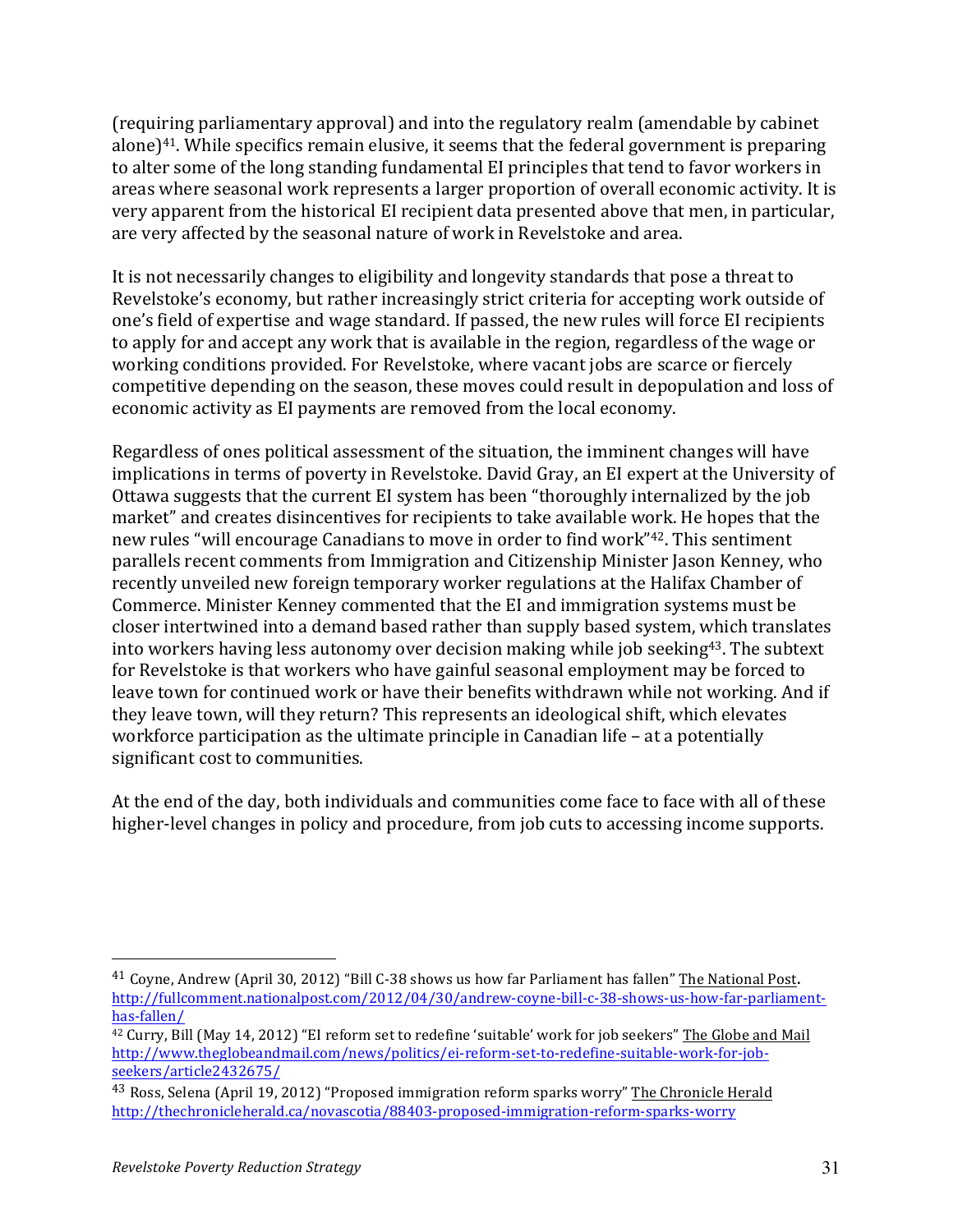# **PART FIVE: THE COST OF POVERTY**

# **5.1 THE PERSONAL!COST**

The personal quotations and service provider input above describe the uncertainty and stress of people living in poverty in Revelstoke. Shame, keeping poverty hidden, not accessing services because they don't want to ask, having to make very difficult choices, family breakdown, putting oneself at risk in a variety of circumstances, not being able to go out or participate in community life – this is the reality of those who are struggling to make ends meet.

Service providers note how quickly a person's situation or circumstances can change, particularly if the main income earner in a family can no longer work (e.g. through accident or illness).

There is a growing body of research that indicates income and social status are important 'social determinants of health', and that Canadians at the bottom of the economic ladder are more likely to die from just about every disease than the more well off<sup>44</sup>. Control of one's circumstances and personal decision-making is a basic need and poverty "is consistently linked to poor health, lower literacy, poor school performance for children, more crime and (as pointed out above) greater stress for family members"<sup>45</sup>. Further, a "lack of control over ones circumstances and other psychosocial aspects such as occupational grade or class are the main drivers in mental and physical health inequalities"<sup>46</sup>. It is important to note that for children living in poverty poor nutrition affects healthy development, which in turn can affect learning, self-esteem and so on as they get older.

Stable housing is so critical to the well-being of individuals and families that a "housing" first" philosophy is emerging as best practice for municipal social services in many jurisdictions.<sup>47</sup> This framework for support services espouses the view that no other area in a client's life such as mental health or employment can be addressed until housing is stabilized.!

# **5.2 THE!COST!TO!COMMUNITY AND!SOCIETY**

So, how does the tremendous cost of poverty for individuals translate into costs for the community at large?

<sup>&</sup>lt;sup>44</sup> Raphael, Dr. Dennis (June 2002), *Poverty, Income Inequality and Health in Canada.* School of Health Policy & Management, York University.

<sup>&</sup>lt;sup>45</sup> Canadian Centre for Policy Alternatives, (July 2011), *Summary: The Cost of Poverty in BC.* 

<sup>&</sup>lt;sup>46</sup> Ivanova, Iglika. (2011), *The Cost of Poverty in BC.* Vancouver: The Canadian Centre for Policy Alternatives, pg. 22

<sup>&</sup>lt;sup>47</sup> Edmonton Social Planning Council. (Fall 2011), *The Factivist: Municipal Poverty Reduction Strategies*, pg. 2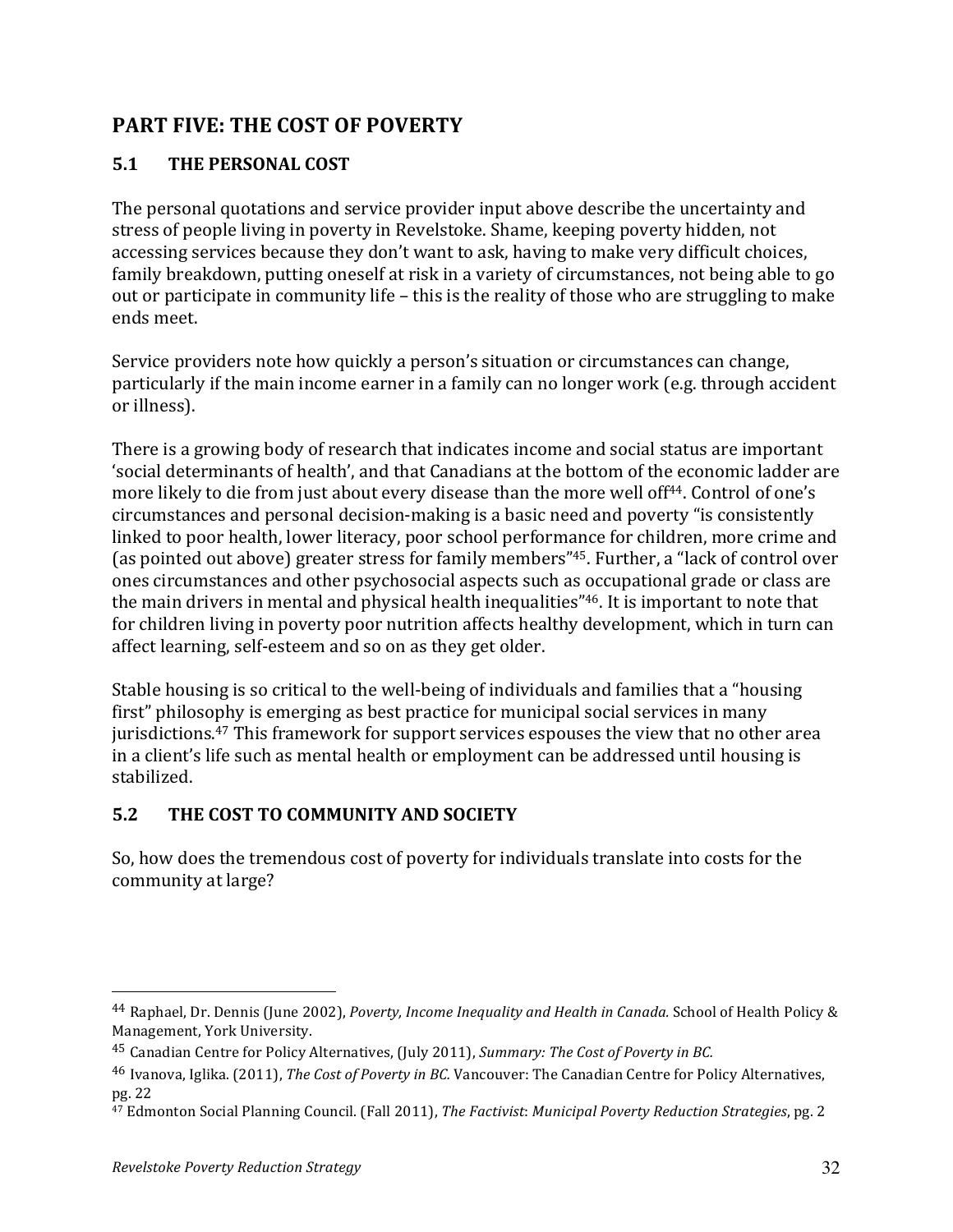- $\triangleright$  If over 30% of Revelstoke's residents do not have a disposable income they will not be contributing as much as they could be to the local economy. This sheds new light on 'Shop Local' campaigns.
- $\triangleright$  Given the above assessment of the impacts of poverty on health and well-being, it is important to consider the loss of productivity to local businesses through sick days or parents having to leave work to care for infirm children.
- $\triangleright$  The cost of individual poverty can extend to parents and grandparents who continue to support family members, rippling outwards to affect the disposable income of close friends or relations in the community.
- $\triangleright$  It is important to consider the cost of social exclusion. Those who are facing poverty are completely caught up in meeting their basic needs. They do not have time or personal resources to volunteer or contribute to the community; they cannot afford to make environmentally conscious decisions (e.g. buying new energy efficient appliances).
- $\triangleright$  Service providers in Revelstoke are spending an inordinate amount of time advocating for client access to government programs and services (see Assets Inventory), whether or not it is their mandate to do so.
- $\triangleright$  If seasonal workers are unable to access employment or income supports in Revelstoke during the 'off' seasons, the end result could be not only an increase in seasonal poverty but also an out-migration of both skilled and unskilled workers. resulting in a further decrease of the resident population and increase in the transient worker population to supply the busy months (July & August, December to April) with a seasonal labour force. Potentially, this could compromise the social integrity of the community.

# **5.2.1! Inequality**

Inequality warrants a brief discussion. Inequality in a community can have both social and economic impacts. There is clear evidence that in BC between 1989 and 2009, the income of families below the middle decile has dropped or remained on par, while the income of families above the middle decile has increased – at some levels, fairly dramatically. This means that 'the rich get richer whilst the poor get poorer'. Income inequality "can diminish" economic growth if it means that the country is not fully using the skills and capabilities of all its citizens or if it undermines social cohesion, leading to increased social tensions…high inequality raises a moral question about fairness and social justice"<sup>48</sup> As well, inequality has been shown to have negative impacts not only on the health of the people at the lower

<sup>&</sup>lt;sup>48</sup> Fist Call BC (2011), 2011 Child Poverty Report Card. Page 18.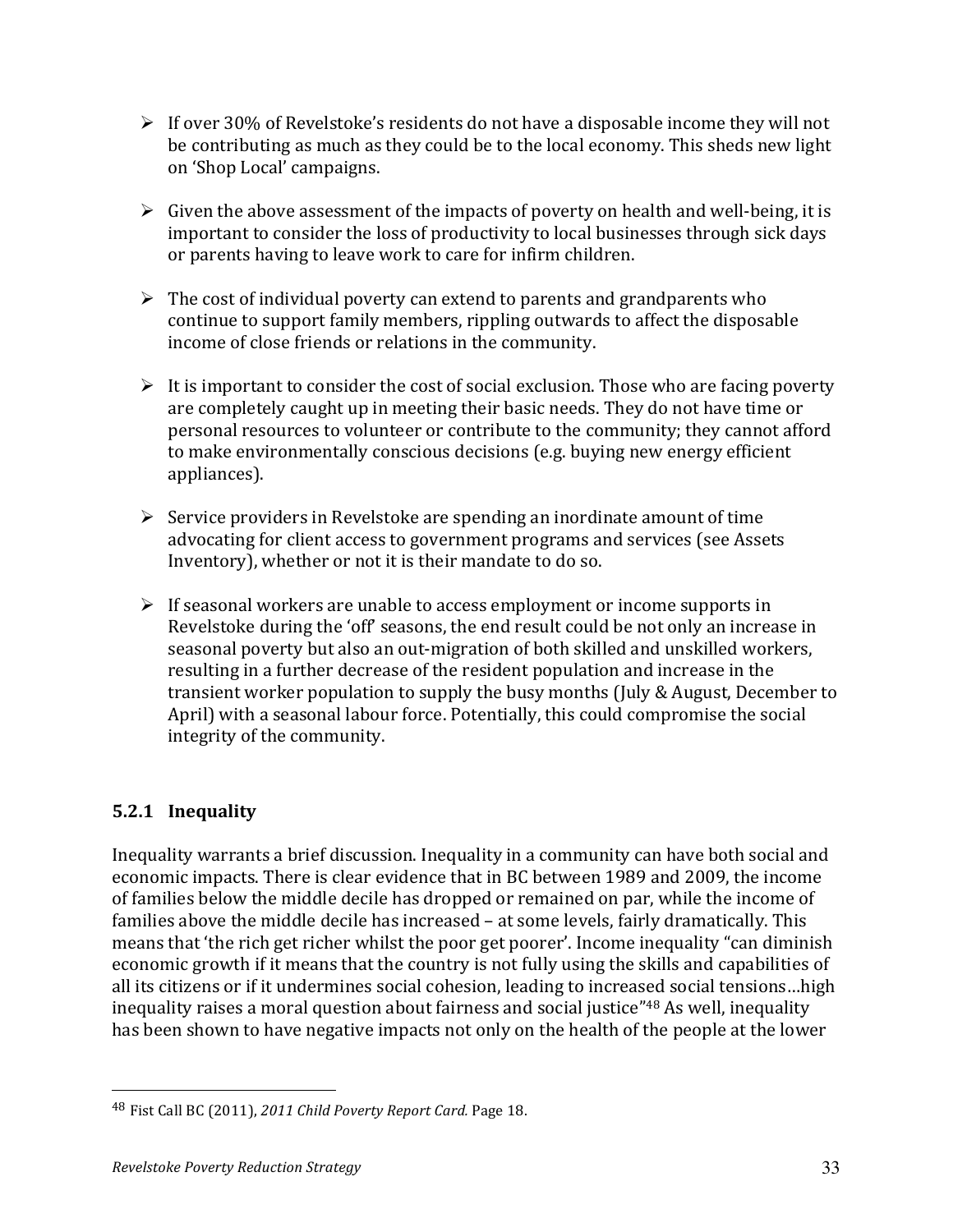end of the economic ladder, but also on those in the upper end – the larger the gap, the poorer *everyone's* health is<sup>49</sup>.

Inequality in resort communities can be an issue and in Revelstoke there has been some discussion around a perceived tension between 'locals' and 'newcomers' that has emerged since the development of Revelstoke Mountain Resort. The root cause of this tension seems to have 2 components. One is that people who have no relationship with the resort – either through work or recreation – feel disassociated. The development is happening beyond their perceived control. Indeed, the development is going for a very high-end 'look', with condos and land sites well beyond the means of even wealthy local residents. The second component appears to be that newcomers associated with the resort - either employees or visitors – have become 'scapegoats' for the impacts of other influences like the poor economy. Jobs in some of the traditionally reliable local industries are less readily available, and jobs in the growing service/hospitality sector are often low wage and lack security and benefits. The local cost of living has gone up, at times there is more competition for even these lower paying jobs, and the end result is increased *inequality* between those who can afford to live in the community and those who cannot – but want to. This has implications for both the social and economic integrity of the community. On both fronts, Revelstoke strives to remain diverse and inclusive. The more disparate people's incomes are, the more a community is divided. As the community moves forward, it will be critical to track these impacts.

# **5.2.2 The Big Picture**

The Canadian Centre for Policy Alternatives' report on the Cost of Poverty in BC determines that the overall cost of poverty outcomes in BC is \$8.1 to \$9.2 billion, including<sup>50</sup>:

- $\triangleright$  \$6.2 to \$7.3 billion in lost economic activity, with the largest cost being in the form of lost productivity and foregone earnings.
- $\ge$  \$1.2 billion to the public health care system.
- $\triangleright$  \$745 million in crime costs.

Further, it is estimated that Canadian households pay around \$2,300 per year on povertyrelated costs<sup>51</sup>. In this light, both preventative and proactive measures make sense – even

<sup>&</sup>lt;sup>49</sup> From, "Deciding what should be counted in Community Health: A Social Determinant of Health Perspective" (Oct 2010) – A one-day workshop with presenters: Eric Kowalksi & Theresa Hermary from Interior Health.

<sup>50</sup> Canadian Centre for Policy Alternatives, (July 2011), *Summary: The Cost of Poverty in BC* 51 Regional Municipality of Waterloo, (June 2010), *Building Resilient Communities: Understanding the Role of* the Regional Municipality of Waterloo in Poverty Reduction. Social Planning, Policy and Program Administration, The Regional Municipality of Waterloo.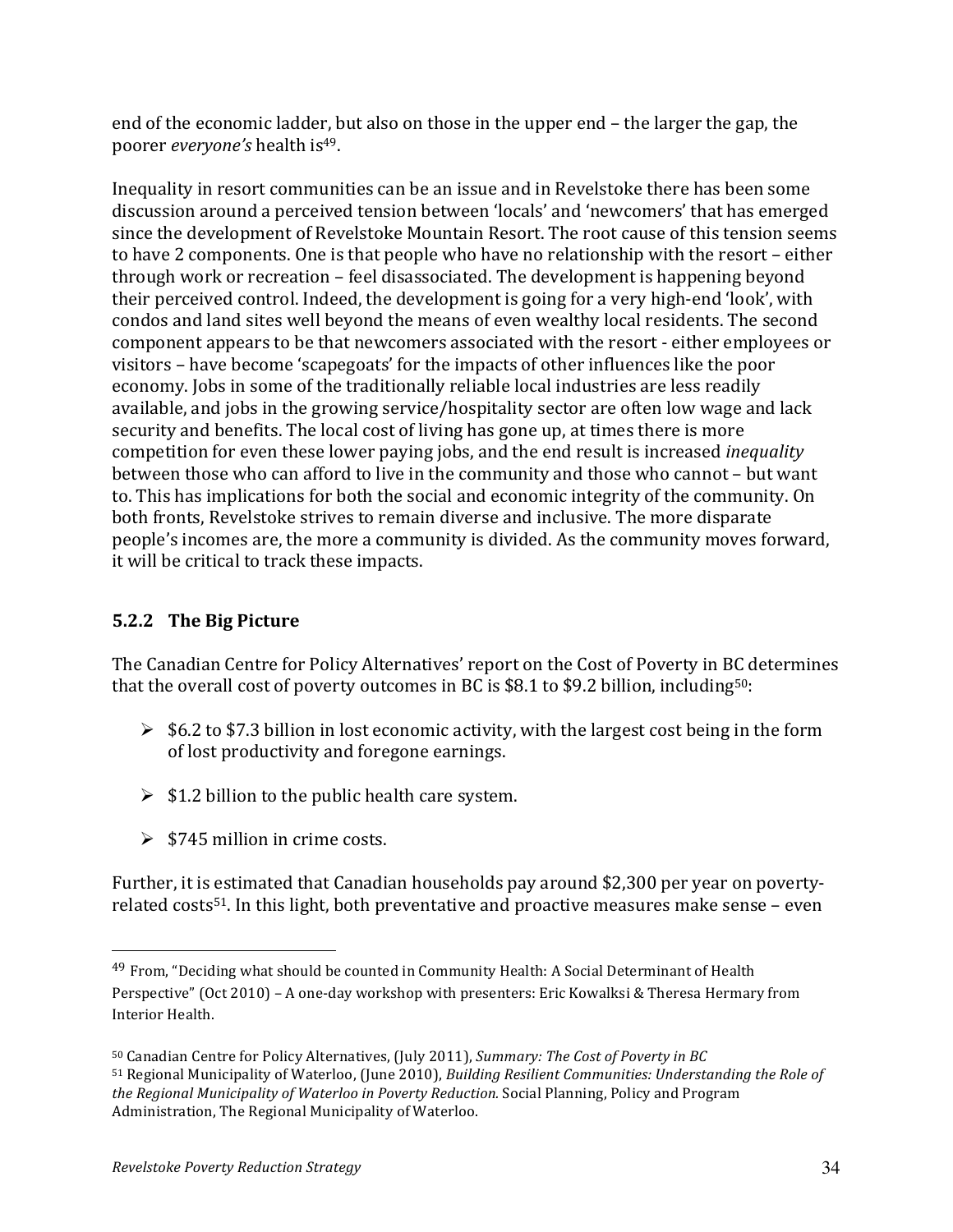at a local level. The cost of the outcomes caused by poverty has negative consequences for the entire community, and coming up with reasonable solutions within the local sphere of influence is in everyone's best interests.

# **PART SIX: POVERTY REDUCTION STRATEGIES**

# **6.1! WHO!IS!INVOLVED?**

During the evolution of this project, it has become evident that it is highly unusual for a small community the size of Revelstoke to undertake a poverty reduction strategy. While it is true that the federal and provincial governments are responsible for many of the supports that make an attempt to lift families and individuals out of abject poverty, local government can play an important role as well. Municipalities have a say on critical issues such as affordable housing, rental bylaws, transportation, policing, and access to leisure and cultural programs. In fact, when the entire community is taken into consideration, local government has a critical social role:

*Local) governments) are) in) a) position) to) promote) awareness) of) the) pressing)* social needs in the community and of the importance of social investment. They can foster a sense of responsibility for social well-being among all sectors including business, community groups and other levels of government. They can *help) build) relationships) among) the) diverse) organizations) and) sectors) that)* comprise the community. They can integrate more effectively the services that they themselves provide... More specifically, there are several roles that local *governments) can) play) in) creating) vibrant) communities.) These) include) exemplary)employer,)service)provider,)investor,)leader)and)champion,)convener) and)partner52.*

Local service providers and community organizations that regularly work on the ground have rich knowledge and understanding of specific circumstances and conditions not necessarily visible to physically distant policy makers. In smaller communities in particular, local service providers are aware of the programs and services offered by their peers, and are thus uniquely positioned to avoid redundancies, increase service efficiency and enhance collaboration.

As noted above, the prevalence of poverty significantly impacts the local economy, and therefore directly impacts local businesses. "The Business Case for Paying a Living Wage" asserts that there are not only the obvious benefits for those receiving a living wage, but a plethora of benefits for living wage employers, including<sup>53</sup>:

 $\triangleright$  Decreased employee turnover, and cost savings for staff hiring and training.

<sup>52</sup> Torjman, S. & Leviten-Reid, E. (March 2003), *The Social Role of Local Government.* Caledon Institute of Social Policy, page 6.

*<sup>53</sup>* www.firstcallbc.org/pdfs/lw/business%20case.pdf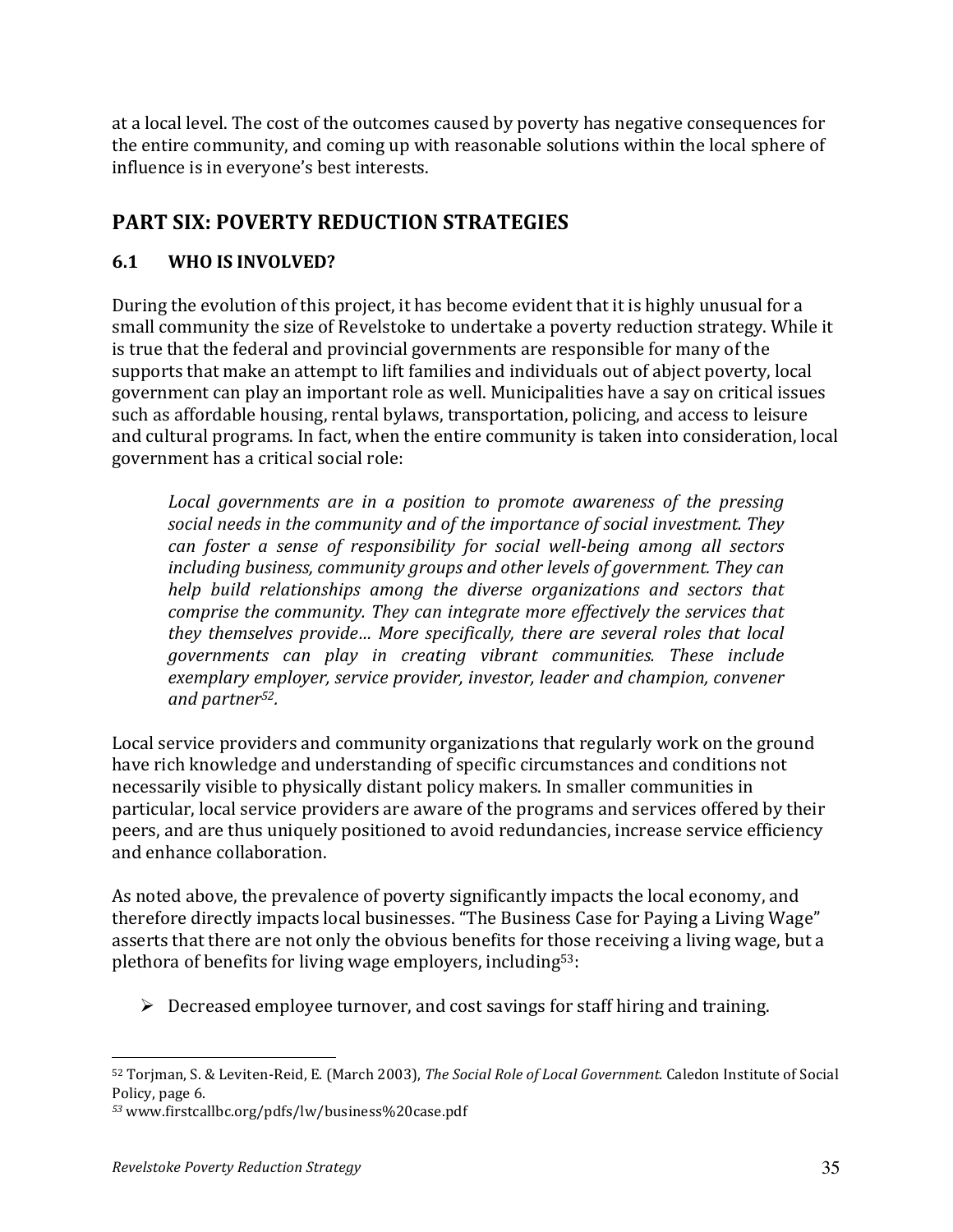- $\triangleright$  Improved job quality, productivity and service delivery, including lower absenteeism.
- $\triangleright$  Stimulation of consumer spending, which benefits the broader economy.
- $\triangleright$  Greater corporate social responsibility and reputation within the community.

The business community, the Chamber of Commerce, and all employers in general are impacted by poverty and as such need to be involved in the implementation of proactive measures to reduce poverty at a local level.

Finally, there are the citizens themselves – individuals, families, youth, seniors, residents who are struggling to meet their needs as well as those who are not. Poverty is a community-wide issue and touches everyone. Revelstoke is a small enough community that the whole area can be considered one 'neighbourhood'. What is the best way to partner together to bring about change?

For individuals, the idea of hope is significant to moving forward. As a community, strong community partnerships are the key to moving forward. Examples of successful initiatives include54:

- $\triangleright$  The Community Social Planning Council of Greater Victoria Quality of Life Challenge has taken the lead on a wide range of local activities including research, community engagement leading to partnership development and focused advocacy and action to reduce local poverty rates. Three priority areas are sustainable incomes, housing and community connections.
- $\triangleright$  The Newton Advocacy Group Society & Project Comeback in Surrey has focused on poverty law assistance, housing and income support, welfare advocacy program, women's empowerment & pre-employment programs. Project Comeback helps clients find housing & financial assistance to pay damage deposit & first months rent. Partnerships with local businesses help individuals acquire full-time sustainable employment to permanently break the cycle of homelessness.
- $\triangleright$  The Terrace Anti-Poverty Group Society provides welfare, disability and tenancy advocacy, Free Income Tax, a Free Store (like a Thrift Store but everything is free), two community gardens, Children's Christmas tree Campaign, and Food share program, and includes a partnership that allows the Society to have free food available daily plus a dental access fund.

<sup>&</sup>lt;sup>54</sup> Graham, Atkey, Reeves, and Goldberg (SPARC BC, Social Development Report Series 2009), *Poverty Reduction Policies and Programs, The Best Place on Earth?: Contemporary and Historical Perspectives on Poverty Reduction Policies and Programs in British Columbia.* Commissioned by the Canadian Council on Social Development.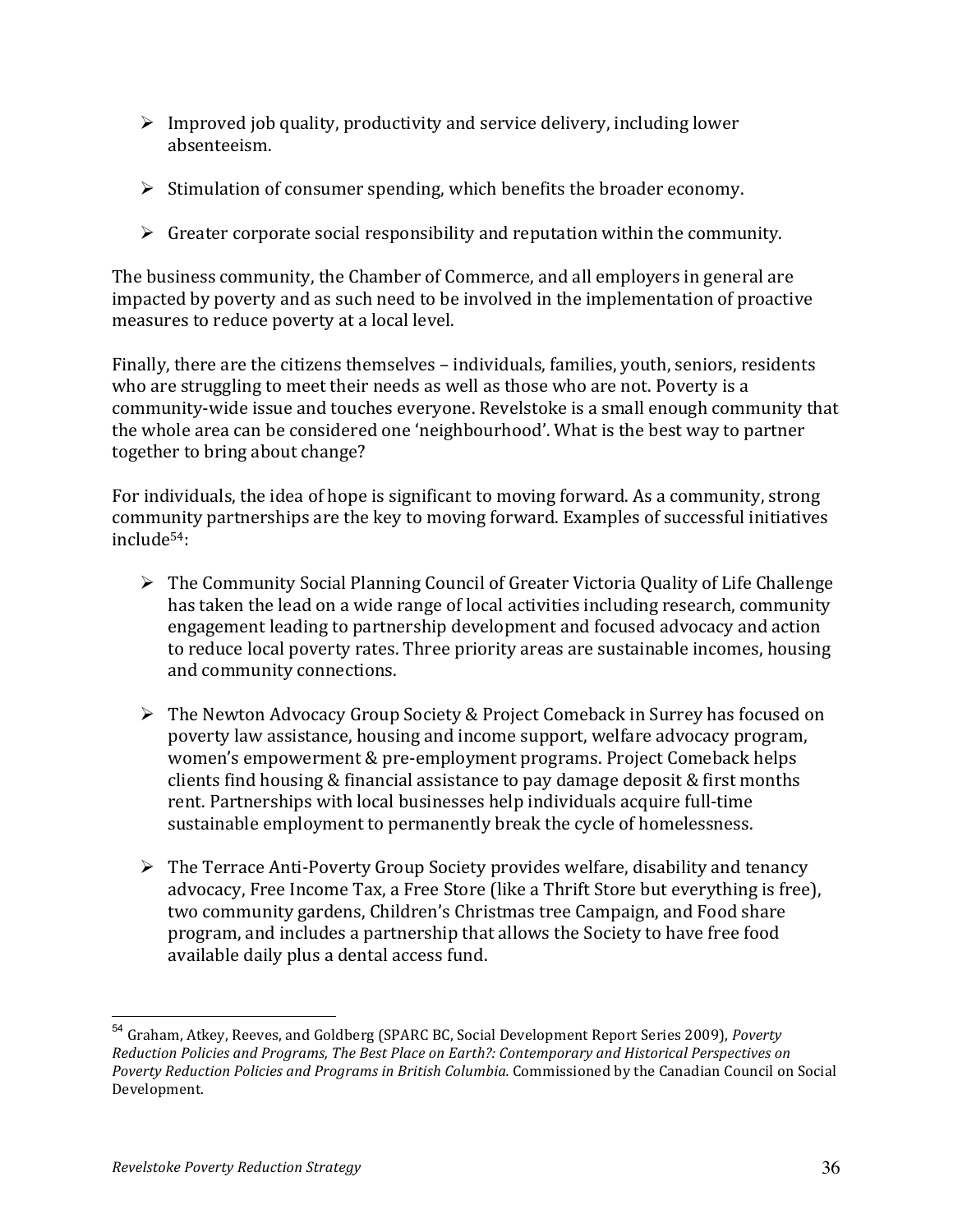The Vibrant Communities Canada initiative called poverty 'the most complex issue of our time' and determined that because of this inherent complexity, solutions must be comprehensive in their scope. The initiative followed and supported the poverty reduction efforts of six cities over a number of years, and at the end of the day, found that successful local poverty reduction contained five basic elements<sup>55</sup>:

- 1. Poverty is better addressed when reduction, not alleviation, is the goal.
- 2. Poverty is more effectively addressed by multisector leadership and collaboration, *involving business, government, and non-profit leaders as well as people with first hand experience in living in poverty.*
- 3. Poverty reduction is more effective when comprehensively focused on the interrelated cause-and-effects of poverty as opposed to isolated and unrelated efforts to address *symptoms.*
- 4. Poverty reduction is more effective when built on local assets as opposed to looking for solutions from outside the community.
- *5.* Poverty reduction efforts are more productive when they are part of an ongoing *process)of)learning,)evaluation, and)change)rather)than)the)pursuit)of)a)silver)bullet.*

# **6.2 COMMUNITY GOALS & RECOMMENDED ACTIONS**

The following community goals and recommended actions strive to incorporate the above elements, particularly by attempting to build on the strength, initiative and assets already in place. They have not been pulled from 'thin air' but rather through research and community consultation. Although most recommendations have a local focus, one part of moving forward is adding Revelstoke's voice to lobby the higher echelons of government to take responsibility for not only erecting barriers to accessing programs and supports but also being a direct cause of the severest poverty in BC communities. *Please note that there may be some duplication of recommendations in the 2011 Update of the Community Development Action Plan – this is intentional (see www.revelstokesocialdevelopment.org).* 

The first recommendation – to form a multi-sector Poverty Coaliton (PC) – forms the basis for many of the recommended actions that follow. This 'round table' concept will provide a forum for working together to build local assets and effect change.

Acronyms:

PC (Poverty Coalition) UBCM (Union of BC Municipalities) CC (Community Connections) IH (Interior Health) NCES (North Columbia Environmental Society) RCSDC (Social Development Committee) RLAC (Revelstoke Literacy Action Committee) CBAL (Columbia Basin Alliance for Literacy)

<sup>!!!!!!!!!!!!!!!!!!!!!!!!!!!!!!!!!!!!!!!!!!!!!!!!!!!!!!!</sup> 55 Cabaj, Mark, Editor (2011), *Cities Reducing Poverty.* The Tamarak Institute, Waterloo, Ontario, page 7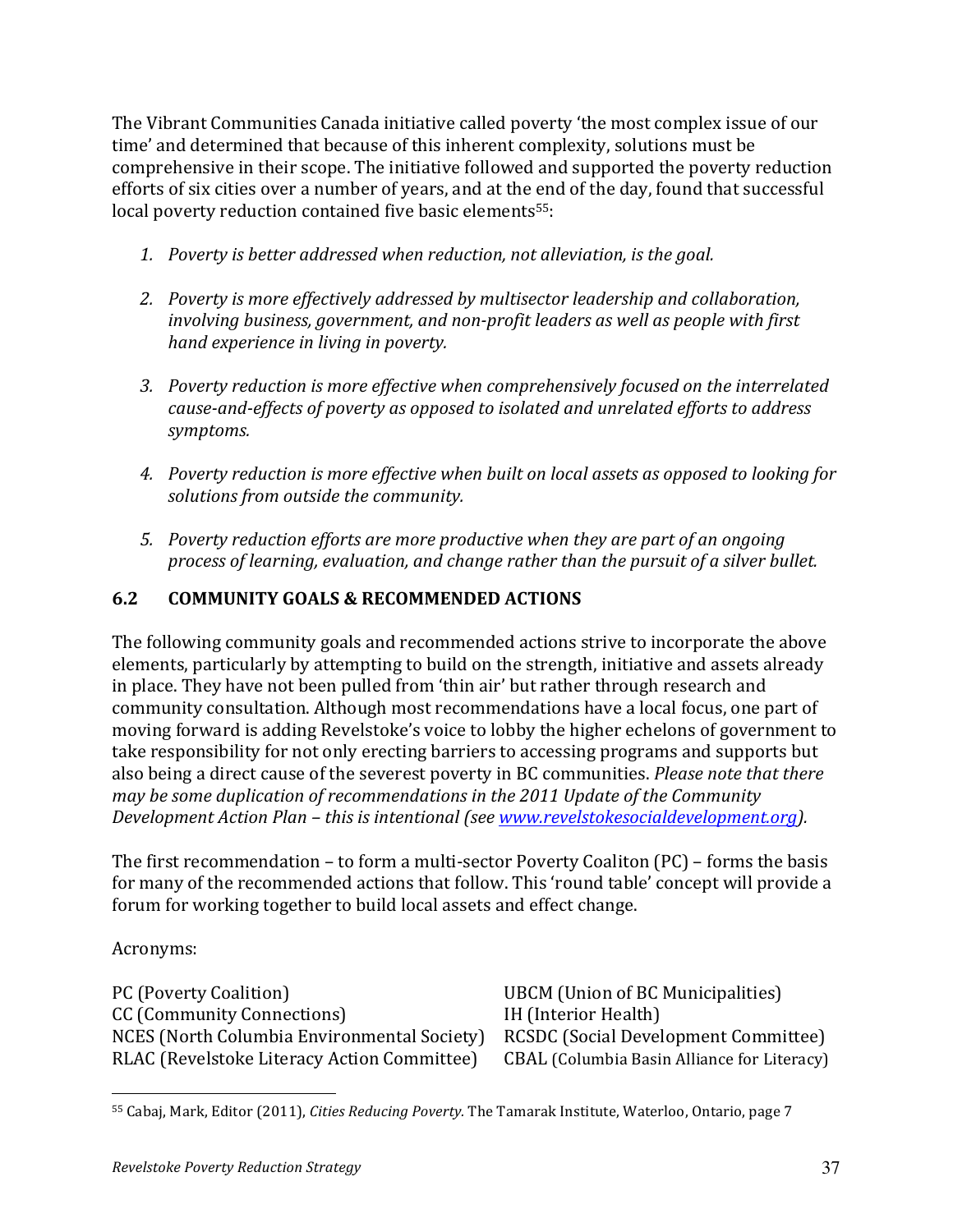# **Community Goal #1: Improved information sharing, networking &** communication on poverty reduction goals and strategies.

| <b>Recommended Actions</b>                | <b>Comments</b>                         | Leader          |
|-------------------------------------------|-----------------------------------------|-----------------|
| Form a multi-sector poverty coalition     | It is important to work together even   | All             |
| (PC) to take the lead on addressing local | more closely to support individuals and | Social Dev      |
| challenges and raising awareness.         | families in need, and promote           | Coordinator     |
|                                           | knowledge of local, provincial and      | to take initial |
|                                           | federal programs and assets.            | steps           |
| Promote knowledge of school grants,       | The schools have access to supports for | PC.             |
| programs & supports for families where    | children & families, but there is a     |                 |
| applicable.                               | concern that not enough families are    |                 |
|                                           | accessing.                              |                 |
| Join with Povnet & other advocacy groups  | More & more clients are being turned    | PC.             |
| to lobby for decreasing barriers to       | down access to income supports,         | Municipality    |
| accessing programs & services.            | including disability.                   | (through        |
| - Meet with MLA to discuss the same.      |                                         | UBCM)           |
| Join with Povnet & other advocacy groups  | The Ontario Benefits Directory is an    | PC.             |
| to lobby the provincial government to     | excellent example. See:                 | Municipality    |
| create an online directory of government  | http://www.ontario.ca/en/residents/     | (through        |
| programs and supports.                    | benefitsdirectory/index.html            | UBCM)           |
| - Meet with MLA to discuss the same.      |                                         |                 |

# **Community Goal #2: Improved access to resources.**

| <b>Recommended Actions</b>                 | <b>Comments</b>                          | <b>Leader</b> |
|--------------------------------------------|------------------------------------------|---------------|
| Acquire funding to support the Social      | The number of service providers          | cc            |
| Justice Advocate to become a full time     | providing advocacy for clients is a      | PC            |
| position.                                  | clear indication of need.                |               |
| Facilitate workshops on specific           | The success of this has been shown in    | <b>PC</b>     |
| government programs, including ongoing     | other communities. For example, the      |               |
| changes, to improve knowledge and          | Waterloo GIS initiative                  |               |
| uptake.                                    | tamarackcommunity.ca /downloads          |               |
|                                            | /vc/Wat_GIS.pdf                          |               |
| Create a 'survival guide' for seasonal     | Whistler has created a 'survival guide'  | PC            |
| workers and temporary residents.           | for new, seasonal workers so they are    |               |
|                                            | prepared when they arrive for the        |               |
|                                            | season. For example, see:                |               |
|                                            | http://www.whistlercommunity.ca          |               |
|                                            | /articles/whistler_survival_guide.php    |               |
| Support the Women's Shelter to continue    | This project was initiated through one   | PC            |
| providing 'starter kits' to women &        | time funding from BC Housing and has     |               |
| children leaving the shelter.              | shown great success. It is important     |               |
|                                            | that it continue, either through pooling |               |
|                                            | resources or acquiring funding.          |               |
| Continue to lobby for Revelstoke to be one | Service Canada Scheduled Outreach        | <b>PC</b>     |
| of Service Canada's Scheduled Outreach     | Sites are currently offered in much      | Municipality  |
| Sites.                                     | smaller communities than Revelstoke.     |               |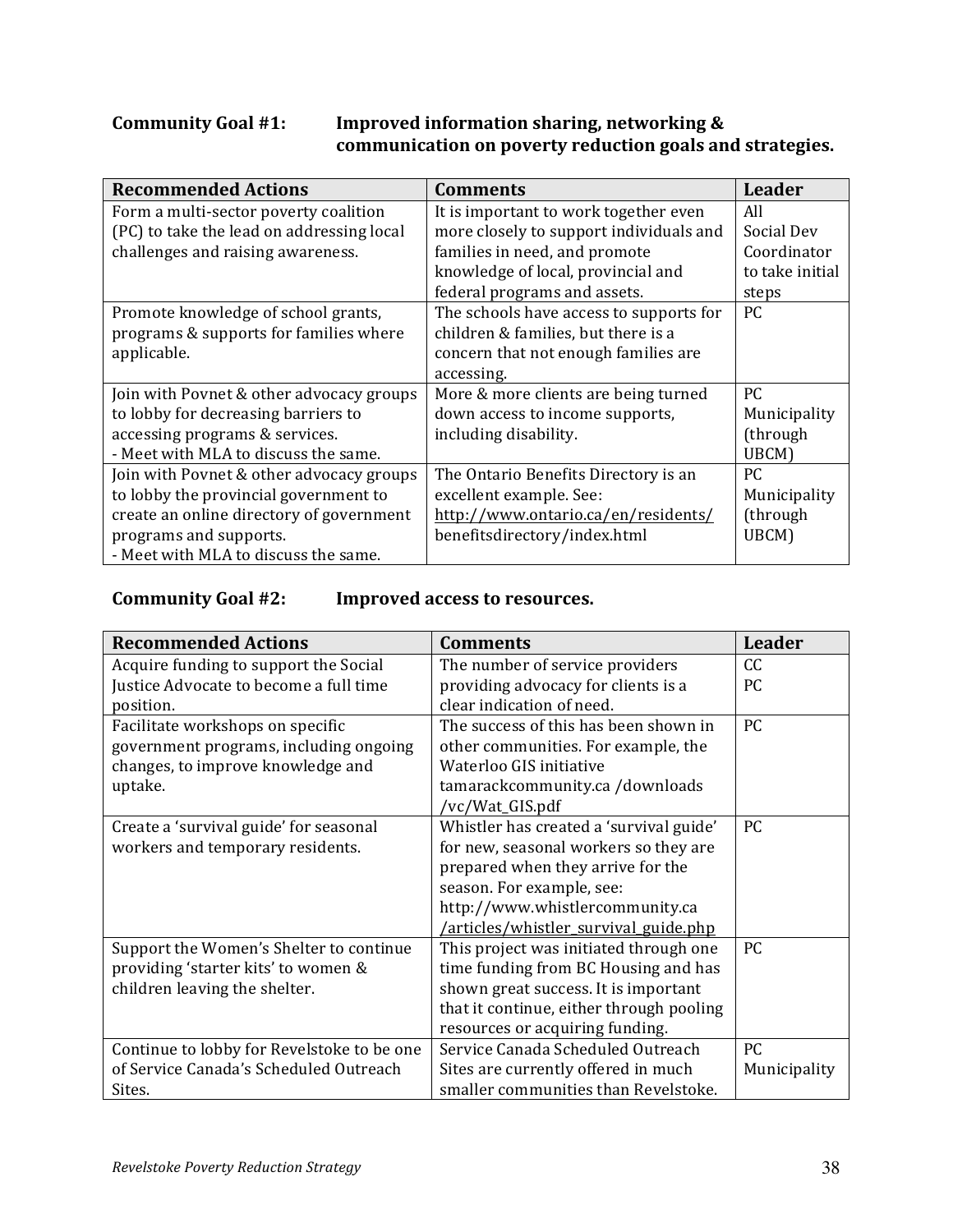# Community Goal #3: **Improved access to affordable rental and emergency housing.**

| <b>Recommended Actions</b>                                                                                                                                                                                                                                                                                                                                                                                                                                                                                                                                                                                                                                                                                                                                                                                                                                                                                                                                                                                                                                                                                                                                                                                                                                                                                                                                                                                                                                                                                                                                                                                                                                      | <b>Leader</b>                                                                                            |                                      |
|-----------------------------------------------------------------------------------------------------------------------------------------------------------------------------------------------------------------------------------------------------------------------------------------------------------------------------------------------------------------------------------------------------------------------------------------------------------------------------------------------------------------------------------------------------------------------------------------------------------------------------------------------------------------------------------------------------------------------------------------------------------------------------------------------------------------------------------------------------------------------------------------------------------------------------------------------------------------------------------------------------------------------------------------------------------------------------------------------------------------------------------------------------------------------------------------------------------------------------------------------------------------------------------------------------------------------------------------------------------------------------------------------------------------------------------------------------------------------------------------------------------------------------------------------------------------------------------------------------------------------------------------------------------------|----------------------------------------------------------------------------------------------------------|--------------------------------------|
| Increase uptake of BC Housing RAP &<br>SAFER programs.                                                                                                                                                                                                                                                                                                                                                                                                                                                                                                                                                                                                                                                                                                                                                                                                                                                                                                                                                                                                                                                                                                                                                                                                                                                                                                                                                                                                                                                                                                                                                                                                          | PC                                                                                                       |                                      |
| Construct subsidized rental housing for<br>individuals under 55 and families through<br>the BC Housing/CBT affordable rental<br>housing partnership.                                                                                                                                                                                                                                                                                                                                                                                                                                                                                                                                                                                                                                                                                                                                                                                                                                                                                                                                                                                                                                                                                                                                                                                                                                                                                                                                                                                                                                                                                                            | The Community Housing Society has<br>submitted an Expression of Interest to<br>this program in May 2012. | Housing<br>Society +<br>Municipality |
| Continue to monitor and act on<br>opportunities to construct subsidized<br>rental housing for a variety of residents in<br>need.                                                                                                                                                                                                                                                                                                                                                                                                                                                                                                                                                                                                                                                                                                                                                                                                                                                                                                                                                                                                                                                                                                                                                                                                                                                                                                                                                                                                                                                                                                                                | The continuing need for subsidized<br>housing for a variety of residents has<br>been demonstrated above. | Housing<br>Society +<br>Municipality |
| Add capacity to the Community Housing<br>Society through:<br>Ensuring social sector representation<br>$\circ$<br>on the board of directors.<br>Strengthening communication<br>O<br>between the Housing society & the<br>Social Development Committee.                                                                                                                                                                                                                                                                                                                                                                                                                                                                                                                                                                                                                                                                                                                                                                                                                                                                                                                                                                                                                                                                                                                                                                                                                                                                                                                                                                                                           | These recommendations arose from<br>the LIRN BC event on March 15th,<br>2012.                            | Housing<br>Society +<br><b>RCSDC</b> |
| The Municipality has a significant role to play to support of affordable housing in<br>the community:<br>Work with the Women's Shelter to provide Second Stage housing for women &<br>$\circ$<br>children fleeing abuse.<br>Continue to support & build capacity for the Community Housing Society.<br>$\circ$<br>Continue to bank land for affordable housing.<br>$\circ$<br>Waive or decrease property taxes for affordable rental housing properties.<br>$\circ$<br>Continue to provide land and low or no-cost for affordable rental housing<br>$\circ$<br>projects.<br>Review & update the inclusionary zoning & density bonus policy to ensure an<br>$\circ$<br>accessible amenity contribution policy is in place to support the development of<br>affordable housing, including exploring ways to acquire land from developers as<br>an amenity contribution.<br>Explore and implement strategies to decrease barriers to the construction of<br>$\circ$<br>secondary suites and carriage cottages.<br>Work with the school district and other community partners to ensure that any<br>$\circ$<br>development of surplus school lands preserves universal access to parkland and<br>playground areas, and includes an affordable housing and community garden<br>component.<br>Work with BC Housing, the Community Housing Society and social sector<br>$\circ$<br>agencies to construct and operate an emergency shelter.<br>Continue to discourage conversion of rental into ownership housing<br>O<br>Enforce minimum maintenance bylaw, particularly in apartment complexes that<br>$\circ$<br>have been repeatedly identified as a health hazard. |                                                                                                          | Municipality<br>+ Housing<br>Society |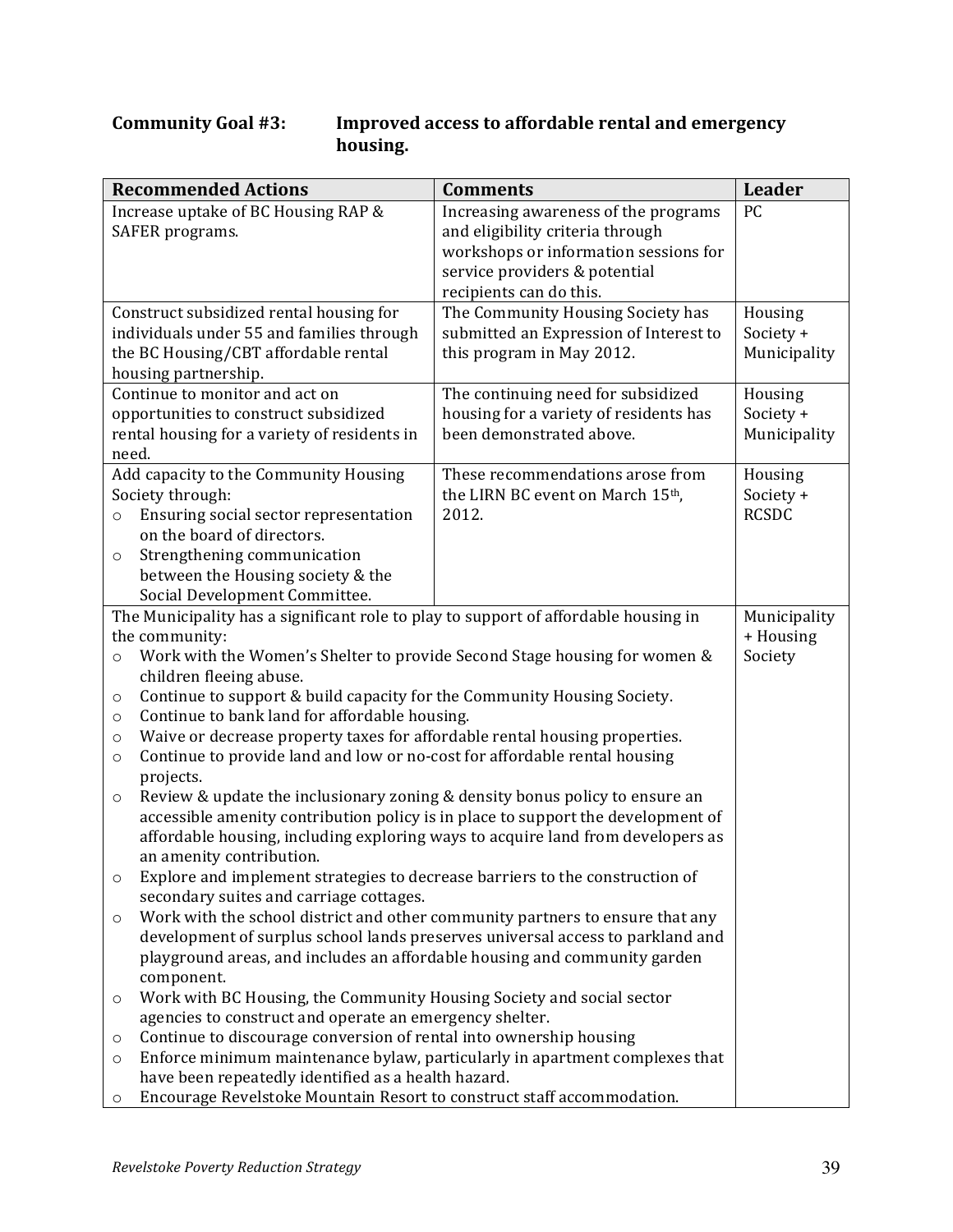# **Community Goal #4: Improved income security for all residents.**

| <b>Recommended Actions</b>                                                                                                                   | <b>Comments</b>                                                              | Leader       |  |  |
|----------------------------------------------------------------------------------------------------------------------------------------------|------------------------------------------------------------------------------|--------------|--|--|
| Continue to promote community-wide                                                                                                           | A wide range of employment-based                                             | City CED     |  |  |
| economic diversification.                                                                                                                    | options generates both individual &                                          |              |  |  |
|                                                                                                                                              | community prosperity.                                                        |              |  |  |
| Support CBAL to move forward on                                                                                                              | Financial literacy is a new objective for                                    |              |  |  |
| financial literacy objectives & strategies.                                                                                                  | RLAC and is building momentum.                                               | <b>CBAL</b>  |  |  |
| Work with business leaders to increase                                                                                                       | See livingwageforfamilies.ca and the                                         | PC           |  |  |
| awareness of the benefits of paying a                                                                                                        | discussion above in the body of the                                          |              |  |  |
| living wage, & develop an award &                                                                                                            | report.                                                                      |              |  |  |
| recognition program.                                                                                                                         |                                                                              |              |  |  |
| Improve & create volunteer opportunities                                                                                                     | Volunteerism is a healthy bridge to                                          | PC           |  |  |
| that have the potential to transition to                                                                                                     | employment, particularly for those                                           | Employment   |  |  |
| paid employment.                                                                                                                             | who have barriers.                                                           | Centre       |  |  |
| Join Povnet, other advocacy groups, and                                                                                                      | Current IA and Disability rates are well                                     | PC           |  |  |
| other municipalities to lobby for fair                                                                                                       | below the income necessary to meet                                           | Municipality |  |  |
| income assistance & disability pension                                                                                                       | basic needs in Revelstoke.                                                   | (through     |  |  |
| supports & programs.                                                                                                                         |                                                                              | UBCM)        |  |  |
| Conduct a GIS initiative similar to                                                                                                          | See the Waterloo GIS initiative, at:                                         | PC           |  |  |
| Waterloo to increase GIS uptake in                                                                                                           | tamarackcommunity.ca /downloads                                              |              |  |  |
| Revelstoke.                                                                                                                                  | /vc/Wat_GIS.pdf                                                              |              |  |  |
| Strengthen & support the Volunteer                                                                                                           | It is necessary to file an income tax                                        | PC           |  |  |
| Income Tax Program.                                                                                                                          | return to access any government                                              |              |  |  |
|                                                                                                                                              | supports or programs.                                                        |              |  |  |
| Strengthen ability of employment centre                                                                                                      | Flexible employment options are<br>important for those who have barriers     | <b>PC</b>    |  |  |
| & business community to work with                                                                                                            | Employment                                                                   |              |  |  |
| mental health & addictions clients &                                                                                                         | Centre                                                                       |              |  |  |
| clients with developmental disabilities to                                                                                                   | IH - Mental                                                                  |              |  |  |
| find flexible employment opportunities                                                                                                       | Health                                                                       |              |  |  |
| that enable them to work.                                                                                                                    |                                                                              | cc           |  |  |
| Encourage seasonal employers to work                                                                                                         | Other resort communities have taken                                          | PC           |  |  |
| together to provide year-round                                                                                                               | the lead on this action in order to                                          | Chamber of   |  |  |
| employment opportunities (e.g. ski resort                                                                                                    | improve the financial security of                                            | Commerce     |  |  |
| + golf course)                                                                                                                               | seasonal workers & encourage them to                                         | Seasonal     |  |  |
|                                                                                                                                              | become part of the community.                                                | employers    |  |  |
| Encourage the municipality to take the lead as exemplary employer (see                                                                       |                                                                              | PC           |  |  |
| http://tamarackcci.ca/resource-library/policy-systems-change/social-role-local-                                                              |                                                                              | Municipality |  |  |
| government)                                                                                                                                  |                                                                              |              |  |  |
| Take the lead on becoming a living wage employer.<br>$\circ$<br>Allow more employees to access benefits packages, especially those requiring |                                                                              |              |  |  |
| O<br>assistance with the cost of medications or other supports.                                                                              |                                                                              |              |  |  |
| Partner with others to provide opportunities for ongoing staff training; include a                                                           |                                                                              |              |  |  |
| $\circ$<br>few spots for low income individuals to participate in training opportunities.                                                    |                                                                              |              |  |  |
| Consider providing employment to those who might have a difficult time<br>O                                                                  |                                                                              |              |  |  |
|                                                                                                                                              |                                                                              |              |  |  |
|                                                                                                                                              | breaking into the labour market, including workers with disabilities, recent |              |  |  |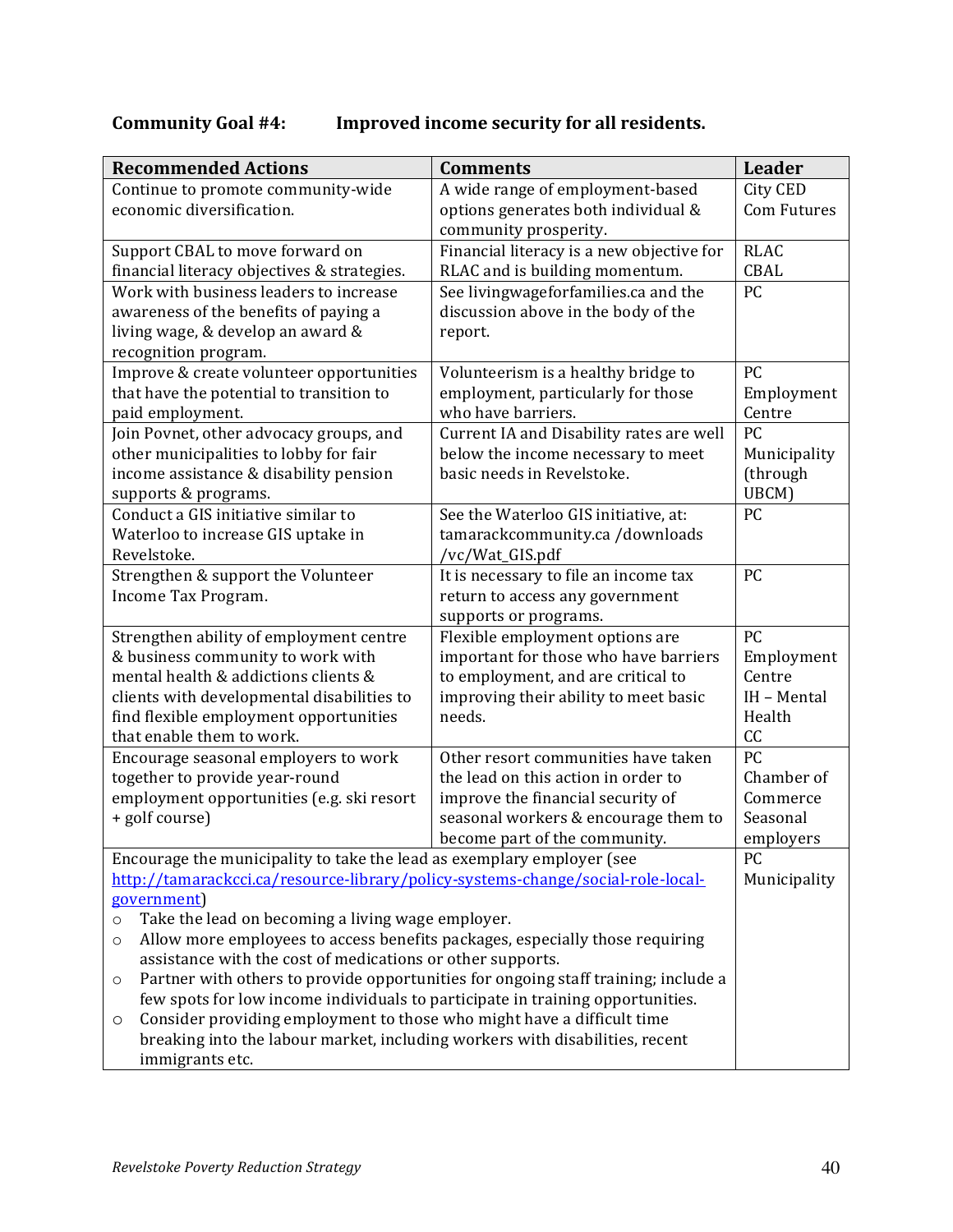# **Community Goal #5: Improved low cost local transportation options.**

| <b>Recommended Actions</b>                  | <b>Comments</b>                         | Leader       |
|---------------------------------------------|-----------------------------------------|--------------|
| Work with the City to launch the new        | In the fall of 2012, Revelstoke will be | Municipality |
| transit schedule with a free 'Ride the Bus' | getting an additional transit bus and   | <b>RCSDC</b> |
| week to encourage increased uptake of       | re-working the existing transit         | Transit      |
| the public transit service.                 | schedule to improve frequency and       | committee    |
|                                             | convenience of service.                 |              |
| Support the NCES free bike program, and     | The essay requirement of this has been  | <b>NCES</b>  |
| work together with NCES improve its         | noted as a barrier for those with       | PC.          |
| universal accessibility.                    | literacy issues. Service providers may  |              |
|                                             | not have the time or mandate to assist. |              |
| Support the continuation of other           | Some organizations provide              | PC           |
| transportation programs e.g. Child care     | transportation to those in need, in     |              |
| Society, Seniors Volunteer Transportation   | order to decrease barriers to accessing |              |
| Program.                                    | services. It is critical to support     |              |
|                                             | continuation of funding.                |              |

**Community Goal #6: Community-wide and individual food security.** 

| <b>Recommended Actions</b>                                                            | <b>Comments</b>                          | Leader       |
|---------------------------------------------------------------------------------------|------------------------------------------|--------------|
| Support the Community Connections Food                                                | The Food Bank has worked hard to         | All          |
| Bank in the efforts to improve the food                                               | keep pace with the demand in the         |              |
| security of residents in need.                                                        | community. It is critical that this good |              |
|                                                                                       | work be supported.                       |              |
| Continue to support Community                                                         | The 'Field to Table' program has been    | <b>PC</b>    |
| <b>Connections Food Bank Farmers Market</b>                                           | successful in other communities. It has  | cc           |
| Coupon program, and explore creative                                                  | a number of manifestations. Some use     | <b>NCES</b>  |
| ways to expand a 'Field to Table' program.                                            | volunteer work in the fields (see        |              |
|                                                                                       | http://www.cowichancommunitykitch        |              |
|                                                                                       | ens.org/field_to_table_cowichan_progr    |              |
|                                                                                       | am.html) or work with schools (see       |              |
|                                                                                       | http://www.foodshare.net/school02.h      |              |
|                                                                                       | tml)                                     |              |
| Establish a task force to explore the                                                 | The price of food at the mainstream      | PC           |
| feasibility of a establishing a food                                                  | grocery stores is prohibitive. Lower     | <b>NCES</b>  |
| cooperative in Revelstoke.                                                            | cost competition could increase          |              |
|                                                                                       | options as well as provide a market      |              |
|                                                                                       | incentive to lower prices.               |              |
| Support the development of a school                                                   | A school garden can be used as an        | <b>NCES</b>  |
| garden on School District lands.                                                      | educational tool as well as local food   | SD#19        |
|                                                                                       | production.                              |              |
| Encourage the municipality to participate in promoting community-wide food            |                                          | <b>PC</b>    |
| security:                                                                             |                                          | Municipality |
| Explore regulatory tools that will assist in creating community conditions<br>$\circ$ | <b>NCES</b>                              |              |
| conducive to enabling local food resiliency.                                          |                                          |              |
| Pass a progressive backyard chicken policy, as recommended by the NCES.<br>$\circ$    |                                          |              |
| Provide unused municipal land for a larger community garden space.<br>$\circ$         |                                          |              |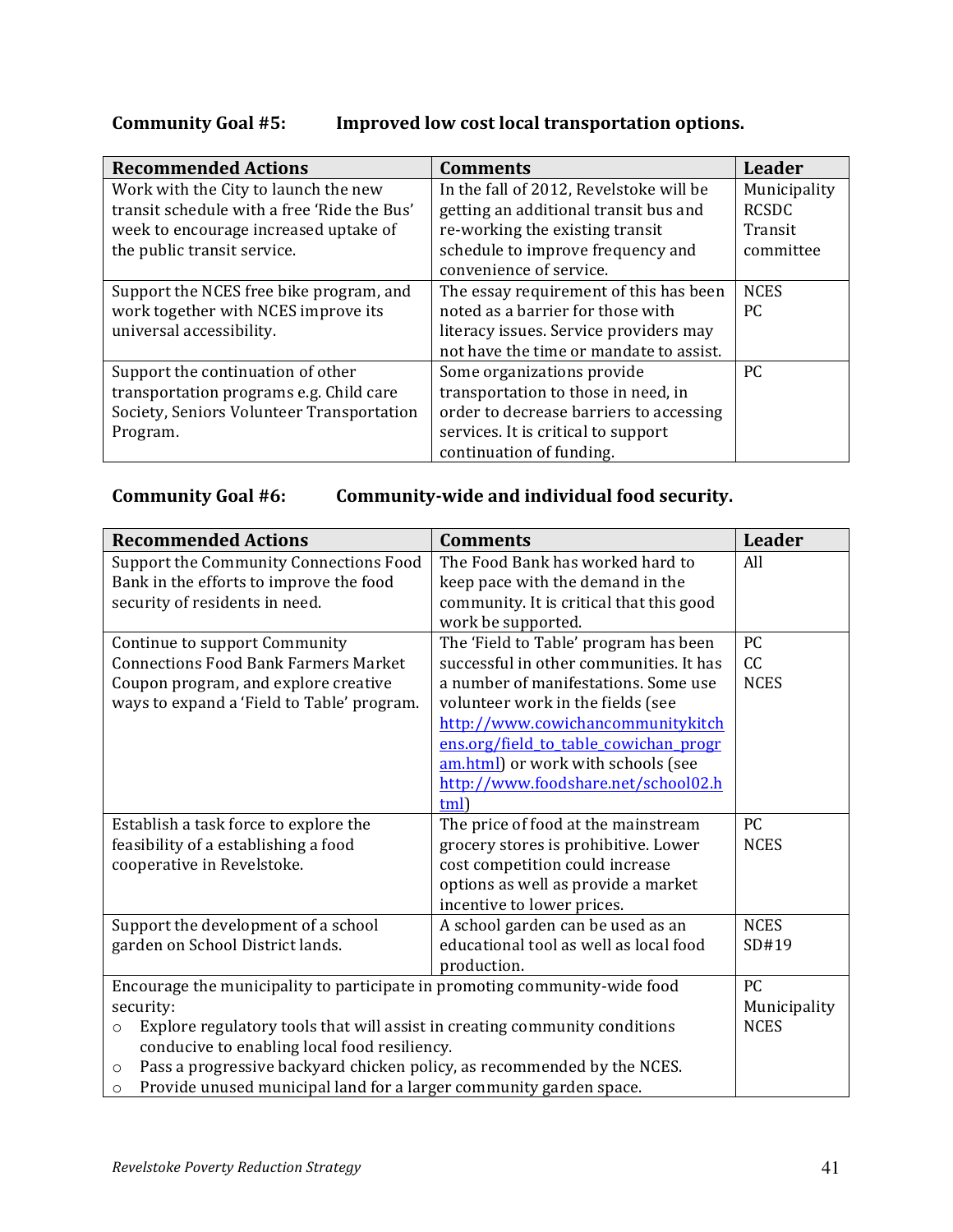# **Community Goal #7: Community-wide support for early childhood development.**

| <b>Recommended Actions</b>                                                               | <b>Comments</b>                           | Leader       |
|------------------------------------------------------------------------------------------|-------------------------------------------|--------------|
| Support the Early Childhood Development                                                  | The success of the ECD committee in       | All          |
| Committee in their efforts to make                                                       | supporting children in Revelstoke has     |              |
| Revelstoke 'family friendly' and 'the best                                               | been documented. It is critical to        |              |
| place to raise a child'.                                                                 | enable the continuation of this good      |              |
|                                                                                          | work.                                     |              |
| Work to ensure that one or two preschool                                                 | This is something that may have to be     | PC.          |
| spaces are reserved in preschools                                                        | achieved quietly and with respect for     | CC.          |
| throughout the community for families                                                    | both preschools & clients. The ultimate   | $City - P&R$ |
| who may not have pre-registered their                                                    | goal is to decrease barriers for families | Child Care   |
| children due to a variety of barriers.                                                   | with preschool aged children.             | Society      |
| Encourage the municipality to the lead on becoming a 'family friendly' employer:         | PC.                                       |              |
| Ensure employment practices are responsive to family needs including flexible<br>$\circ$ | Municipality                              |              |
| working arrangements, job sharing & unpaid leaves of absence for family                  |                                           |              |
| reasons. Parents may need to take time occasionally for children's medical               |                                           |              |
| appointments & for attendance at school events, etc.                                     |                                           |              |

### Community Goal #8: **Strengthen and expand life long learning opportunities for residents.**

| <b>Recommended Actions</b>                  | <b>Comments</b>                           | Leader      |
|---------------------------------------------|-------------------------------------------|-------------|
| Support and continue RLAC & CBAL            | Revelstoke already has a strong           | All         |
| planning & actions to address barriers to   | literacy action committee that is         | RLAC        |
| literacy.                                   | making a difference in the community.     |             |
|                                             | It is critical to support & continue this |             |
|                                             | work.                                     |             |
| Support CBAL to move forward on             | Financial literacy is a new objective for | <b>RLAC</b> |
| financial literacy objectives & strategies. | RLAC and is building momentum.            | CBAL        |

**Community Goal #9: Social inclusion for all.** 

| <b>Recommended Actions</b>                 | <b>Comments</b>                         | Leader       |
|--------------------------------------------|-----------------------------------------|--------------|
| Continue with & expand the recreation      | The recreation pass for low income      | PC.          |
| pass for low income individuals & families | individuals & families is a very        | Municipality |
| to include access to the gym.              | successful social inclusion initiative. |              |
|                                            | Currently, the gym is not part of this  |              |
|                                            | program.                                |              |
| Develop a program to allow free access to  | The need for some individuals to have   | PC.          |
| showers at the Community Centre for        | access to a free shower was also        | Municipality |
| those in need.                             | flagged in the Substance Use Strategy   | CC.          |
|                                            | (2010).                                 |              |
| Encourage community groups to offer free   | Currently, many drop in activities have | PC.          |
| recreation opportunities/activities (e.g.  | a cost.                                 | All          |
| badminton, volleyball, dance lessons) &    |                                         |              |
| free events where possible.                |                                         |              |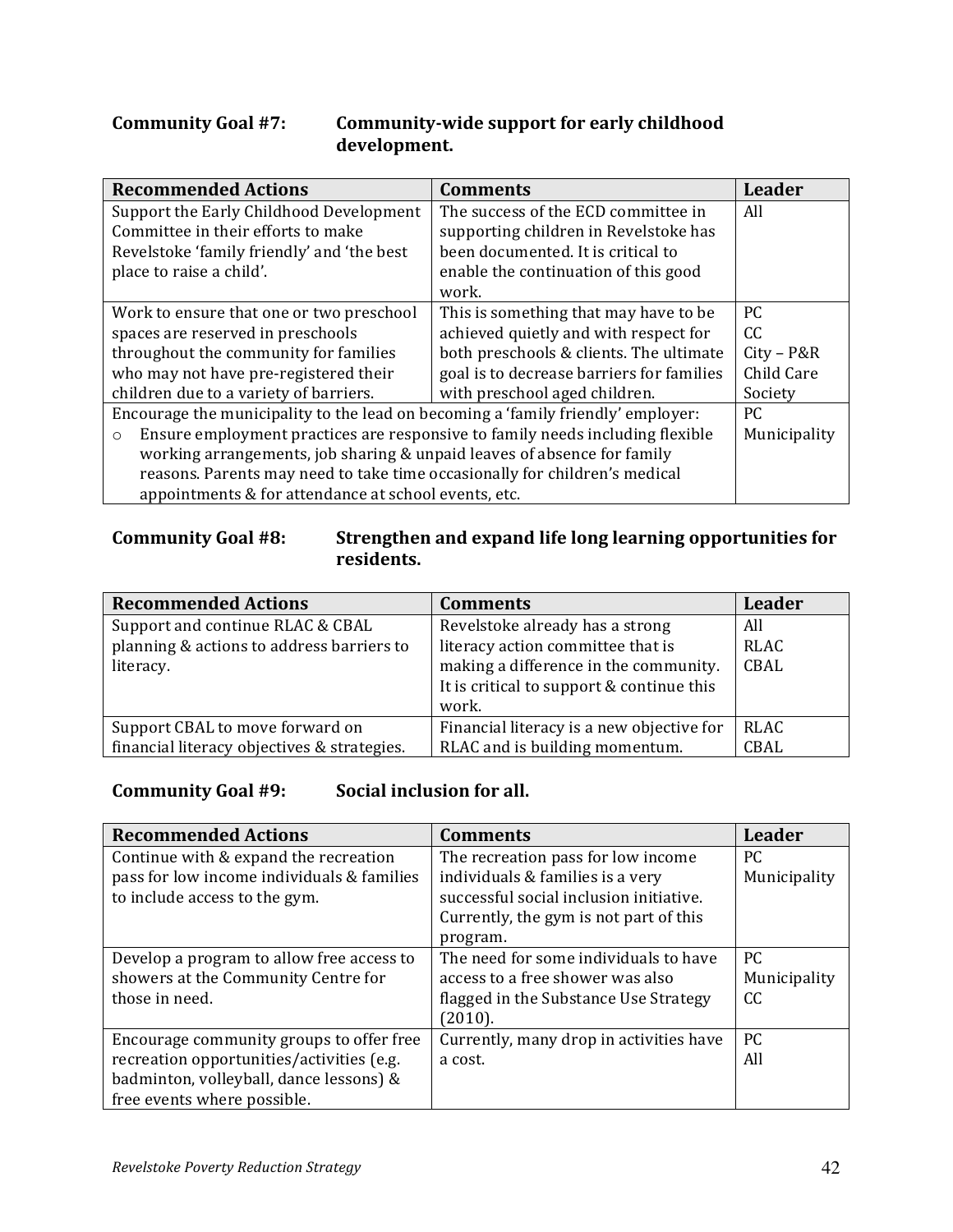# Community Goal #10: Continued access to affordable clothing, footwear and other necessities.

| <b>Recommended Actions</b>                 | <b>Comments</b>                         | Leader       |
|--------------------------------------------|-----------------------------------------|--------------|
| Solicit another low cost retail store to   | The closure of the Fields Store in May  | Municipality |
| replace Fields in the community.           | was identified as having a major        | Chamber of   |
|                                            | impact on the ability of low income     | Commerce     |
|                                            | residents to purchase new lower cost    |              |
|                                            | clothing and other goods.               |              |
| Where possible, encourage retail stores to | 'Lay away' is an excellent strategy for | PC.          |
| allow lay away or a monthly payment plan   | enabling lower income residents to      | Chamber of   |
| for larger items so customers do not go    | purchase much-needed goods (e.g.        | Commerce     |
| into debt.                                 | appliances) without going into debt.    |              |
| Work with local charities to build a fund  | A basic optometry exam is free for      | PC.          |
| to support access to supplementary health  | children, but you need to know to ask   |              |
| care for low income residents (e.g.        | NOT to have the extra work or you will  |              |
| optometry & dental)                        | get charged. In particular, the cost of |              |
|                                            | eye care for low income residents has   |              |
|                                            | been identified as a barrier to both    |              |
|                                            | employment & literacy.                  |              |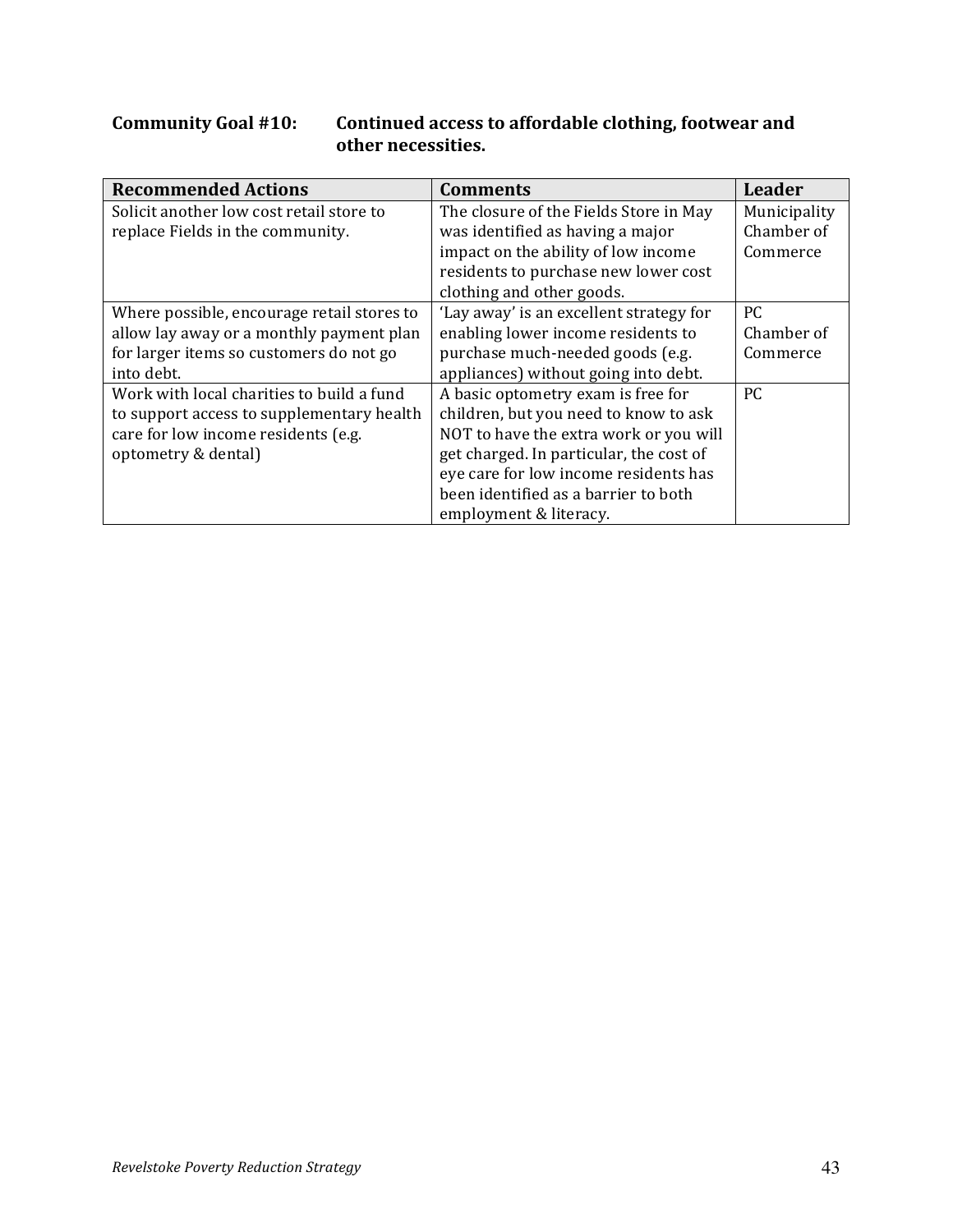## **APPENDICES**

#### **APPENDIX A - STATISTICAL PROFILE**

#### **A. INCOME SECURITY**

#### **1. TAXFILER DATA**



#### **ALL TAXFILERS, GROUPED INTO FAMILY UNITS**

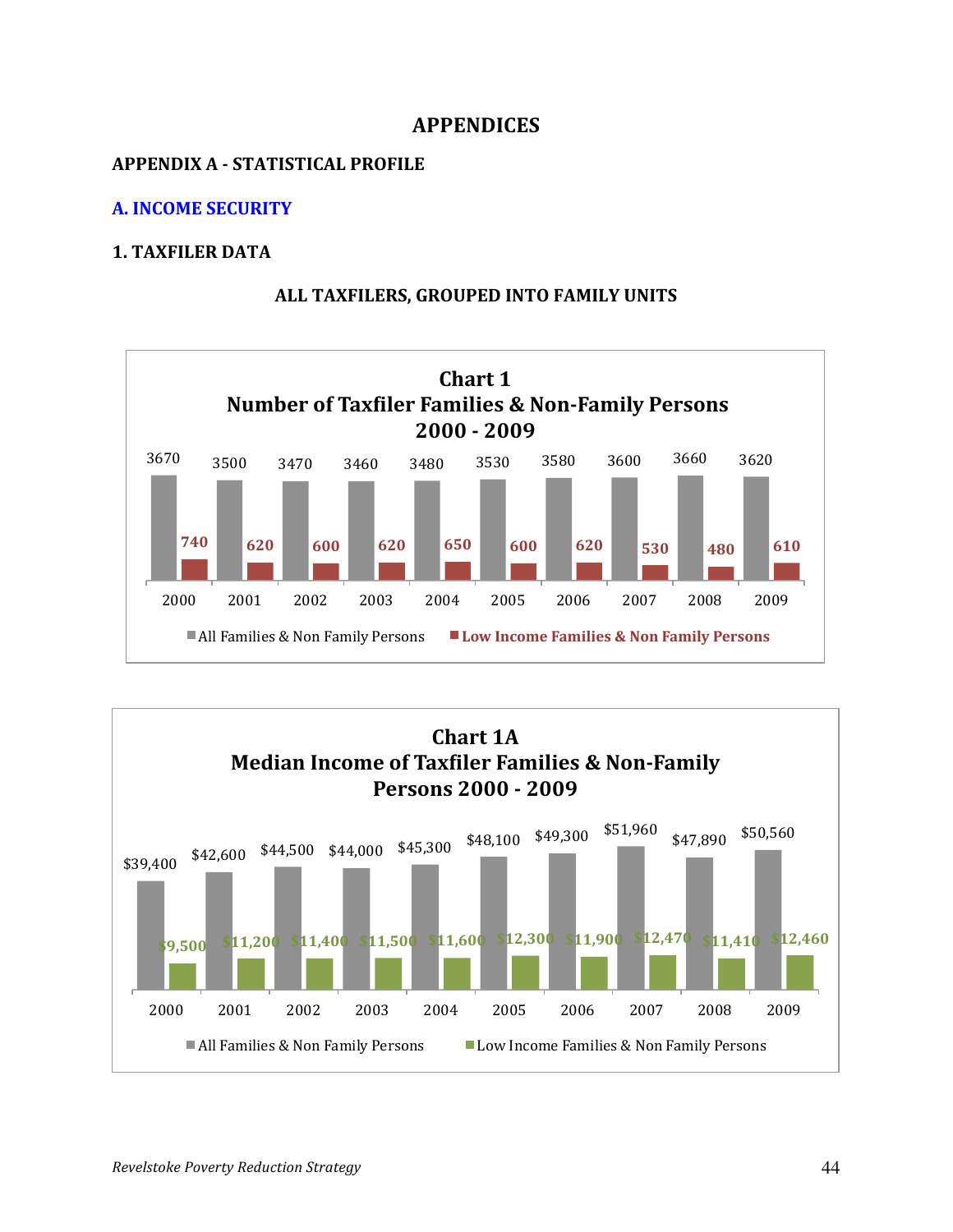#### **SINGLE TAXFILERS**



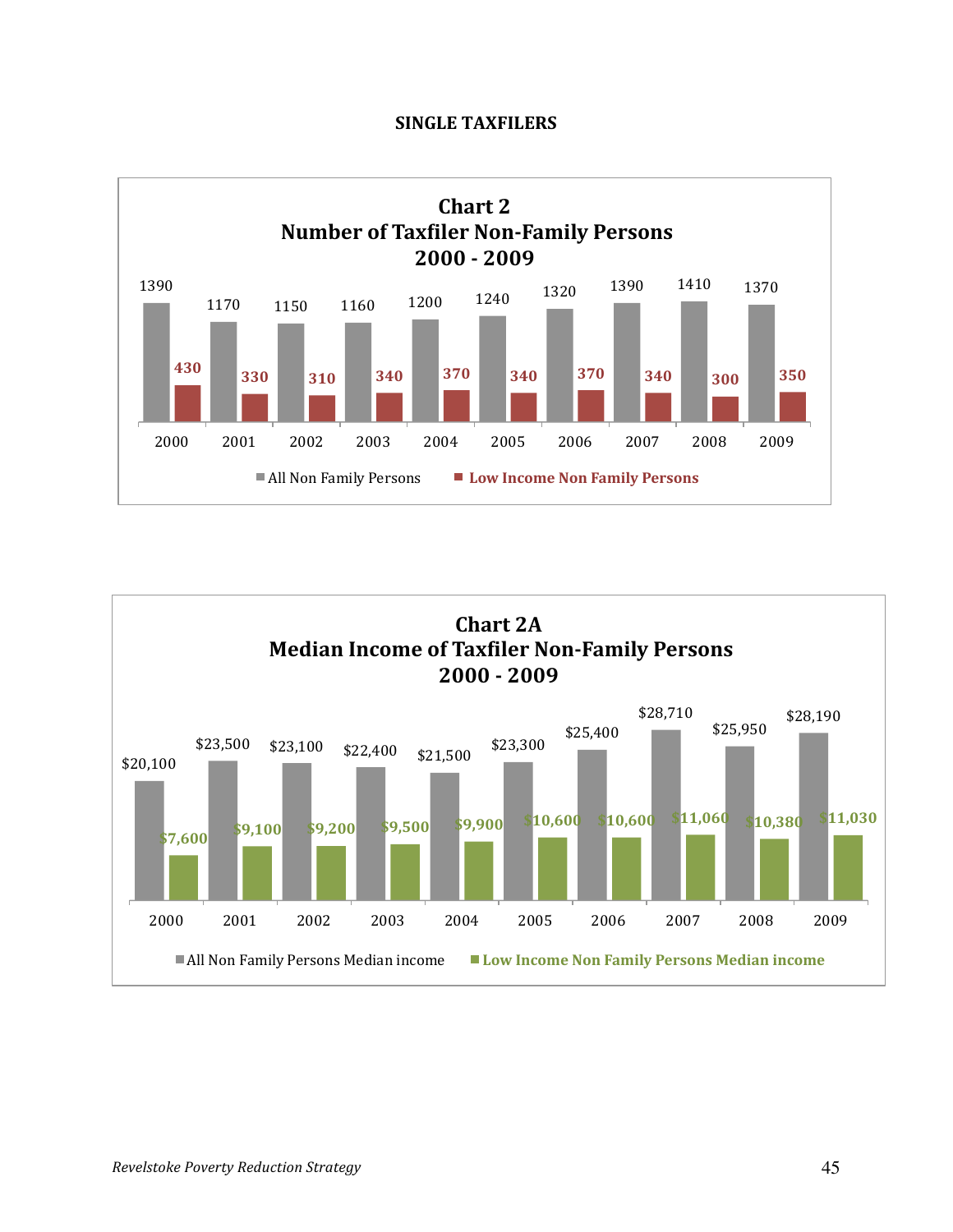#### **COUPLE!FAMILIES**



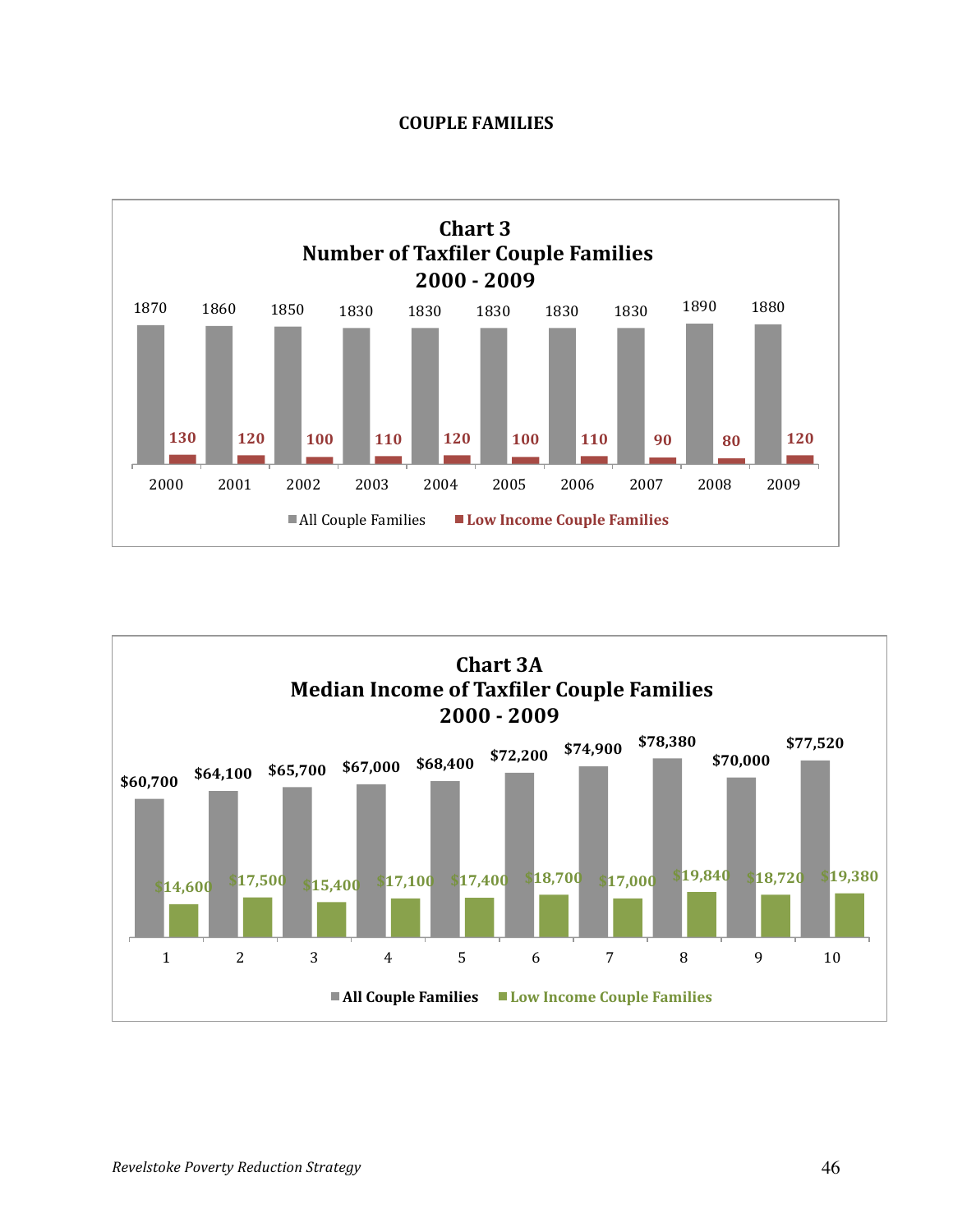#### **LONE-PARENT FAMILIES**



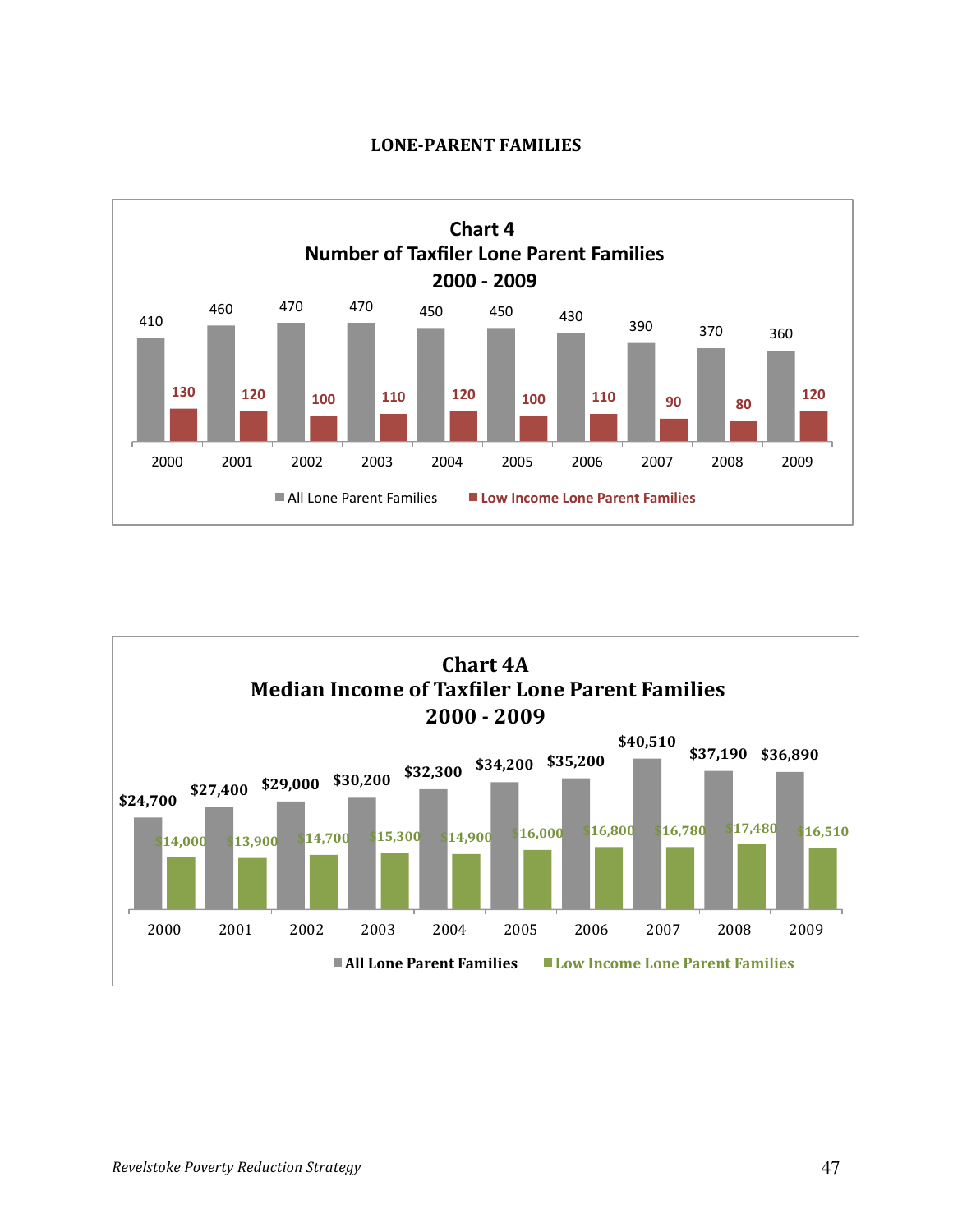#### **CHILDREN**



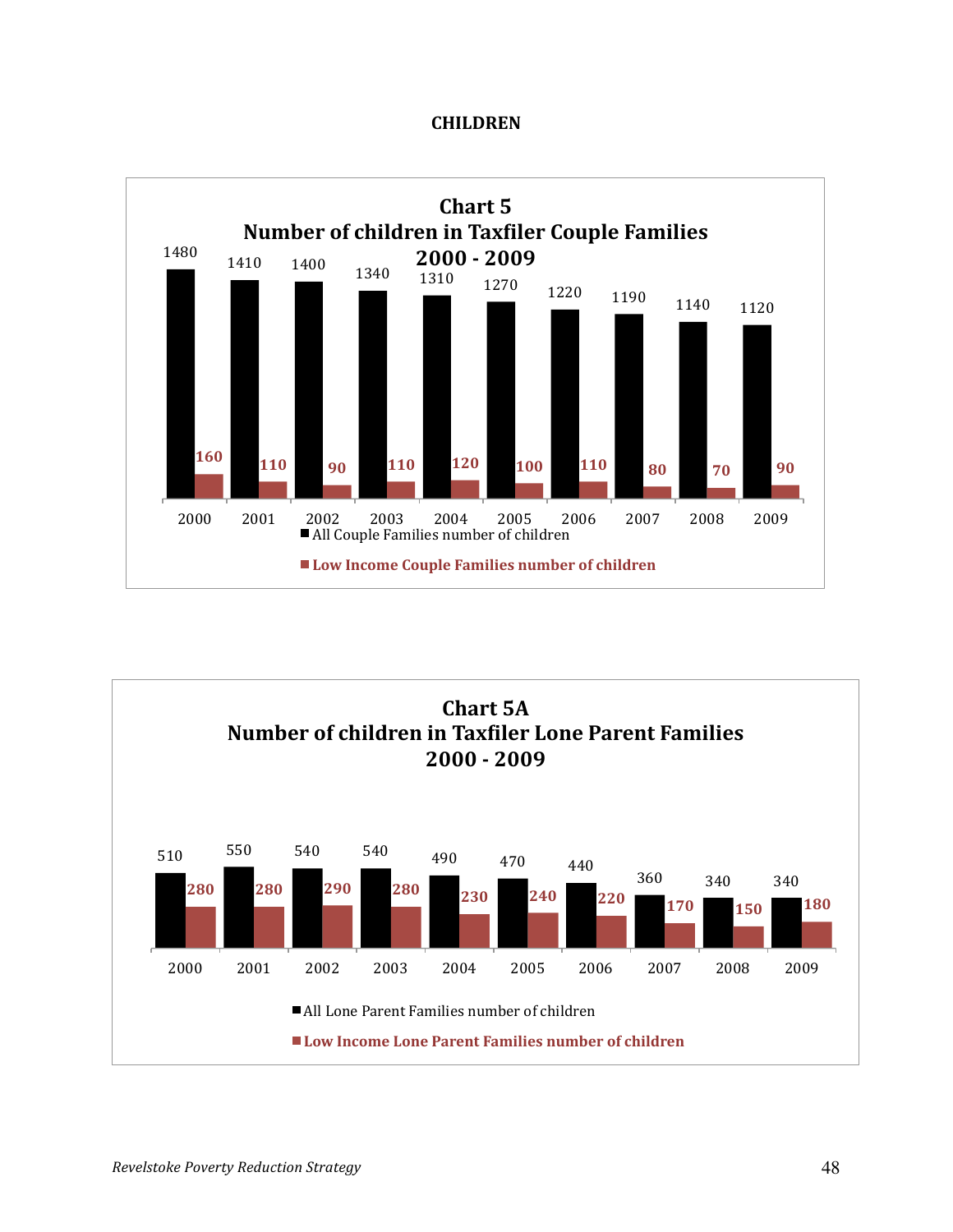

# **INCOME ASSISTANCE RECIPIENTS**

#### **INCOME ASSISTANCE RECIPIENT AVERAGE INCOMES**

| <b>DESCRIPTION</b>        | 2000       | 2005       | 2009       |  |
|---------------------------|------------|------------|------------|--|
| <b>Total Number -Male</b> | 180        | 90         | 100        |  |
| <b>Total Number -</b>     |            |            |            |  |
| <b>Female</b>             | 210        | <b>100</b> | <b>100</b> |  |
| Average annual            |            |            |            |  |
| income                    | \$4,933.00 | \$6,926.00 | \$7,026.00 |  |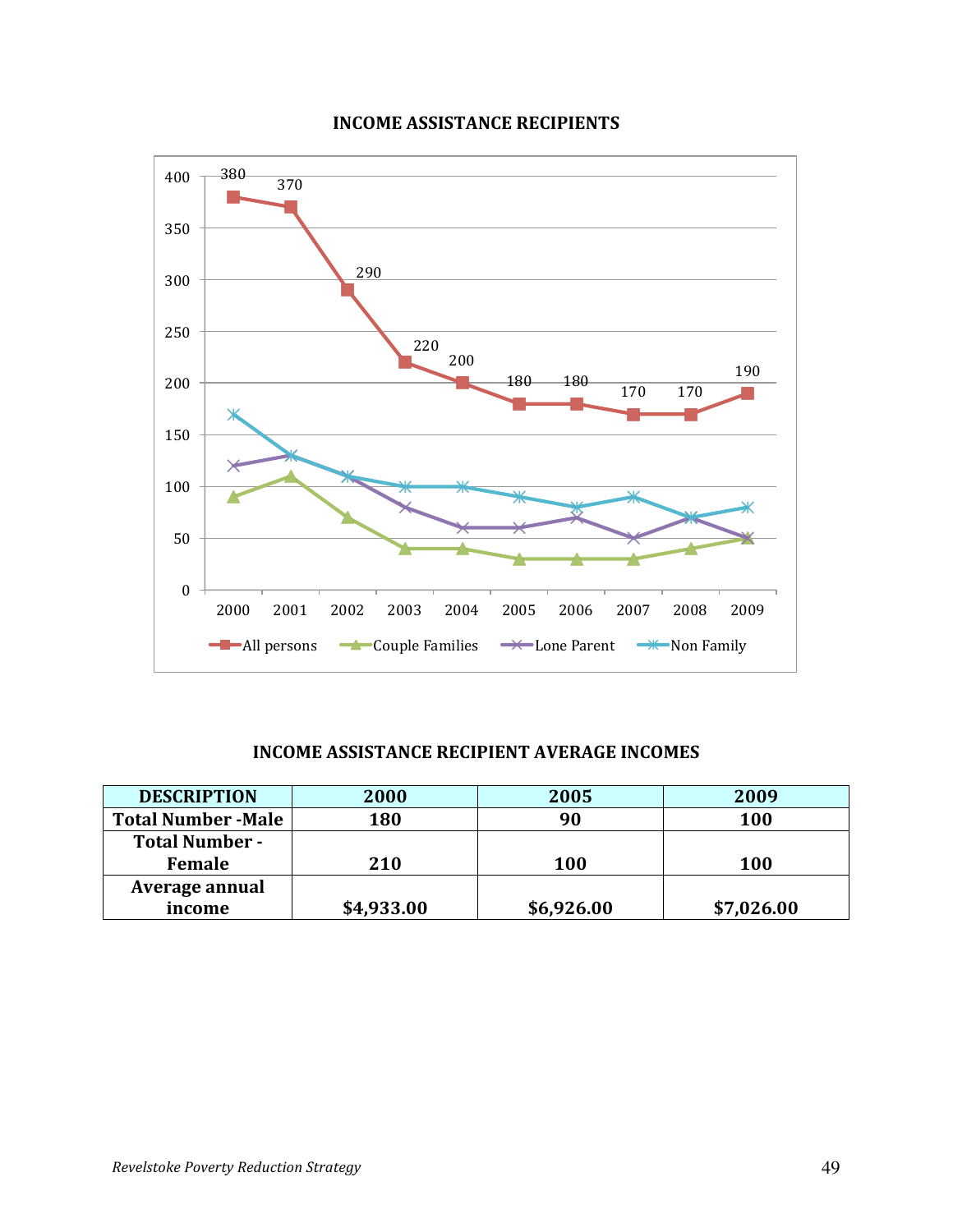



Source: EI program, Statistics Canada, custom tabulation V0210\_27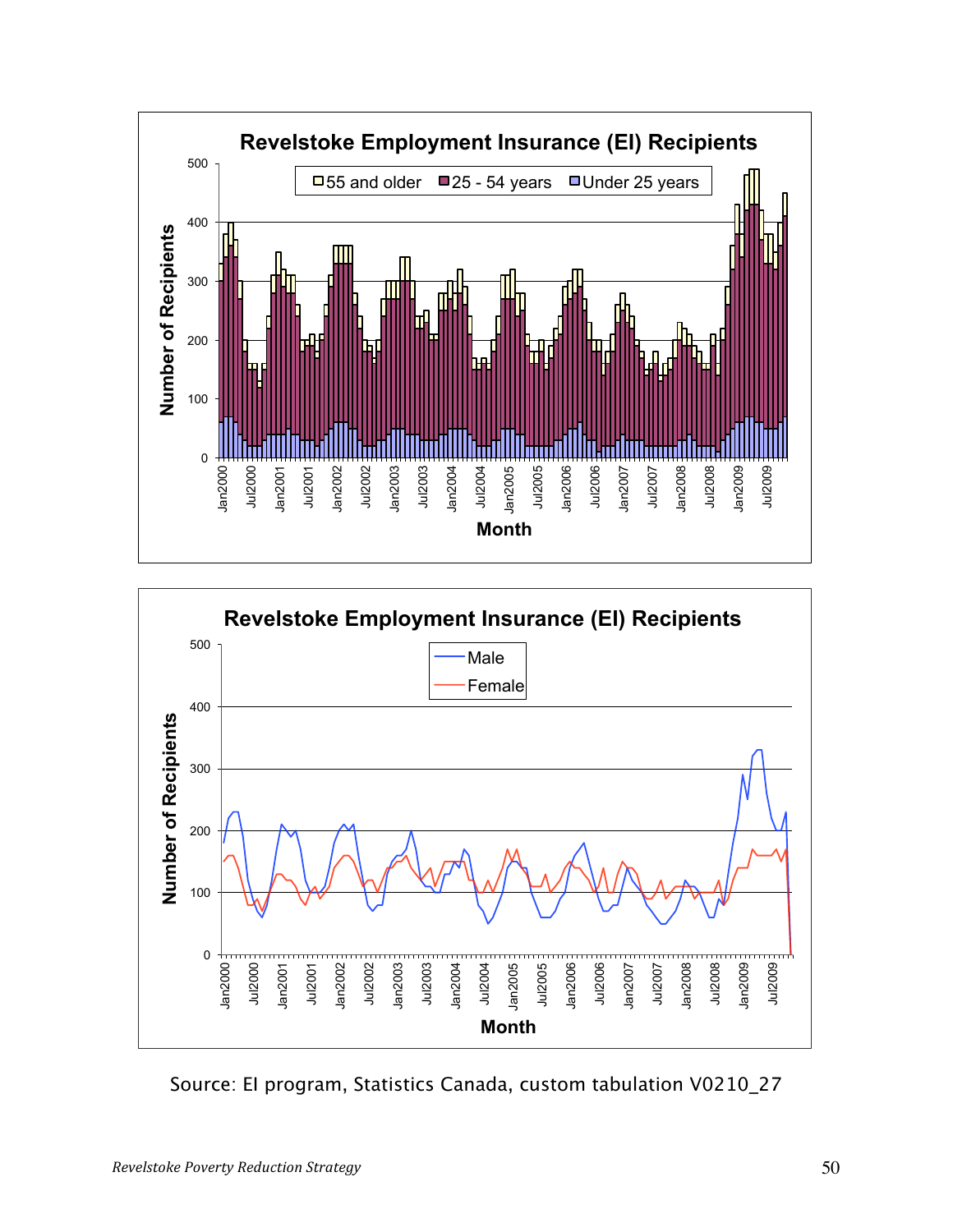# **B. HOUSING SECURITY**

|                                                                       |               | 1996  | 2001   |              |        | 2006  |
|-----------------------------------------------------------------------|---------------|-------|--------|--------------|--------|-------|
| <b>DESCRIPTION</b>                                                    | <b>Rental</b> | Owner | Rental | <b>Owner</b> | Rental | Owner |
| % of rental housing<br>vs. ownership housing                          | 27%           | 73%   | 27%    | 73%          | 24%    | 76%   |
| <b>Revelstoke</b>                                                     |               |       |        |              |        |       |
| % spending over 30%<br>of household income                            | 36%           | 9%    | 41%    | 15%          | 33%    | 16%   |
| on shelter<br>(number of households)<br>in brackets)                  | (130)         | (155) | (350)  | (335)        | (246)  | (376) |
| <b>BC</b><br>% spending over 30%<br>of household income<br>on shelter | 42%           | 18%   | 44%    | 20%          | 43%    | 23%   |

## **1. CENSUS DATA – CORE HOUSING NEED**

# **2. BC HOUSING HOMELESS OUTREACH PROGRAM**

## **COMMUNITY!CONNECTIONS!– HOUSING!OUTREACH!WORKER**

| <b>Service Description</b>                 | <b>Three year period (2009 - 2011)</b> |
|--------------------------------------------|----------------------------------------|
| <b>New client contacts</b>                 | $170+$                                 |
| New client contacts that were families     |                                        |
| with children                              | 38 families                            |
| New client contacts that were youth        |                                        |
| (aged 19 to 30)                            | 61                                     |
| New client contacts that could be          |                                        |
| considered transient                       | 8%                                     |
| Clients successfully housed for at least 6 |                                        |
| months                                     | 114 (+children)                        |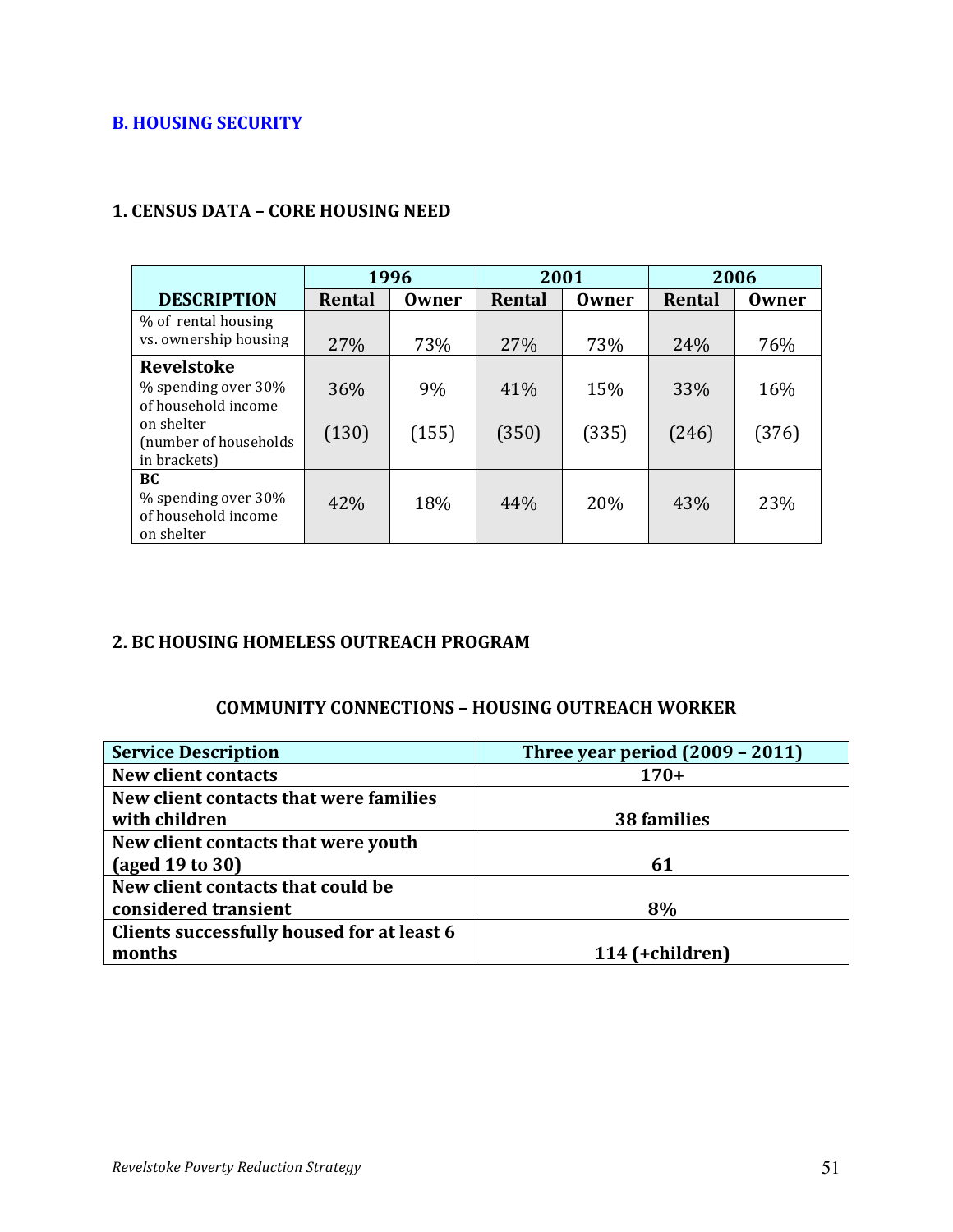## **C.!FOOD!SECURITY**

#### **1. COMMUNITY CONNECTIONS FOOD BANK HAMPER DISTRIBUTION**

| <b>YEAR</b> | <b>TOTAL NUMBER OF HAMPERS</b> |
|-------------|--------------------------------|
| 2009        | 4581                           |
| 2010        | 5261                           |
| 2011        | 5006                           |

• The current number of households registered at the Community Connections Food Bank is 432.

#### **2. COMMUNITY CONNECTIONS FOOD BANK - HUNGER COUNT**

**Notes:**

• The Hunger Count is based on a survey completed by Food Banks Canada **members on food bank usage at local facilities during the month of March each year.**



• In March 2011, the total number of food bank users was 269.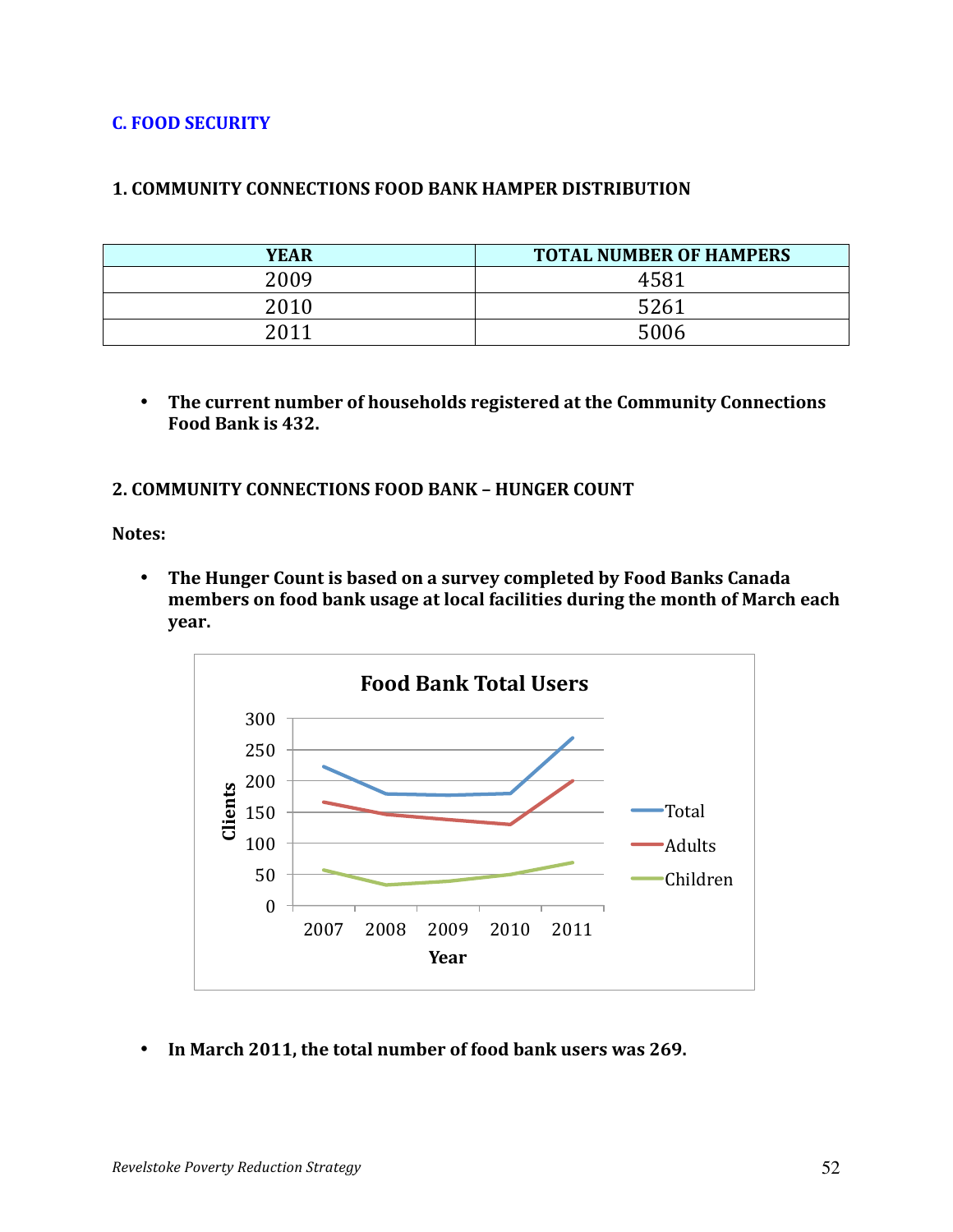

• It is important to note that Revelstoke does not have an emergency shelter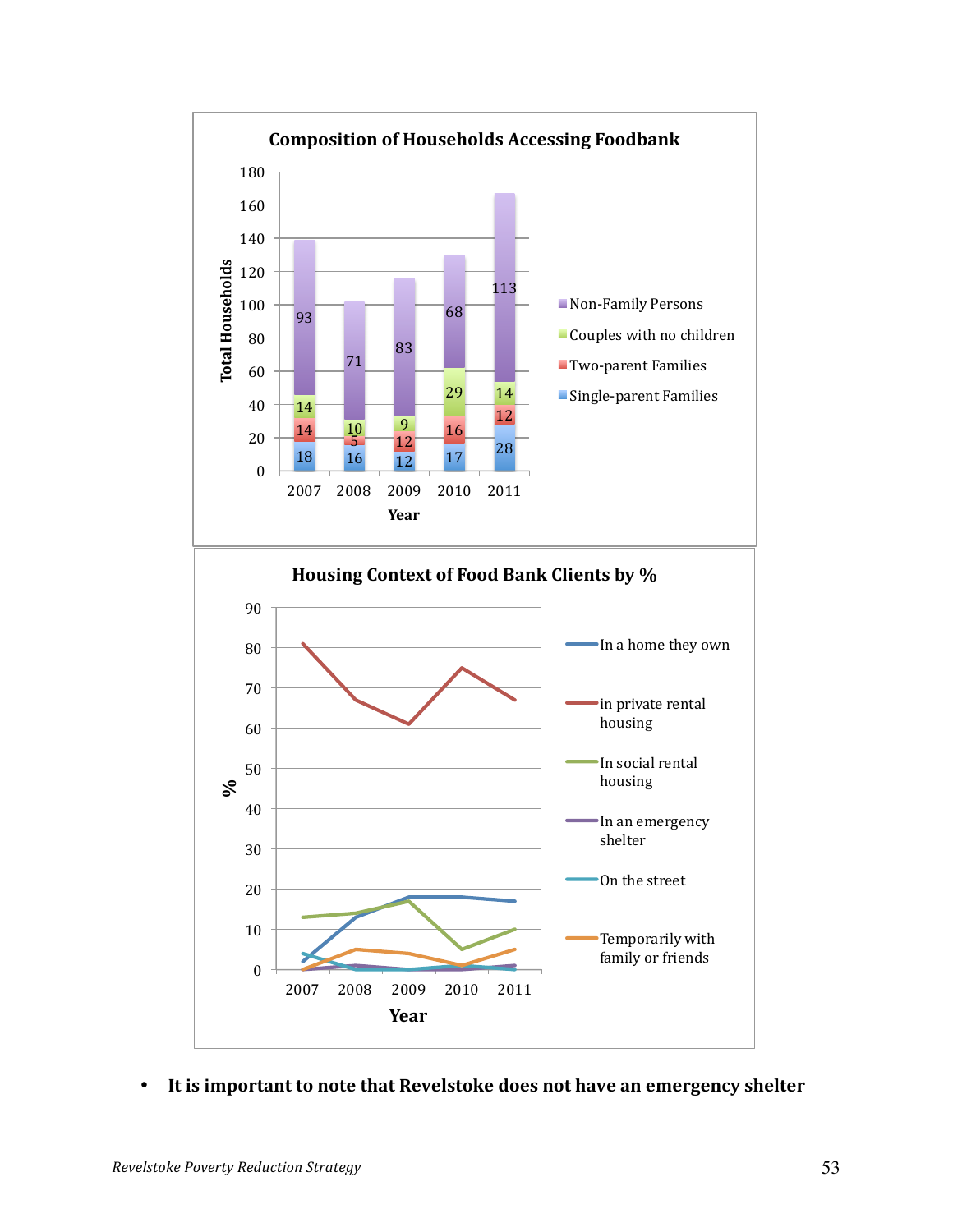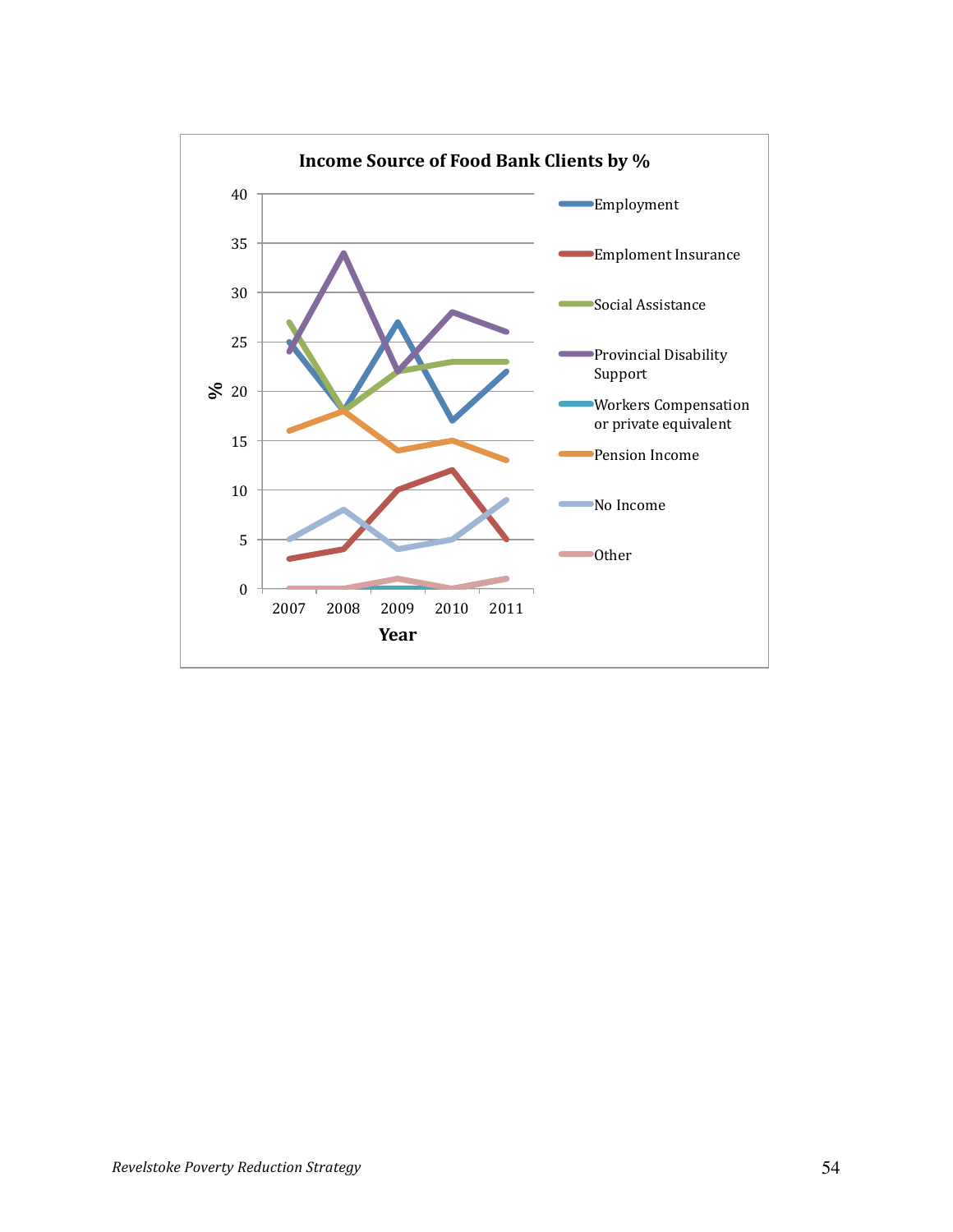# **APPENDIX B - MARKET BASKET PRICE LISTS**

# **A.!FOOD**

| Item                         | Quantity                       | Cost    |
|------------------------------|--------------------------------|---------|
| Milk                         | 4 L. Jug                       | \$4.79  |
| Yogurt                       | Fruit, 2% Milk Fat or Less     | \$3.39  |
| Med. Cheddar                 | price per 100g                 | \$2.06  |
| Large Eggs                   | 1 dozen                        | \$2.79  |
| <b>Ground Beef</b>           | price per kg                   | \$10.12 |
| Whole Chicken                | price per 100g                 | \$8.13  |
| <b>Black Forest Ham</b>      | price per 100g                 | \$1.89  |
| Flaked Tuna in Water         | 170 <sub>g</sub>               | \$2.99  |
| <b>Beans in Tomato Sauce</b> | 398ml                          | \$1.35  |
| <b>Peanut Butter</b>         | 500 <sub>g</sub>               | \$3.99  |
| <b>Whole Wheat Bread</b>     | 675g                           | \$3.99  |
| All Purpose White Flour      | 2.5kg bag                      | \$5.79  |
| Macaroni Noodles             | 900g box                       | \$3.59  |
| Long Grain White Rice        | 900g package, non-instant      | \$3.81  |
| <b>Corn Flakes Cereal</b>    | 750g box                       | \$5.99  |
| Shreddies                    | 725g box                       | \$5.74  |
| Oranges                      | loose, price per kg            | \$3.51  |
| Frozen Orange Juice,         |                                |         |
| concentrate                  | 355ml can                      | \$2.00  |
| <b>Fresh Tomatoes</b>        | loose, price per kg            | \$4.39  |
| Mac Apples                   | loose, price per kg            | \$4.17  |
| <b>Russet Potatoes</b>       | loose, price per kg            | \$2.18  |
| <b>Broccoli</b>              | price per kg/ or for 1 bunch   | \$4.17  |
| Carrots                      | 2lbs bag, not peeled, not baby | \$1.99  |
| Iceberg Lettuce              | price per kg/ or for 1 head    | \$1.99  |
| Romaine Lettuce              | price per kg/ or for 1 head    | \$1.69  |
| Butter (salted)              | 454g                           | \$4.39  |
| Canola Oil                   | 1 ltr bottle                   | \$5.29  |
| Miracle Whip                 | 500ml jar                      | \$4.49  |
| White Sugar                  | 2kg bag                        | \$4.29  |
| Strawberry Jam               | 500ml jar                      | \$3.99  |

# **B. CLOTHING**

# **1. Adult Female**

| Item         | Quantity        | Cost       | <b>Yearly Cost</b> |
|--------------|-----------------|------------|--------------------|
| Runners      | 1 every 2 years | \$89.60    | \$44.80            |
| Dress shoes  |                 | \$15       | \$16.80            |
| Sandals      |                 | \$7.50     | \$16.80            |
| Winter boots | 1 every 3 years | \$35       | \$12.69            |
| Rubber boots | 1 every 5 years | \$22       | \$4.93             |
| Socks        |                 | 10 for \$5 | \$5                |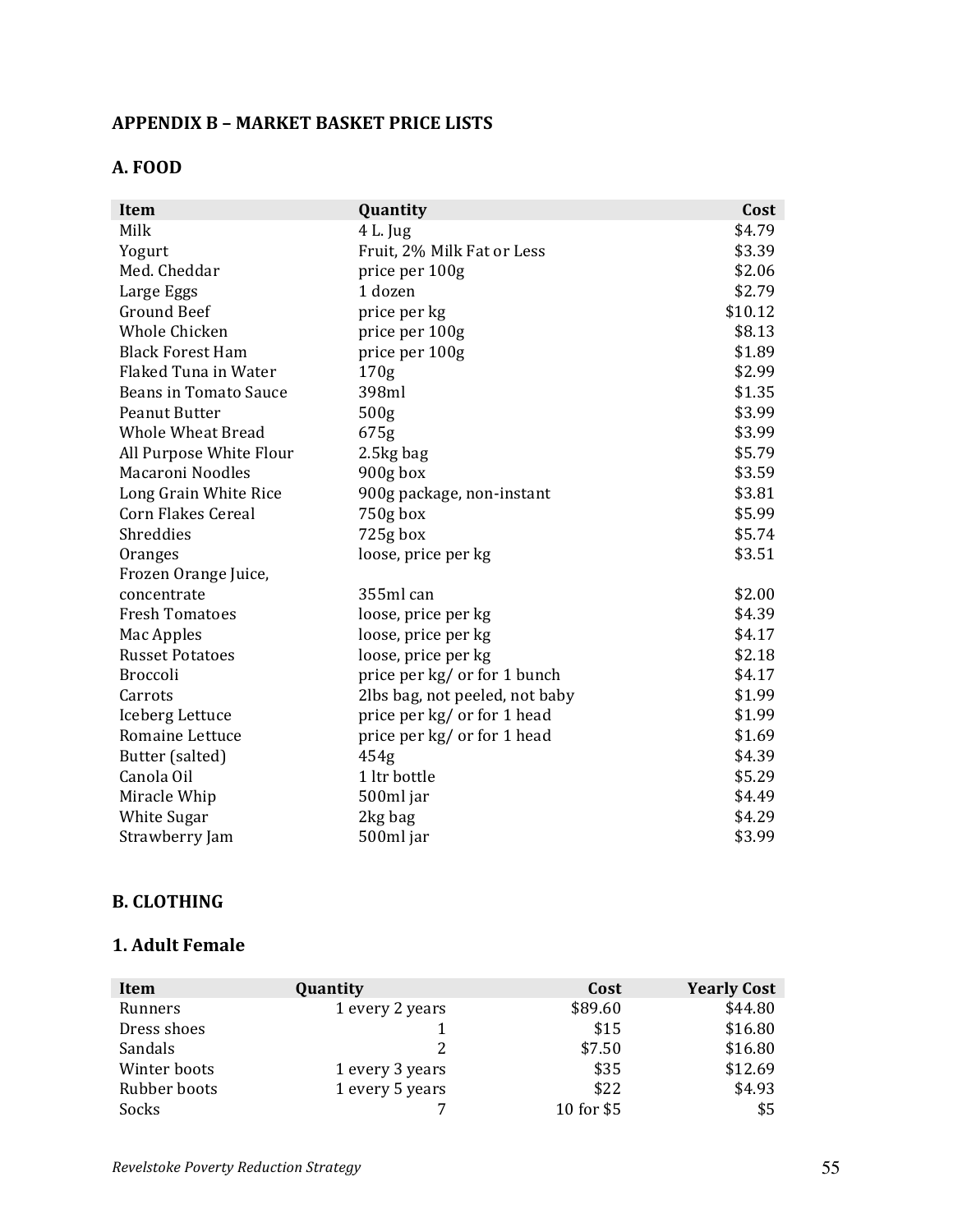| Underwear      | 10              | 3 for \$6 | \$22.40  |
|----------------|-----------------|-----------|----------|
| Bra            | 3               | \$8       | \$26.88  |
| Long underwear | 1 every 3 years | \$14      | \$5.23   |
| Pants          | 2               | \$30      | \$67.20  |
| Pants (formal) | 2               | \$25      | \$56     |
| Shorts         | 2               | \$10      | \$22.40  |
| T-shirt/shirt  | 3               | \$6       | \$20.16  |
| Shirt (formal) | 2               | \$15      | \$33.60  |
| Sweater/sweats | $\overline{2}$  | \$17      | \$38.08  |
| Pajamas        | 1               | \$15      | \$16.80  |
| Bathing suit   | 1 every 2 years | \$25      | \$14     |
| Winter jacket  | 1 every 4 years | \$168     | \$42     |
| Rain jacket    | 1 every 4 years | \$30      | \$8.40   |
| Gloves/mittens | 1 every 2 years | \$56      | \$28     |
| Winter hat     | 1               | \$7       | \$7.84   |
| Snow pants     | 1 every 4 years | \$112     | \$28     |
| Summer hat     | 1 every 2 years | \$10      | \$5.60   |
| Scarf          | 1 every 2 years | \$10      | \$5.60   |
| Misc.          |                 | \$50      | \$50     |
| <b>Total</b>   |                 |           | \$599.21 |

# **2. Adult Male**

| Item                | Quantity        | Cost     | <b>Yearly Cost</b> |
|---------------------|-----------------|----------|--------------------|
| Runners             | 1 every 2 years | \$89.60  | \$44.80            |
| Dress Shoes         | 1               | \$22.40  | \$22.40            |
| Sandals             | 1               | \$16.80  | \$16.80            |
| Winter boots        | 1 every 3 years | \$44.80  | \$14.93            |
| Rubber boots        | 1 every 5 years | \$16.80  | \$3.36             |
| Socks               | 7               | \$7.84   | \$7.84             |
| Underwear           | 10              | \$3.73   | \$37.30            |
| Long underwear      | 1 every 3 years | \$11.20  | \$3.73             |
| Pants               | 2               | \$33.60  | \$67.20            |
| Pants (formal)      | $\overline{2}$  | \$16.80  | \$33.60            |
| Shorts              | $\overline{2}$  | \$15.68  | \$31.36            |
| T-Shirt/Shirt       | 3               | \$16.80  | \$50.40            |
| Shirt (formal)      | $\overline{2}$  | \$16.80  | \$33.60            |
| Sweater/Sweatshirt  | $\overline{2}$  | \$22.40  | \$44.80            |
| Pajamas             | 1 every 2 years | \$11.20  | \$5.60             |
| <b>Bathing Suit</b> | 1 every 2 years | \$15.68  | \$7.84             |
| Winter Jacket       | 1 every 4 years | \$168.00 | \$42.00            |
| Rain Jacket         | 1 every 4 years | \$33.60  | \$8.40             |
| Gloves              | 1 every 2 years | \$56.00  | \$28.00            |
| Winter Hat          | 1               | \$6.72   | \$6.72             |
| Snow pants          | 1 every 4 years | \$112.00 | \$29.00            |
| Summer Hat          | 1 every 2 years | \$11.20  | \$5.10             |
| Scarf               | 1 every 2 years | \$11.20  | \$5.10             |
| Misc.               |                 | \$50.00  | \$50.00            |
| <b>Total</b>        |                 |          | \$599.88           |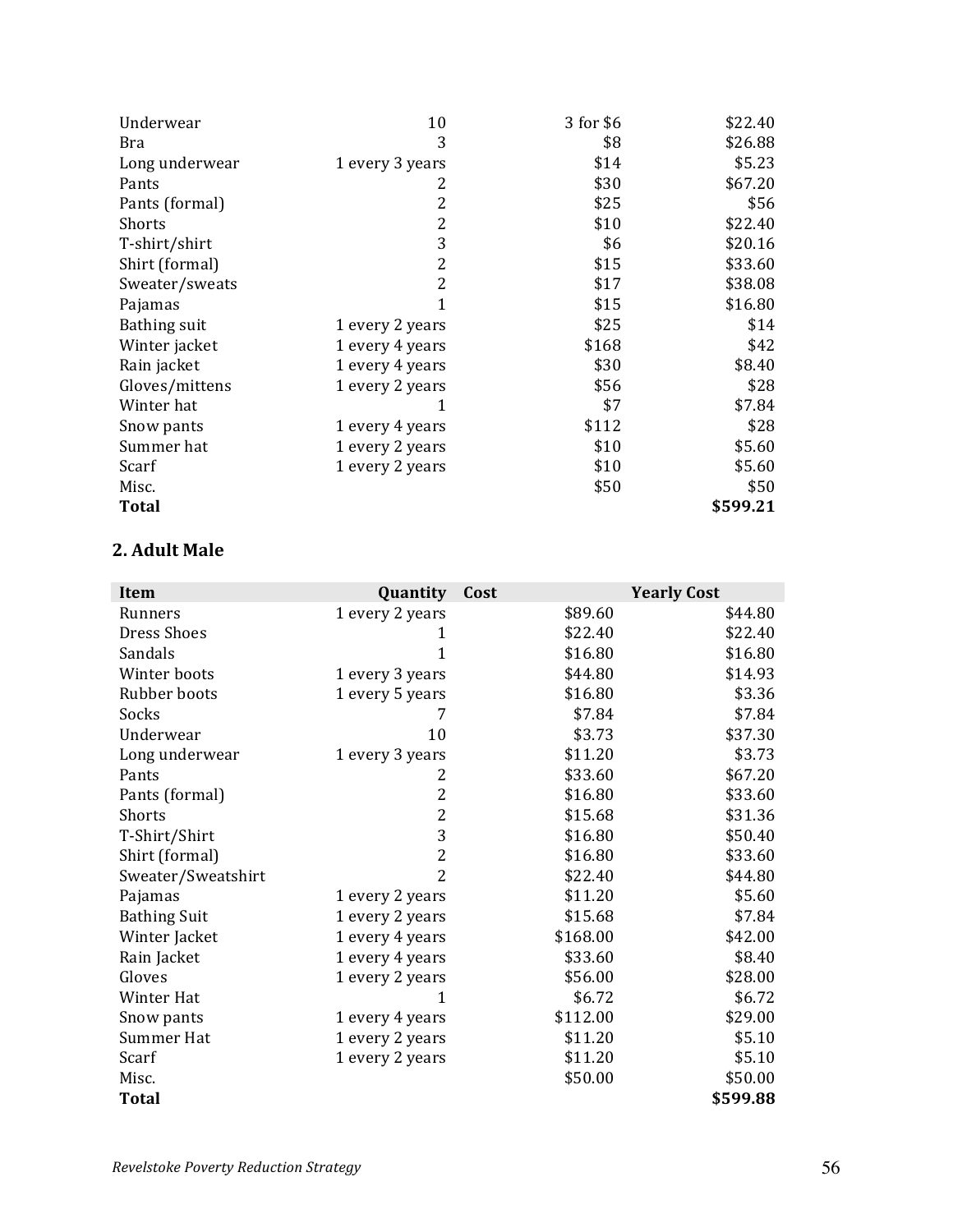# **3. Teenage Girl, Aged 15**

| Item                | Quantity       | Cost    | <b>Yearly Cost</b> |
|---------------------|----------------|---------|--------------------|
| Runners             | $\overline{2}$ | \$28.00 | \$56.00            |
| <b>Dress Shoes</b>  | $\mathbf{1}$   | \$16.80 | \$16.80            |
| Sandals             | $\mathbf{1}$   | \$16.80 | \$16.80            |
| Winter boots        | $\mathbf{1}$   | \$39.20 | \$39.20            |
| <b>Rubber Boots</b> | $\mathbf{1}$   | \$24.64 | \$24.64            |
| Socks               | 8              | \$8.96  | \$8.96             |
| Underwear           | 7              | \$7.84  | \$54.88            |
| <b>Bra</b>          | $\overline{2}$ | \$8.96  | \$17.92            |
| Long Underwear      | $\overline{2}$ | \$12.00 | \$24.00            |
| Pants               | 3              | \$20.16 | \$60.48            |
| Pants (formal)      | $\mathbf{1}$   | \$13.44 | \$13.44            |
| Shorts              | $\overline{c}$ | \$16.80 | \$33.60            |
| T-Shirt/Shirt       | 5              | \$8.96  | \$44.80            |
| Shirt (formal)      | $\overline{c}$ | \$16.80 | \$33.60            |
| Sweater/Sweatshirt  | 3              | \$19.04 | \$57.12            |
| Pajamas             | $\overline{2}$ | \$13.44 | \$26.88            |
| <b>Bathing Suit</b> | $\mathbf{1}$   | \$22.40 | \$22.40            |
| Winter Jacket       | $\mathbf{1}$   | \$44.80 | \$44.80            |
| Rain Jacket         | $\mathbf{1}$   | \$33.60 | \$33.60            |
| Gloves/Mittens      | $\overline{2}$ | \$11.20 | \$22.40            |
| Winter Hat          | $\mathbf{1}$   | \$11.20 | \$11.20            |
| Snow pants          | $\mathbf{1}$   | \$39.20 | \$39.20            |
| Summer Hat          | $\mathbf{1}$   | \$6.72  | \$6.72             |
| Scarf               | $\mathbf{1}$   | \$11.20 | \$11.20            |
| Misc.               |                | \$50.00 | \$50.00            |
| <b>Total</b>        |                |         | \$778.00           |

# **4. Boy, Aged 10**

| Item           | Quantity       | Cost      | <b>Yearly Cost</b> |
|----------------|----------------|-----------|--------------------|
| Runners        | 4              | \$13      | \$58.24            |
| Sandals        | $\mathbf{1}$   | \$16      | \$17.92            |
| Winter boots   | $\mathbf{1}$   | \$40      | \$44.80            |
| Rubber boots   | 1              | \$13      | \$14.56            |
| Socks          | 20             | 6 for \$6 | \$22.40            |
| Underwear      | 12             | 3 for \$5 | \$22.49            |
| Long underwear | 1              | \$12      | \$13.44            |
| Pants          | 6              | \$12      | \$80.64            |
| Pants (formal) | 1              | \$15      | \$16.80            |
| Shorts         | $\overline{4}$ | \$10      | \$44.80            |
| T-shirt/shirt  | 8              | \$5       | \$44.80            |
| Shirt (formal) | $\mathbf{1}$   | \$15      | \$16.80            |
| Sweater/sweats | 4              | \$12      | \$43.76            |
| Pajamas        | 3              | \$12      | \$40.32            |
| Bathing suit   | $\mathbf{1}$   | \$8       | \$8.96             |
| Winter jacket  | 1              | \$35      | \$39.20            |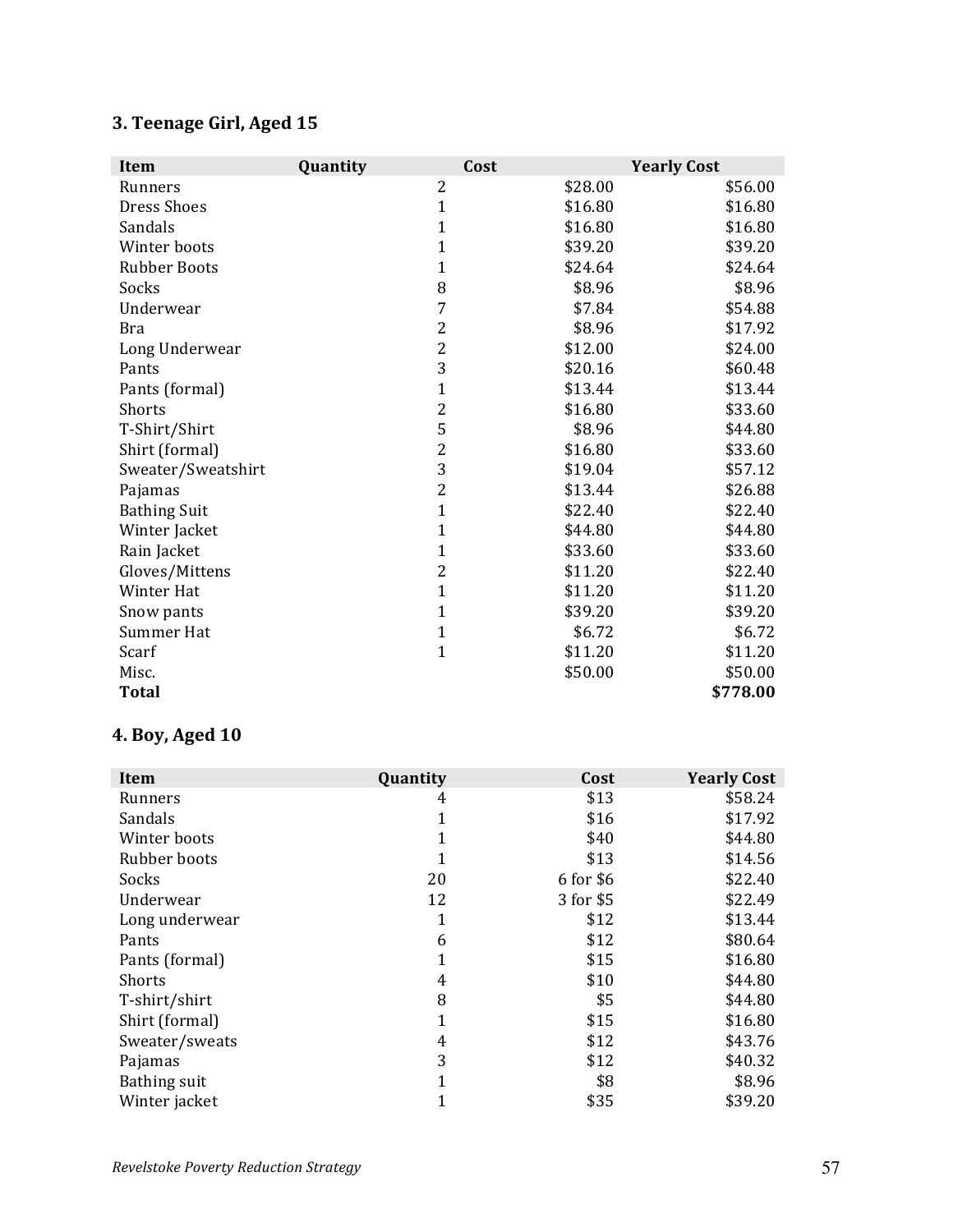| Rain jacket    |   | \$20 | \$22.40  |
|----------------|---|------|----------|
| Gloves/mittens | 2 | \$6  | \$13.44  |
| Winter hat     | 1 | \$7  | \$7.84   |
| Snow pants     |   | \$15 | \$16.80  |
| Summer hat     |   | \$10 | \$11.20  |
| Scarf          |   | \$10 | \$11.20  |
| Misc.          |   | \$50 | \$50.00  |
| <b>Total</b>   |   |      | \$662.81 |

# **C.!BABY/TODDLER!**

| Item                              | Quantity       | Price    | <b>Yearly Price</b> |
|-----------------------------------|----------------|----------|---------------------|
| 'Onesies'                         | 7              | \$5.00   | \$39.20             |
| One piece sleepers with feet      | 7              | \$5.00   | \$39.20             |
| Baby socks                        | 7              | \$2.00   | \$15.68             |
| Hats                              | $\overline{c}$ | \$10.00  | \$22                |
| T-shirts                          | 7              | \$7.00   | \$55                |
| Sweaters                          | $\overline{c}$ | \$10.00  | \$20.00             |
| One piece snowsuit                | $\mathbf{1}$   | \$30.00  | \$30.00             |
| <b>Baby blankets</b>              | $\overline{7}$ | \$2.00   | \$14.00             |
| Nursing bras and breast pads      | $\overline{2}$ | \$36     | \$80.64             |
| Shoes                             | 3              | \$5.00   | \$15.00             |
| Disposable diapers                | 52/week        | \$21.00  | \$1,092.00          |
| Cloth wipes                       | 10             | \$0.50   | \$5.00              |
| Change mat                        | $\mathbf{1}$   | \$30.00  | \$30.00             |
| Baby washcloths                   | 5              | \$0.50   | \$2.50              |
| Nail clippers                     | $\mathbf{1}$   | \$3.00   | \$3.00              |
| Digital thermometer               | $\mathbf{1}$   | \$15.00  | \$15.00             |
| Baby bath                         | $\mathbf{1}$   | \$30.00  | \$30.00             |
| Potty                             | $\mathbf{1}$   | \$13.00  | \$13.00             |
| Crib                              | $\mathbf{1}$   | \$200.00 | \$200.00            |
| <b>Mattress</b>                   | $\mathbf{1}$   | \$120.00 | \$120.00            |
| Waterproof mattress pad           | $\mathbf{1}$   | \$25.00  | \$25.00             |
| Fitted sheets for crib            | 4              | \$4.00   | \$16.00             |
| Lightweight blankets              | 4              | \$3.00   | \$12.00             |
| Heavier blankets                  | $\overline{2}$ | \$8.00   | \$16.00             |
| Bottles, nipples, bottle brushes  | 8              | \$2.00   | \$16.00             |
| Convertible baby/toddler car seat | $\mathbf{1}$   | \$240.00 | \$240.00            |
| Stroller                          | $\mathbf{1}$   | \$175.00 | \$175.00            |
| <b>Total</b>                      |                |          | \$2,323.34          |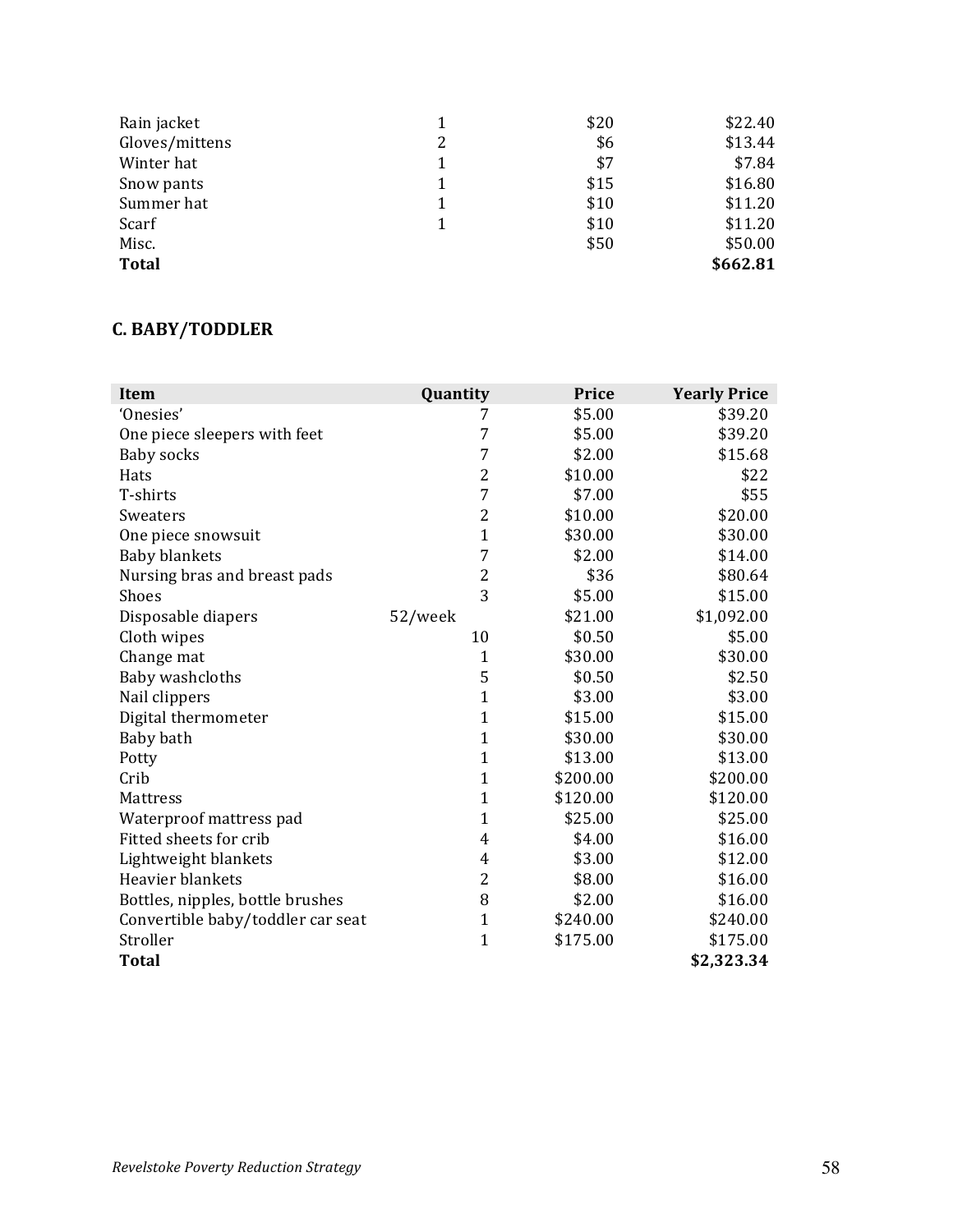# **D.!MSP!RATES**

| <b>Yearly Adjusted</b><br>Income | Rate of<br><b>Assistance</b> | <b>One Person</b> | Two person<br>family | <b>Three Person</b><br>Family |
|----------------------------------|------------------------------|-------------------|----------------------|-------------------------------|
| $0 - $22,000$                    | %100 assistance              |                   |                      |                               |
|                                  |                              |                   |                      |                               |
| $$22,001 - $24,000$              | 80%                          | \$12.80           | \$23.20              | \$25.60                       |
| \$24,001-\$26,000                | 60%                          | \$25.60           | \$46.40              | \$51.20                       |
| \$26,001-\$28,000                | 40%                          | \$38.40           | \$69.60              | \$76.80                       |
| \$28,001-\$30,000                | 20%                          | \$51.20           | \$92.80              | \$102.40                      |
| $$30,000+$                       | <b>Full Rate</b>             | \$64.00           | \$116.00             | \$128.00                      |

### **E. CHILD CARE RATES**

| Age                 | <b>Daily Rate</b> | <b>Monthly Rate</b> | <b>Yearly Rate</b> |
|---------------------|-------------------|---------------------|--------------------|
| School Aged         | \$10              | \$220               | \$2,640            |
| Infant to 2.5 years | \$42              | \$924               | \$11,088           |
| 2.5 to 3 years      | \$38              | \$836               | \$10,032           |
| $3+$                | \$34              | \$748               | \$8,976            |

# **F.!OTHER**

| <b>Item</b>                | Quantity                             | Cost     | <b>Yearly Cost</b> |
|----------------------------|--------------------------------------|----------|--------------------|
| Broom & Dustpan            | 1                                    | \$11     | \$11               |
| Mop and Bucket             | $\mathbf{1}$                         | \$9      | \$9                |
| Vacuum Supplies            | $\overline{2}$                       | \$22     | \$44               |
| Shovel                     | 1 every 3                            | \$18     | \$6                |
| Laundry Soap               | 75 loads                             | \$8      | \$48               |
| Coin Operated              |                                      |          |                    |
| Laundry                    | 8 wash/dry                           | \$64     | \$768              |
| Multipurpose Cleaner       | 4/year                               | \$2.50   | \$10               |
| <b>Toilet Paper</b>        | $1/m$ onth                           | \$10     | \$120              |
| <b>Light Bulbs</b>         | 3/year                               | \$2      | \$6                |
| <b>Facial Soap</b>         | $4$ /year                            | \$2.50   | \$10               |
| Dish Soap                  | 1 per month                          | \$3      | \$36               |
| Garbage Bags               | 3/year                               | \$5      | \$15               |
| Telephone bills            | home phone                           | \$25     | \$300              |
| Internet bill              | lite high speed                      | \$30     | \$360              |
| <b>Bank Account Fees</b>   | 2 accounts                           | \$20     | \$240              |
| <b>Evening babysitting</b> | 2 per month                          | \$50     | \$600              |
|                            | 1 magazine subscription + \$15mth    |          |                    |
| <b>Reading Materials</b>   | newspapers, books etc                | \$18     | \$216              |
| Video Rentals              | 1 per week                           | \$5      | \$240              |
| <b>Soccer Registration</b> | $$70(5-10) $80(11 \text{ to } 13)$   |          |                    |
| Family day pass            |                                      |          |                    |
| <b>Aquatics Centre</b>     | 2 per month                          | \$26     |                    |
| <b>Special Occasions</b>   |                                      |          | \$200              |
| Toothpaste, Floss          |                                      | \$2/\$1/ |                    |
| <b>Brush</b>               | tp-1/2mth, floss $4/y$ , brush $2/y$ | \$2      | \$20               |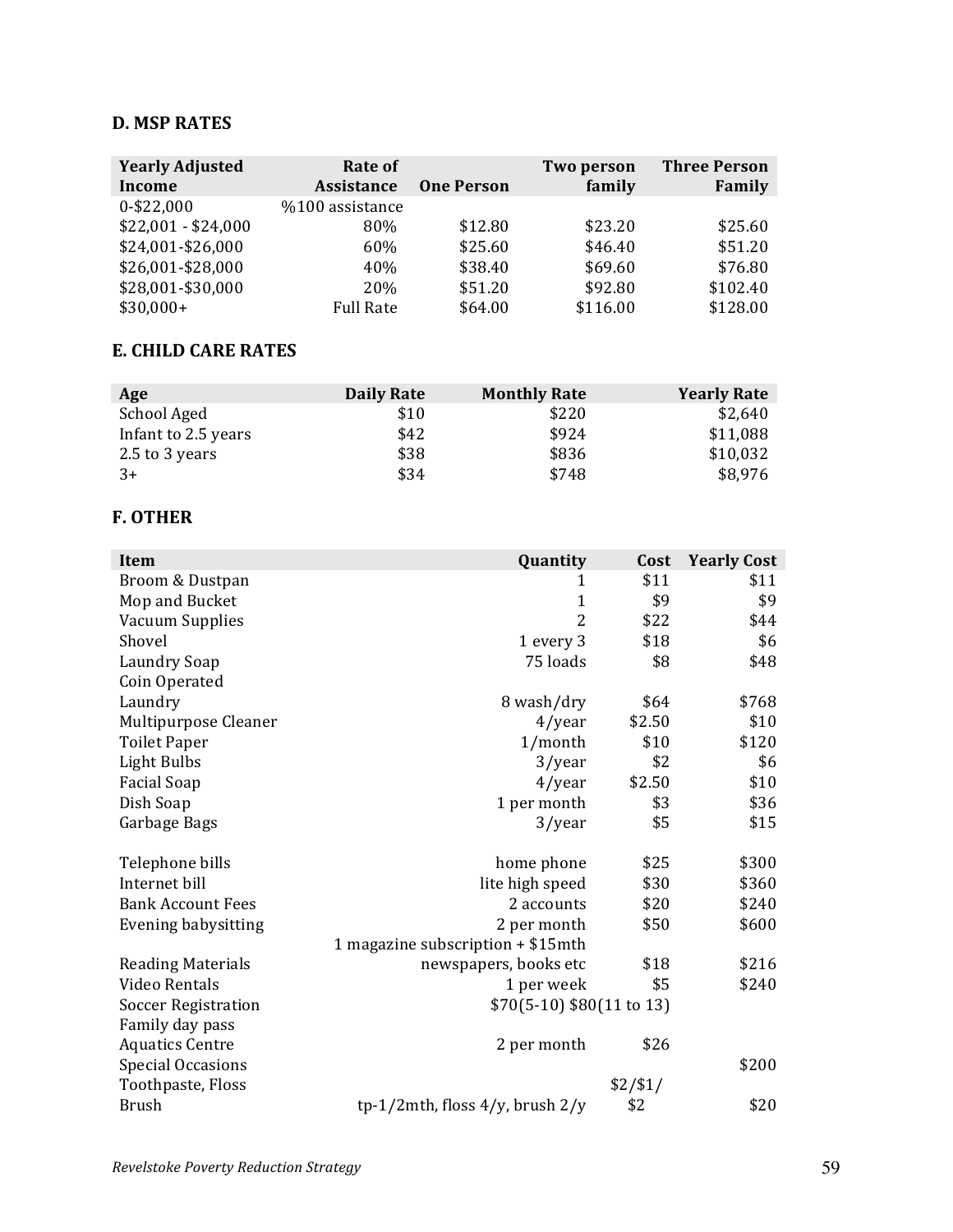| Razors, Shaving            |                 |            |         |
|----------------------------|-----------------|------------|---------|
| Cream                      | $4$ /year       | \$7        | \$30    |
| Feminine Hygiene           | $1/m$ onth      | \$10       | \$120   |
| Deodorant                  | $6$ /year       | \$3.50     | \$14    |
| Soap                       |                 | $2-3$ bars | \$22.50 |
| Makeup                     | $3$ /year       | \$20       | \$60    |
| Haircuts                   | $2$ /year       | \$20       | \$80    |
| Basic First Aid kit        | 1               | \$20       | \$20    |
| Cold/Flu Remedies          | $3$ /year       | \$12       | \$36    |
| Shampoo/Conditioner        | $1/m$ onth      | \$2.50     | \$30    |
| Vitamins                   | $3$ /year       | \$8        | \$24    |
| Insect Repellant           | $1$ /year       | \$10       | \$10    |
| Sunscreen                  | $2$ /year       | \$9.50     | \$19    |
| <b>Student Field Trips</b> | $2$ /year       | \$50       | \$50    |
| Computer                   | 1 ever 5 years  | \$650      | \$130   |
| Printer                    | 1 every 5 years | \$120      | \$24    |
| Bedroom Linen              |                 |            | \$50    |
| Bathroom Linen             |                 |            | \$50    |
| Kitchen Linen              |                 |            | \$30    |
| Dishes, Utensils,          |                 |            |         |
| Flatware                   |                 |            | \$30    |
| Household Hardware         |                 |            | \$100   |

# **G. GRADE 6/7 SCHOOL SUPPLY LIST**

| <b>Item</b>                | Quantity  | Cost           |         | <b>Total Cost</b> |
|----------------------------|-----------|----------------|---------|-------------------|
| Backpack                   |           | 1              | \$15.00 | \$15              |
| Duotangs                   |           | 10             | \$0.59  | \$5.90            |
| Loose Leaf Binders         |           | 3              | \$2.69  | \$8.10            |
| <b>Lined Notebooks</b>     |           | 4              | \$2.89  | \$11.56           |
| Ruler                      |           | 1              | \$1     | \$1               |
| <b>Ball point Pens</b>     |           | 5              | \$5     | \$5               |
| Highlighters               |           | $\overline{2}$ | \$2.69  | \$2.69            |
| Glue Sticks                |           | $\overline{2}$ | \$1.79  | \$3.58            |
| Pencil Sharpener           |           | 1              | \$1     | \$1               |
| Pencil Case                |           | 1              | \$1.49  | \$1.49            |
| Loose Leaf Paper           |           | 2              | \$2.09  | \$4.18            |
| Kleenex                    |           | 2              | \$1     | \$2               |
| Scissors                   |           | 1              | \$3.39  | \$3.39            |
| Pencils                    | 1 package |                | \$1     | \$1               |
| Eraser                     | 1         |                | \$1     | \$1               |
| <b>Water Colour Paints</b> |           | 1              | \$5.69  | \$5.69            |
| Pencil Crayons             |           | 1              | \$6.49  | \$6.49            |
| <b>Felt Pens</b>           |           | 1              | \$5.49  | \$5.49            |
| <b>Totals</b>              |           |                |         | \$84.56           |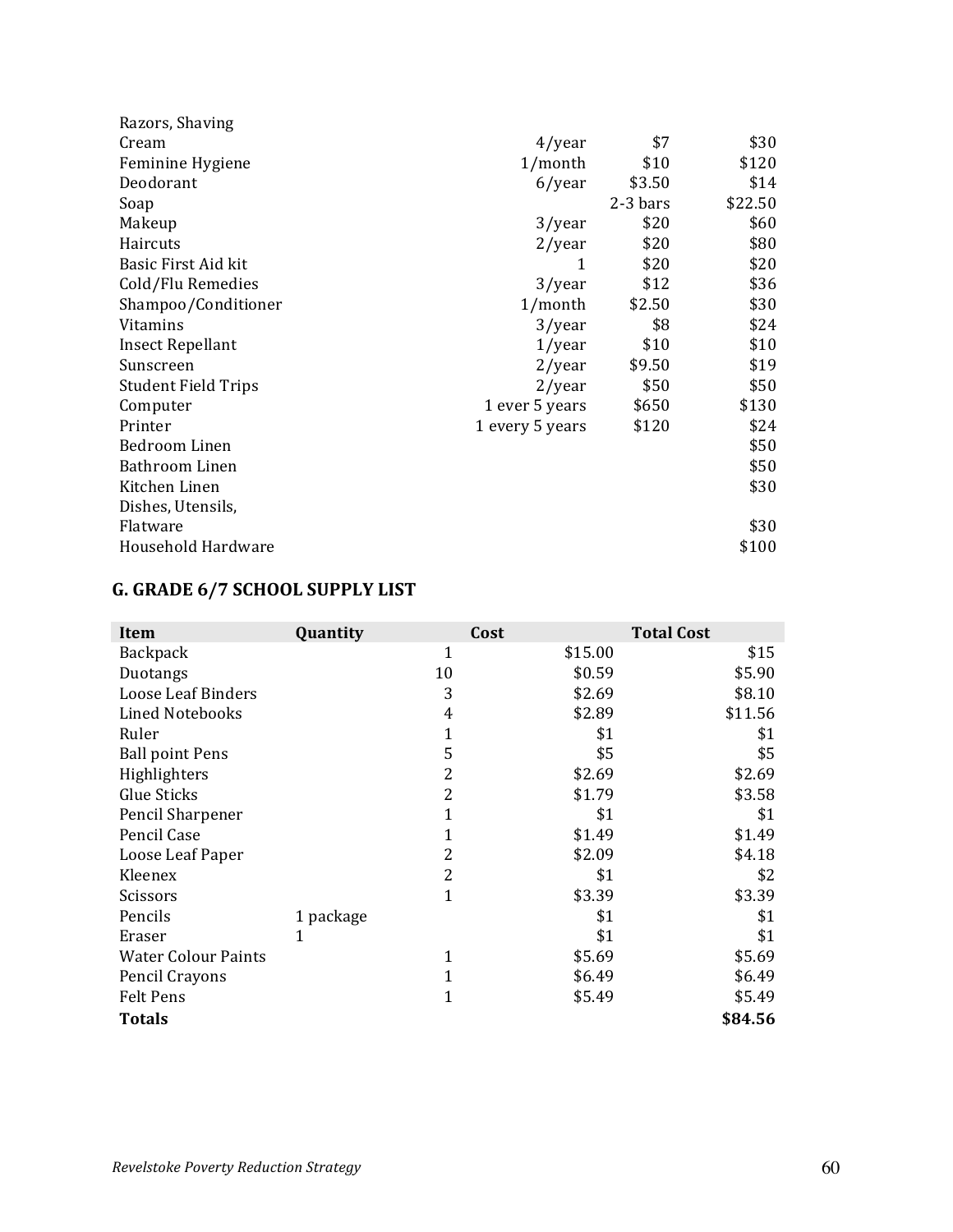# **APPENDIX C - TAX AND LIVING WAGE CALCULATIONS**

| Gross Income              | \$66,000    |
|---------------------------|-------------|
| <b>CPP</b>                | \$2,920.50  |
| EI                        | \$1,174.80  |
| Fed Tax                   | \$5,169     |
| <b>BC</b> Tax             | \$2,010     |
| Net Income                | \$54,725    |
| <b>CCTB</b>               | \$1,755.72  |
| <b>GST</b> Credit         | \$0         |
| Disposable Income         | \$56,480    |
| Cost of Living            | \$56,150.52 |
| <b>Income after Costs</b> | \$329.48    |
| Living Wage*              | \$17.75/hr  |

### A. Reference Family #1 (Two parents age 31-50, girl age 15, boy age 10)

\*Living Wage Calculations based on two parents working 35 hours a week all year. Surplus money (Income after Costs) was deducted from living wage to calculate roughly the exact amount of income required to meet cost of living following tax and CPP/EI contributions.

## **B. Reference Family #2 (Single Male, age 19-30)**

| Gross Income       | \$21,700    |
|--------------------|-------------|
| <b>CPP</b>         | \$900.90    |
| EI                 | \$386.26    |
| Fed Tax            | \$1,323     |
| BC Tax             | \$212       |
| Net income         | \$18,877    |
| <b>CCTB</b>        | \$0         |
| <b>GST Credit</b>  | \$1,197     |
| Disposable income  | \$20,074    |
| Cost of Living     | \$19,606.40 |
| Income after Costs | \$467.59    |
| Living Wage*       | \$11.92/hr  |

\*Living Wage based on individual working 35 hours a week.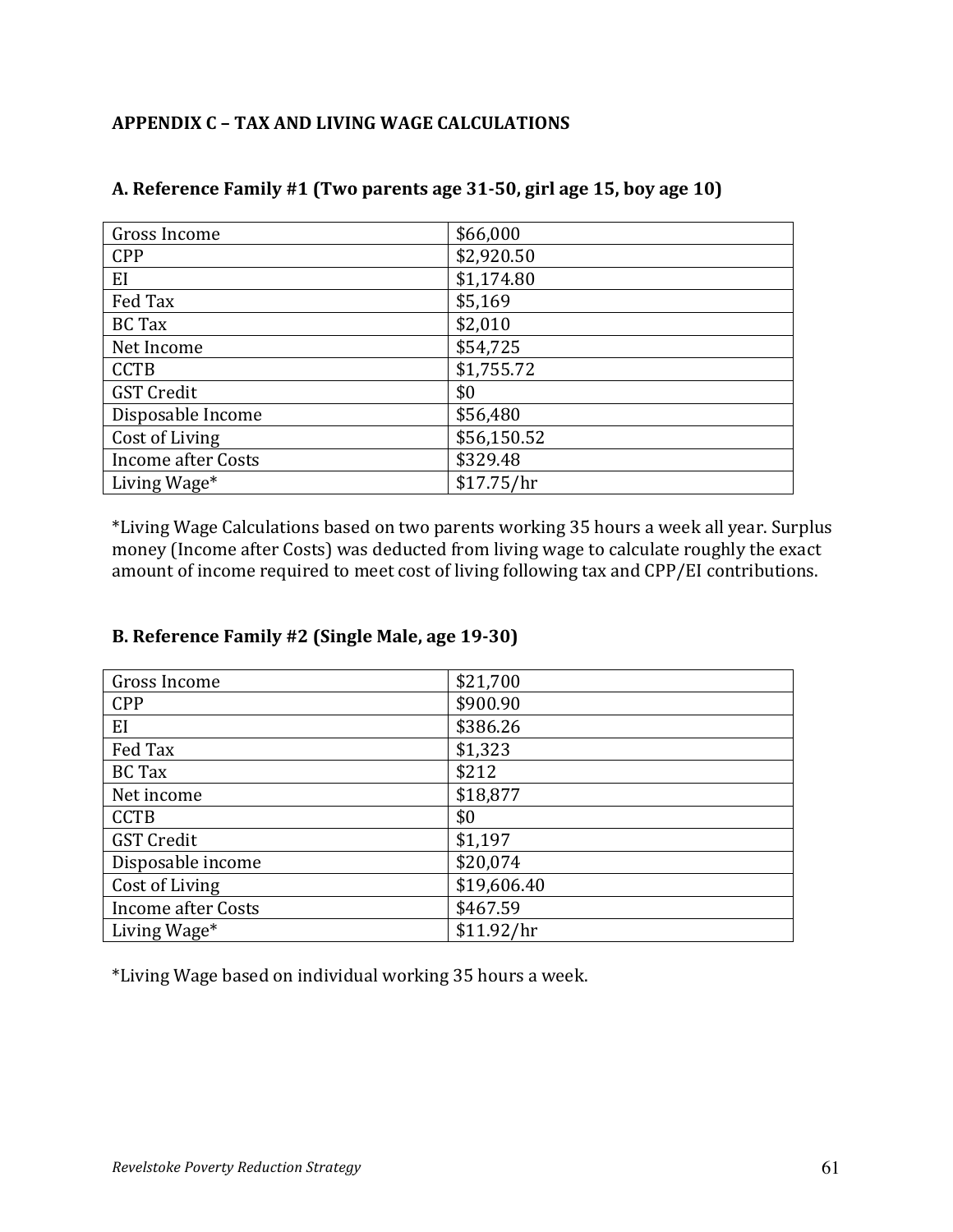# **C. Reference Family #3 (Retired couple, 70+)**

| Pension Income            | \$24,000    |
|---------------------------|-------------|
| CPP Payments*             | \$6,144     |
| 0AS Payments**            | \$6,481.44  |
| Fed Tax                   | \$105       |
| <b>BC Tax</b>             | \$344       |
| Net Income                | \$35,876    |
| <b>CCTB</b>               | \$0         |
| <b>HST</b>                | \$571       |
| Disposable Income         | \$36,447    |
| Cost of Living            | \$35,227.80 |
| <b>Income after Costs</b> | \$1,219.20  |

\*Based on average CPP payments

\*\*Based on average OAS payments

# **D. Reference Family #4 (Female age 31-50, Child age 2)**

| Gross Income       | \$38,000.00 |
|--------------------|-------------|
| <b>CPP</b>         | \$1,707.75  |
| EI                 | \$676.40    |
| Fed Tax            | \$3,204     |
| <b>BC</b> Tax      | \$1,288     |
| Net income         | \$31,124    |
| <b>CCTB</b>        | \$1,651.56  |
| <b>UCCB</b>        | \$1,200     |
| <b>HST</b> Credits | \$510.68    |
| Cost of Living     | \$34,453    |
| Disposable Income  | \$33.23     |
| Living Wage        | \$20.87/hr  |

\*Living Wage based on individual working 35 hours a week with access to full child care subsidies.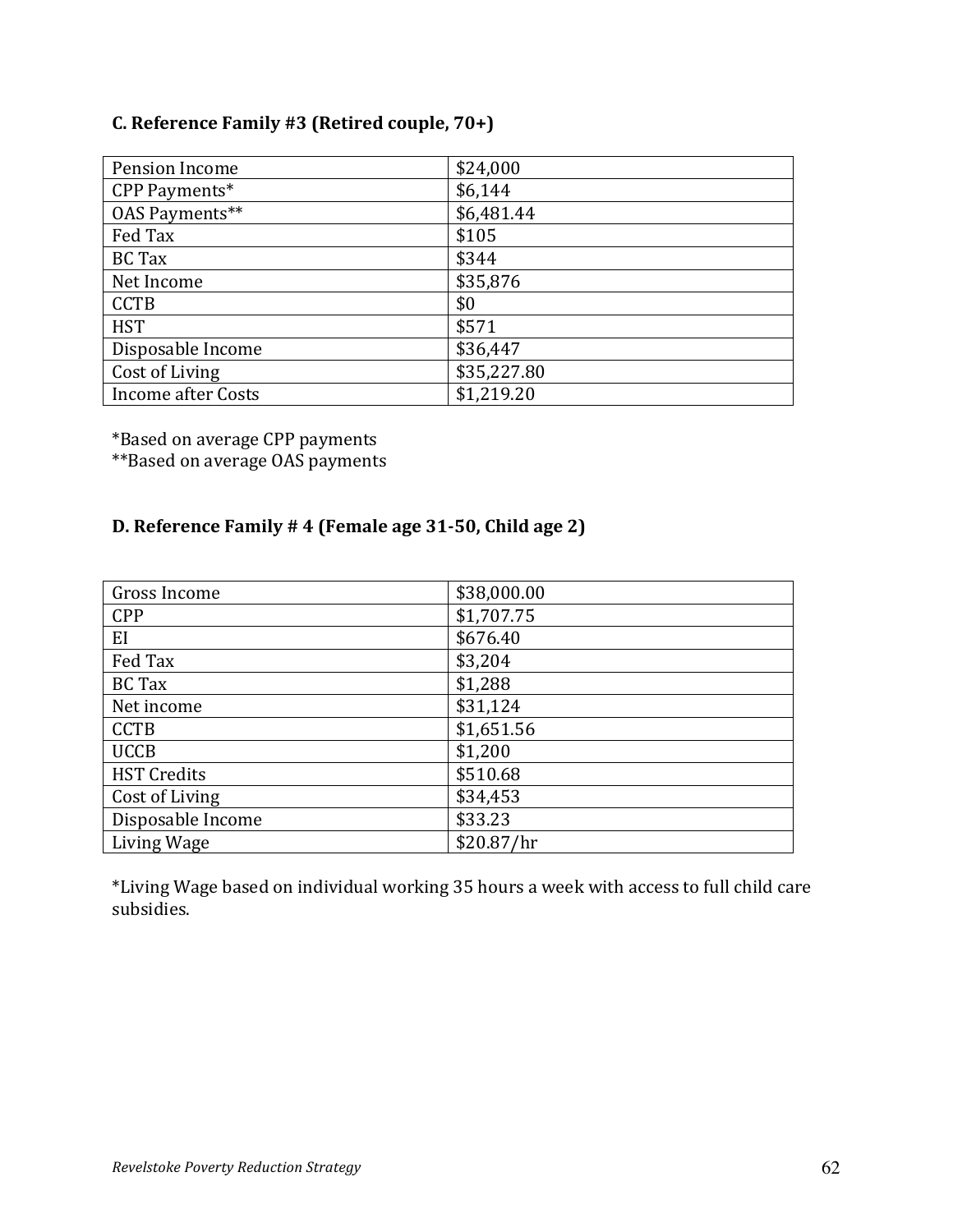# **E. Reference Family # 5 (Single Male age 50-71)**

| Gross Income       | \$30,800    |
|--------------------|-------------|
| <b>CPP</b>         | \$1,351.35  |
| EI                 | \$548.24    |
| Fed Tax            | \$2,596     |
| <b>BC</b> Tax      | \$901       |
| Net income         | \$25,800    |
| <b>CCTB</b>        | N/A         |
| <b>UCCB</b>        | N/A         |
| <b>HST</b> Credits | \$397       |
| Cost of Living     | \$25,345.56 |
| Disposable Income  | \$454.44    |
| Living Wage        | \$16.92/hr  |

\*Living Wage based on individual working 35 hours a week.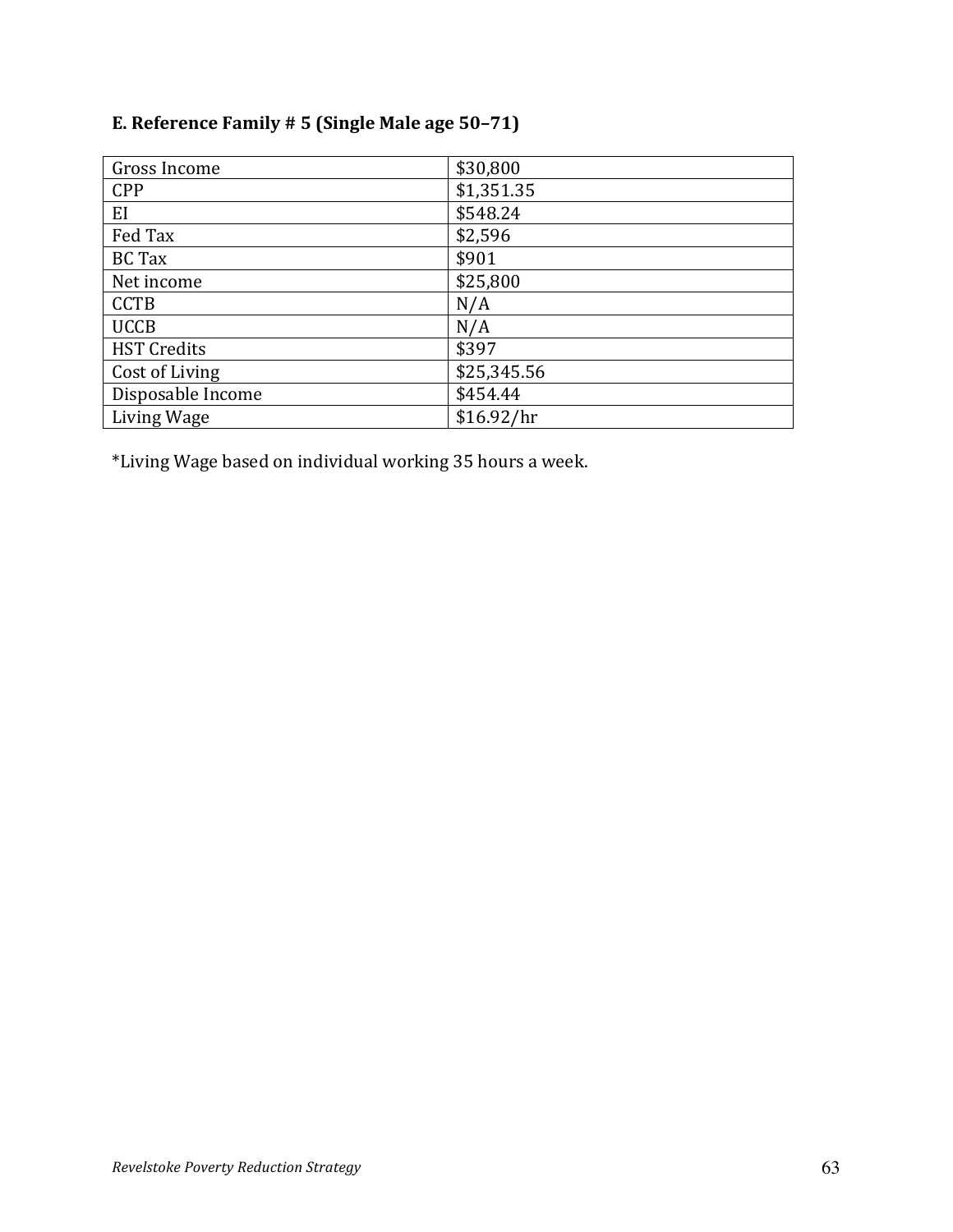# **APPENDIX!D!– LOCAL!ASSETS!AND!STRATEGIES**

# **FREE COMMUNITY RESOURCES Revelstoke Children's Services Directory** • For children before birth to 6 years of age. **Revelstoke!Literacy!Directory** • Learning opportunities for everyone. **Revelstoke!Prenatal!Services!Directory** • Information for expectant parents. **Revelstoke Seniors Resource Guide** • For residents over 55 years **Directory of Social Services for Revelstoke & Area** • Current information and contacts **Revelstoke Newcomer's Guide & website (www.welcometorevelstoke.org)**

• All about Revelstoke – a local guide for newcomers

| <b>SOCIAL HOUSING STOCK</b> |                |                 |                                          |
|-----------------------------|----------------|-----------------|------------------------------------------|
|                             | <b>Housing</b> | <b>Housing</b>  | <b>Housing Description</b>               |
|                             | <b>Name</b>    | <b>Address</b>  |                                          |
| Permanent                   | Monashee       | 505 West        | 45 units for (low income) seniors over   |
|                             | Court          | Third Street    | 55 years and people with disabilities    |
|                             | Mt. Begbie     | 1214 Downie     | 41 units for (low income) seniors over   |
|                             | Manor & Villas |                 | 55 and people with disabilities          |
|                             | Moberly Manor  | 711 West First  | 11 assisted living units                 |
|                             |                | Street          | 8 units for (low income) seniors over 55 |
|                             | Mt. Cartier    | 1200            | 45 residential care bed including 1      |
|                             | Cottages at    | <b>Newlands</b> | respite bed & 1 palliative care bed      |
|                             | Queen Victoria |                 |                                          |
|                             | Hospital       |                 |                                          |
| <b>Emergency</b>            | Forsythe       | Confidential    | Shelter for women and children fleeing   |
|                             | House          |                 | abuse                                    |
| Community                   | 2 residential  |                 | For adults with developmental            |
| Living                      | group homes    |                 | disabilities                             |

# **COMMUNITY-BASED ORGANIZATIONS**

### **COMMUNITY CONNECTIONS REVELSTOKE SOCIETY**

**Counselling and Consultation Services** 

Free individual, group and family counseling for all ages

Youth Programs

- Project Prom In partnership with Angela Brule of *Sew What* this program ensures that everyone can attend Prom feeling confident and well dressed.
- Youth Mentoring-empowering youth by developing meaningful relationships with local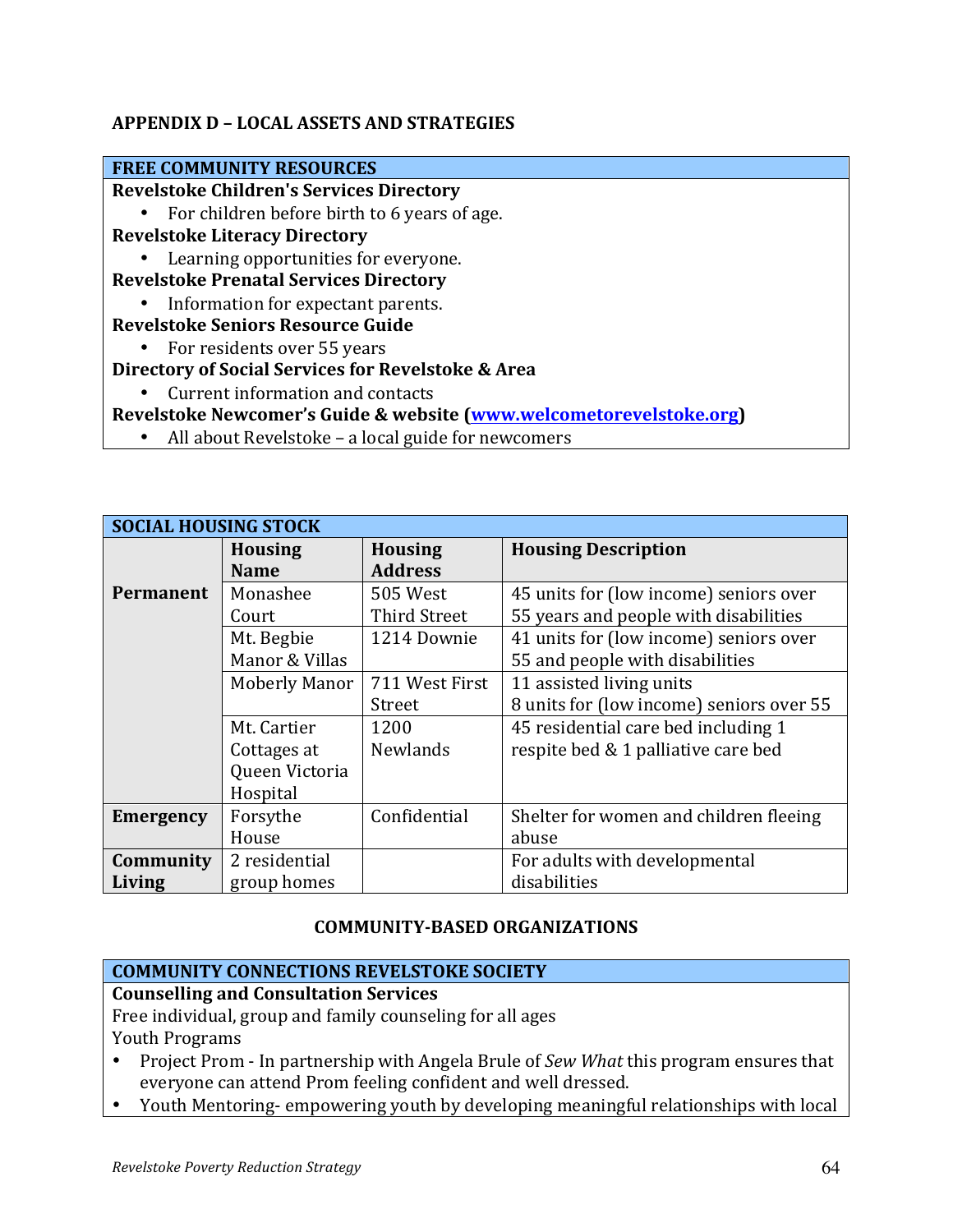adults. Youth Justice- a restorative justice program.

# **Children's!services**

- Parents and Community Together (PACT) Free informal drop-in group for any family with preschool aged children.
- A variety of early intervention supports and therapies for children with disabilities, developmental delays and/or exposed to risk conditions (Community Connectors, Autism Intensive Early Intervention, Infant development program, Supported Child Development, Small but Mighty Playgroup).
- Jumping Jacks preschool Child Care Subsidies available through Ministry of Children & Family Dev.
- Adventure Summer Day Camp Week long themed day camps throughout the summer months – subsidies available for children from low-income families.

# **Outreach!Services – Food!Security**

Food Bank – Coordinates free food distribution to those in need in the community of Revelstoke. The Food Bank is open every Friday between 8:30 am – 11:00 am and provides non-perishable food hampers as well as milk, bread, fresh fruit and vegetables, the Kids Snack Program and the Christmas Hamper program during the month of December.

• Volunteers - From the onset the volunteers at the Food Bank have been the recipients The volunteers receive training in food handling skills and many have been able to reenter the work force because of the skills and confidence acquired helping at the food bank.

**Kid's Snack Program** – provides families with a bag of nutritious snacks for their children to last 5 days each week.

**Baby Bundles** - Provides nutritional support and items specifically for pregnant moms and families with babies less than one year old.

**Community Kitchen** – located at Community Connections, the Community Kitchen is a group of individuals who meet regularly to cook healthy, nutritious meals, bake goods, or preserve food. All participants learn new recipes and experience the good food and social benefits of shared efforts. Wednesday mornings.

# **Partnering with others**

- City of Revelstoke Parks and Recreations department administers the Recreation Pass Program - free passes to the aquatic centre and other city-run programs including concerts; the City also donates bus passes twice a year to assist people with accessing the food bank and other services.
- Revelstoke Credit Union *Children's Backpack* program. Credit Union employees donate throughout the year  $&$  use the funds to purchase backpacks  $&$  fill them with school supplies to donate to elementary school children in need at the beginning of the school year. Employees also participate in food drives and fundraisers
- Another institution CIBC *Angel Tree* project provides new Christmas gifts for all food bank recipient children.
- Revelstoke Hospital Auxiliary Society donates funds on a monthly basis to purchase bread & milk.
- The local Rotary Club and other service groups donate on a monthly basis.
- At a local hockey game (Revelstoke Grizzlies Hockey Team) there is an annual Socks and Gloves drive –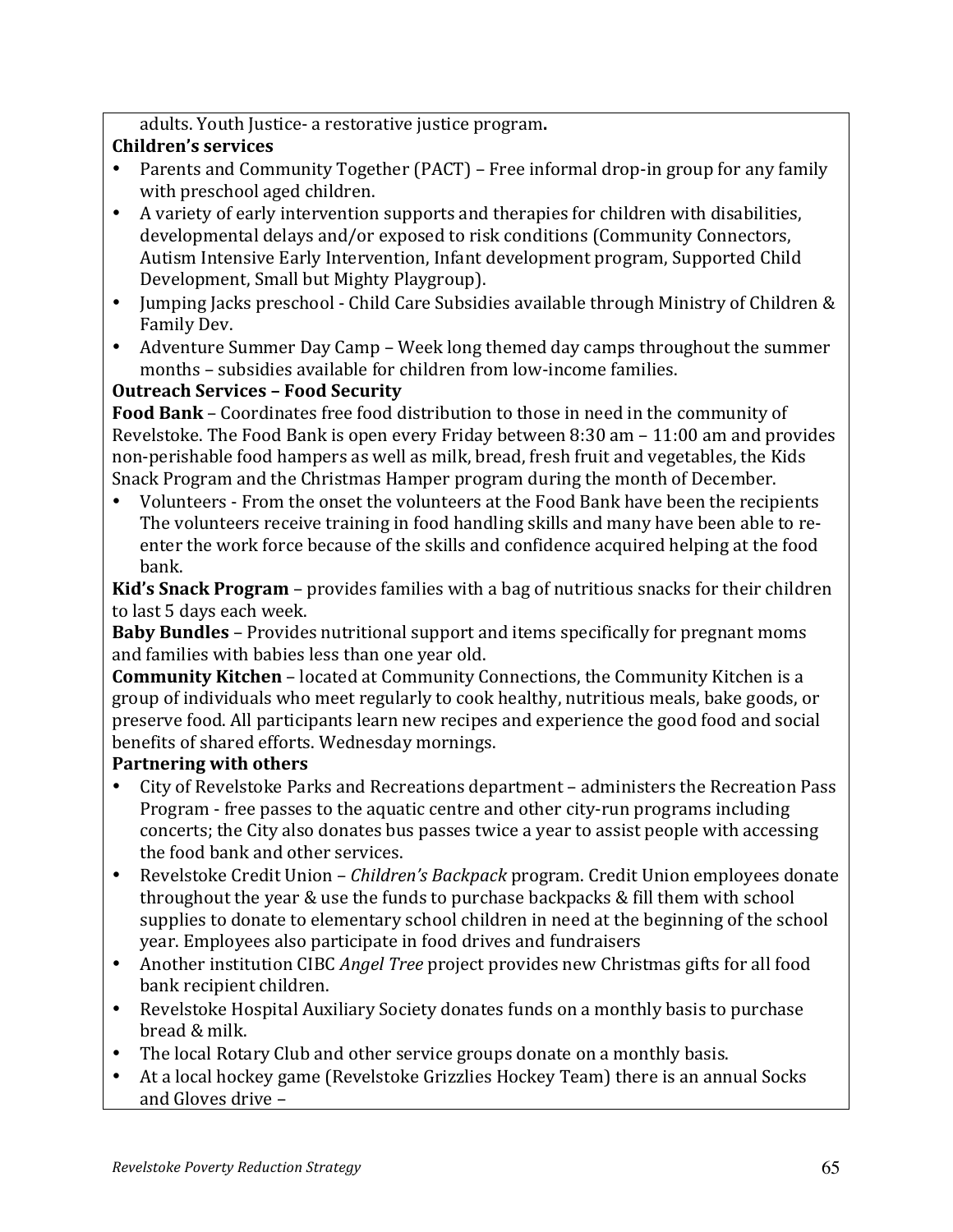- IH Public Health flu shots at the Food Bank; Diabetes and Nutrition Counsellor, cooking programs & information sessions.
- Other community organizations e.g. Heart & Stroke, Family Literacy, Okanagan College Adult Tutoring program regularly have information at the food bank.
- Bear Aware Fruit picking program provides fresh fruit in season to the Food Bank.
- Trees for Tots & BCAA raised funds & donated 16 new car seats to the Food Bank. See note
- Annual Christmas Train event generates significant food bank donations.
- Individual professionals e.g. local hairdressers provide free services occasionally for to Food Bank clients who are attending special events.

# **Housing**

**Housing Outreach Worker –** Assists persons who are homeless, or at risk of becoming homeless, to access housing in Revelstoke

# • **Tenant!Support!Worker!**

Provides services to tenants currently living in one BC Housing building in Revelstoke and assists tenants to overcome the various challenges that may arise when living in a social housing environment, in order that they can be successful in their tenancies, and in their lives. The program involves coaching, capacity building, assessment, service planning, skills teaching, resource identification and referral, and follow-up.

# **Social Justice Advocate**

A point of contact for, and provides assistance to, residents who have concerns with local, provincial, and federal social issues, or are having difficulty accessing programs & services. Social advocacy assists people to have equal access to resources, services and opportunities they require to meet their basic needs and develop fully.

# **INTERIOR HEALTH - MENTAL HEALTH, HOME & COMMUNITY CARE, Community Rehab!Support!Worker**

- Advocates regularly for clients to access resources and all different pools of funding that are available to them

- Assists clients with finding appropriate housing
- Assists clients with finding volunteer opportunities
- Supports clients to find realistic employment that is sustainable for them
- Assists clients to deal with and decrease their day to day stress

- Assists clients to make good choices around budgeting: healthy eating (good food choices), healthy living; how they can live within their means (e.g. encourages clients to purchase a Coopers Gift Card that will sustain them for the whole month, at the beginning of the month)

# **INTERIOR HEALTH - COMMUNITY CARE SOCIAL WORK**

- Provides free counselling and support to clients referred from Acute Care and Community Care; designated agency to assist older vulnerable adults experiencing abuse and neglect who are unable to seek assistance themselves

- Community Care always does a financial assessment as part of their assessment process based on this assessment there is a sliding scale to pay for home support services. All other Community Care services are free (Nursing, PT, OT, Dietician etc).

- Advocacy around access to resources

- Provides help with applications (OAP, BC Supplement, SAFER, Fair Pharmacare etc)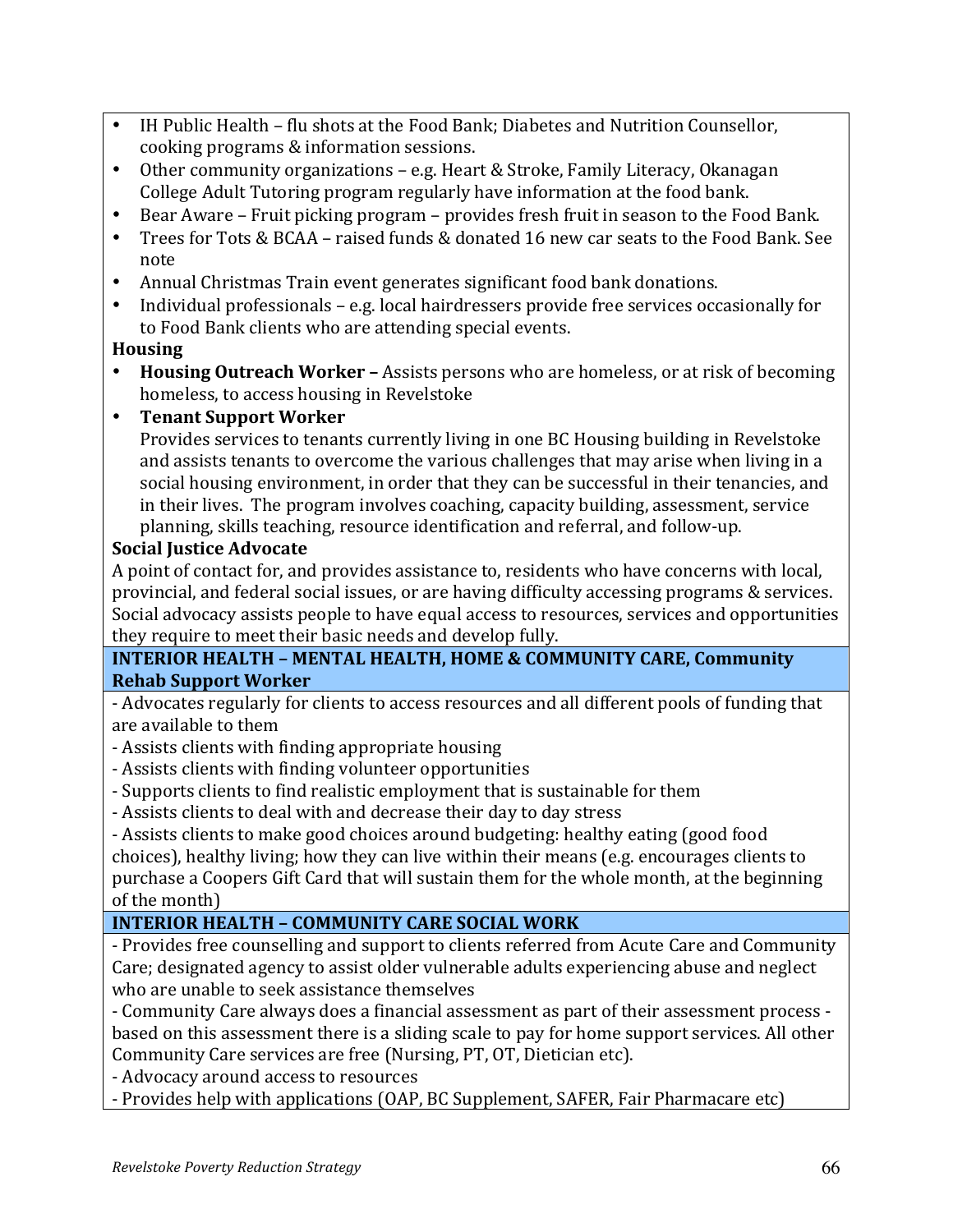- Assists with access to housing (e.g. if there is a need for subsidized housing)

- Referral & connections to other community programs and services

# **INTERIOR HEALTH - PUBLIC HEALTH**

- Universal access to public health services

- Capacity to spend more time if necessary; developing relationships to deliver key messages around nutrition, dental health, immunizations etc.

- Home visits
- Can make arrangements to deliver services outside of clinic hours if necessary
- Identifies 'at risk' clients that may need extra help
- Provides bus tickets to enable clients to attend appointments

- Provides community outreach services to decrease barriers around access (e.g. flu shots at the Seniors Centre, Community Centre and Food Bank; 'Baby Talk' program at a downtown location; Partnering with the School District to provide immunization and hearing clinics at the schools; Partnering with the Pharmacies to deliver harm reduction kits)

## **REVELSTOKE SENIORS CENTRE - SENIORS COUNSELLOR**

- Provides universally free services to residents over 50 years of age

- Assists with finding services in town or that are available to them (e.g. Disabled Parking Pass, Bus Pass Program)

- Assists with filling out forms if necessary
- "Points them in the right direction"

# **REVELSTOKE SENIORS CENTRE - VOLUNTEER COORDINATOR PROGRAMS**

- Matches community volunteers with clients to meet specific needs in three programs:
- Computer tutorials: free computer workshops offered throughout the year on a variety of topics from Beginner Basics to Photo-editing
- Volunteer transportation programs: To out-of-town medical appointments when people have no other options – sliding scale cost - free to low income households
- Helping Hands programs: Free grocery shopping service to home-bound residents, includes delivery; volunteer snow shoveling at yard works program free to low income residents

## **VOLUNTEER INCOME TAX PROGRAM**

- Trained volunteers provide free income tax preparation for low-income residents who would like help (primarily in February and March each year).

- Offered at a downtown location – Seniors Centre or Community Centre.

# **MINISTRY!OF!CHILDREN!&!FAMILY!DEVELOPMENT!– LOCAL!OFFICE**

- Provides support to families in their efforts for positive and healthy relationships.

- Services offered include Individual and Family Support, Child and Youth Mental Health, Foster Care, Respite, Adoption and Protective Services.

- Children & Youth with Special Needs – Social Work support for the assessment and approval process for autism funding as well as children with developmental delays and severe physical disabilities.

- The local office works along side community and families to engage formal and informal supports toward the goal of healthy families.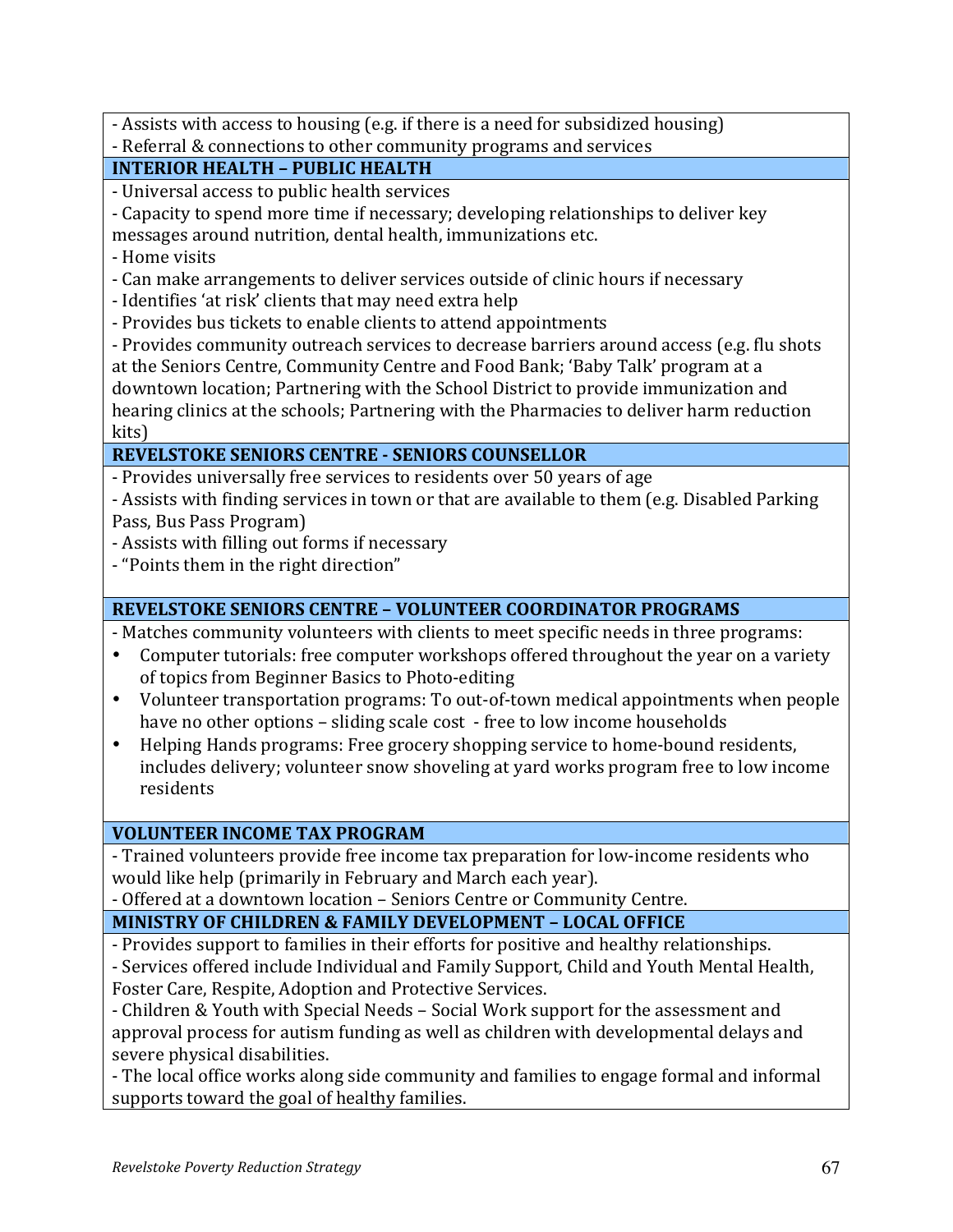- Also provides advocacy with Income Assistance, Child Care Subsidies (can increase amount of subsidy with direct referral), BC Housing programs (Rental supplement program, SAFER, subsidized housing applications)

- Provides occasional food vouchers for emergency situations only

- All staff go 'above & beyond' through advocacy

## REVELSTOKE BOARD OF EDUCATION AND SCHOOL DISTRICT #19

- Policy Manual 4.4 Fees and Deposits – first implemented in 1992 and last amended April  $1<sup>st</sup>$ , 2011, stipulates that Principals must ensure that financial barriers are not an issue. - At the **elementary** school level, there is not one cost for any outing. Fundraising for the Grade 7 field trip is universal. To the best of their ability, Principals deal directly with lower income families and ensure access to all programs.

- Some families move around a lot; it is school policy to ensure the children remain in the same school (if they want to) even if they move outside the catchment area; the school district goes as far as providing bus transportation for these families.

- At the **secondary** school level – all curricular activities are no cost. All co-curricular activities (not required but involve class time  $&$  an overnighter) – the cost is offset by the school. The district allocates a certain amount of \$\$ for travel. The PAC actively seeks grants (Lottery, Healthy Schools, Active Living) to offset all co-curricular costs for those who can't pay. Extra-curricular (e.g. student exchanges, band trips), there is an expectation that the teachers will facilitate fundraising.

- Breakfast for learners program – distribute coupons for the cafeteria (some kids purchase; low income kids say 'put it on my tab' but are never charged).

- Resource support program – facilitated through counseling department, admin & support staff – have a small supply of good quality, clean clothing from the Thrift Store + some kids come with an extra set of clothing – and their clothing is laundered at school so it is clean  $&$ doesn't smell. This helps kids fit in.

- RSS keeps food at school – fruit, cookies, dried soup (until the cafeteria re-opens) 'put it on my tab'.

- Intentional staff orientation not to judge – look after student no matter what choices the parents are making. Work hard to identify & develop relationships with vulnerable students.

- The Principal supports students in applying for BC School Sports subsidy (\$75/year per student).

- New Neighbourhood Learning Centre – in-school space for service providers to work – e.g. public health, SAFER clinic, Community Connections

- Community Connections comes into the school to provide counseling & encourage students to attend after school programs.

# **NORTH COLUMBIA ENVIRONMENTAL SOCIETY (NCES)**

- Community Garden – includes a couple of communal plots where all produce grown is donated to the Food Bank; if produce in a private plot needs harvesting and the owner is away, the produce is harvested and donated to the Food Bank.

- Free Bike program – the NCES receives unclaimed bikes from the City, fixes them up  $&$ donates them to those in need; demonstrating economic need is part of the criteria.

- Garden Guru series – free workshops teaching participants how to grow, cook, and preserve their own food.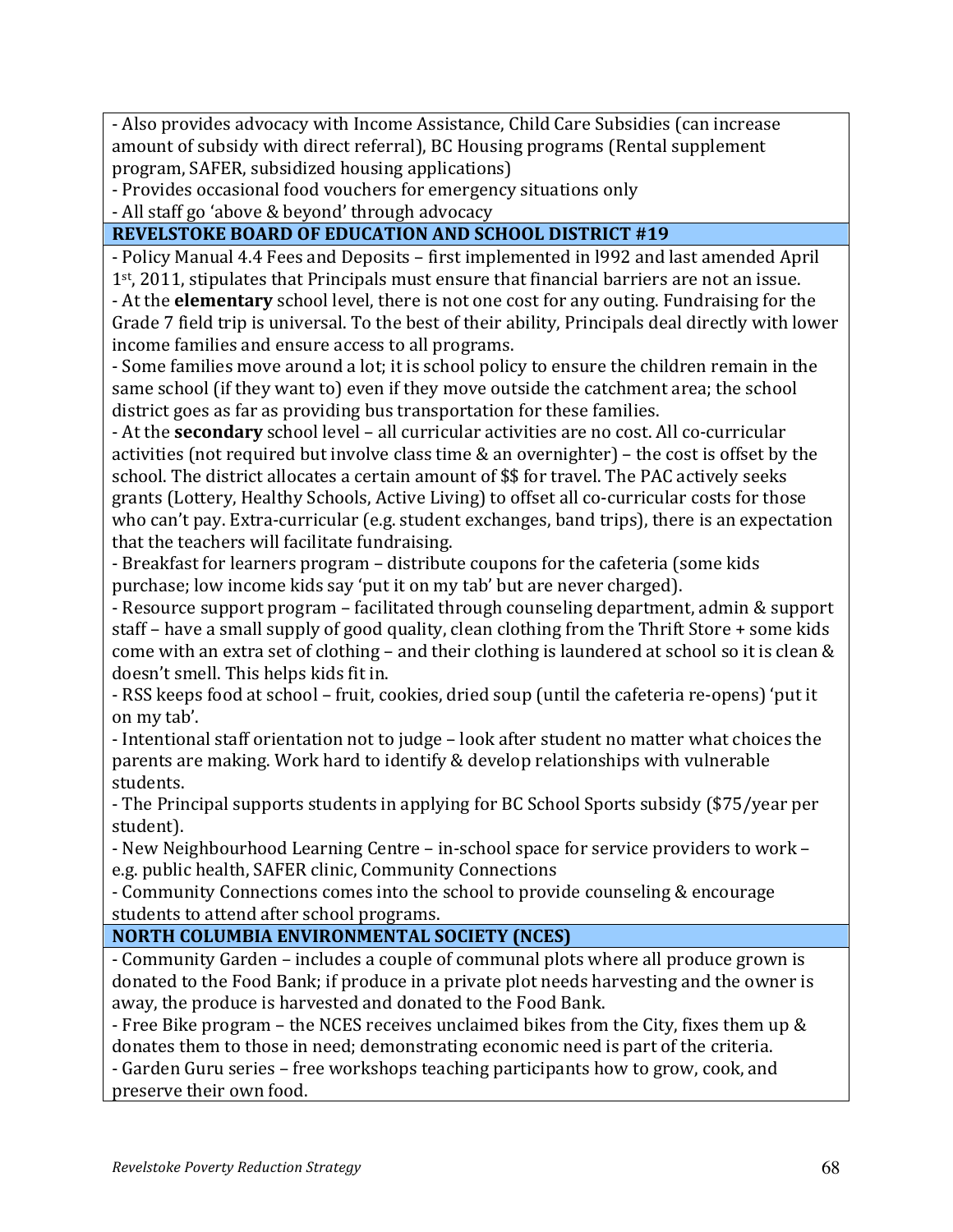- All learning opportunities and events are offered at no cost (or by donation).

- The NCES sponsors a library at Sanga Bean Café where it is free to sign out books.

## **CITY OF REVELSTOKE**

- Recreation Pass for low income families – free annual pass to the Aquatic Centre  $& 50\%$ discount on all city-run recreation programs, including concerts.

- Donates bus tickets to Community Connections Food Bank throughout the year as needed.

- Property Tax Deferment -homeowners aged 55 years and over may defer the payment of annual property taxes on their principal residence. This is a low interest loan program supported by the provincial government. Deferred taxes must be repaid with interest and an administration fee.

## **COLUMBIA!BASIN!ALLIANCE!FOR!LITERACY!(CBAL)**

- Universal access to all programs – no cost = a true mix of people, everyone is comfortable in the same space; group work is very inclusive. Special effort to reach out to men as parents. Adjusted as we've gone along.

- CBAL is in the process of adding Financial Literacy objectives and strategies to the Community District Literacy Plan

- Provides outreach information in several locations (e.g. PALS, story adventure kits)
- Word of mouth making sure that people know when programs are happening.
- Family Night Out includes one meal and nutritional information
- Works hard to respond to family's need, including free transportation to access programs (a staff drives around  $&$  picks people up if necessary)
- Provides free books where ever families are (e.g. free book exchange locations throughout town including the food bank, book 'give-aways' at special events)
- Provides assistance filling out forms
- Ensures one on one contact, seamless support through cross referrals
- Ensuring the availability of child care is a huge support for learners.

# **EARLY CHILDHOOD DEVELOPMENT COMMITTEE (ECD)**

- Access contingency fund – provides ECD providers with the ability to respond to individual and family barriers to accessing ECD programs & services (e.g. if a family doesn't qualify for the preschool subsidy but can't afford it); for those who 'fall through the cracks'. - Assist families to access subsidy info – prenatal financial assistance, SMILE, preschool & child care subsidies – we make sure that families who need access know about the subsidies.

- Ensure there is very little 'red tape' – do all we can to facilitate access/smooth/decrease barriers

- Supports the Kids Snack Program (Food Bank) for about 5 years

– A system of nutritious snacks is built into all programs – every family has the same access to snacks whether they need it or not

- Role as advocates (e.g. to maintain the Family Swim Pass, building a culture of inclusion and universal accessibility.

- Develop playgrounds around the City in partnership with the City and the School District – based on a philosophy of free access to recreation.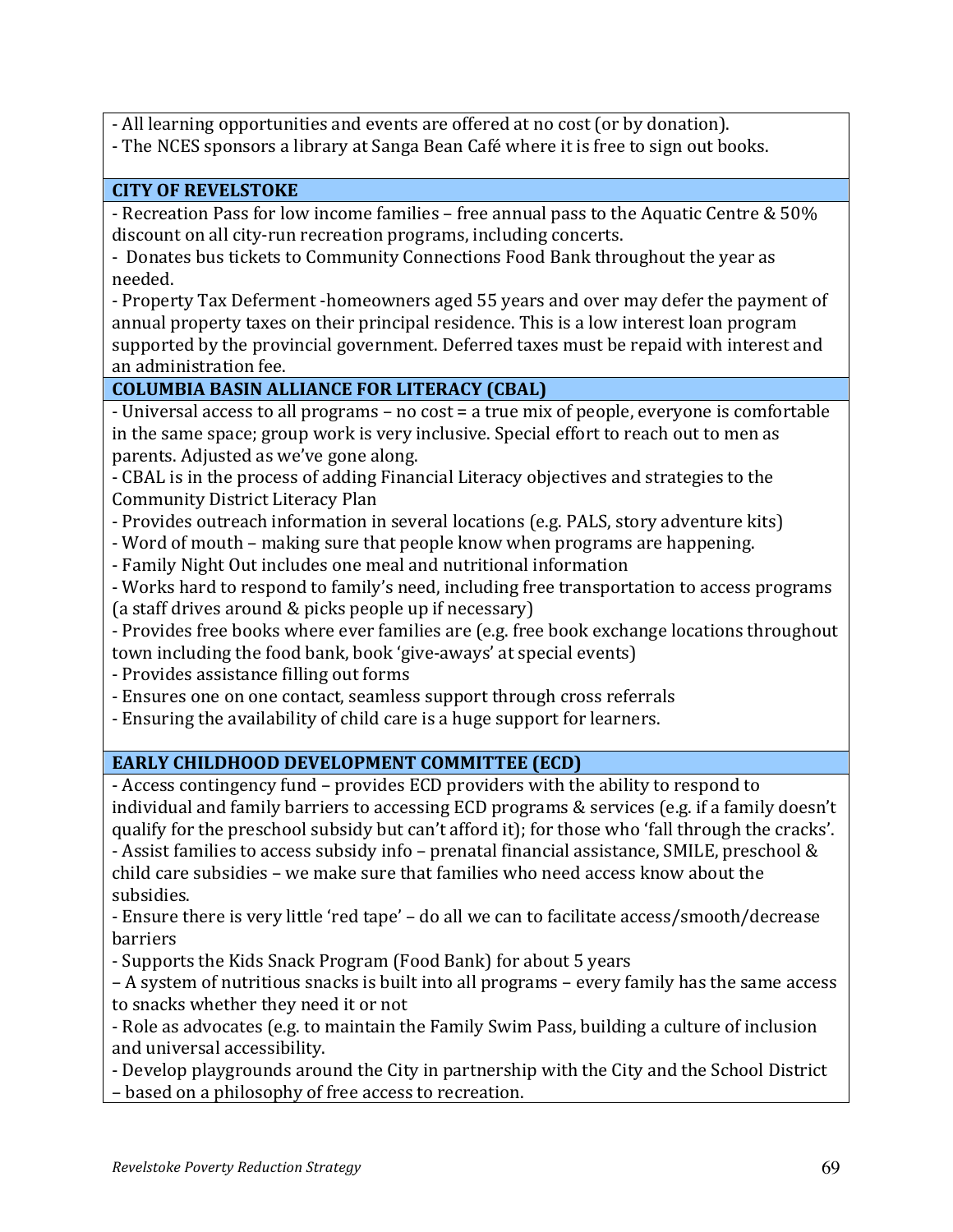## **REVELSTOKE CHILD CARE SOCIETY**

- Operates a standard sized van to provide transportation for: Licensed Group Child Care centres, including after kindergarten and after school pick up, field trips, out-of-town workshop transportation and weekly for Family Night Out participants.

- Universal pick up from Kindergarten at 2 of 4 schools.

- Keep 2 or 3 preschool spaces available to ensure spaces for last minute 'walk ins' (people who have a hard time planning ahead & can't afford it).

- Provide information and application support for Child Care and Preschool subsidies; advocacy & referral to MCFD for appeals and extra subsidy support.

- Have a payment plan for parent portion of child care or preschool costs.

- Ensure universal access to food for all children in all programs offered, including 2

healthy snacks a day, food to supplement lunches and sometimes, even breakfast. Asking for food is normalized – no stigma attached.

#### **ALLIANCE CHURCH + REVELSTOKE MINISTERIAL ASSOCIATION**

- Agreed to meet people's needs in regards to food by either going to the grocery stores with them or handing out food gift cards – generate funds by  $1X/m$ onth, take a benevolent offering – this is used to meet any needs. Don't give out cash; buy a meal or bus tickets for transients; local people – e.g. Purchasing furnace oil. Try not to use the funds for ongoing like rent. Immediate needs. Not necessarily confidential, but meeting known needs of members – e.g. single mom unable to buy school supplies for  $3$  kids – it's all through the generosity of the congregation – not necessarily have to be a member of the church to get help – neighbours, friends. Recently, received word of a family where the husband is out of work & she was diagnosed with cancer – gave food cards or make meals.

- If ongoing situation – help connect clients with other social service agencies to have more ongoing support.

- United Church – location is a huge part of their 'Soup & a Smile' program – lunch once a week.

- Churches rotate – to help transients, comes out of the benevolent fund. Or combine funds to help someone out (used to all get hit up, now it is more coordinated).

- One church member gets all day old foods from the Chalet bakery and takes it around to low income families/people in need (note that the Chalet bakery is now closed).

## **OKANAGAN COLLEGE REVELSTOKE CENTRE (OC)**

- Adult Academic & Career Preparation (AACP) – adult upgrading – all courses are tuition free; Paul Gallager Fund – up to \$400, can assist with any cost barrier to adult learning. - OC applies to CBT Community Initiatives Fund each year (\$10.000) to support a special fund each year for non-profits and individuals to cover the cost of courses or course-related materials. Less red tape – extends local resources to ensure that financial barriers are not barriers to training.

- Experience Works program for older workers – participant allowance of \$350/week + \$200 pp for any work-related expenses. Flexible.

- Youth Skills Link - \$200/week participant allowance plus will cover any training-related expenses.

- Other programs like the Volunteer Adult Literacy Tutoring (VALT) program are free & directly focused on building literacy skills

- Links to other community resources – working together one on one with individuals to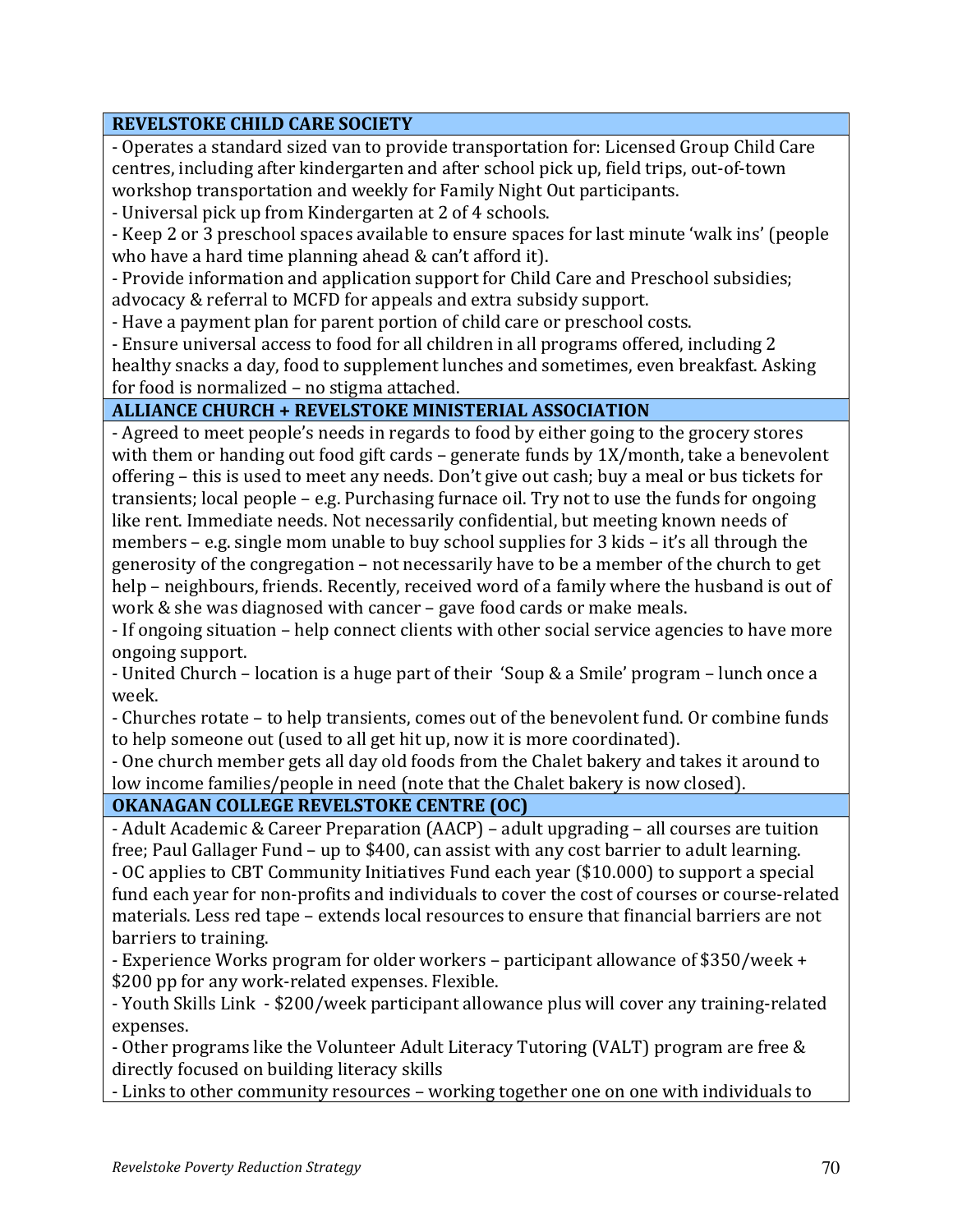ensure they get the supports they need.

## **ENGLISH AS A SECOND LANGUAGE SETTLEMENT ASSISTANCE PROGRAM**

- Program is free for permanent residents, naturalized citizens, and people who have applied through the provincial nominee program

- Try to be flexible & look at course material that meets their needs, e.g. food, employment standards act

- Can access VALT as well

- Offer a child-friendly class once a week with free child care so people with small children can attend

### **EMERGENCY SOCIAL SERVICES**

- Program is for BC residents who are unable to return to their home after a disaster (e.g. house fire); takes care of immediate needs for up to 72 hours – shelter, food, and incidentals – if victim is covered by insurance.

- Provides resources/check lists to help people move through the process – very situation specific/ help people jump through hoops.

- Thrift store & food bank very accommodating

### **VICTIM!SERVICES**

- Services are universally accessible; no need to have a conviction or for someone to be charged to access services

- Includes MVA's, notification of death of kin

- Immediate support directly impacts rate of recovery

- Connects people with services, presents options

## **REVELSTOKE WOMEN'S SHELTER SOCIETY**

- Free temporary shelter for women & children

- Assistance with IA applications – can fast track access – 2 week waiting period is waved – but while staving at the shelter, clients can only access comfort allowance

- Assistance with search for safe, affordable housing

- Staff support for completing an 'intent to rent' form with IA which will pay the first month's rent and damage deposit

- Clients can use the court house to fax forms, court house staff can help process applications right away

- Help clients overcome other barriers through direct referral & partnering with other service providers – e.g. legal aid, RCMP, Victim's Services, Community Connections, Mental Health, Drug & Alcohol. Agencies working together for the benefit of the client.

- Provides client with BC Housing 'starter kit' + Food Bank start up hamper for food staples. This is everything you need to start up a household. Also get donations of small furnishings from the community to add to it, and can refer to the Thrift Store – clients get 3 days of free clothing.

- Work closely with Community Connections Community Outreach program in terms of helping people get food & household goods they might need; lots of back & forth.

- Staff provides outreach services to women who are no longer in the shelter but still need support. They can still come to the shelter to talk with support staff.

- People on disability insurance can earn up to \$500/month above their disability

insurance payments through employment; work with business community on this.

- Assist clients to get in to the medical clinic for check ups.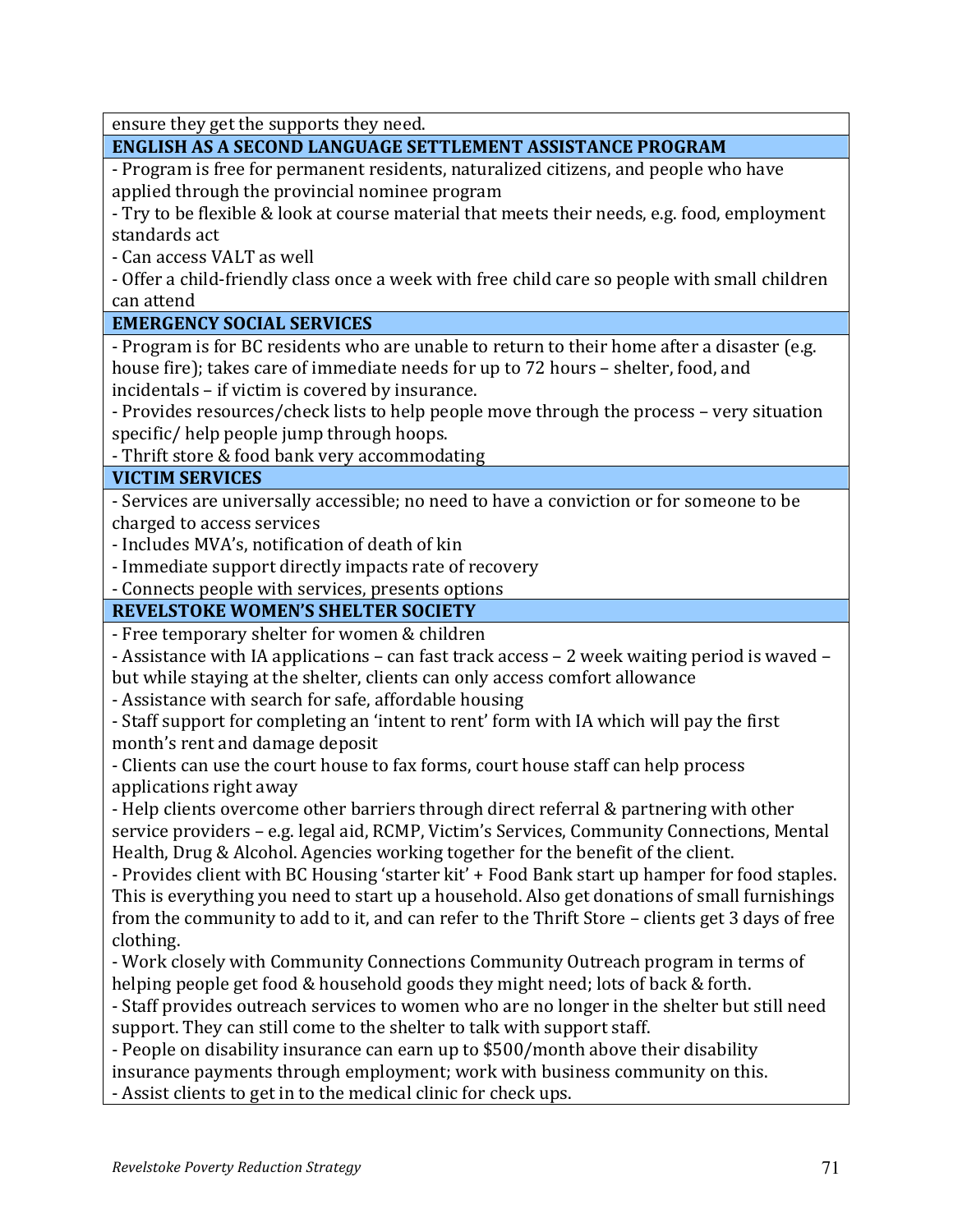- Assist clients by teaching good eating habits & sleeping patterns, cooking, parenting skills – Each client has to complete an 'action plan' which defines long & short term goals; staff teaches life skills to help them get there; based on individual needs.

## WORK BC EMPLOYMENT SERVICES CENTRE (formerly Revelstoke Employment **Services Centre)**

- Referral for many job creation partnerships and employment related services have to come through the employment services centre. E.g. targeted skills shortage program (anything with an EI attachment) – WorkBC acts as the go-between.

- Under the new model, all services are going to expand (life skills training etc), workshops, potentially there will be a better opportunity to have a more direct relationship with employers.

- Other services by employment facilitators are aimed at individual capacity building (e.g. resume writing).

# **REVELSTOKE COMMUNITY HOUSING SOCIETY (RCHS)**

- The primary objective of RCHS is to provide, manage and promote a range of affordable housing options within the city of Revelstoke that are accessible to local residents.

- The Society attempts do this by working to maintain and increase the supply of affordable housing for residents with a variety of housing needs.

- To date, RCHS has built one rental duplex and rents the units out for slightly less than market rents.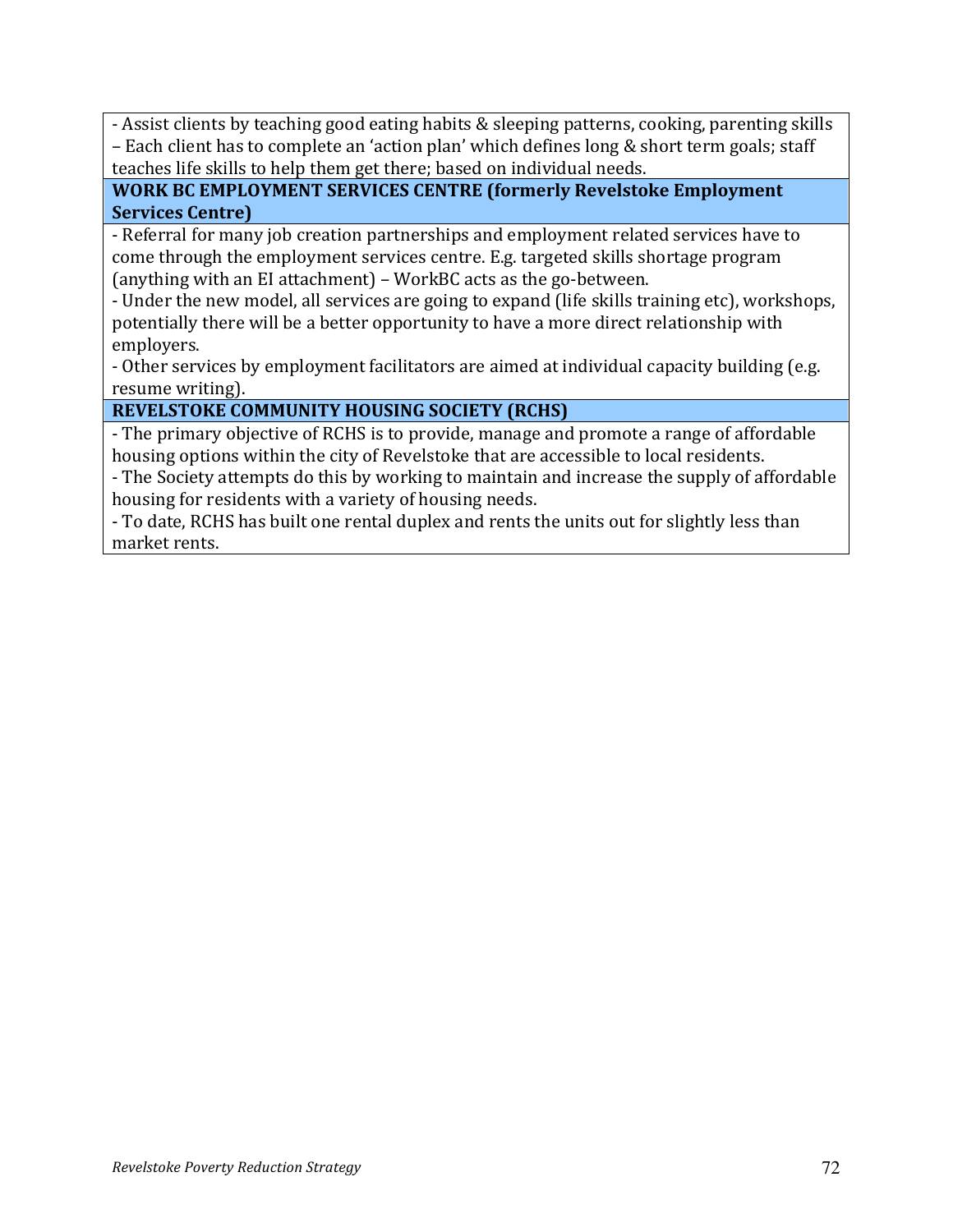### **APPENDIX E – A!GUIDE!TO!PROVINCIAL!AND!FEDERAL!SUBSIDIES!AND!PROGRAMS**

## **PROVINCIAL!PROGRAMS (http://www2.gov.bc.ca/)**

#### **MINISTRY OF CHILDREN AND FAMILY DEVELOPMENT**

#### **Child Care Subsidy**

A monthly payment to assist eligible families with the cost of child care. Monthly subsidy payments vary depending on family circumstances. Eligibility is determined by residency, type of child care arrangements, financial need (includes providing proof of income), and a qualifying reason for needing child care (employment or self-employment, attending an educational institution, having a medical condition etc.).

#### **MINISTRY OF HEALTH**

#### **Medical Services Plan (MSP) Premium Assistance**

Regular premium assistance offers subsidies ranging from 20 to 100 per cent, based on an individual's net income (or a couple's combined net income) for the preceding tax year, less deductions for age, family size and disability. The resulting amount is referred to as "adjusted net income". Individuals with an annual income of \$22,000 receive full subsidy.

- **Temporary Premium Assistance** A 100% subsidy for a short term based on unexpected financial hardship.
- **Supplementary Benefits** For MSP beneficiaries receiving premium assistance, MSP contributes \$23 per visit for a combined annual limit of 10 visits each calendar year for the following services: acupuncture, chiropractic, massage therapy, naturopathy, physical therapy and non-surgical podiatry. Service providers who have opted-out of the Medical Services Plan may charge patients extra for their services.
- **Optometry Eye Exams -** Medically required eye examinations are a benefit for all MSP beneficiaries when there is a medical necessity (for example, eye disease, trauma or injury, or health conditions associated with significant risk to the eyes, such as diabetes). Routine eye examinations are a benefit only for those 18 years of age and under and 65 years of age and over.

#### **BC!Healthy!Kids!Program!**

Helps low income families with the costs associated with basic dental care and prescription eyewear for their children. Dependent children under 19 years of age, in families receiving any level of Medical Services Plan (MSP) premium assistance through the Ministry of Health Services, are eligible for the BC Healthy Kids Program.

## **Coverage includes:**

- **Dental** Children are eligible for \$1400 of basic dental services every two years. This coverage includes services such as exams, x-rays, fillings, cleanings and  $\overline{\phantom{a}}$ extractions. Dentists can advise families of other services that may be covered.
- **Optical** Children are eligible for prescription eyeglasses (lenses and basic frames) once in a twelve-month period. Children's eye examinations are covered by MSP.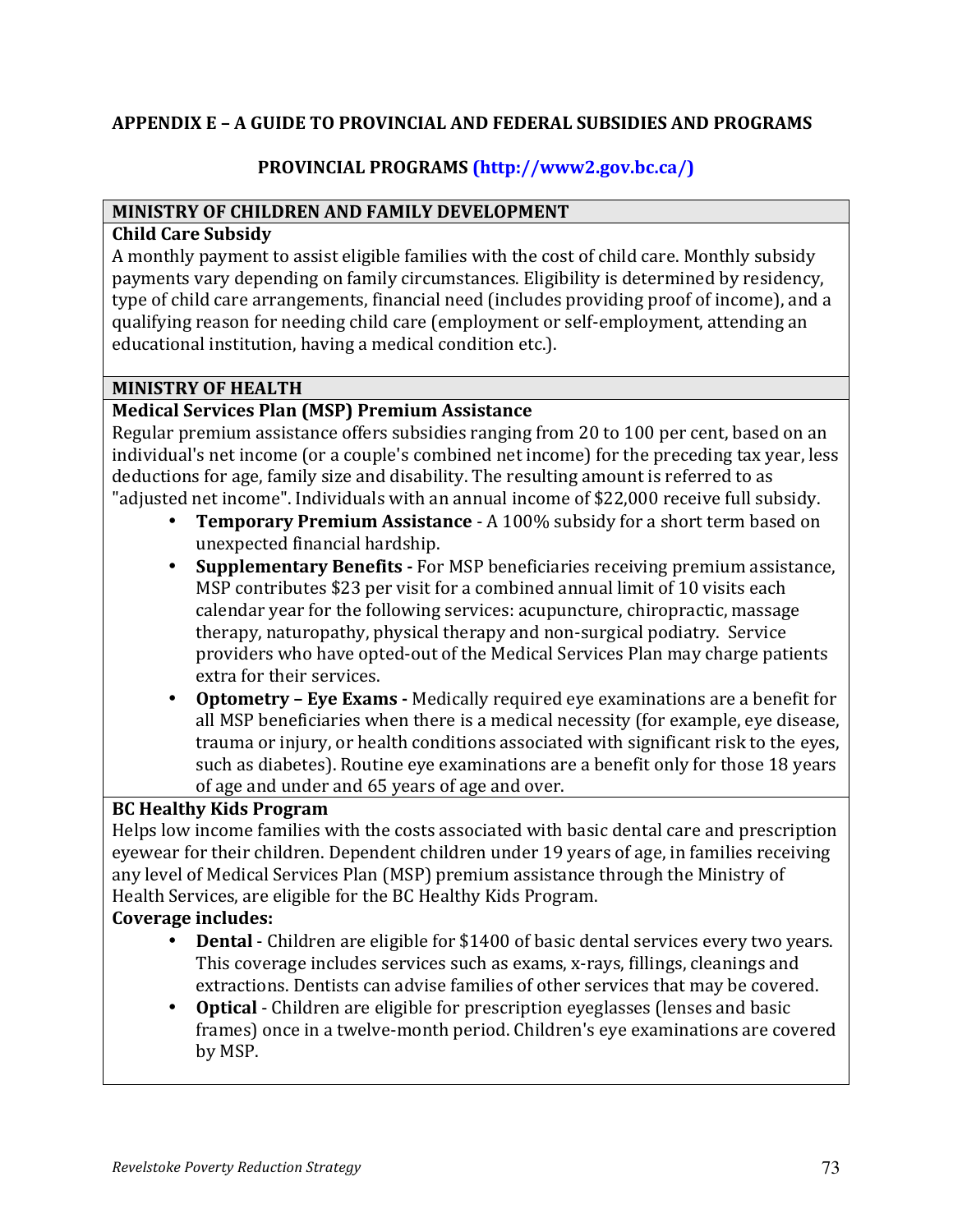## **PharmaCare!**

Helps British Columbians with the cost of eligible prescription drugs and designated medical supplies. Fair PharmaCare coverage is income-based. Families with lower incomes receive more assistance than families with higher incomes. Families with an income of less than \$15,000 per year do not pay a deductible;  $$15,000 - $30,000$  the deductible is 2% of your net income (for \$15,000 this is \$300).  $$30,000+$  the deductible is 3% of your net income. F amilies with an income between \$31,667 and \$35,000 are assigned a family deductible of \$1,000. After the deductible, Fair PharmCare will pay 70% of eligible costs, which are set rates determined by the Ministry  $&$  do not necessarily correspond with actual costs. If there is a difference between this amount and the amount charged by a pharmacy, you will be responsible for the difference. If an item is not a benefit of PharmaCare, you will be responsible for the full cost. The Family Maximum, after which 100% of eligible costs are covered, is  $2\%$  of your income if under \$15,000 and  $3\%$  if over \$15,000.

- If you or your spouse were born in 1939 or earlier, you can receive enhanced Fair PharmaCare assistance: if your net family income is under \$33,000 there is no deductible and 75% of eligible costs are covered.
- If you receive BC Income Assistance,  $100\%$  of eligible prescription costs are covered.
- For permanent residents of licensed residential care facilities in BC, PharmaCare covers the full cost of eligible prescription drugs and designated medical supplies.

### **MINISTRY OF SOCIAL DEVELOPMENT – BC EMPLOYMENT AND ASSISTANCE PROGRAMS**

## **Income!Assistance**

Applicants are expected to take advantage of all other sources of income and assets before qualifying. Employable clients receiving assistance must either be actively searching for employment or participating in an employment program. A person may be eligible for income assistance if he or she is out of work or earning very little, awaiting other income, unable to work; or, is in immediate need of food, shelter or requires urgent medical attention. Eligibility and monthly assistance rates depend on income and asset levels, and the number of people in the family unit. Eligibility will be determined on an urgent basis if it is determined that an applicant has an immediate need. Hardship assistance (see below) may be issued in some situations when an individual is not eligible for income assistance.

#### **Hardship!Assistance**

Hardship assistance is available to BC Employment and Assistance applicants who are not eligible for income assistance due to a variety of circumstances and who have proven that all other funding sources have been exhausted. For the most part, hardship assistance is limited to three consecutive months and is repayable. To be eligible for hardship assistance, a client or applicant must enter into an Employment Plan when requested. Hardship assistance continues to be issued for only one month at a time and eligibility must be re-established every month. Examples of categories include:

- Those waiting for EI benefits
- Persons involved in strikes or lockouts
- Those awaiting identification, while citizenship requirements are met, a SIN card, or verification of a sponsorship default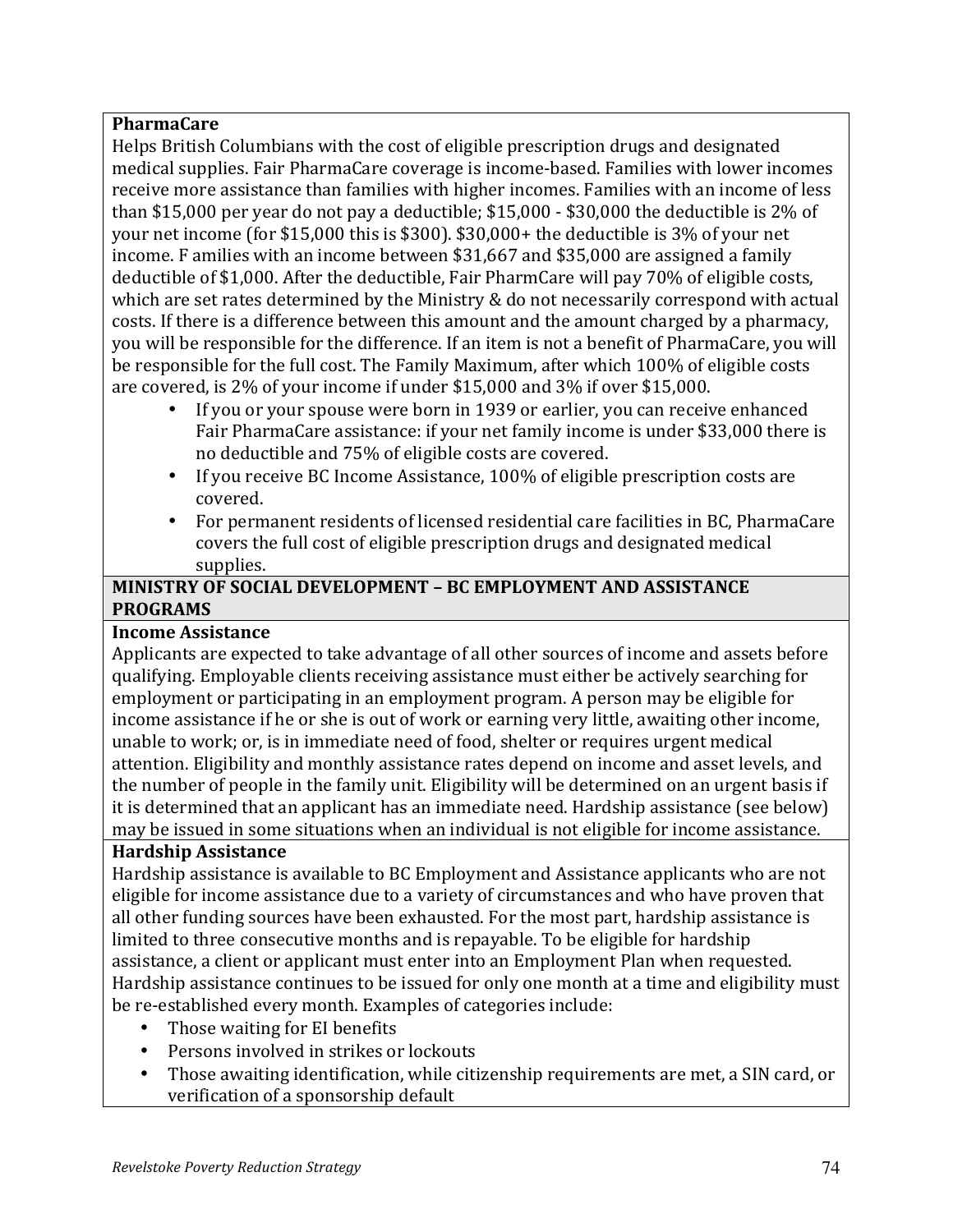## **Persons with Disabilities**

To be eligible for disability assistance, a person must meet the criteria for the Persons with Disabilities (PWD) designation and be designated as such by the Ministry. PWD is not a permanent designation and the Ministry has the authority to rescind an individual's designation in exceptional circumstances. The designation is provided to persons who have reached 18 years of age and have a severe mental (including a mental disorder) or physical impairment that meets all of the following criteria:

- In the opinion of a medical practitioner, the impairment is likely to continue for at least two years
- In the opinion of a prescribed professional, the impairment directly and significantly restricts the person's ability to perform daily living activities either continuously or periodically for extended periods
- As a result of those restrictions, the person requires an assistive device, the significant help or supervision of another person, or the services of an assistance animal to perform daily living activities.

## **See www.communitylivingbc.ca** for supports for adults with developmental **disabilities.**

# **Underage children**

Children may be eligible for income assistance apart from the family only after reasonable efforts have been made to have the parent or guardian support them. A referral to the Ministry of Children and Family Development is required when an applicant is under 17 years of age or when there are child protection concerns. A referral to the ministry's Family Maintenance Program will be made on behalf of children who apply for assistance, who are not living with their parents.

## Additional Help for BC Employment and Assistance Clients

The following are some additional assistance that may be available if you are an Employment and Assistance client.

- a. **Identification Fees** If you do not have the identification you need to apply for BC Employment and Assistance, the cost of getting a BC Identification card or other documents may be paid on your behalf. This assistance is available on a one-time only basis.
- b. **Security Deposit -** If you are renting accommodation, you may be eligible for this assistance to cover the cost of your security deposit. These are repayable benefits. Security deposits are recovered from income assistance cheques at \$20 per month. The security deposit deduction occurs on the second cheque after the security deposit is issued.
- **c. Co-operative Housing Association Share Purchase Benefit If you are** moving into co-op housing, you may be eligible for money to pay for your membership share. This benefit must be repaid to the ministry when you move or leave BC Employment and Assistance.
- d. **Emergency Moving Benefit -** If you are forced to move because the accommodation you are renting has been sold or condemned, or a move to a new place would significantly reduce your expenses, you may receive money to pay your moving expenses.
- e. **Natal Supplement -** If you are pregnant or have a child less than seven months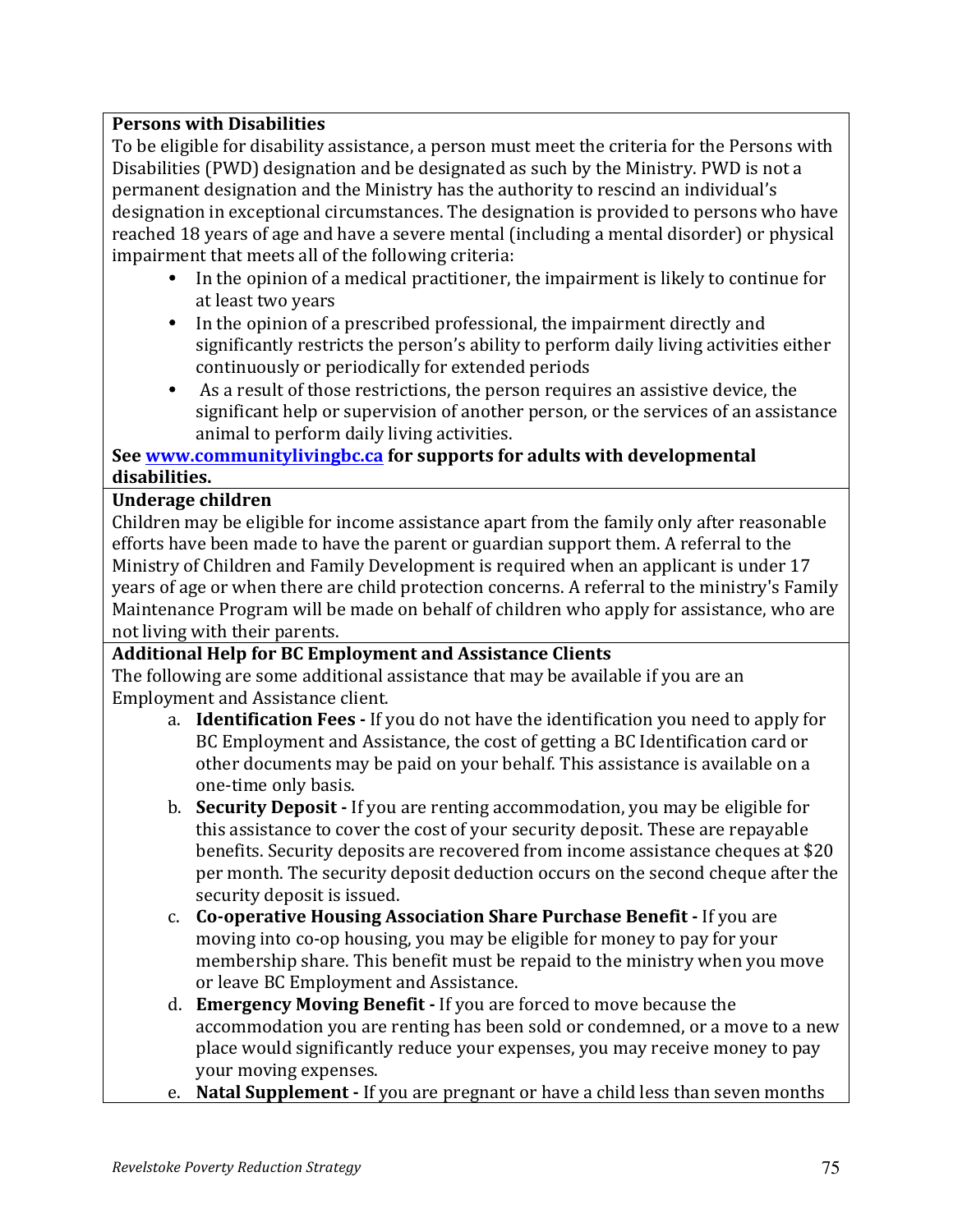old, you may qualify for this monthly assistance to help cover miscellaneous extra costs.

- f. **Diet Assistance** If you require a special diet for a specific medical condition or diagnosis, you may be eligible for this monthly assistance to help cover the extra cost
- g. **Guide Animal Supplement** If you use the services of a registered guide animal, you may be eligible for a monthly benefit to help you maintain the animal.
- h. **Christmas Supplement** Available as part of the December cheque, this money helps with extra expenses at Christmas.
- i. **School Start-Up Supplement** If you have dependent children, you may receive money to buy back-to-school supplies.
- j. **Camp Fees** If you have dependent children or are an adult with a disability, you may receive money to pay part, or all, of the fee to attend a recognized camp.
- k. **Crisis Assistance** If you face an unexpected, emergency need that could affect the health of yourself or your family, or the safety of a child, you may be eligible for this one-time grant to cover the cost.
- l. **Community Volunteer Supplement** The Community Volunteer Supplement is a monthly payment of up to \$100 to assist eligible clients who volunteer with a non-profit agency. The supplement assists clients with transportation, clothing or other related expenses related to volunteering. **NO NEW INTAKES**
- m. **Medical Transportation** If you have frequent, local medical appointments, or the medical treatment you need is not available in your community, you may receive money for transportation to your medical appointments.
- n. **Court Attendance** You may receive money for your transportation and living expenses if you are required to attend court outside your community for a court action through the Family Maintenance Program; or a child protection action under the Child, Family and Community Service Act.
- o. **Paternity Testing** If you are required to attend a blood-testing clinic to determine paternity as a result of a court action through the Family Maintenance Program, you may receive money for transportation.

# **Senior's Supplement**

The Senior's Supplement is a monthly payment provided by the Province of British Columbia through the Employment and Assistance Act. The Senior's Supplement ensures a conditionally guaranteed income level for B.C. residents receiving federal Old Age Security and Guaranteed Income supplement or federal Allowances. If the income level of an eligible senior's total income falls below the level guaranteed by the province, the supplement is provided to make up the difference. The maximum monthly supplement will be \$49.30 for single seniors and \$120.50 for senior couples and is paid automatically to eligible recipients. Seniors do not have to apply if they have completed an income tax return.

# **Bus!Pass!**

The Bus Pass Program offers a low cost annual bus pass providing pass holders access on any scheduled BC Transit route. Bus passes are available to eligible, low income seniors and provincial persons with disabilities clients. Passes are valid in those communities serviced by BC Transit. The bus pass does not provide for an attendant, and is not valid on Handy Dart. To be eligible for a bus pass, you must be: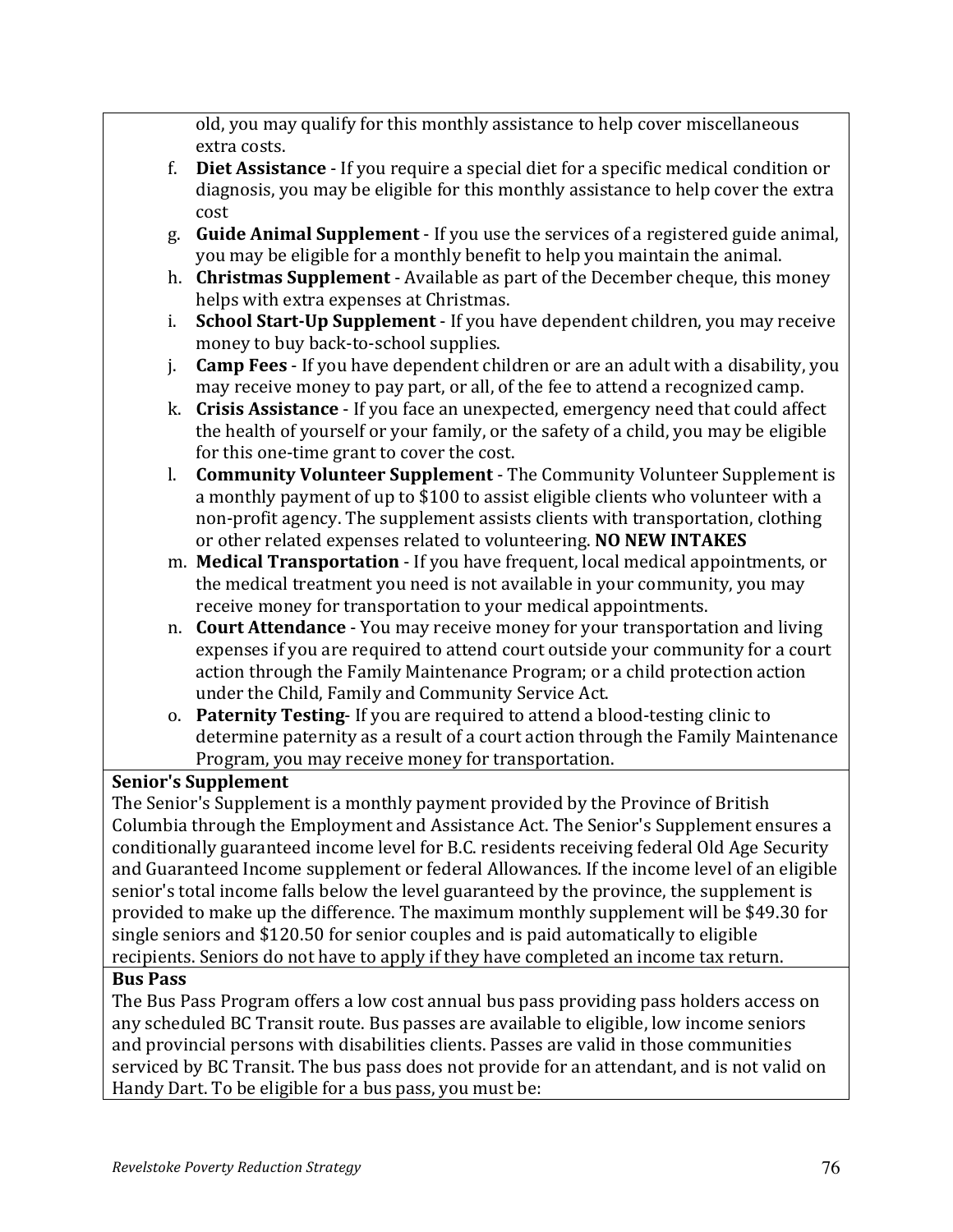- Receiving Federal Old Age Security (OAS) and Guaranteed Income Supplement (GIS) or receiving Spouse's Allowance to Old Age Security
- Over 65 years of age would qualify for OAS and GIS except having less than  $10$ years residency in Canada
- Receiving Income Assistance  $(60 64$  years of age)
- Receiving Income Assistance for persons with disabilities  $(18 64$  years of age)

**Cost** - The bus pass is provided for an administrative fee of \$45 per year and is valid for one calendar year, expiring on December 31. The fee is not prorated for applicants applying part way through the year.

# **Special Transportation Subsidy (STS)**

Provided to recipients of disability assistance who live in areas where the Bus Pass program is available, but are unable to use public transportation due to their disability or because it would make their disability worse. To qualify for the STS, people must:

- Be in receipt of a disability allowance under the Employment and Assistance for Persons with Disabilities Act:
- Reside in an area where the Bus Pass program is available;
- Provide certification from a physician verifying:
- That they are unable to use the Bus Pass program or any other form of subsidized public transportation service (such as handyDART and Taxi Savers) due to their disability, or, that their disability would be aggravated by using public transportation; and
- The alternative form of transportation required to accommodate the disability (examples: operating a personal vehicle or paying others for transportation)

# **BC Family Bonus**

A program administered by the Ministry of Small Business & Revenue that provides a taxfree payment to moderate-income families with dependent children, as part of the Canada Child Tax Benefit. The CCTB payment is calculated on the previous year's income tax return. Lump sum CCTB payments can affect eligibility for income assistance.

# **Community Assistance Program (CAP)**

Helps community groups in urban centres provide services to people who experience multiple barriers to independence. Service can also provide more support for those who wish to participate in pre-employment and employment training programs. Services supported through this fund are targeted to people with multiple barriers, including:

- Persons with a diagnosed mental illness;
- Persons with an identified substance abuse problem;
- Persons with less than grade 10 who have an identified problem with basic literacy;
- Any age group where high unemployment exists; and
- Homeless persons.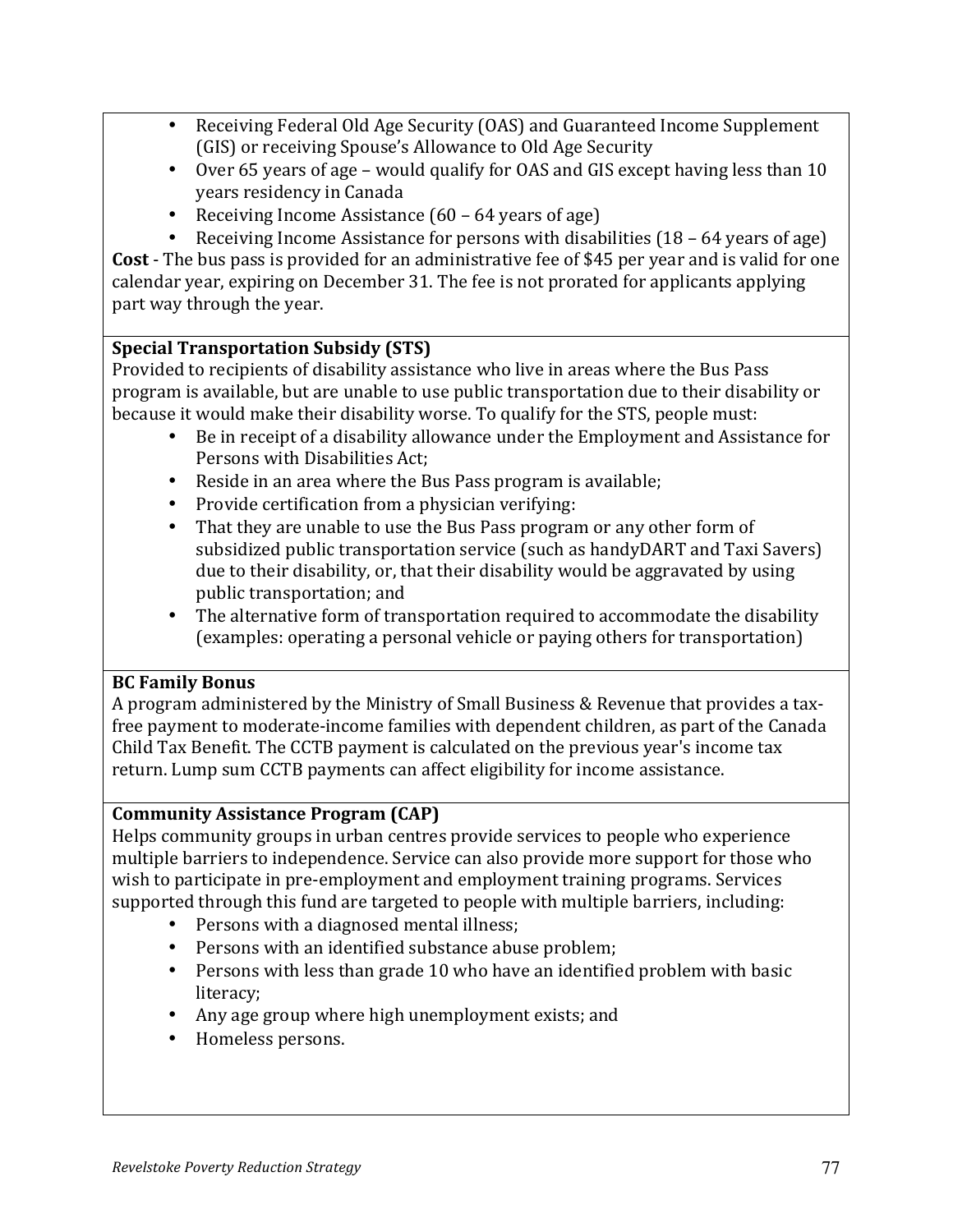### **BC HOUSING (a provincial crown agency under the Ministry of Energy and Mines -Minister Responsible for Housing)**

## **Rental Assistance Program**

Cash assistance to help with monthly rent payments in private market rental units for those individuals who have a gross household income of \$35,000 or less, have at least one dependent child, and have been employed at some point over the last year (Individuals  $&$ Families)

## **Shelter Aid For Elderly Renters (SAFER)**

Cash assistance to help with monthly rent payments in private market rental units for seniors  $60+$  who pay more than  $30\%$  of gross monthly income towards rent, meet citizenship requirements and have lived in BC for the full 12 months preceding application

## **Home Adaptations for Independence (HAFI)**

Program provides financial assistance to help eligible low-income seniors and people with disabilities in British Columbia to continue to live in the comfort of their home (for homeowners, and landlords/tenants)

List of eligible adaptations:

- Approaching and Entering the Dwelling
- Getting Around the Dwelling
- Electrical Systems
- Plumbing
- Heating, Ventilation and Cooling (HVAC)
- Kitchen
- Bathroom
- Other Rooms
- Extensions and Conversions
- Multiple Unit Buildings

#### **Subsidized!Housing!**

To be eligible for subsidized housing, the applicant's gross household income must be below certain income limits.

#### **Revelstoke housing income limits (2012)**

| Bachelor | 1 bedroom | 2 bedroom | 3 bedroom  | 4 bedroom |
|----------|-----------|-----------|------------|-----------|
| \$20,000 | \$26,500  | \$35,000  | \$\$36,000 | \$39,000  |

#### **Emergency Shelter Program (not in Revelstoke)**

Providing funding to homeless shelters and drop-in centres to provide temporary shelters and access to support services.

## **Extreme Weather Response Program**

Enabling communities to temporarily increase emergency shelter capacity during extreme weather.

#### **Homeless Outreach Program**

Connecting individuals living on the streets to housing and support services.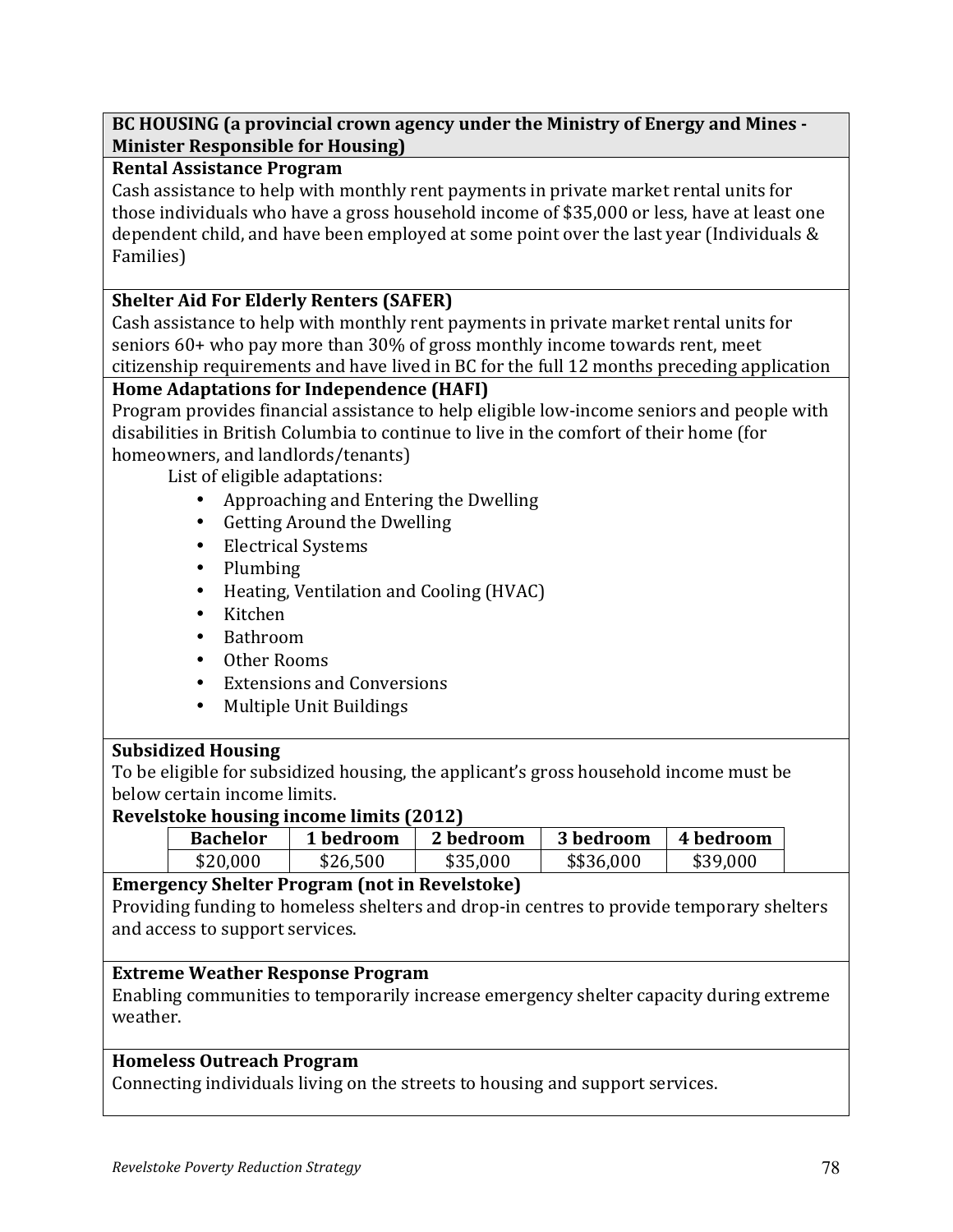Aboriginal Homeless Outreach Program (not in Revelstoke) - Connecting Aboriginal people living on the streets to housing and support services.

**Women's Transition Housing & Supports** 

Providing women at risk of violence with access to safe housing.

## **MINISTRY OF FINANCE**

#### **Homeowners Grant for seniors**

This grant reduces the amount of property tax paid on the primary residence of those aged 65 and over.

## **FEDERAL!PROGRAMS**

## **(http://www.canadabenefits.gc.ca/f.1.2ch.4m.2@.jsp?lang=eng)**

### **FOR!PARENTS**

- **1. Canada Child Tax Benefit (CCTB) –** Determined by the number of children in a family, the province of residence, annual net adjusted family income, and whether a child is eligible for the Child Disability Benefit. This benefit is a tax-free monthly payment made to eligible families with children under 18. The basic benefit is reduced incrementally if the family net income is more than \$24,183.00 per year.
- **2. Universal Child Care Benefit** The Universal Child Care Benefit (UCCB) provides financial assistance to all Canadian families with young children, regardless of where they live, whatever their family circumstances or preferences. Parents receive \$100 a month for each child under six.
- **3. The National Child Benefit Supplement (NCBS)** is intended for low-income families with children. Therefore, the maximum is paid only if family net income is less than \$24,183. It is reduced by a percentage amount (which depends on the number of children) when family net income is more than \$24,183. Families with three or less children and family net income between \$24,183 and \$41,544 will receive partial NCBS. Families with four or more children will still receive some NCBS if their family net income is less than \$46,500.
- **4. Child Disability Benefit (CDB)** Not all children with disabilities are eligible for the disability amount. To be eligible a child must have a severe and prolonged impairment in physical or mental functions. An impairment is prolonged if it has lasted, or is expected to last, for a continuous period of at least 12 months. A qualified practitioner must certify that the child's impairment meets certain conditions. The CDB amount is calculated using a base amount, which is associated with the number of children for whom you receive the CCTB. You will receive the full CDB amount if your adjusted family net income is less than the base amount for your family size, as indicated in the chart below.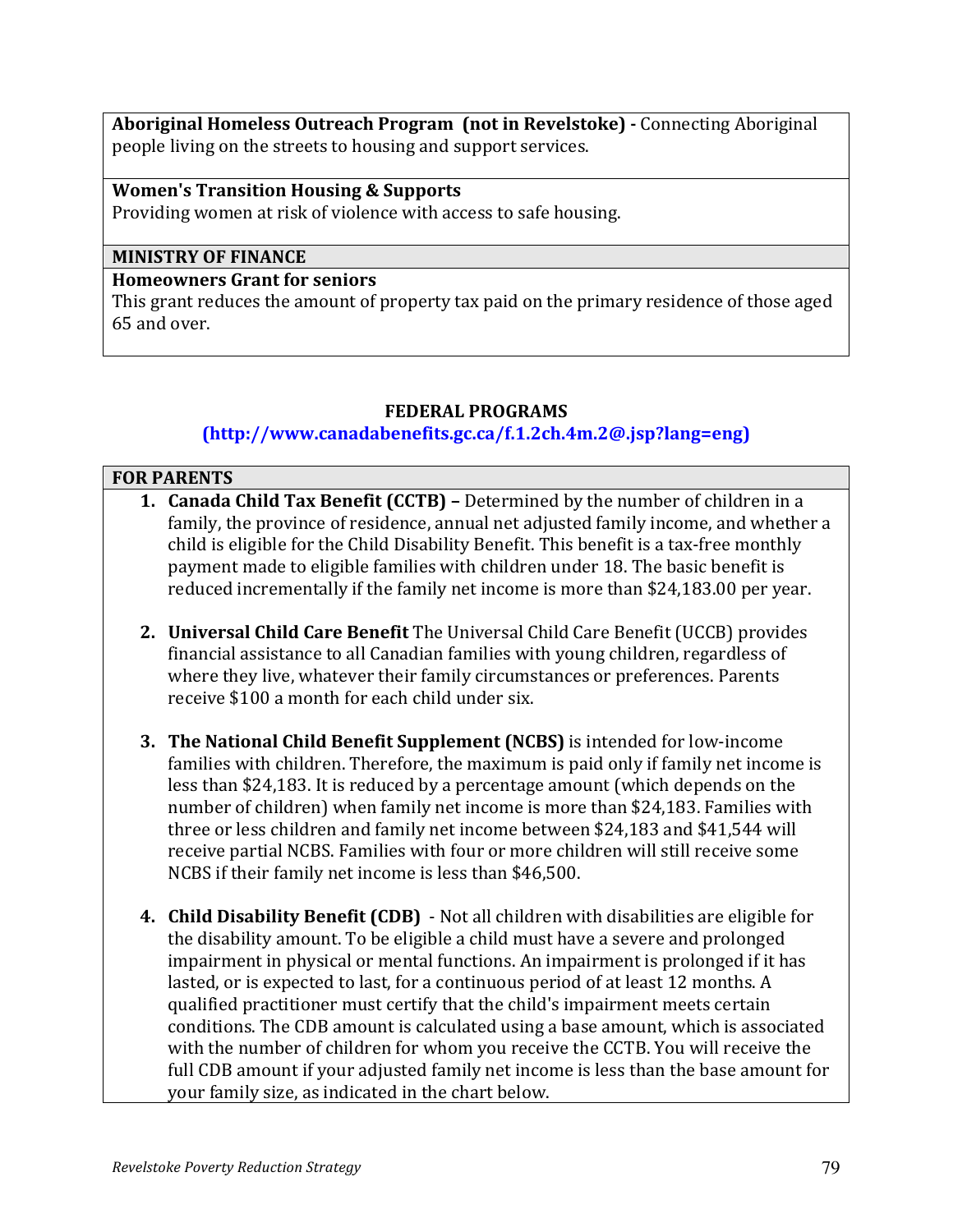**5. Child Rearing Drop-Out Provision** This program allows periods of low or zero Canada Pension Plan (CPP) contribution to be excluded from the calculation of CPP benefits when these periods are spent caring for a child under the age of seven.

#### **EMPLOYMENT INSURANCE**

- **1. Employment Insurance Regular Benefits** Employment Insurance (EI) provides Regular Benefits to individuals who lose their jobs through no fault of their own (for example, due to shortage of work, seasonal or mass lay-offs) and are available for and able to work, but can't find a job.
- **2. Employment Insurance Maternity and Parental Benefits** Employment Insurance (EI) provides Maternity and Parental Benefits to individuals who are pregnant, have recently given birth, are adopting a child, or are caring for a newborn.
- **3. Employment Insurance Sickness Benefits** Employment Insurance (EI) provides Sickness Benefits to individuals who are unable to work because of sickness, injury, or quarantine.
- **4. Employment Insurance Family Supplement** The Family Supplement is a feature of Employment Insurance (EI) that provides additional benefits to low-income families with children.

#### **SENIORS AND VETERANS**

- **1. Old Age Security (OAS) -** A monthly pension paid once a resident is 65 years or older. To receive OAS, apply at least 6 months before your 65th birthday.
- **2. Canada Pension Plan (CPP)** For those who have contributed to the plan through paid employment in Canada. To receive CPP, apply at least 6 months before you want to receive it. The earliest the pension can be received is age 60.
- **3. The Canada Pension Plan (CPP) Survivor's Pension** provides a monthly pension to the surviving spouse, common-law partner or children of a deceased contributor.
- **4. Guaranteed Income Supplement (GIS) To qualify seniors must already be in** receipt of OAS, must file a tax return annually, and must reapply re-apply annually.
- **5. Allowance For the spouse or common-law partner of someone receiving both the** OAS and GIS.
- **6. Allowance for the Survivor** For those whose spouse or common-law partner has passed away, this benefit provides additional money until aged 65.
- **7. Veterans Affairs Canada (VAC) Assistance to elderly veterans and caregivers,** such as disability benefits, attendance allowances, health care, home care, respite, palliative care, special equipment and home adaptations.